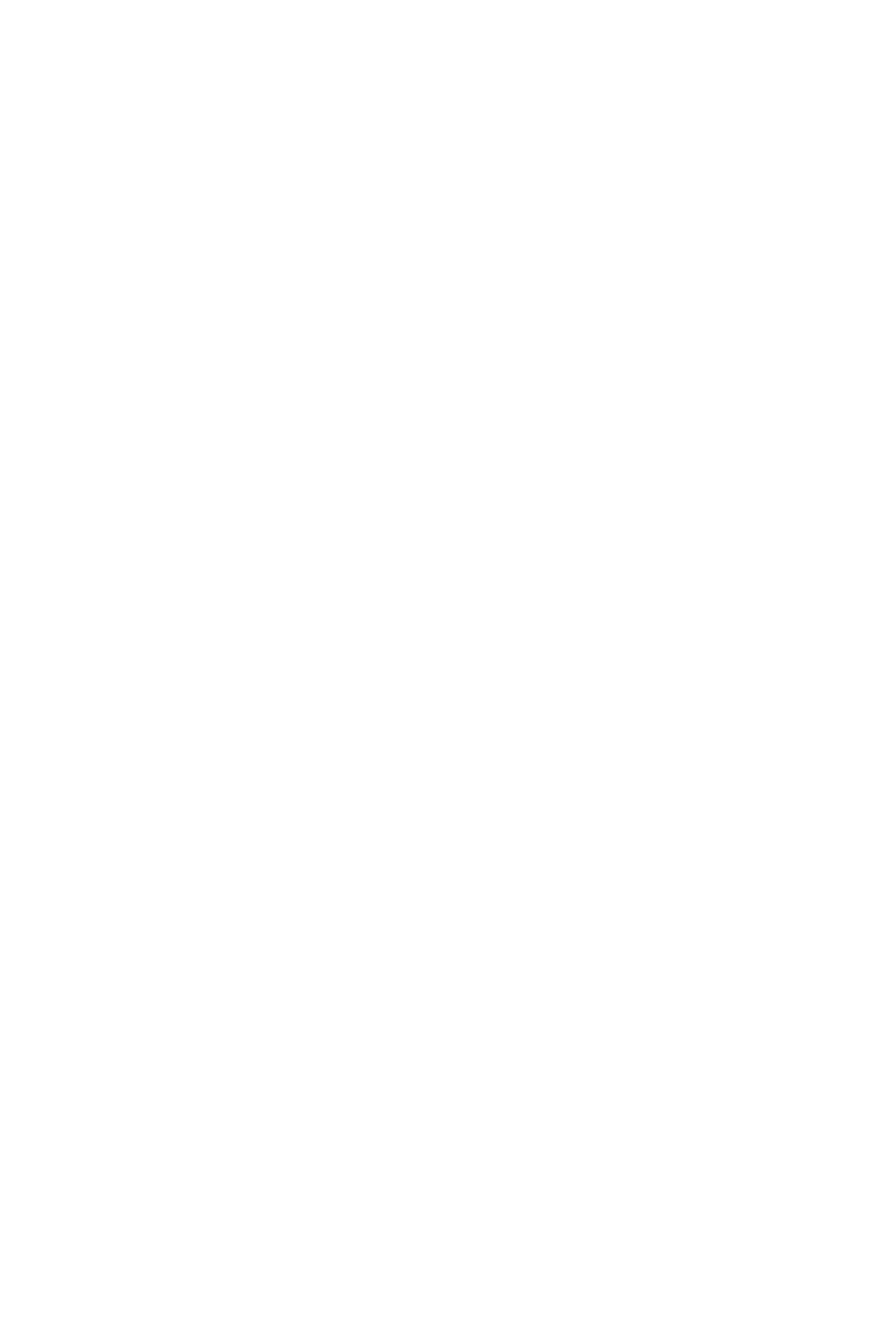### **Mr. Miles Lerman**

CHAIRMAN, UNITED STATES MEMORIAL HOLOCAUST COUNCIL UNITED STATES

### **Overview of the Importance of Holocaust Education, Remembrance and Research**

#### Break-out Session: Overview of the Importance of Holocaust Education, Remembrance and Research

In the Hall of Remembrance of the Holocaust Memorial Museum, the Eternal Flame is surrounded by the prophetic inscription of the Holy Scriptures of Deuteronomy, chapter 4. It reads:

"Only guard yourself and guard your soul carefully, lest you forget the things your eyes saw, and lest these things depart your heart all the days of your life, and you shall make them known to your children, and to your children's children."

What a fitting quote to inspire remembrance.

Our session today is dedicated to Holocaust education, remembrance and research.

How remarkable and how wonderful it is that in the midst of discussions of financial assets, of what to do to bring some modicum of justice after the biggest theft in human history, that we decided to discuss future plans for Holocaust education.

It is a mark of great foresight to understand how important it is that this century not end with assets, not end with a business deal, but with consideration of the hearts and minds of future generations. I am very pleased that so many dignitaries, scholars and specialists from several countries have seen fit to address the need to shape the future through Holocaust education, and I look forward to the exciting presentation of the Task Force for International Cooperation on Holocaust Education.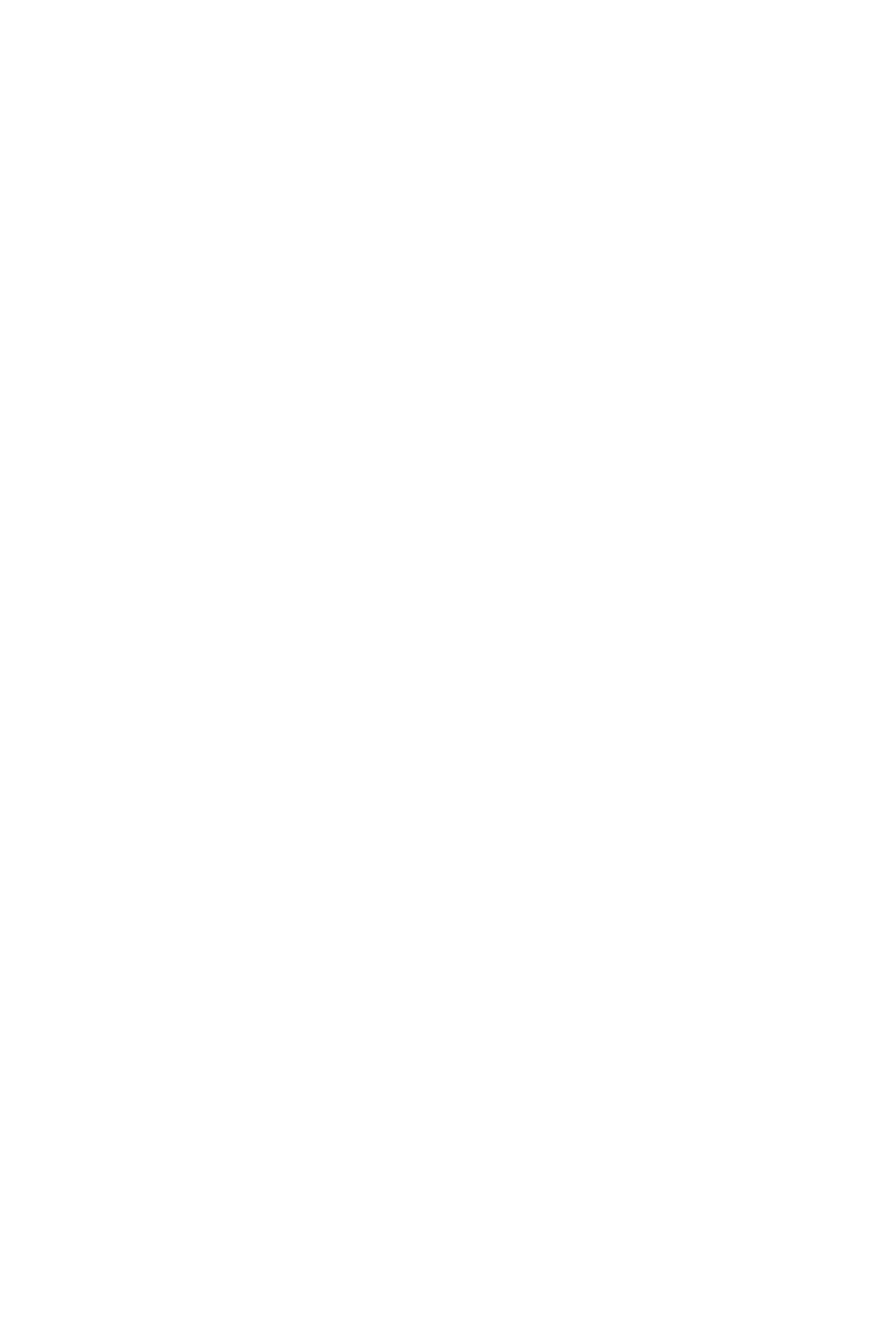# **Dr. Beate Kosmala**

CENTER FOR THE STUDY OF ANTI-SEMITISM TECHNICAL UNIVERSITY BERLIN GERMANY

### **Holocaust Education - Research - Remembrance in Germany**

#### Break-out Session: Overview of the Importance of Holocaust Education, Remembrance and Research

"Those who run away from their past will be caught up by it. We Germans face up to the past for the sake of the future." This conviction was expressed by German President Roman Herzog during the visit of Israel's President Ezer Weizmann to Bonn in early 1996.

With the exception of Israel, probably no nation has placed a greater emphasis on Holocaust education than Germany in the last decades. Since the early 60s, the conference of ministers of education and culture in the German states has provided explicit guidelines for teaching about National Socialism and the Holocaust. All official schoolbooks published since the mid-1980s have dealt with the Holocaust. Libraries for teachers and for students contain extensive literature in the German language on National Socialism and the Holocaust. Many German schools include a visit to a concentration camp memorial, meetings with survivors and eyewitnesses, and the use of related resources in Holocaust education. Outside the school setting, the subjects of World War II, the Holocaust and Jewish issues are very often featured in print media, television and radio, as well as in the world of the arts.

So it seems the younger generation have received a comprehensive education about this terrible chapter of German history. Unfortunately, one sometimes hears German students - and even teachers - say, "I've heard enough already." This reaction does not necessarily follow an intensive confrontation with the theme. Instead, it has to do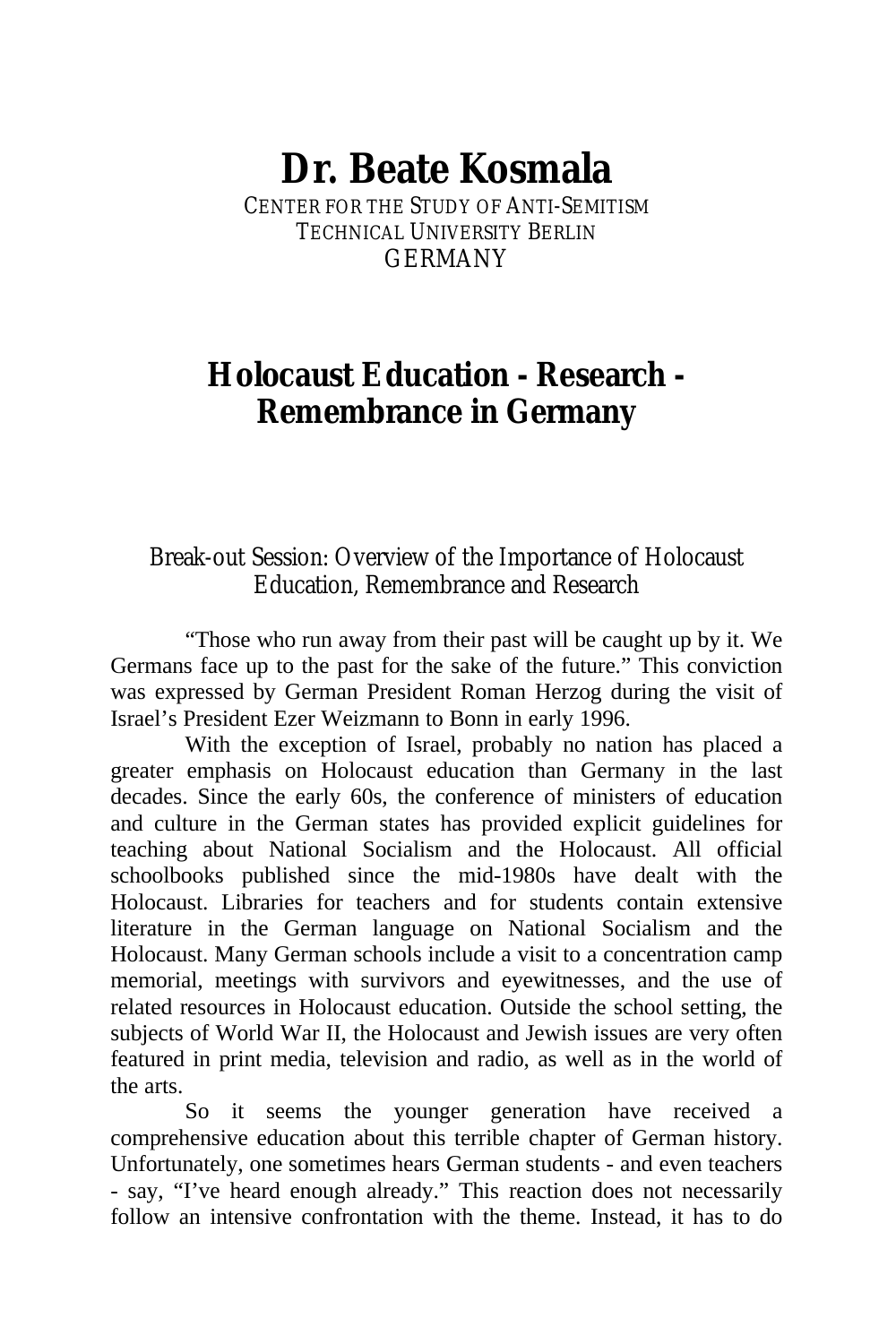with, on one hand, weariness with the many media programs in these issues, and on the other hand it involves a defense-mechanism and resistance to these themes. Clearly, what are needed are not just more hours, more material and more media coverage, but new pedagogicalpsychological concepts. It raises questions not about the quantity of information but rather the quality of educational developments in Holocaust education.

What are the unique conditions of Holocaust education in Germany, regarding the destruction of European Jewry? Youth are confronted with the fact that the map of terror bears German names; that Germans ordered and planned the murder of European Jewry, and were the majority of perpetrators. This raises issues - for Germans most of all of guilt, collective guilt and responsibility. Even though the educational target is by now the third or fourth post-war generation, with fewer direct family ties to National Socialism, the Holocaust theme draws sometimes resistance, characterized by a diffuse guilt-complex. Youth often feel as if they have been held collectively responsible, on an international stage. To reach this generation, to prepare them for intensive confrontations with this chapter of history, concepts must be developed that take into account this feeling, and that tie in to the lifestyles and thought patterns of youth.

Another situation unique to Germany is that until 1989 there were two German nations, in which the Holocaust and National Socialism were handled quite differently. The official antifascist policy of East Germany was like a political religion, built on concepts of guilt and pardon. With National Socialism subsumed under Fascism and with the new economic system allowing a distancing from the past, questions about German guilt and complicity faded out of the picture. In the last history schoolbook of GDR, published in 1988, the problem was explained away as yet another imperialistic crime, while antifascist resistance became increasingly important in educational material.

Both parts of Germany now have to learn together how to handle the tragic inheritance of our history from 1933 to 1945.

In 1995, when youth in the former East German state of Brandenburg were asked their position in Jews and Israel, researchers noted "a remarkable lack of feeling and paucity of words regarding the persecution and murder of Jews." In fact, teachers are confronted more often with disinterest, declarations of irrelevance - such as "history doesn't interest me" - and ignorance among students than with aggressive prejudice or denial. And disinterest is certainly not only a problem in former East Germany or even in unified Germany. To combat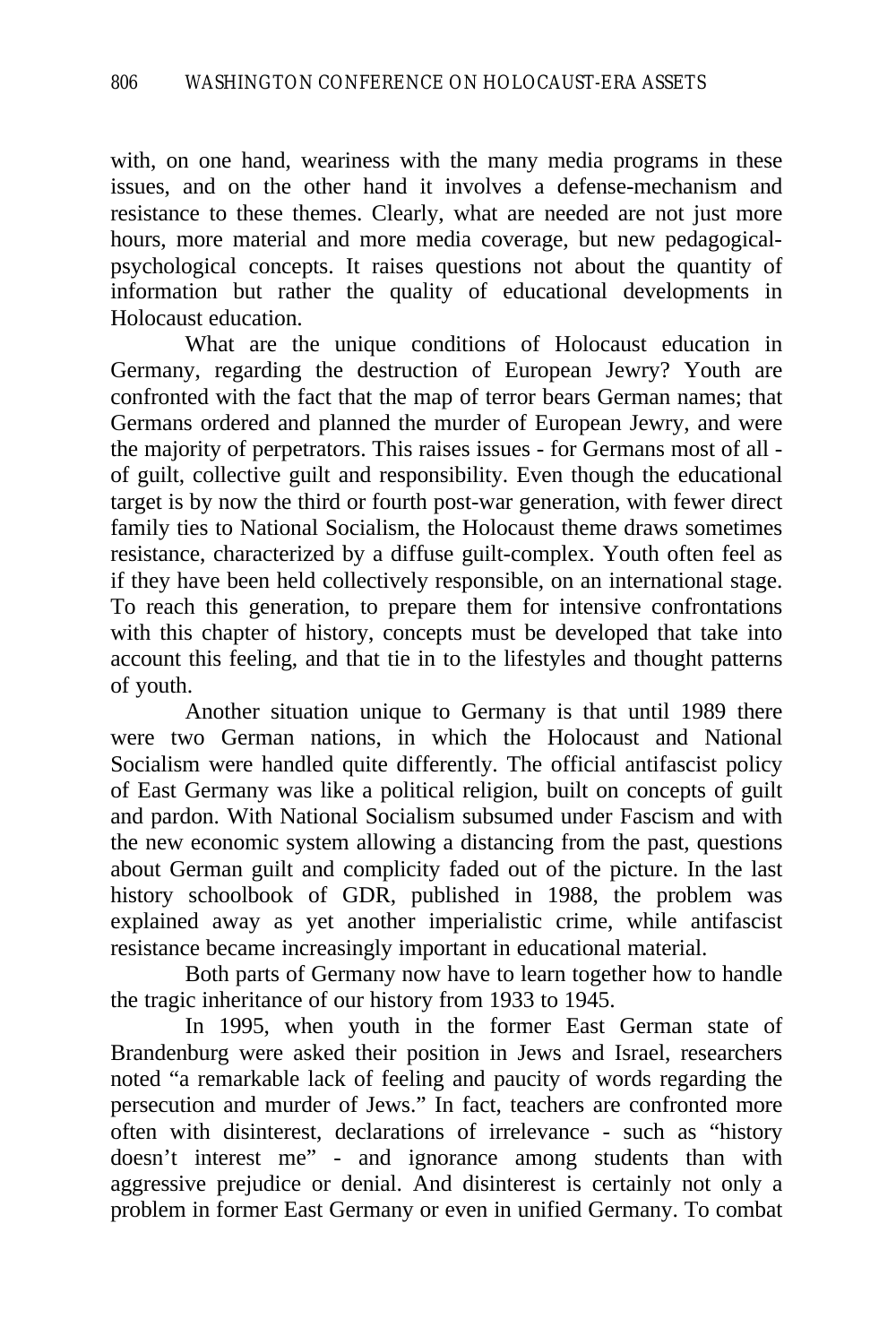disinterest and indifference regarding recent history - and therefore regarding the suffering of millions - is the greatest challenge for Holocaust pedagogy.

In universities, on the research level, the confrontation with the murder of European Jewry had a slow start, both in West and East Germany. In its first phase, primarily in the 50's, research focused on the SS, who were made out to be the lone group responsible for Germany's massive crimes. This supposedly all-powerful character of the SS and security police helped explain the lack of resistance among the populace.

In the second phase of the research, as more urgent questions were raised in West Germany about the massive crimes of National Socialism - brought on by the Eichmann trial in Jerusalem and the Auschwitz trial in Frankfurt am Main and other war-crimes trials studies were begun on the persecution and murder of Jews; the concentration camp system; the SS and police; which influenced and determined the level of knowledge regarding the National Socialist politics of extermination for decades.

In comprehensive German-language collections and debates of that time, research focused on the events leading up to the Nazi seizure of power.

Not until the mid-80's did the Holocaust itself become a prime topic for German historians. The 70's and early 80's can be seen as a second phase of repression. Perpetrators and crime scenes, accomplices and those who profited from the crimes - and most importantly the victims themselves - remained anonymous. One symptom is that it took 20 years for Raul Hilberg's ground-breaking work of 1962 "The destruction of European Jews," to come out in German, and then only through a relatively unknown publisher. Only in 1990 was it republished by a prominent house.

True, since the 1980s the Holocaust has been increasingly a topic of public discussion in Germany - receiving a major push from the 1979 broadcast of the American TV series, "Holocaust" - but it was usually discussed as metaphor for genocide in general rather than as a concrete expression of genocide.

The German contribution of empirical research on the persecution and murder of the Jews in Europe was minuscule, compared to that of the United States and Israel.

Since the early 80's, researchers shifted from discussion of "Fascism and totalitarism" to a discussion about the decisions leading to the so-called "Final Solution." This debate, too, concentrated not on the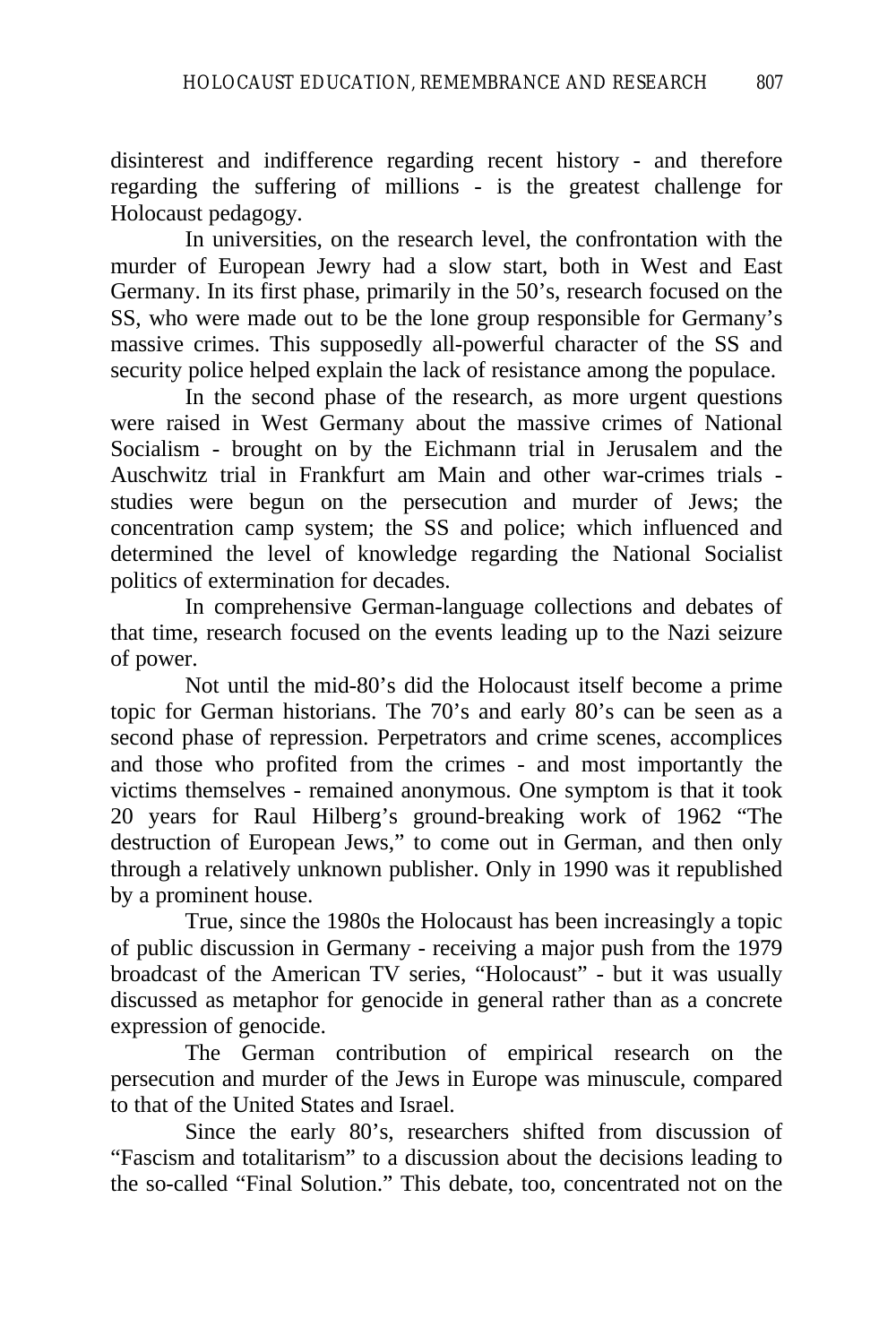murders themselves - it was assumed that one was already informed - but rather on the interpretation and result of genocide.

The mid 80's brought new initiatives related to concrete, empirical questions; this in turn drew the attention of the international research community. It is worth mentioning in that context the research project of Munich's Institute for Contemporary History ("Dimensions of Genocide," published in 1991), aimed at establishing the number of Jews who were murdered in all occupied countries and in Germany.

Since the mid-90's, younger German historians have made important contributions to Holocaust research, based on empirical data, investigating the actions of the German occupiers in specific locations in Middle and Eastern Europe. Such research makes it clear that the National Socialist politics of extermination was no secret, but rather a clear part of the conquest and occupation plan in Europe. It is not seen today as an isolated issue but as an essential part of the occupation policy in the East.

Clearly, the number of those who participated directly or indirectly in the National Socialist murders extends far beyond the circle of those who fired weapons or shut the gas chambers doors. This conclusion can be drawn from studies by Goetz Aly on the murder of Jews in the Warthegau in Western Poland ("Endlösung: The Displacement and Murder of European Jewry," 1995); by historian Christoph Dieckman on the mass murder of Jews of Lithuania; Christian Gerlach on the occupation politics and murder of the Jews of White Russia, and the works of Dieter Pohl and Thomas Sandkühler on the socalled "Final Solution" in Galicia (1996), all of which describe the circumstances, perpetrators and victims of the murders.

Clearly, the racist attitudes - anti-Semitism - had a decisive effect in preparing the individual to commit murder. Racism and anti-Semitism designated a hierarchy of human worthiness, of the right to live, and imposed a moral imperative toward extermination by brute force, in direct opposition to the Humanistic or Christian ideals.

Just as the goal of research should be a clearer perception of the experience of perpetrators and victims, so should it be a central goal for Holocaust education that those whose lives were devalued should not be nameless and undefined, not simply referred to as the "victims," but rather as individuals with their own history and identity.

At this point I want to mention still another project. I myself am involved in research at the Center for the Study of Anti-Semitism in Berlin, regarding the phenomenon of help and rescue for Jews in Germany in the face of the Holocaust. Such systematic research has not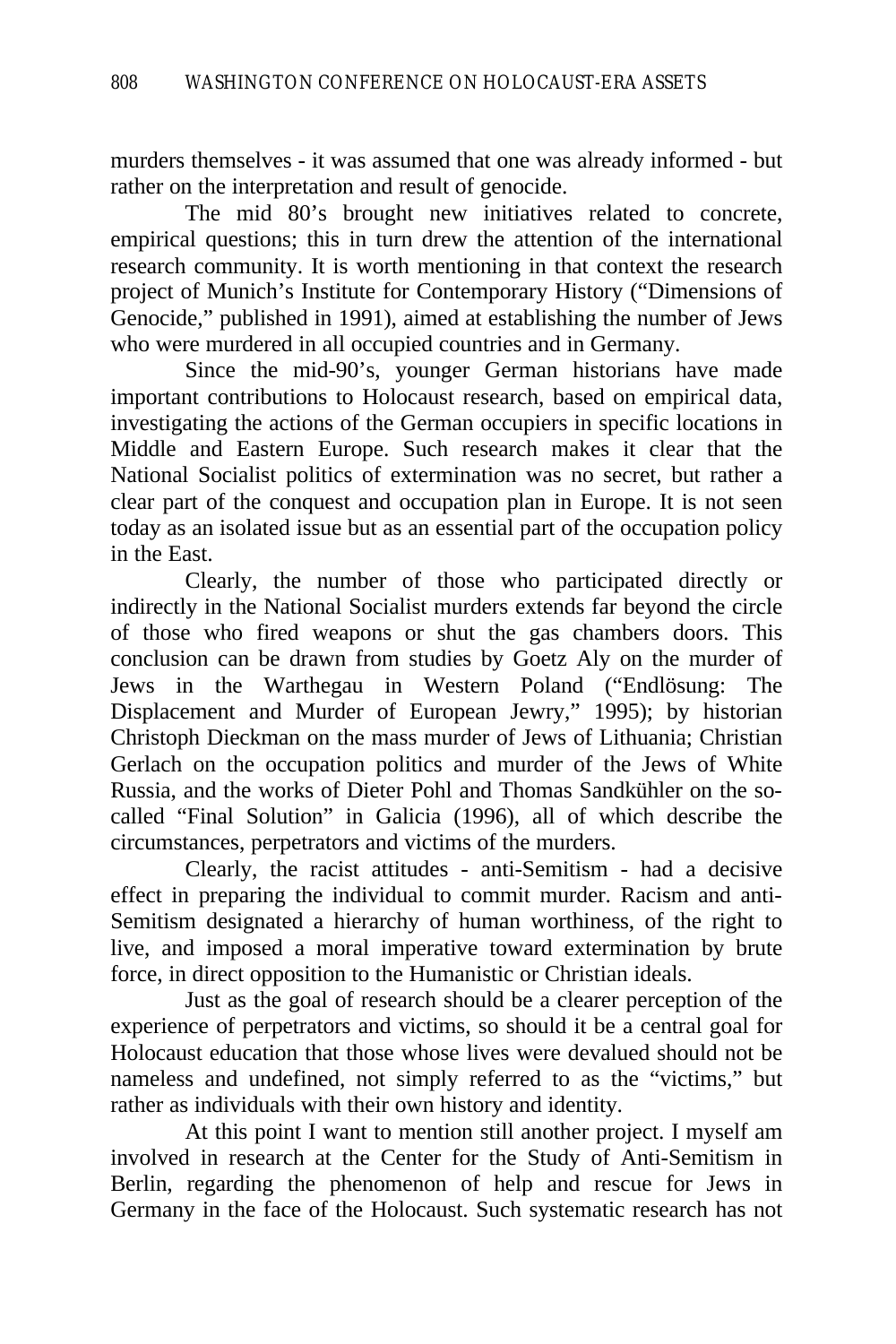yet been done. We will now try to determine how many rescuers there were in Germany, who they were, under what circumstances they lived, what religious and political orientations they had, in which situations they became rescuers, what their relationships were to the persecuted, and what motivated them. This raises questions about the possibilities for contact between Jews and non-Jews during the war and about the actual dangers to those helping Jews in Germany. It is known that in Berlin 1,400 Jews were able to survive. When one looks at individual cases, it's clear that most of them involved a long chain of rescuers. From that we can conclude that several thousand Berliners helped to rescue Jews from deportation. This is an important area of resistance history that still needs to be explored.

The goal of this project is to produce a social history of solidarity under dictatorship and a contribution toward an understanding of the mentality of Germans under National Socialism. It is clear from the start that this won't result in an "anti-Goldhagen" image of the German people as a nation of rescuers and helpers. Even if a few thousand found the courage to help, how much more meaningful it is then to point out the millions who looked away, who stood by, or who helped carry out delusional racist policies. The meritorious behavior of a minority does not outweigh the culpability of the majority.

Nevertheless, this research may have its own value to Holocaust education. It shows that, despite dictatorship, there was a way for people to help, to confront the reality of persecution and fear of death for Jews, to retain their own humanity. Such people stand out from the sea of indifference. Through discussion of such examples, German students today may be confronted with their own indifference, and forced to come to terms with it. In the beginnings of 1996, German President Roman Herzog declared the 27th of January - the anniversary of the arrival of Soviet troops in Auschwitz - as a national day of remembrance for the victims of National Socialism. Though the day is marked by public discussion on the Shoah, on racism and anti-Semitism, the average German calendar still does not note this day. The future importance of this day will depend on how involved students and young people can become in the discussions and debates taking place. Their involvement would break through the usual, state-sponsored mechanical rituals of remembrance, creating a direct connection to the younger generation's spheres of experience. But an appropriate education must come first.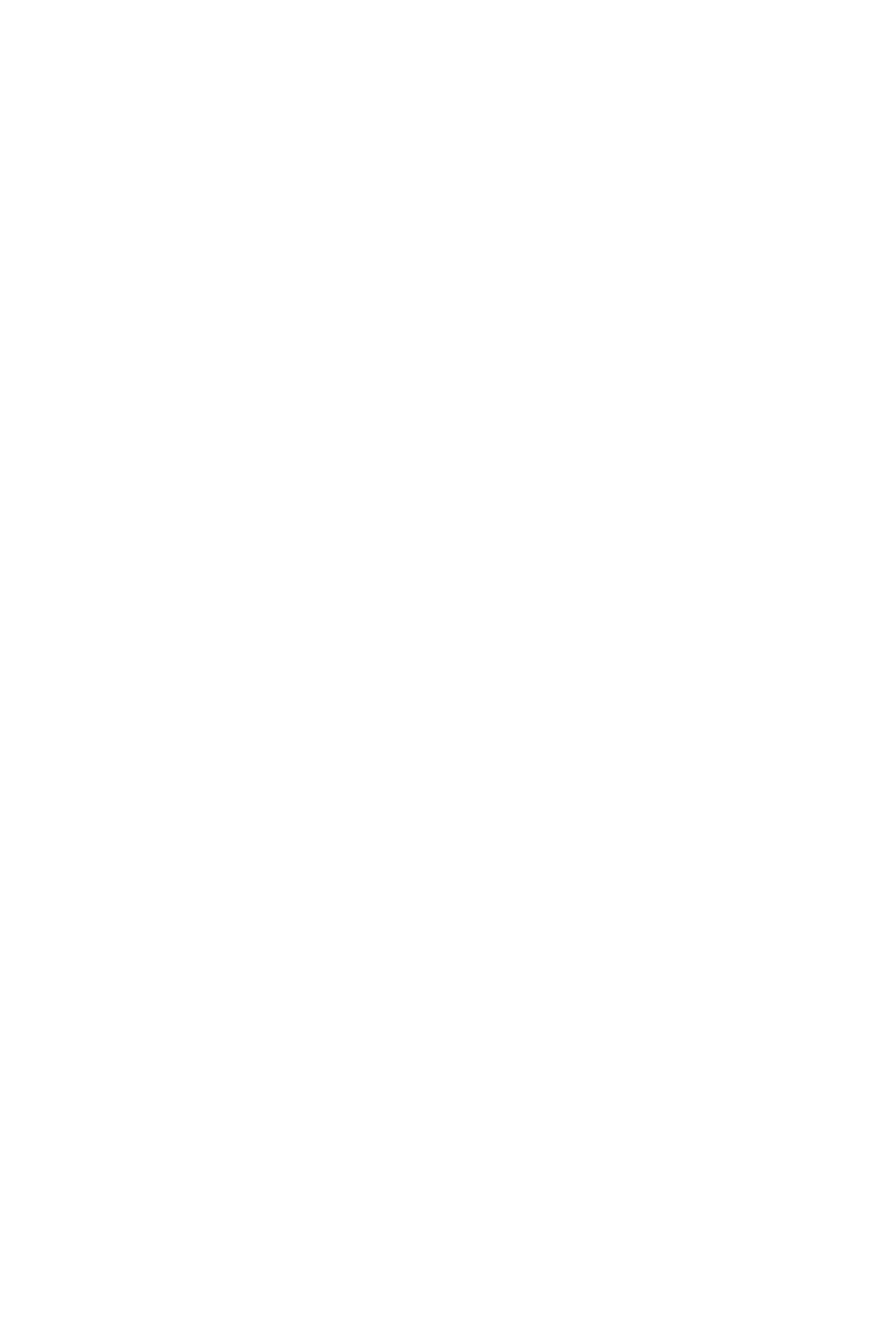# **Mrs. T.J. Blankert-van Veen**

HEAD OF THE DEPARTMENT FOR RESISTANCE MEMBERS, VICTIMS OF PERSECUTION AND CIVILIAN VICTIMS OF WAR, MINISTRY OF HEALTH, WELFARE AND SPORT THE NETHERLANDS

#### Break-out Session: Overview of the Importance of Holocaust Education, Remembrance and Research

First of all I will thank the organizers of this special so-called break-out session in this unique Museum to give me, on behalf of the Dutch government, the opportunity to tell something not only about our efforts to support Dutch victims of the Second World War, but how to keep the memory alive of one of the darkest periods in human history and to inform young people.

Of my present compatriots one in three lived through the Second World War. Roughly speaking, everyone born before 1942 has conscious memories of that period. Even those who are too young to remember the war have been deeply affected by it. Of course the country suffered as a whole during the occupation but certain groups were singled out for a particularly tragic fate. Most prominent among them were the Dutch Jews, but also gypsies, Jehovah's Witnesses, homosexuals, political prisoners and those returning from Japanese internment in the Dutch East Indies. The Dutch people who had not spent the war in Polish, German or Japanese camps were unable to conceive of what their compatriots had been through in captivity. And I am sorry to say that it took some years for Dutch society to realize this.

Notwithstanding this lack of understanding the Netherlands has always seen it as its duty and responsibility to give material and non-material support to the victims of the Second World War. Over the years a unique system of legislation has been created to meet the needs of different categories of Dutch war victims: those who were prosecuted; those who were active in resistance groups and civilian victims of war.

The most important act came into force in 1973: the "Victims of Persecution 1940-1945 Benefits Act". The act is primarily aimed at groups whom the Nazis threatened with annihilations but also at victims of the Japanese occupation. In terms of its scope the act is unique. It still provides benefits and facilities for about 30,000 people. Most of them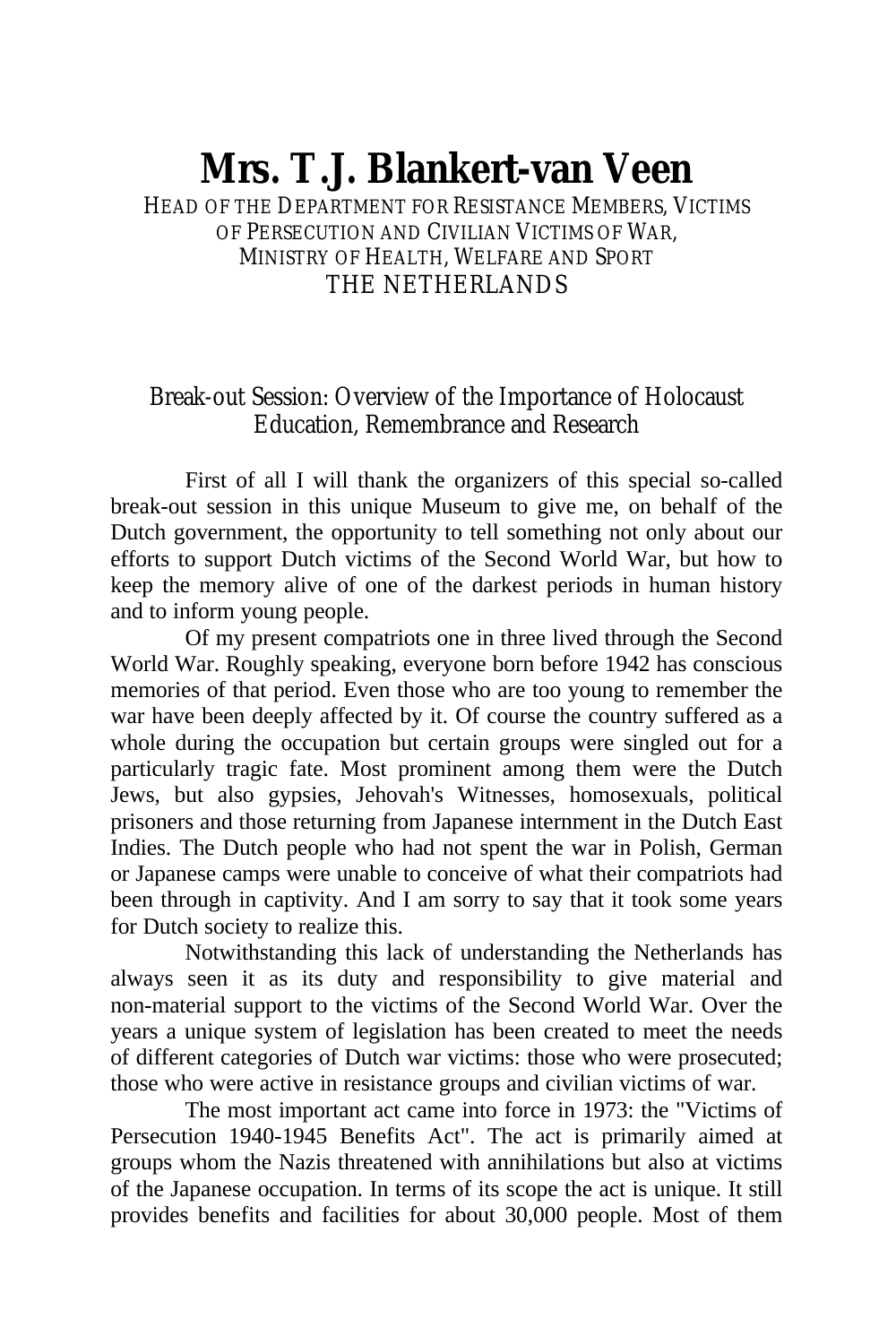live in the Netherlands, but the rest are scattered across the globe, in countries such as Israel, Canada, Australia or here in the United States, where approximately still 1,400 people are eligible for benefits under this scheme. In addition to providing material assistance, the Dutch government funds a number of organizations that specialize in non-material assistance for war victims, for example psycho-social help.

But as all of us here today are aware, we seem not to have learnt our lesson from the Second World War. People still oppress others and people are still forced to flee their homes or live in hiding, terrified that they will be killed or beaten or locked up because of their race, religion or their beliefs. Knowing what happened during the Second World War and understanding the background of what made such a chain of events possible, enables one to follow present developments critically, to reflect on one's own behavior and if necessary to change it. For the main thing for all of us, young and old, is to remain alert. That is why the Dutch government encourages and supports projects that inform young people about the Second World War. We fund information campaigns and have made them standard policy. Over the years a variety of activities have been organized to tell young people about the events that took place during the war and the lessons that can be drawn from them.

Memorial centers and museums have been set up at various sites in the Netherlands which have a special significance relating to the Second World War. They provide information on the Second World War in general, and on the events that took place especially on that site, providing a direct link for present-day visitors to the history of the Second World War. The centers receive government funding to maintain their facilities for the public at large. They may use this grants for maintenance, conservation and so forth, but a substantial share must be spent on educational activities focusing on the Second World War and the events leading up to it in relation to contemporary human rights violations and instances of discrimination. I shall briefly mention a few of the many activities organized by museums and schools.

> -One project has been set up whereby people tell school children about their wartime experiences. The guest lecturer's account is then used as a starting point for a discussion on discrimination, racism and intolerance.

> -Another project centers on monuments. Classes at about 1,000 schools have "adopted" over 650 war and resistance monuments. The aim is to tell the children about the event that "their" monument commemorates, and to make them understand its relevance today.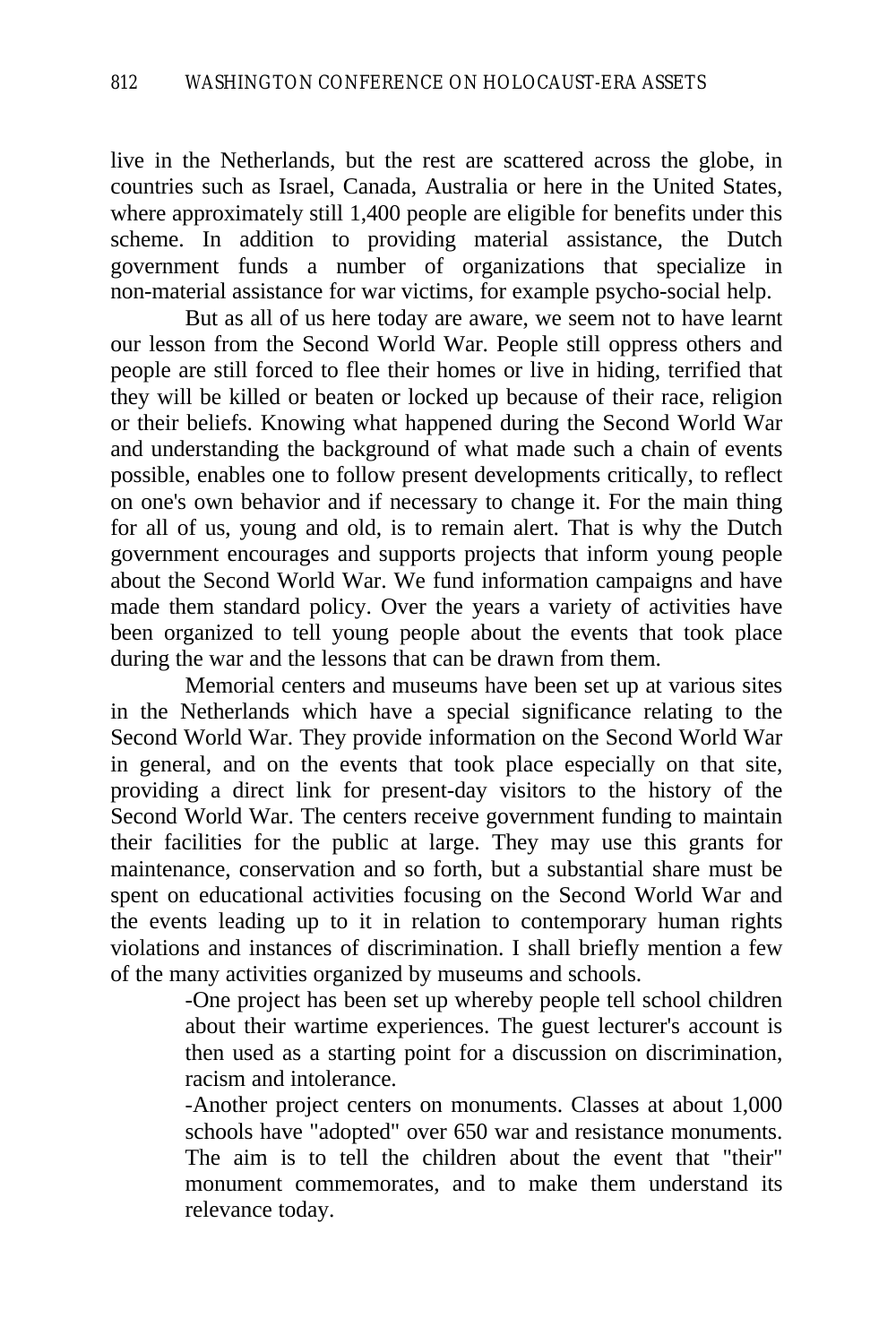-Yet another project encourages schools to arrange museum outings for their pupils. Since the project started, an average of 10,000 pupils visit a war or resistance museum each year.

And of course we have our yearly Day of Remembrance on the fourth of May. And I am happy to say that young people take part in the commemoration programs that day, all over the country. Many of them feel such a special day of remembrance makes people think about current events, racism today, and developments in other parts of the world, and therefore highlights the importance of the Dutch Constitution and a democratic political system.

War museums in the Netherlands work hand in hand with similar organizations abroad. The government encourages these partnerships not simply because they are intrinsically valuable, but also to extend the scope of Dutch policy on information campaigns. Because the Netherlands -like many other countries- is becoming increasingly multicultural, the Ministry of Health, Welfare and Sport has recently chosen to broaden its approach to youth education on the Second World War to include present day forms of discrimination. This principle and practice are probably also familiar to other countries. We are particular interested in the way authorities and organizations in your countries have developed your information campaigns, the methods you use, the targets you have set and the results you have managed to achieve. Recent study in France, Germany, Belgium and Denmark has taught us the value of changing ideas on this subject.

Ladies and gentlemen,

Let us never forget the victims. A time may come when they will be a part of world history, but we must never allow them simply to be consigned to the past. We are morally obliged to keep their memory alive and to keep reflecting upon the moral questions raised by the Holocaust and upon our responsibilities as citizens of democratic nations. The session of today will provide us a unique forum in which we can exchange ideas as to what should happen to achieve these goals. Hopefully it's start of working together as countries to keep the memory alive and to educate our youngsters.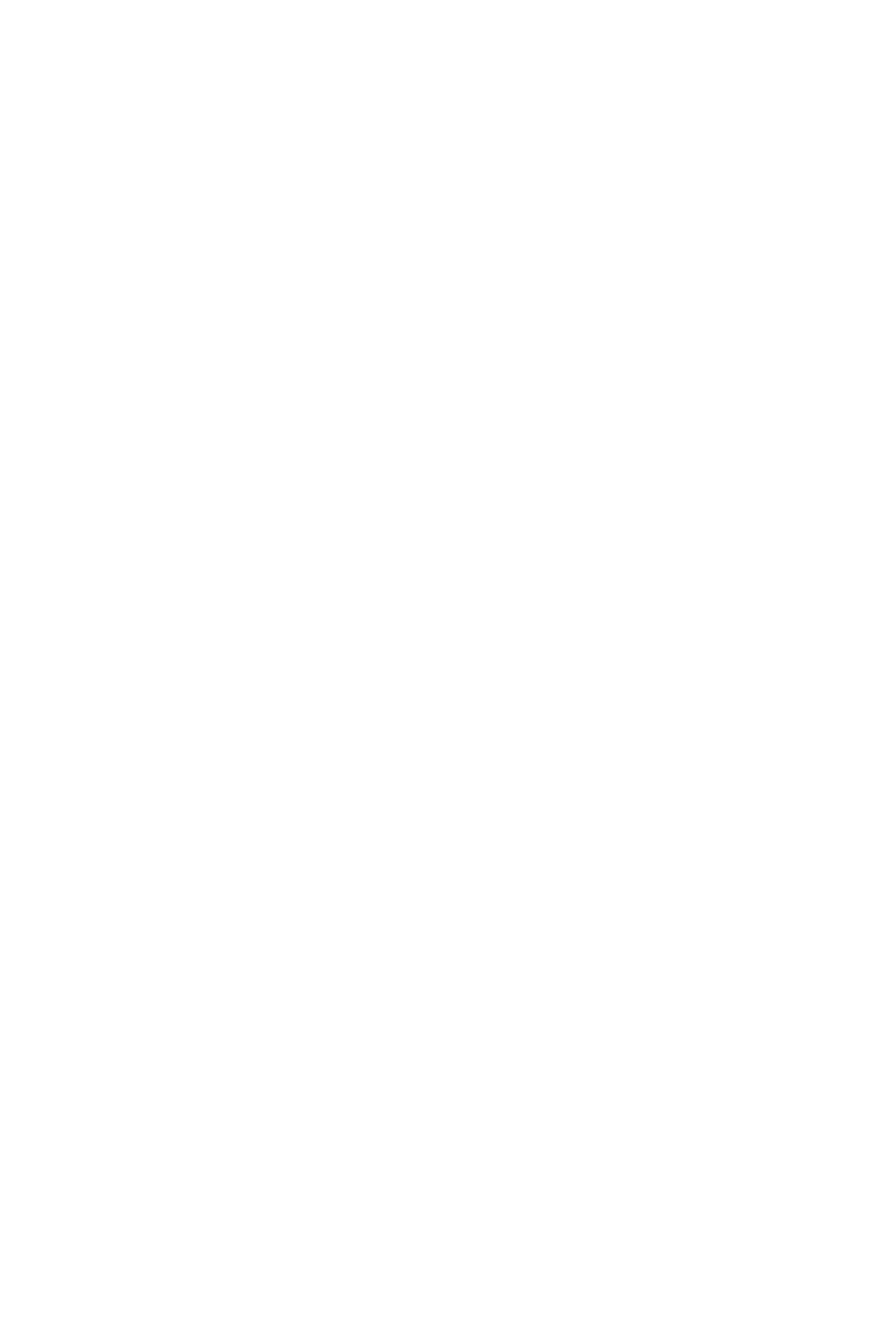# **Dr. Adolphe Steg**

DEPUTY CHAIRMAN FACT-FINDING MISSION ON THE LOOTING OF JEWISH ASSETS (MATTÉOLI COMMISSION) FRANCE

### **Remembrance and Education**

#### Break-out Session: Overview of the Importance of Holocaust Education, Remembrance and Research

I would like to describe how France is assuming the double responsibility of memory and of transmission. Today, in France, teaching about the Holocaust is largely organized and overseen by the government. This has not always been the case, however. Initially, the decimated, ravaged, and exsanguine Jewish community itself was able to put memory to use. In April 1943 in Grenoble, occupied at the time by Italian troops, Isaac Scheerson and some friends established the Center for Contemporary Jewish Documentation (CDJC) in order to collect the documents of persecution.

At the Liberation, Leon Poliakov and George Wellers, the directors of the CDJC at the time, established substantial archives, particularly those of the SS and of the Gestapo in France. In 1946, the CDJC published *The Jewish World,* the first journal in the world entirely devoted to the Shoah.

The Center's documentation was a major source for Leon Poliakov *Breviary of Hatred* which was translated worldwide, as well as for Joseph Billig's monumental work on the *Central Commissariat for Jewish Questions.*

In 1958, the Memorial to the Unknown Jewish Martyr (MMIJ) was unveiled, the first and long, the only building in the world which included in a single setting a memorial, an archival center, a library and a permanent exhibit. From 1956 on, the Memorial and the CDJC were the principal sources for research and teaching about the Holocaust.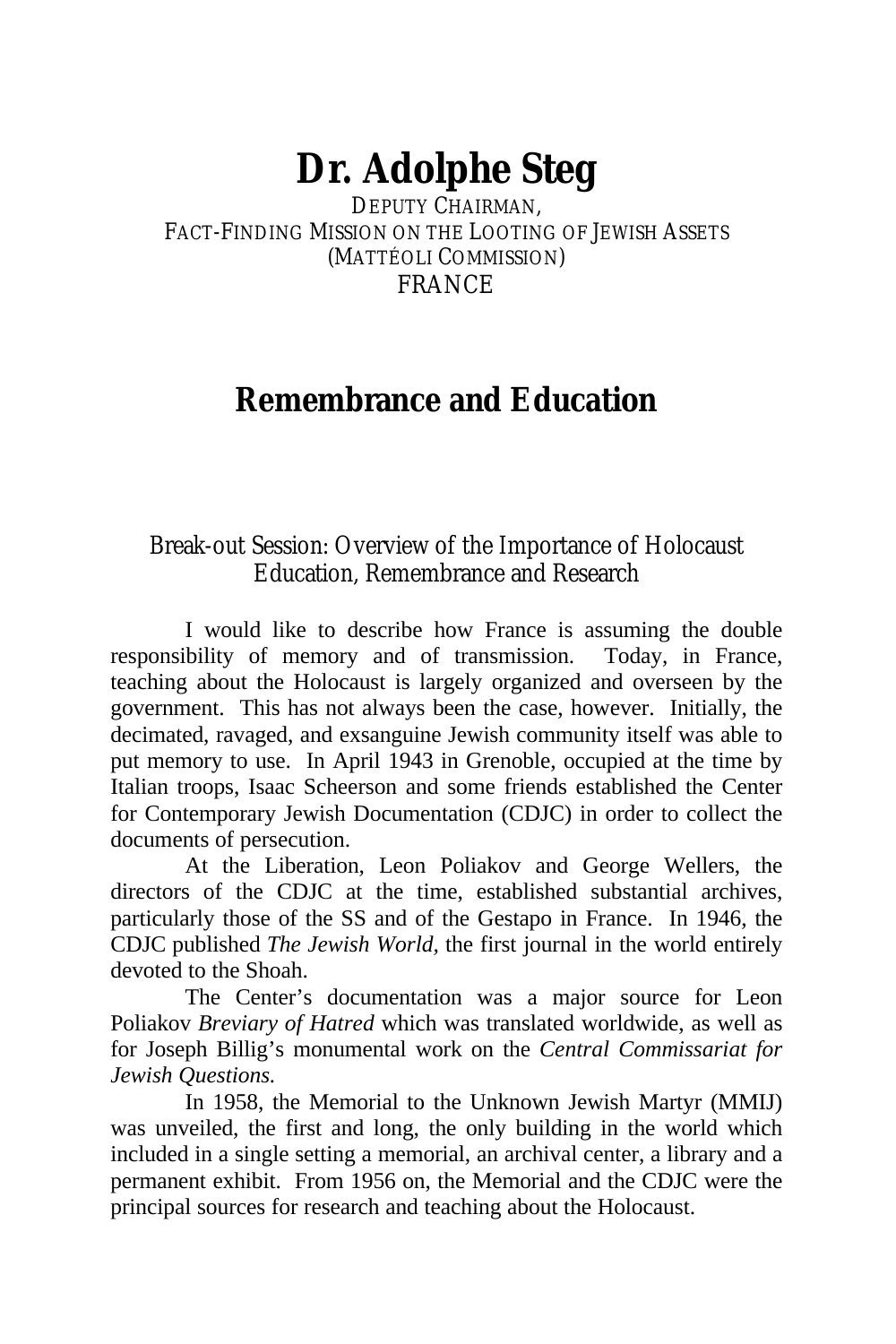The CDJC is not the sole commemorative site. Nearly 76,000 Jews were deported in France and only 2500 returned. At the war's end, the survivors were determined to set the memory of those who had been massacred in stone. The numbers of plaques, steles, and monuments erected to the memory of survivors on buildings, schools and children's homes from which Jews had been wrenched, as well as on the internment camps where they had been grouped before being deported, are too numerous to be individually cited here.

In 1978, Serge Klarsfeld published *his Memorial of the Deportation*, a major work on the Shoah. This work not only carefully inventories the names of deportees, but also serves as a tomb for all those who have disappeared, often without a trace. As early as 1954, a "National Day of Deportation " to the memory of political, resistance, and racial deportees was established. But it was only in 1990, that an essential step was taken: The French Government acknowledged the genocide and Vichy's responsibility for the persecution of Jews in France. A National Day of Commemoration of racist and anti-Semitic persecutions was decreed on February 3, 1993, and set for the anniversary of the Winter Velodrome round-up, on the Sunday following July 16. On this day, an official ceremony was organized in Paris as well as in cities all over France that were also requested to set commemorative plates to the racial and anti-Semitic persecutions of 1940 and 1944. The State thus initiated a deliberate policy of placing commemorative plates and erecting monuments.

Here we might mention the sites of the principal monuments.

- The camp at Drancy, just outside of Paris.
- The Winter Velodrome, inaugurated by President Francois Mitterand and Prime Minister Edouard Balladur.
- The more recent monument at Izieu, in the Ain Department, where 44 children, their school director, and their teachers were rounded up by Klaus Barbie's Gestapo.

Last, the historic speech made by President Jacques Chirac on July 16 is a major part of this process. He emphasized his concern to see France make its contribution to memory and to history and to accept responsibility for the Vichy Government's role in carrying out the anti-Jewish measures adopted during the German Occupation. Finally, with respect to those Jews who did not return, the President declared, "We have an imprescriptible debt. To acknowledge past errors, and the errors committed by the Government, to hide nothing of the somber hours of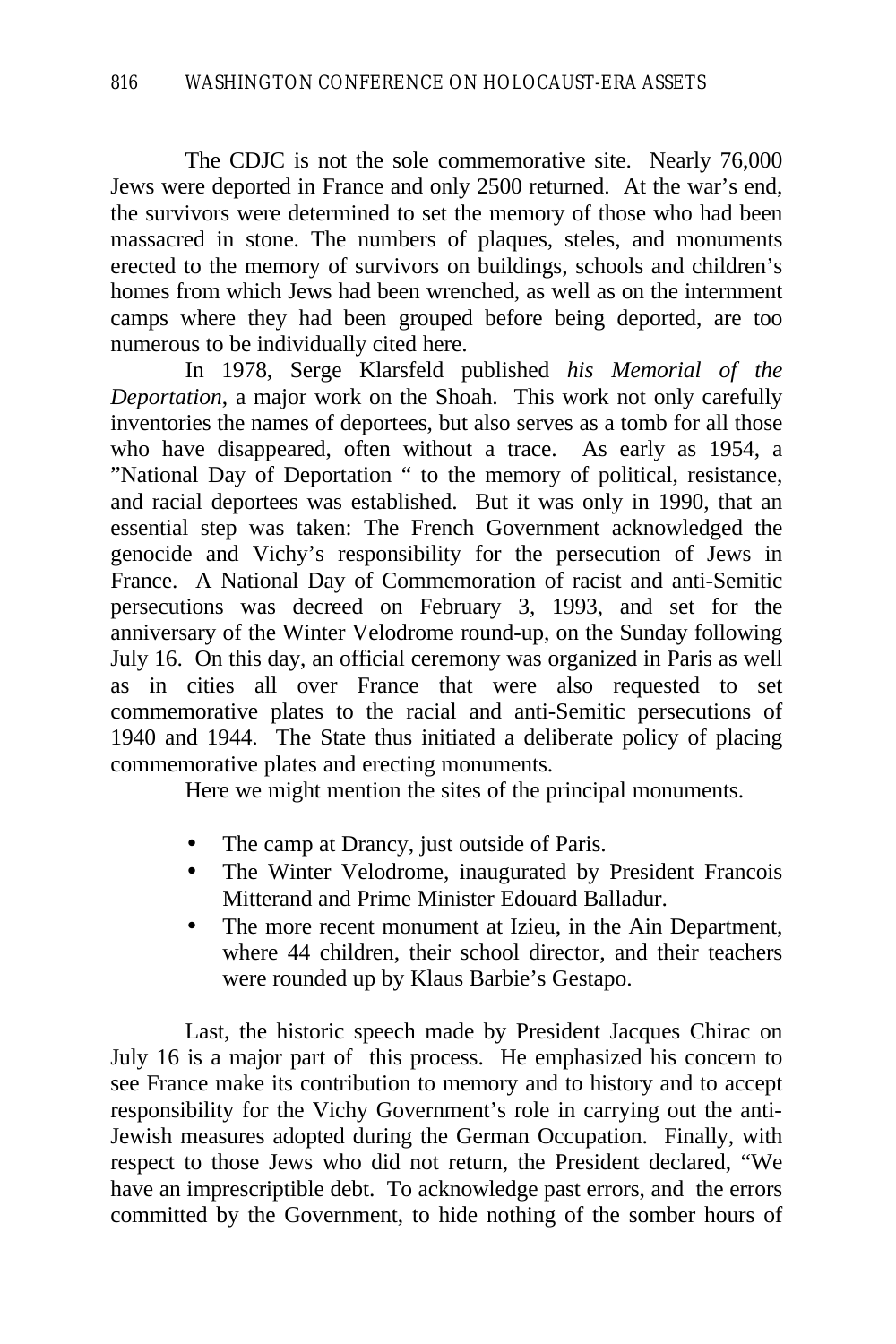our history is quite simply to defend the idea of humanity, of human liberty and of human dignity."

As we can see, the Government's creation of these memorials throughout France and these moments punctuating the calendar year mark the memory of the Holocaust.

The transmission of memory, however, is first and foremost based on teaching in the schools. For the last 20 years or so, teaching about the genocide of the Jews and of the role and responsibility of the Vichy Government for the persecution of the Jews are part of the mandatory national school program. These subjects are taught at two different points in the national curriculum: First, in the 9th grade, when students are 14-15 years old and then in the senior year of high school, when students are 16-19 years old. In this way, every young French person knows something about the Holocaust, from an historical point of view. While we can, therefore, say that in France, we have the means to reach the Holocaust, we have not yet resolved the very difficult question of "how" to teach it, and more specifically, how to teach it to children. How can we describe an altogether singular phenomenon that is at once inexpressible, incomprehensible, and unthinkable?

First, this is a phenomenon for which there are no words. Manes Sperber illustrates this in his paraphrase of a traditional text in the liturgy of Whitsun:

> "Even if the firmament were made of parchment, And all the trees were pens, All of the seas filled with ink, And every dweller on the earth a scribe Writing day in and day out, Never could the Holocaust be described, This Jewish tragedy of our era and of times to come."

Shouldn't this eloquent text be set in exegue to every work that deals with genocide?

Second, the Holocaust is, by its nature, inconceivable. What can we tell children, when what was done goes beyond human understanding and cannot be grasped by the imagination? What can we tell them without making their blood run cold? These questions take on an even more painful acuity when we are talking to Jewish children. Children, to whom, for more than 3000 years on the eve of Passover, we have recounted the story of the Jews' suffering under Pharaoh and the miraculous flight from Egypt. But what shall we tell them when no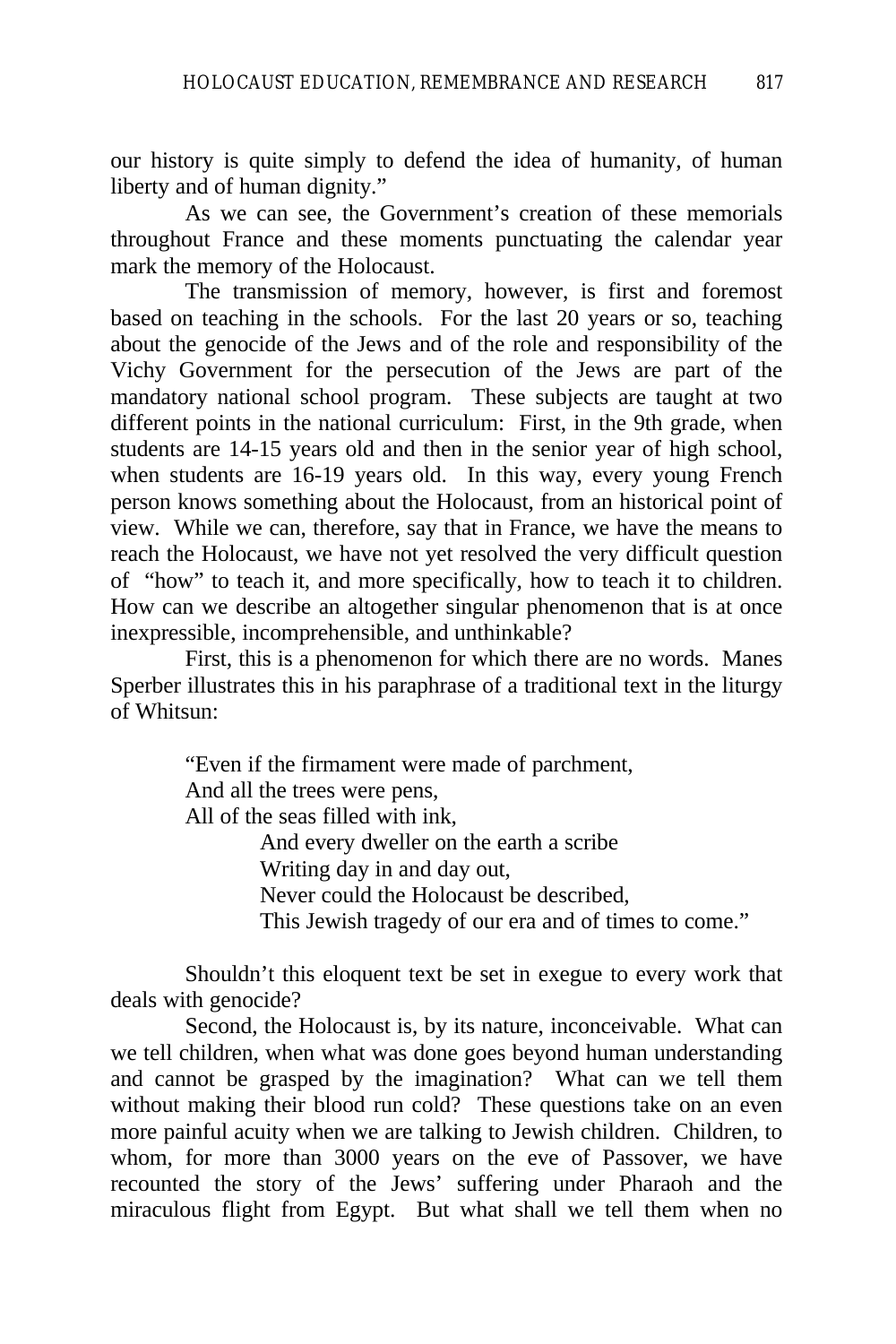miracle has occurred? The Red Sea. The red sea of Jewish blood did not open up to save the Jews and its waves did not come down to drown Jewish persecutors.

Third, teaching the Holocaust is incomprehensible. Every teacher is faced with a question that is asked over and over again: Why? Why the Jews? Why the Germans? Why God? Yes, why did God let this happen?

We do not emphasize these difficulties in order to diminish the importance of teaching the Holocaust, but rather because these particularities make this a subject unlike any other, which, in order to be taught, requires a specific pedagogy. Indeed, as teachers gain experience in teaching the Holocaust, their pedagogy will evolve.

I would like to offer some recommendations made by our teachers, based on their own experience. First of all, they consider that this teaching should not in preference be based on images. Children are stuffed with images on a daily basis; on television, they constantly see images of murders, blood, and bodies. The issue is not to speak to their eyes but to their hearts and to their minds.

Paradoxically, Claude Lanzmann's monumental and definitive work, *Shoah,* is often used in this context because this film shows neither blood nor cries, nor tears nor bodies. It shows only witnesses and through their testimony, we see what no image can show.

Isn't it enough, on occasion, to simply read a page of Serge *Memorial*. Take, for example, the Holz family, page 590. The parents were deported. Their children were sheltered in a children's home, but two years later were arrested and deported. Listen:

> Holz, David, 13 years old Holz, Joseph, 12 years old Holz, Jacques, 10 years old Holz, Myriam, 8 years old Holz, Paul, 6 years old Holz, Emmanuel, Barely 4 years old.

When were they deported? On July 31, 1944.

The Allies were about to enter Paris. The German Army used every means possible to resist their advance and despite this, even though there were not enough trains to carry German troops to the Western Front, the Germans did not hesitate to send one train eastwards, to Auschwitz.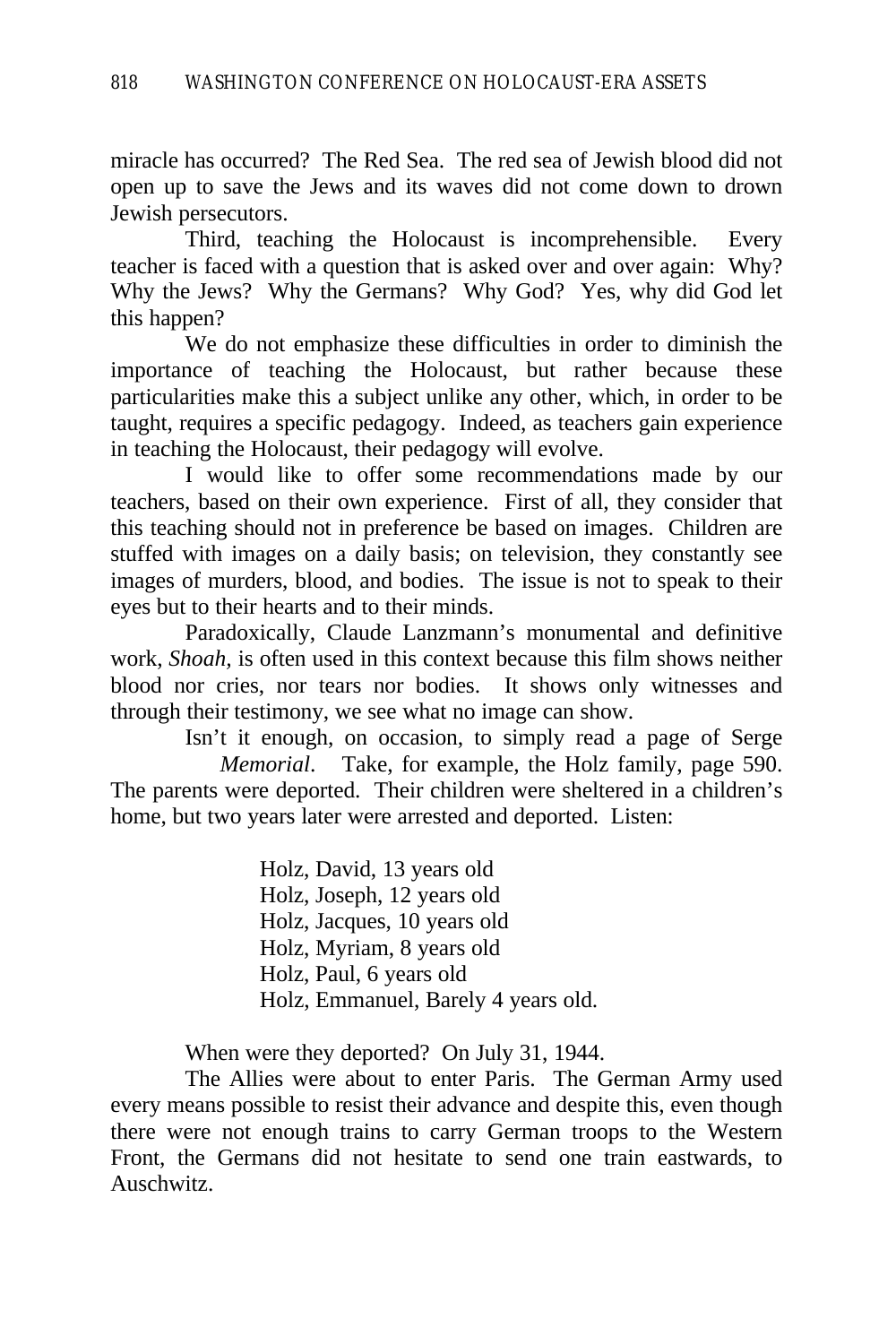Isn't this example the best illustration for the children of this unbelievable phenomenon; for the Germans, the destruction of the Jews took priority over everything else, even over victory. Doesn't this example lead to a consideration of the hundreds and hundreds, the thousands of children murdered by these beings bearing human faces without flagging or being revolted by their acts? Doesn't this example lead, at least for the oldest high school students, to thinking about these children, the young Holz children and their cohort of poor little Jewish children, denuded, terrorized, walking quickly towards the sites of their murder? And yet, they had children's eyes and cried children's tears.

Next recommendation this teaching should not be taking place solely in history classes. It should cut across disciplines and be referred to in literature classes, in geography classes, in classes on civic education, and on philosophy so that this expression of Andre Neher; in particular, might be dwelled upon: "The millenary adventure of the human spirit underwent a complete failure at Auschwitz."

Last, and this is the final particularity of this teaching, the goal is not simply to acquire a knowledge but to bear a moral message based on values, on the absolute value of human life and on the absolute value of human dignity. For, and with this we shall conclude, in the words of Jean-Louis Forges:

"After Auschwitz, it is not enough to teach about Auschwitz, we must teach against Auschwitz."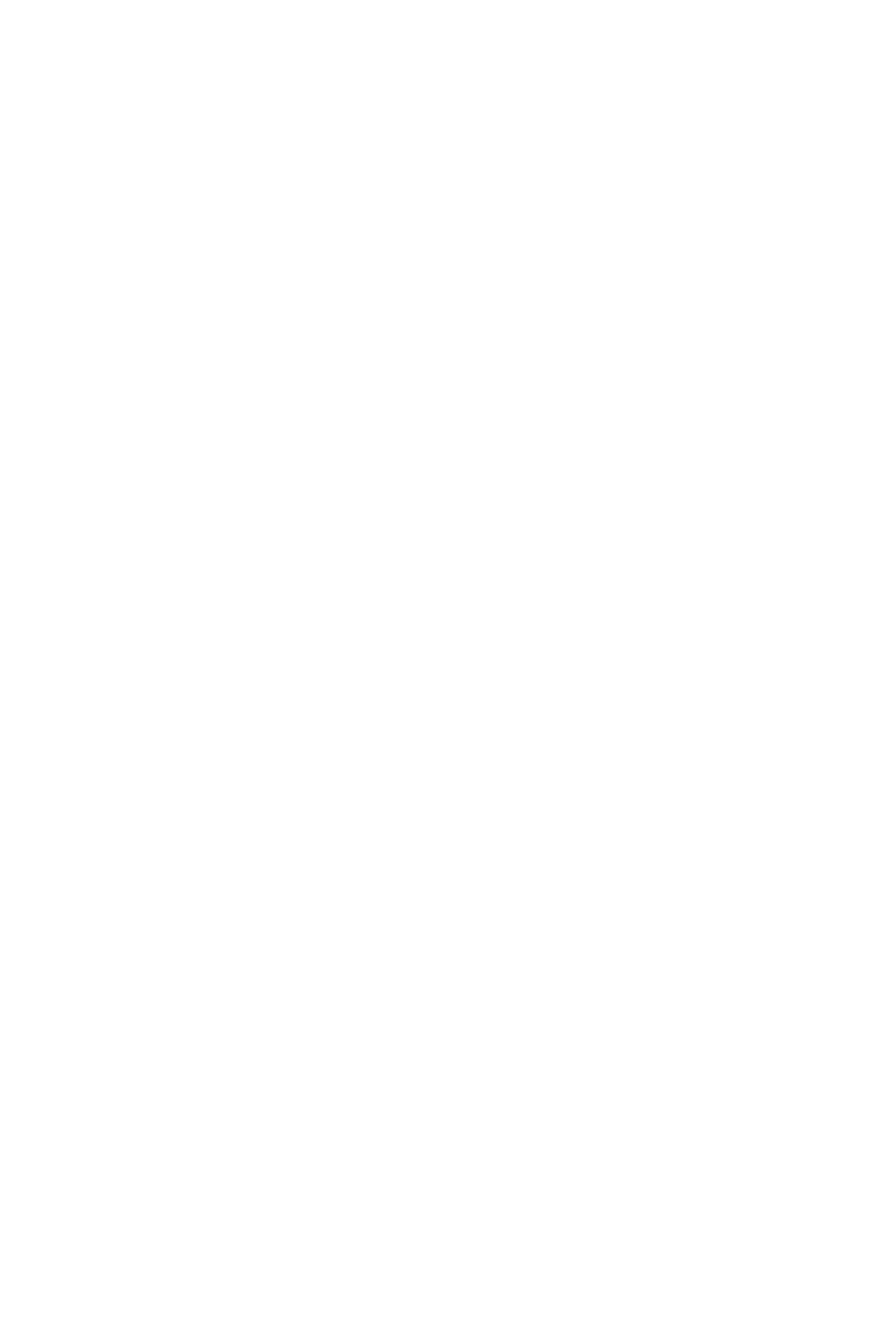### **Rev. Dr. Remi E. Hoeckman, O.P.**

SECRETARY, COMMISSION FOR RELIGIOUS RELATIONS WITH THE JEWS THE HOLY SEE

#### Break-out Session: Overview of the Importance of Holocaust Education, Remembrance and Research

The Holy See published on 16 March of this year a document entitled *We Remember: A Reflection on the Shoah*. This document is addressed to Catholics throughout the world, especially in countries far removed, by geography and history, from the scene where the Shoah took place. It invites everybody else to join them in remembering this horrendous crime perpetuated by the Nazis against the Jews in Europe.

On the occasion of its publication, His Holiness Pope John Paul II expressed his fervent hope that this document would enable memory to play its necessary part in the process of shaping a future in which such a tragedy will never again be possible.

On several occasions prior to the publication of this document, Pope John Paul II was already very strong and clear on this point, but especially on the occasion of a concert in commemoration of the Shoah which took place in the Vatican on 7 April 1994. "We remember", His Holiness affirmed, "but it is not enough that we remember", "we have a

Part of this commitment is the Catholic Church's engagement in a process of consciousness-raising and reflection on the Shoah, in opposing attempts to deny the reality of the Shoah or to trivialize its significance for the Jews, and in combating anti-Semitism. Hence the publication by the Holy See of the document *We Remember*.

The Catholic Church wishes to remember, but it wishes to remember with a purpose. The purpose of this document, therefore, is primarily educational in that it helps people to reflect on the past in order to draw from it the appropriate lessons for the present and for the future. "For", as His Holiness has put it, "in our own day, regrettably, there are many new manifestations of the anti-Semitism, xenophobia and racial hatred which were the seeds of those unspeakable crimes. Humanity can not permit all that to happen again" (7 April 1994).

With regard to "Holocaust Education" specifically, the Holy See would like to point out that a great deal of work is being done in Catholic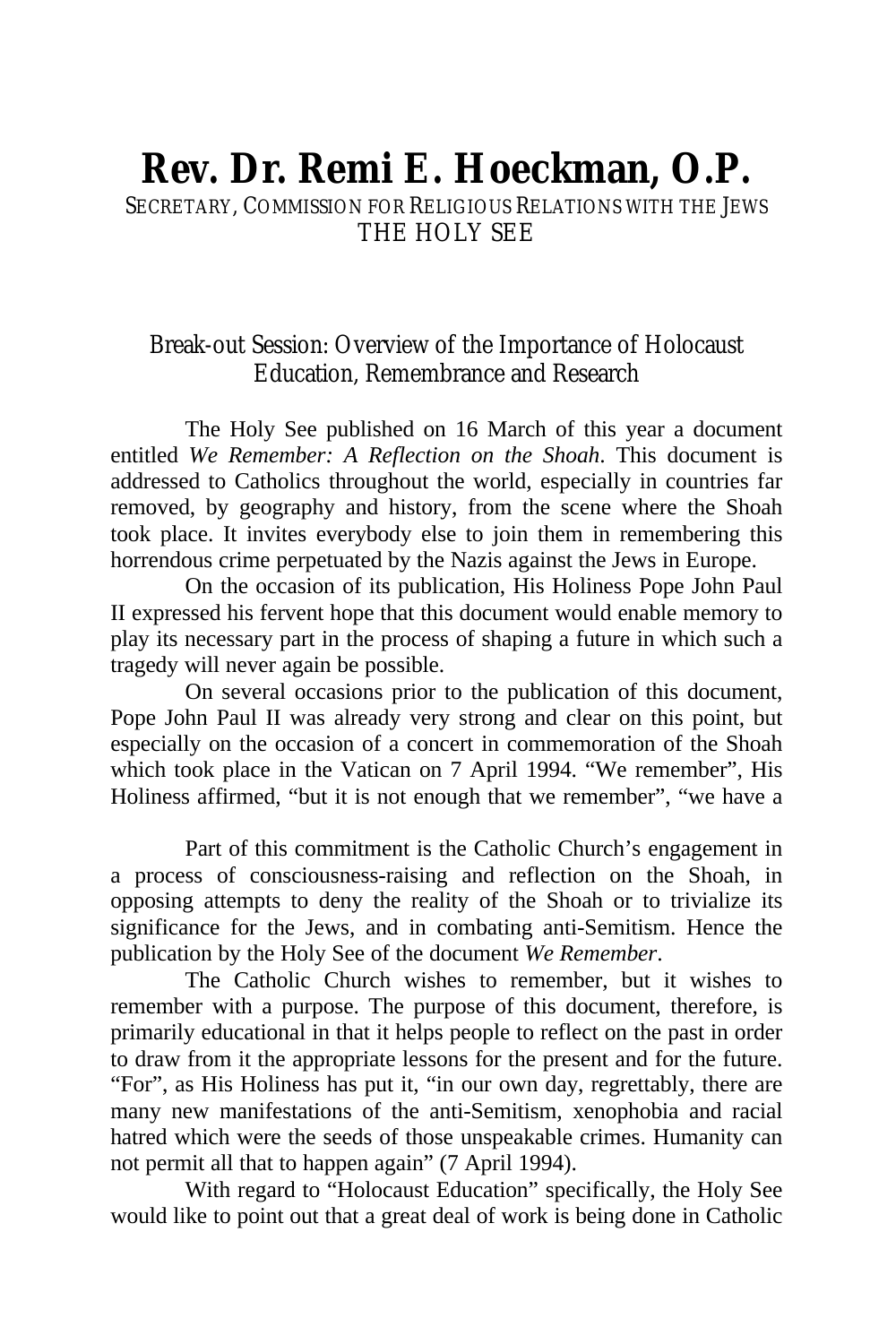education through the publication and distribution of relevant texts including the official documents of the Church [e.g. the Second Vatican Council's Declaration Nostra Aetate; the Guidelines and Notes published by the Holy See's Commission for Religious Relations with the Jews; the teaching of Pope John Paul II on the Shoah and anti-Semitism; statements made by the national Catholic hierarchies of many of the nations most deeply affected by the events of the Shoah], the revision of textbooks [cf. the content analysis studies of Catholic textbooks and manuals by Dr. Rose Thering O.P. (1960), Dr. Eugene J. Fisher (1976), Dr Philip A. Cunningham (1992), and update reports]; pertinent educational programs and the circulation of appropriate educational materials [for instance Notre Dame College in Manchester (New Hampshire) offers several undergraduate courses on the Shoah; resource materials such as "Facing History and Ourselves: Holocaust and Human Behaviour", developed by Margot Stern Storm and William S. Parsons, are used in the Catholic school system in the USA; the Sister Rose Thering Foundation at Seton Hall University each semester mails out 3,500 brochures on Holocaust Education to Catholic high schools and grade school principals; also the Sisters of Our Lady of Sion and their SIDIC Centers are doing a great deal of work in this field], and many other events, efforts and initiatives.

Most Catholic high school textbook series in this country include units on the Shoah. On a higher level, just to speak of institutions, there are many examples: The Institute for Jewish-Christian Studies at Seton Hall University (New Jersey) has been offering courses on the Shoah for decades; The National Catholic Center for Holocaust Education at Seton Hill College (Pennsylvania) was started over a decade ago; The Center for Christian-Jewish Understanding at Sacred Heart University in Fairfield (Connecticut); The joint Archdiocese of Washington–Anti-Defamation League–US Holocaust Memorial Museum project develops curricula for Holocaust Education in Catholic schools and religious education programs. Moreover, in many places Catholic communities join Jewish communities to remember the Shoah on Yom Hashoah each year, or organize special services or study sessions on this occasion. In this country, for instance, the Catholic Bishops' Conference in 1988 urged all parishes to include prayer for the victims of the Holocaust on the Sunday closest to Yom Hashoah.

Also in other countries serious efforts are being made in this regard, for example in Canada, Australia, Italy, Germany, Poland, France, the United Kingdom. In Italy, for instance, the SIDIC Center in Rome develops educational programs; initiatives taken by bodies such as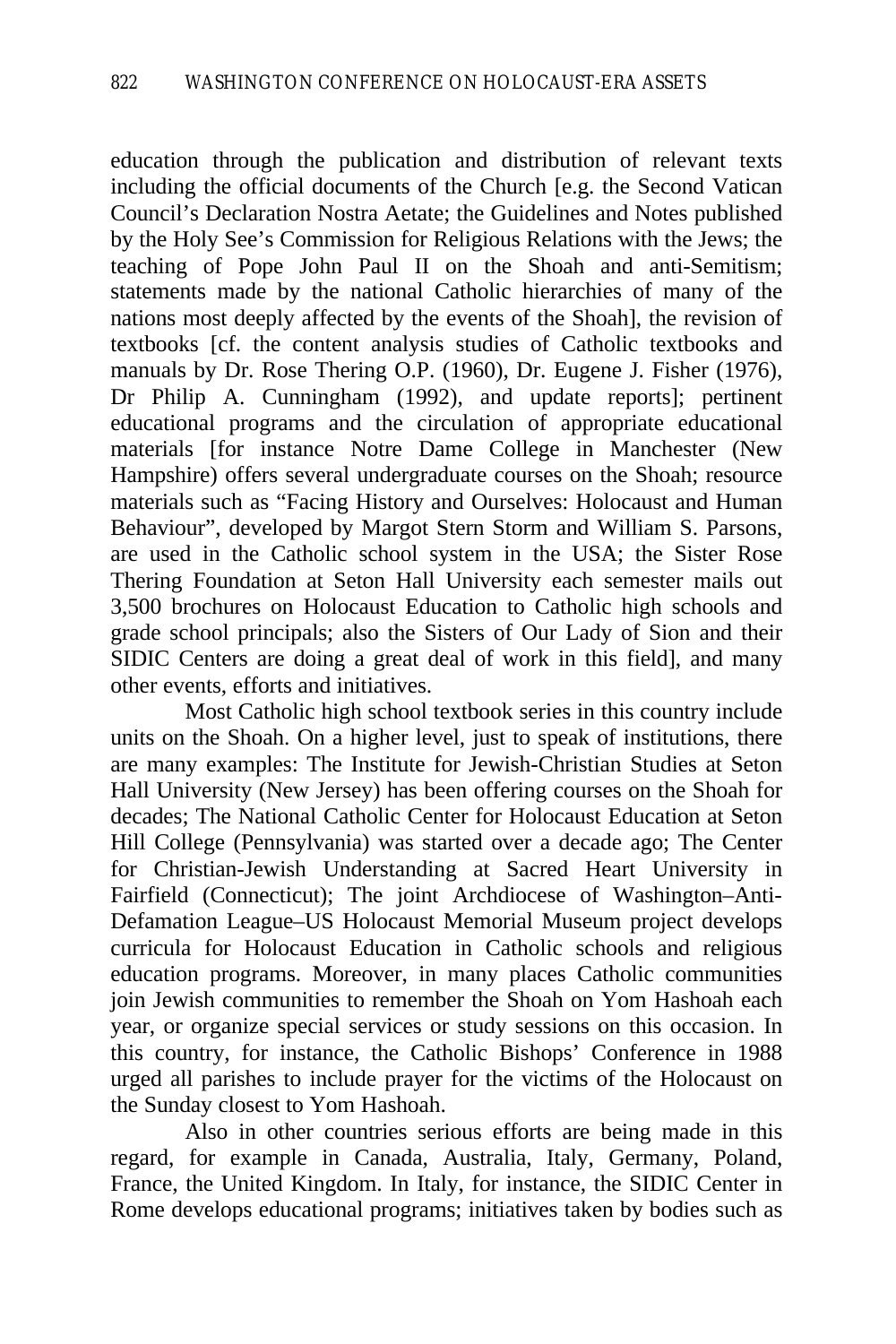FIDAE (organization of Catholic teachers) touch schools in various parts of the country. In Poland, relevant materials are being translated into the Polish language and distributed. The Catholic "Center for Information, Meeting, Dialogue, Education and Prayer" in Auschwitz/Oswiecim assumes an important role in Holocaust Education, also internationally. In Germany, the Catholic Church has created a wide-spread network of adult education in which Christian-Jewish programs occupy a prominent place.

Nonetheless the efforts need to continue and the necessary "reception process", especially on the "grass roots" level, needs to be furthered, for an in-depth reflection on the Shoah reveals its fundamental cause, namely the fact that when society is stripped of respect for God it is also stripped of respect for man.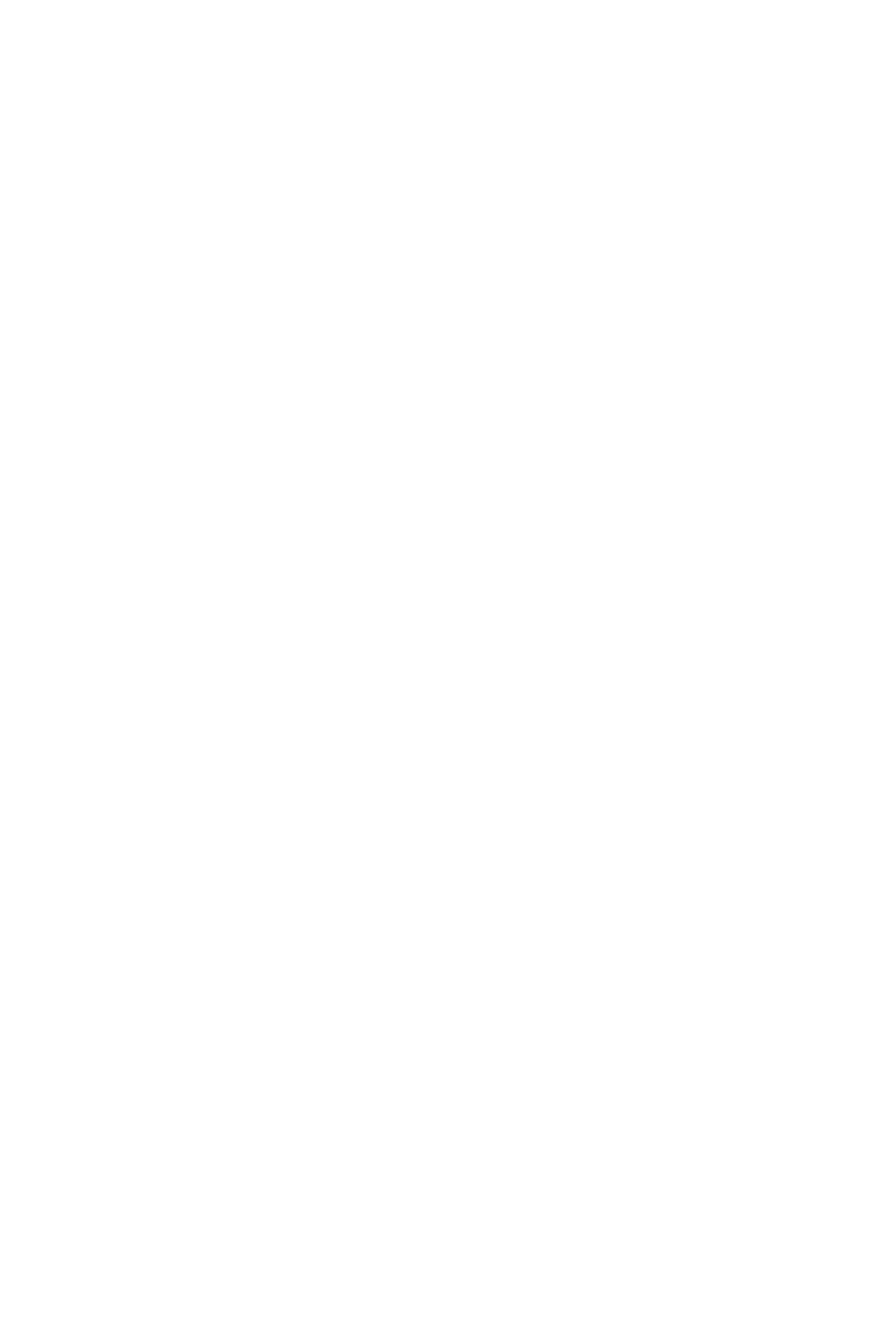# **Prof. Yehuda Bauer**

PROFESSOR, YAD VASHEM INSTITUTE ISRAEL

### **On Holocaust Education**

#### Break-out Session: Overview of the Importance of Holocaust Education, Remembrance and Research

The basic question we face when we deal with Holocaust education is - why deal with this particular Genocide rather than with any other of a host of similar events in this or the previous centuries? The answer of course is not that one should not deal with the other Genocides - on the contrary, anyone dealing with the Holocaust must compare, and must deal with the other tragedies as much as possible. But the basic response to the challenge must be to understand that the Holocaust has increasingly become, for the democratic world at least, a symbol of all the other Genocides, for racism, anti-Semitism, hatred of foreigners, ethnic cleansing, and mass destruction of humans by humans generally. The reason for this is, possibly, that a vague realization is taking hold of people that the Holocaust, the planned total annihilation of the Jewish people at the hands of the Nazi regime, is both a Genocide like other Genocides, and also an unprecedented event in human history, which should serve as a warning to all of us.

The unprecedentedness of the Holocaust consists in the fact that there are elements in it that are not found in other Genocides, whereas there are no elements in all the other Genocides that cannot be found in parallel events of this sort. For the sake of our argument, we are using the definition of Genocide as it appears in the UN Convention of 1948, although that definition may be subject to legitimate criticism. The elements that are not unprecedented in the Holocaust are first and foremost the suffering and pain endured by its victims. There can be no gradation of suffering as between Jews, Roma ("Gypsies"), Russians, Poles, or others who suffered under the Nazi regime. Individual suffering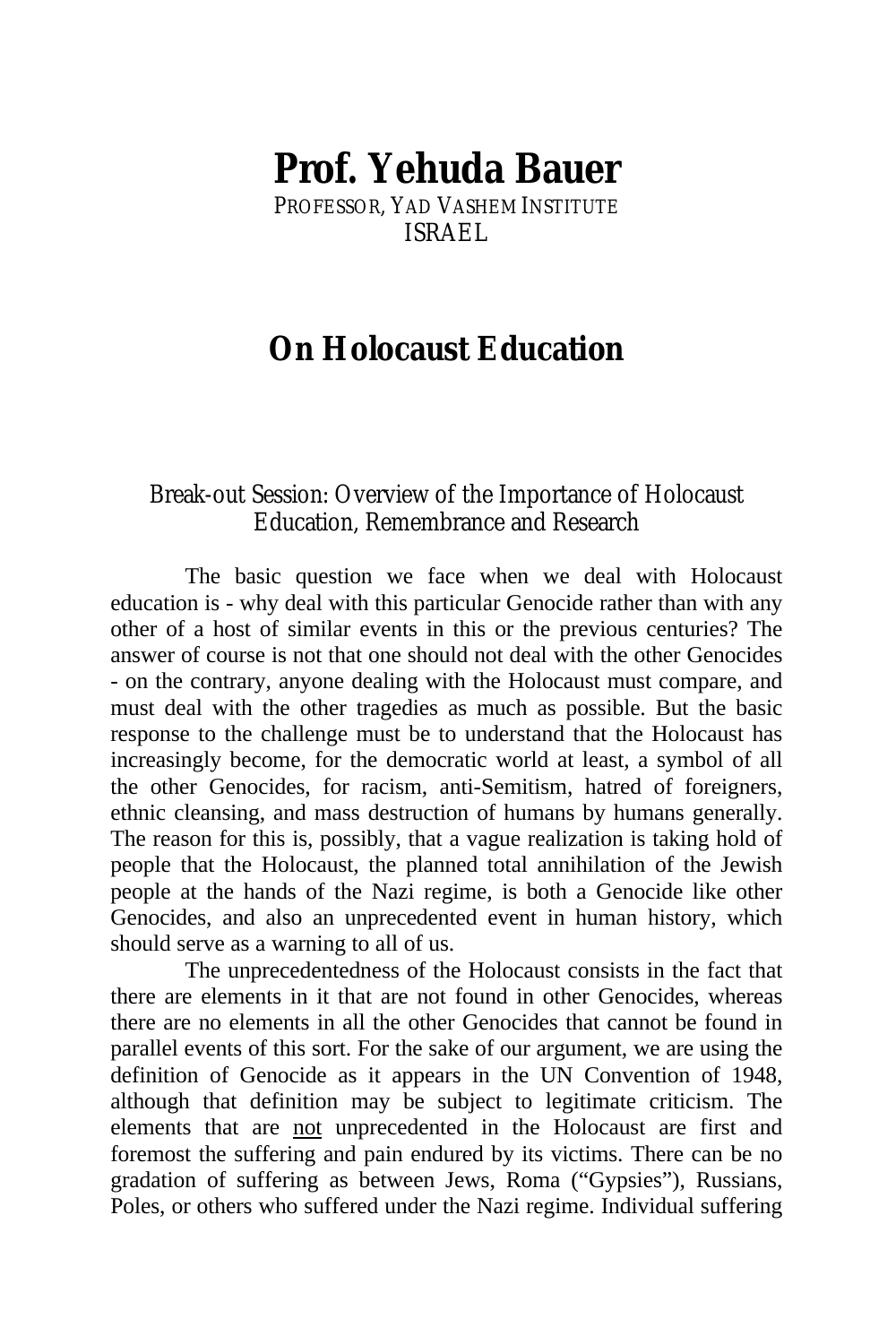is equal as between victims of torture, humiliation, deprivation, and death. But there are elements in the Holocaust that do not appear in the other cases, such as Rwanda, or the Genocide of the Armenians, or the auto-Genocide in Kampuchea, or with Native Americans, or others. First, there is the totality of the planned murder: every single individual defined by the Nazis as Jewish was to be murdered. Second, the globality: ultimately, every such individual all over the world was to be found, registered, dispossessed, humiliated, marked, arrested, concentrated, transported and killed. Third, whereas all other Genocides were committed with some kind of ideological rationalization and excuse, they all had a pragmatic basis of sorts. Ethnic groups were murdered because they were thought to be in the way of political programs, or military plans, or economic and social ideologies aimed at reorganizing society. With the Holocaust, the ideology was based on pure fantasy: an imagined world Jewish conspiracy to control the globe; the idea of Jewish "blood" contaminating and corrupting cultures, ritual murder accusations, and the like. One only needs to think of the fact that the German authorities in February 1943 took trained Jewish armament workers from their factories in the Berlin area, put them on trains and shipped them to Auschwitz to be killed - after the German defeat at Stalingrad, when they needed every pair of trained hands to produce arms. Fourth, the fact that the Jews were a very special group of people in Europe, the only non-Christian group at the time, who occupied a unique position in relation to Christianity. Christian civilization depended on their Scriptures on the one hand, and rejected them because of their refusal to accept the Christian Messiah on the other hand. Nineteen hundred years after the appearance of the Christian Savior, His people were murdered in Central Europe by baptized heathens. This creates a major problem for what is known as Christendom, even when most Christians never go to church; it parallels the unsolved problem for Jews, who consider their relation to the Deity to be a special one, and who have to ask why this tragedy was visited upon them, and what is its meaning, if any.

Yet on the other hand, as I said before, the Holocaust is a Genocide similar to others, and therefore can and must be dealt with in both its aspects: it's Jewish specificity - it happened to a specific people, for specific reasons, at a specific time; and in its universality - it symbolizes the mass evils we are all capable of. It can serve as a warning, so it should not become a precedent. Ultimately, the Holocaust challenges us to work towards a world in which these evils are dammed in, and perhaps, hopefully, possibly, prevented altogether. Anyone who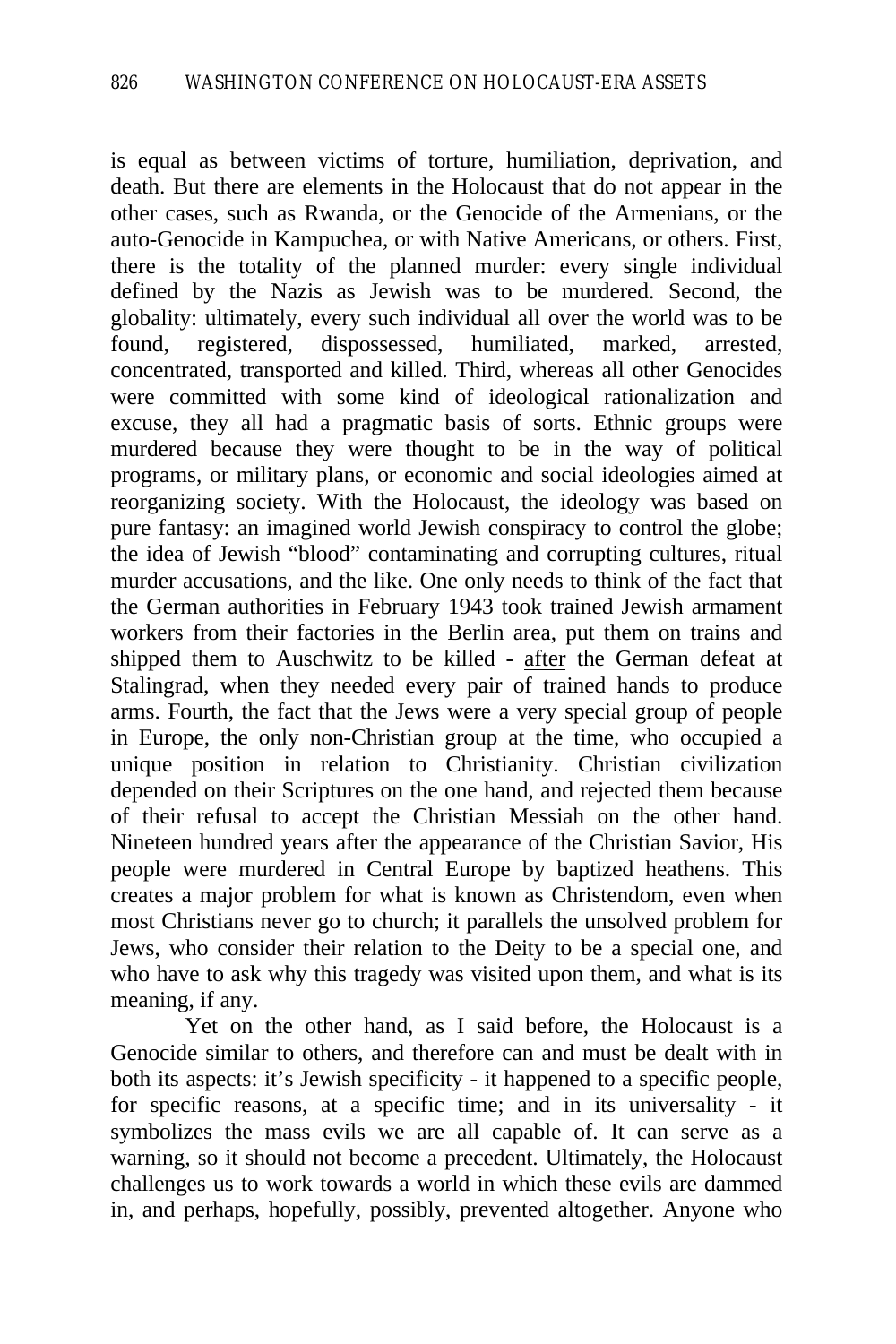wishes to project a pessimistic prognosis for the future will have an easy time of it; we have not learned much from the Holocaust, or any other similar tragedies; we have not established an international community that is capable of dealing with it, and so on. But there is an imperative for all of us: we must try and change that situation. Today, at least, governments and groups of governments are ashamed of what humans do, and one can see stirrings of international conscience. That is where we come in: we must engage in the most basic activity directed towards such a change: education, on all levels.

That in deed is what the Task Force for Remembrance, Education and Research is all about. It was established at the initiative of the Swedish government, in order to spread efforts at Holocaust Education worldwide. The governments of the United States and the United Kingdom responded, and then those of Germany and Israel. At this conference, the governments of Poland, the Netherlands and France also joined. The purpose of the Task Force is to design practical ways to teach young and old, to spread the knowledge that the example of the Holocaust shows the danger we all face because we are all of us capable of extreme evil; but we are also capable of preventing it, and behave in a way that is the exact opposite of what happened then. It is indeed absolutely essential that we emphasize the behavior of those few pitifully few, to be sure, but yet there were many thousands of them who saved and rescued at the risk of their own lives. They show that we can be different, and that it is a matter of environment, and most importantly, education, how we will act. For the first time in the history of mankind politicians, governments, got together to advance a specific educational project. We are all determined to do all we can to have this project continue as a permanent fixture: to provide a political umbrella to international educational efforts based on true cooperation. One should give full credit to the Swedish initiators of this project, who themselves are engaging in a massive educational effort in their own country, and provide a model that might well be imitated by others.

A historian is someone who not only analyzes history, which of course is his/her primary task, but also tells stories. So let me conclude by telling a true story. His name is Yankele Skorochod, and he is a carpenter in Tel-Aviv. He was born in a place called Novogrudek in what today is Belarus, and became a carpenter's apprentice. He then moved to a ghetto in a town called Baranovichi, and joined a group that planned an armed uprising. The uprising failed, it never took place. Yankele fled to a Belorussian graveyard in the town, where he was saved by a local gravedigger, who also showed him the way to the forest (that person is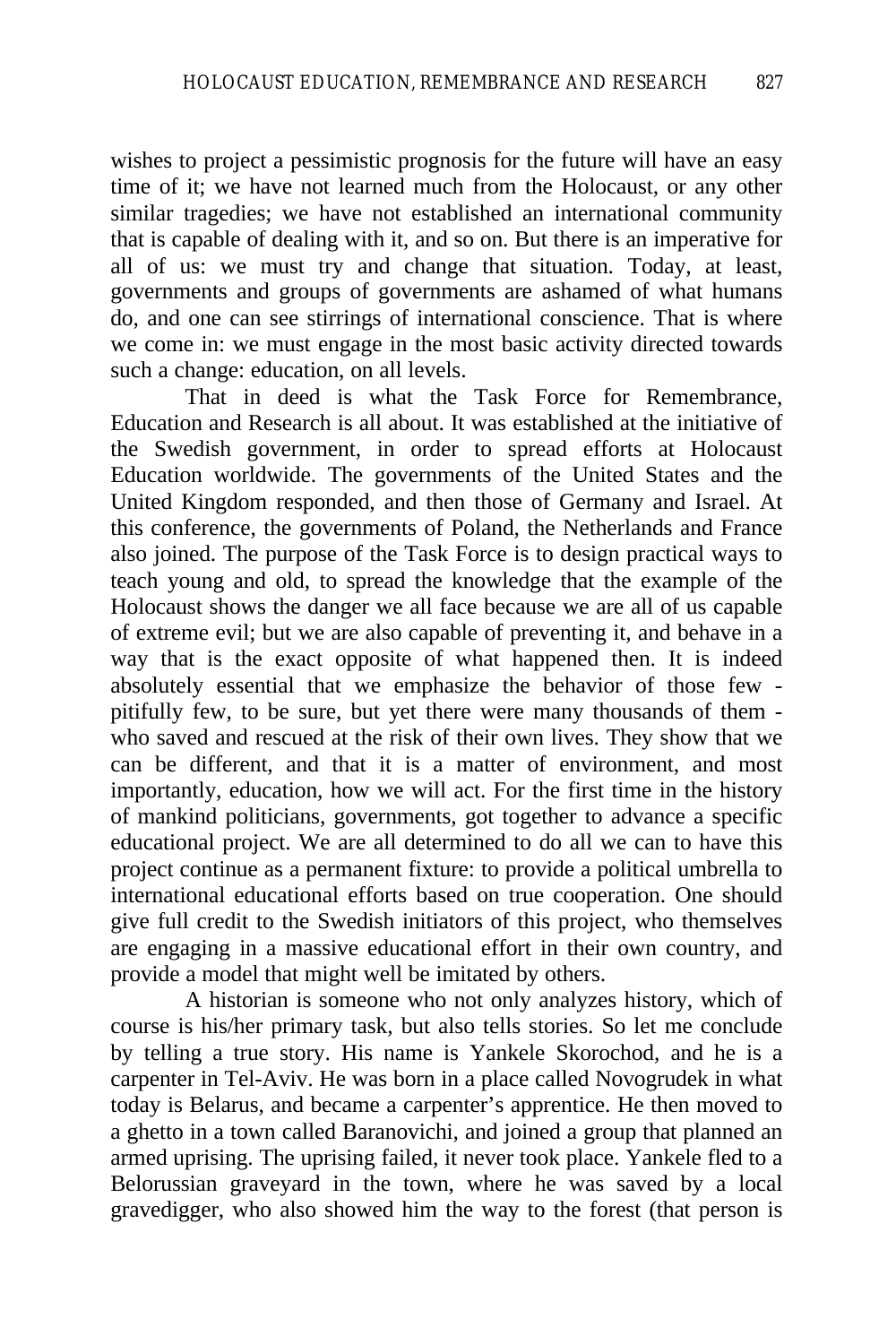one of the about 16.000 people recognized by Yad Vashem as a Righteous Among the Nations). He followed the advice of his rescuer and wandered through the Belorussian forests in search of Soviet partisans. Luckily, he found a group that had been sent from Soviet-held territory through the lines, of some one hundred men. He made friends there with a Belorussian youth of his own age, whom he remembers as Ivan. The two friends were sent out, together with three others, to recover a machine-gun far in the enemy rear. They were told not to take food from the peasants, for fear the peasants would turn against the partisans. The young men-boys became very, very hungry. Ivan saw a tree with some fruit - they did not know what that fruit was. The others told him not to eat it, but Ivan was so famished that he disregarded the advice, climbed the tree, and ate the fruit. A few hours afterwards he came down with dysentery. Yankele, his best friend, took care of him. They hid in a barn in a small village, and tried to cure Ivan. They failed, and Ivan died in Yankele's arms, saying that Yankele had taken care of him more lovingly than Ivan's own mother had.

They had to bury Ivan. Yankele went into the village, and at gunpoint he forced two candles and an old Russian Orthodox Bible (in Old Slavonic - Yankele could make out the letters) out from the reluctant peasants. Yankele, the carpenter, then fashioned a crude casket, and put an Orthodox type of cross on it. They put the body in, and lowered it into the ground. Then Yankele, the Jewish carpenter, lit the candles and read out from the Bible what he thought an Orthodox priest would have read. Then, silently, they started in their way back to their unit. They never found the machine-gun.

You must understand - Yankele was telling this story at Hebrew University, to my seminar. He is a heavy-set man, with large hands. He told his story haltingly, and we sat around in complete and stunned silence. When he finished, there was an oppressive silence in the room, and he was resting on his elbows staring at the table in front of him. Someone had to break the silence, and I was the teacher. So I asked him the most stupid question I could possibly have asked: Yankele, I said, why did you do it?

He stared at me, uncomprehendingly, and after a while he stammered: but...but...he would have done the same for me, had it been the other way round.

Ever since then, I have always considered myself a pupil of Yankele Skorochod. So, I think, should all of us who are venturing on this path of Holocaust education.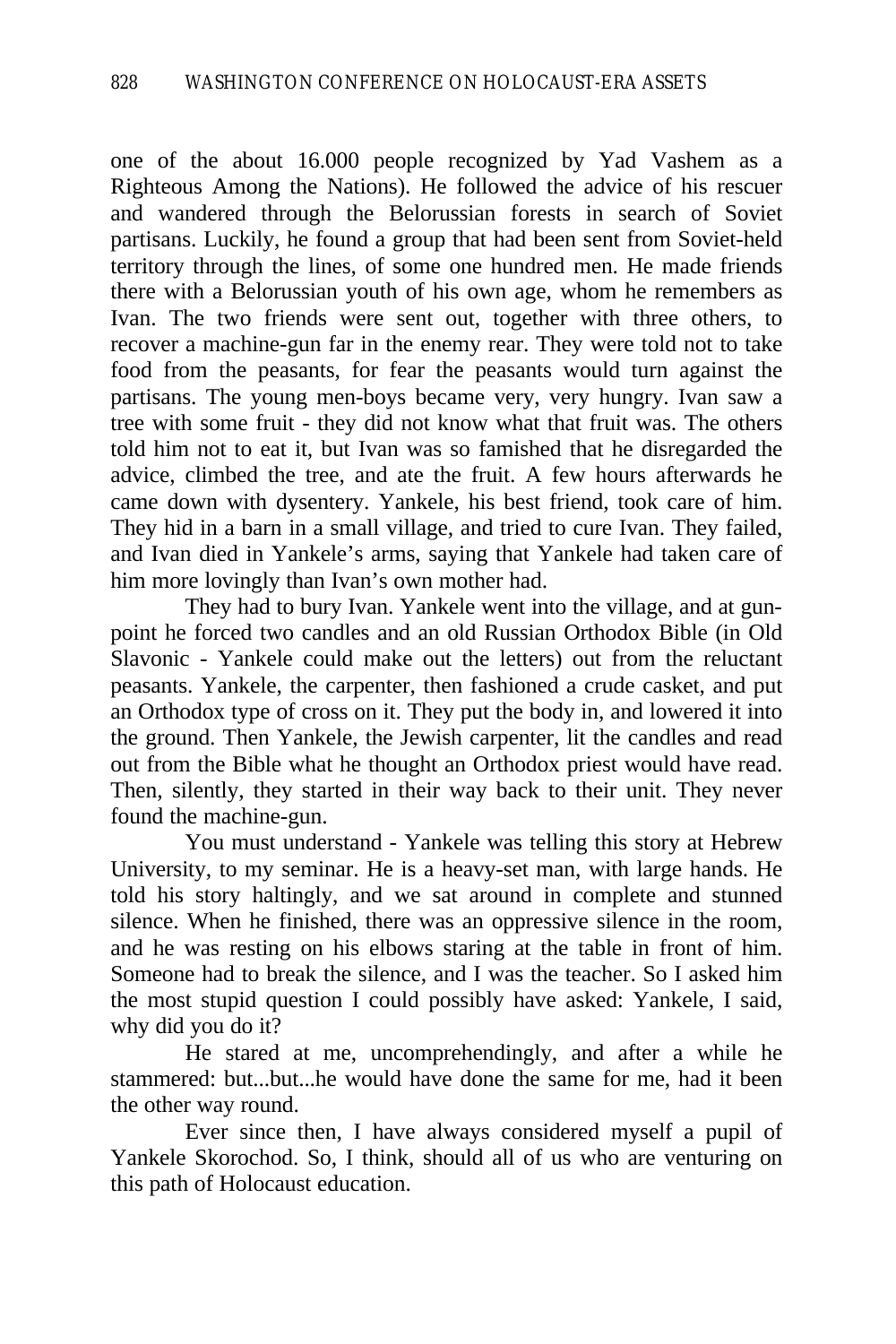### **Stuart E. Eizenstat**

UNDER SECRETARY OF STATE FOR ECONOMIC, BUSINESS AND AGRICULTURAL AFFAIRS UNITED STATES

### **Task Force on Holocaust Education, Remembrance and Research**

Break-out Session: Goals of the Task Force for International Cooperation on Holocaust Education, Remembrance, and Research

At the initiative of Swedish Prime Minister Goran Persson, the Swedish, UK and U.S. governments, together with experts from our countries, gathered in Stockholm last May to launch an unprecedented initiative – The Task Force for International Cooperation on Holocaust Education, Remembrance and Research. Our countries and many others- – Germany among the first and most consistent-- have engaged in Holocaust education efforts at home for many years. But this is the first time that heads of government have agreed to cooperate directly with others countries, through diplomatic and other channels, to strengthen Holocaust education efforts on both sides of the Atlantic and beyond.

As Prime Minister Persson said so eloquently in May, and as did our speakers on the first panel here at the Museum this morning, Holocaust education and remembrance can help ensure that the crimes of the Holocaust are never forgotten nor repeated. As this century comes to a close and we enter the new millennium, our international cooperation can encourage and reinforce work in many nations to strengthen Holocaust education efforts, to create new ones and to finally begin such efforts where they have been overlooked.

Sweden served commendably as Task Force Chairman from May until September 25, when the U.S. assumed the Task Force Chairmanship, which will pass to the UK in January 1999. On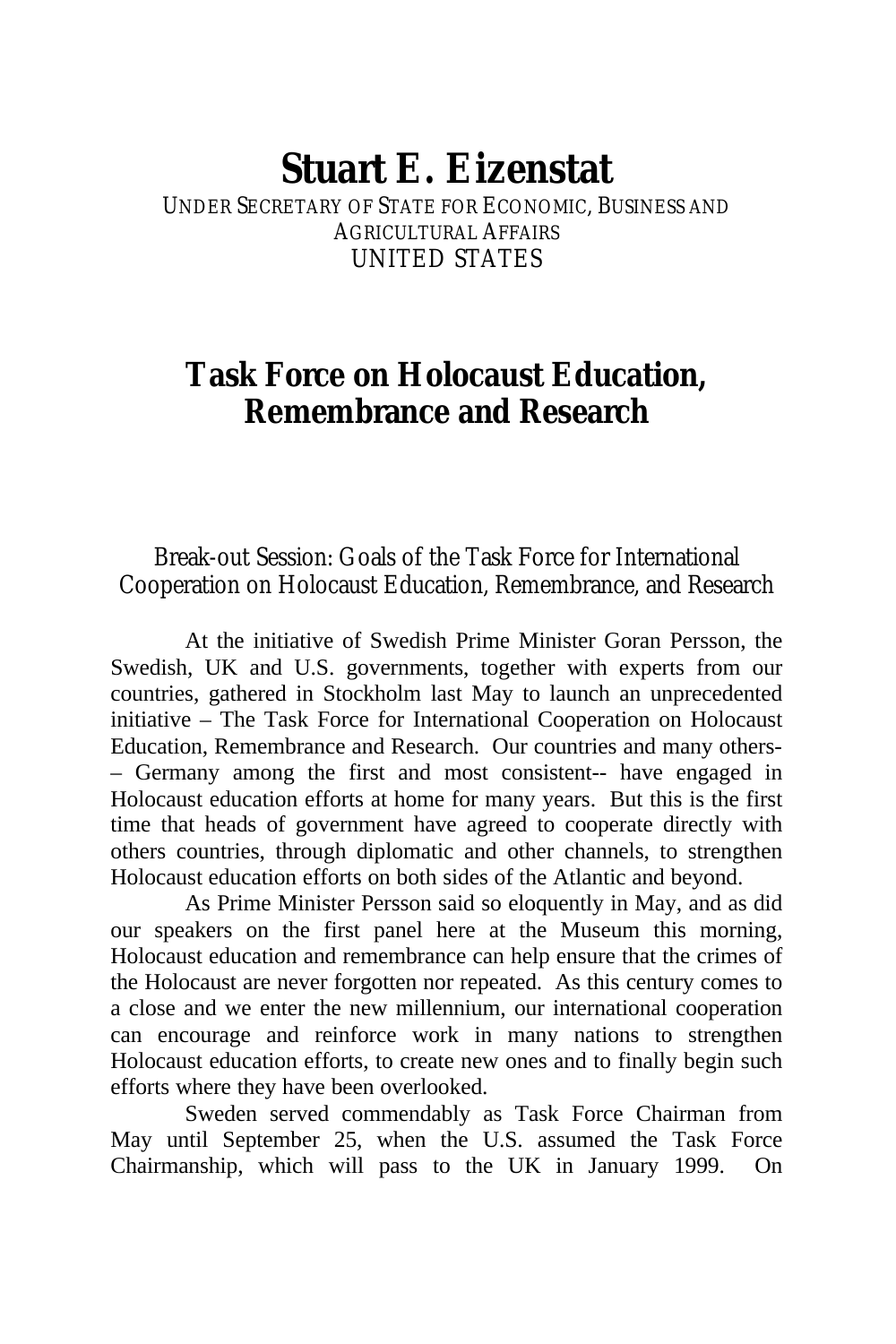September 25, Israel and Germany became members of the Task Force, and have already made valuable contributions.

On behalf of the Task Force, I would like to give special recognition to the Prime Minister of Sweden and his representatives on the Task Force, State Secretary Pär Nuder and Foreign Ministry Political Director Ulf Hjertonsson. I wold also like to thank my Task Force colleagues from Germany, Israel, and the UK for the hard work they have put into this initiative these past months. Finally, I would also like to commend Professor Yehuda Bauer of Yad Vashem, one of the great Holocaust scholars and educators in the world, for his intellectual guidance as Personal Advisor to the Task Force.

During the U.S. tenure as Task Force Chairman, we have focused the initiative on a number of priority areas initially agreed in May. These projects, some of which are work in progress to be completed in the first half of next year, are highlighted in the Task Force report that I present to you today. Our hope is to give maximum exposure to this unique and innovative work before the many distinguished participants with us at this Conference.

Let me now present a very brief summary of each project that the Task Force has undertake to date.

**First**, Swedish Task Force representative have been leading an effort to assemble a catalog of Holocaust-related institutions and a survey to efforts currently underway in the field of Holocaust education around the world. This challenging task has begun in earnest, but is still in its early stages. In the Task Force report you will find a brief paper introducing a preliminary directory of organizations engaged in Holocaust education and remembrance activities in a large number of countries. We expect that the directory of organizations engaged in Holocaust education and remembrance activities in a large number of countries. We expect that the directory, itself a gold mine of information, will become the basis of a much more comprehensive survey of such efforts to be completed next year and to be made available internationally.

**Second**, as part of the Swedish government's Living History Initiative, Holocaust historian Paul Levine and Stephane Bruchfeld prepared a test on the Holocaust that could be made available to every family with high school children in Sweden. Their product, "Tell Ye Your Children," has been so well received in Sweden as to exceed all expectations. There are now almost 800,000 copies of the book in circulation in that country of approximately 9 million people, making it the second most-widely owned book in Sweden after the Bible. The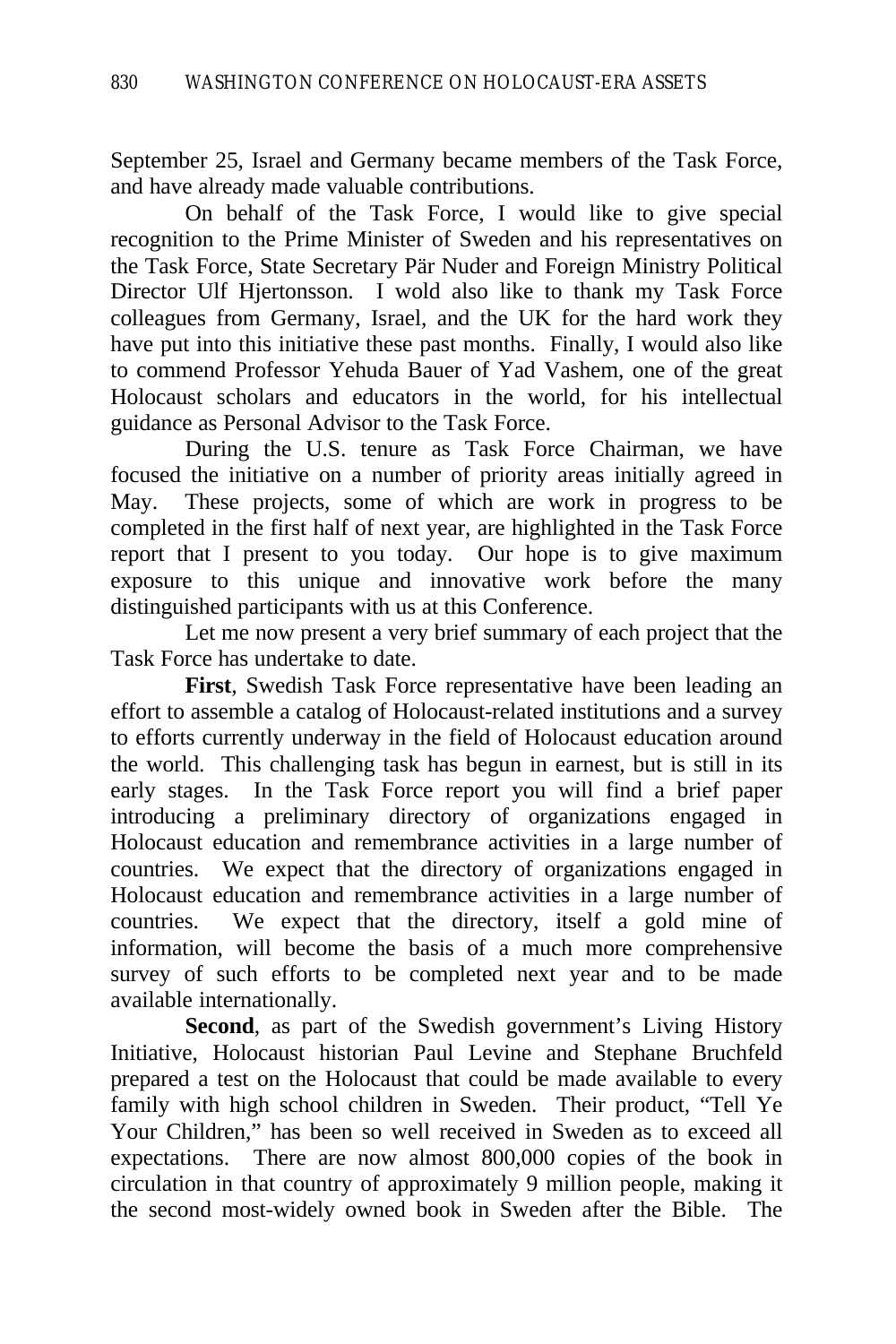book has been translated into the most common immigrant languages in Sweden to increase its accessibility to non-native Swedish speakers. At the request of the Task Force, the book's authors have created an insert demonstrating how an international version and individual national versions of the book can be prepared, should other counties choose to consider adapting it for their own use. Sweden has also completed a series of videotapes for use in their school system.

**Third**, the Chief Historians of the U.S. Department of State and the British Foreign and Commonwealth Office will produce, at the request of the Task Force, a guide to finding and using Holocaust-related archives with the intention that it be employed as a tool by researchers and educators. The recent opening of archives bearing on the Holocaust, and in particular those related to Nazi gold and other looted assets, have made accessible millions of pages of material recent years and have had an important impact on our collective knowledge about the Holocaust. Making these archives more accessible is a central goal of the Task Force. Contained in this report is a brief proposal as to how activities in this area should proceed over the next year – highlighting in particular a website which is becoming a nexus of information for research in virtually every dimension of the Holocaust-era assets issues discussed at the London and Washington Conferences.

**Fourth**, in close consultation with Yad Vashem and U.S. Holocaust Memorial Museum, the UK has led the effort to develop a set of internationally applicable guidelines, or best practices, for use in teaching about the Holocaust. In crafting the guidelines, the Task Force looked to those institutions with the most extensive experience in navigating the difficult waters of teaching this emotionally charged and intellectually taxing subject. The guidelines are intended to facilitate the work of educators both in places where programs exist and in those where they are yet to be developed. They are based on the experiences, both positive and negative, of two generations of Holocaust educators.

**Fifth**, the Task Force has considered and accepted a British proposal to encourage each of our nations to designate a Day of Remembrance for Holocaust Victims. In Israel and the United States, Yom HaShoa serves this purpose. In Germany, January 27, the day of the liberation of Auschwitz, is recognized. Other Task Force member countries will designate a day of their choosing on which to honor the memory of those who perished, and we will all make a concerted effort to ensure that our government employees and societies as a whole are aware of the day and recognize it appropriately. We hope other nations will designate their own Day of Remembrance as well. These acts of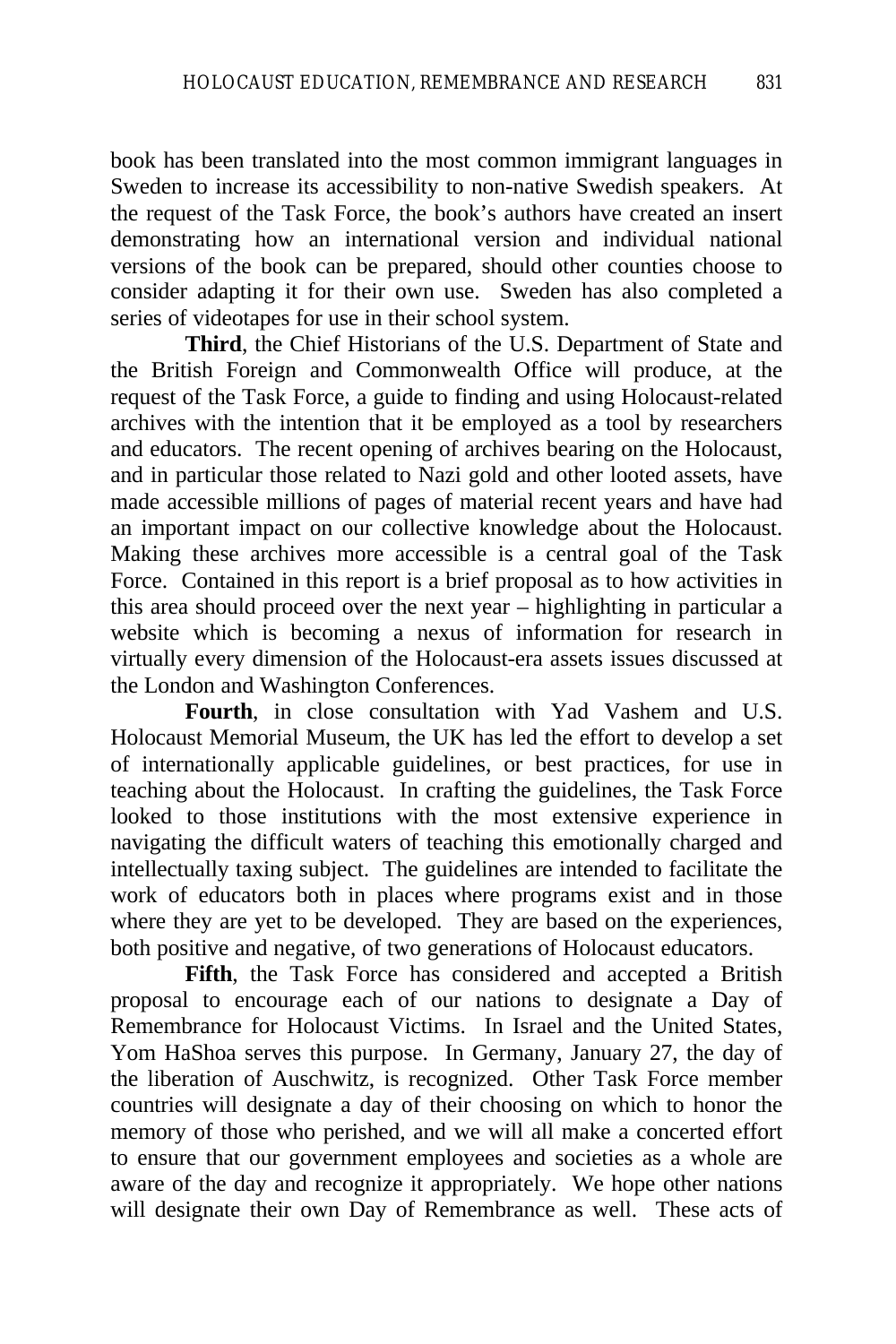remembrance will reinforce awareness of the event of the Holocaust and reach a large audience, while demonstrating solidarity in the fight against anti-Semitism, racism, prejudice, persecution, and hatred.

In addition to the projects I have already listed, the Task Force has made commitments in the form of two declarations: one concerning archival openness and the other the promotion of Holocaust education efforts. We invite all Washington Conference governments to join us in endorsing these goals. The Task Force Declaration on the opening of Holocaust-relevant archives presents as our aim the opening of "all public and private bearing on the Holocaust and the fate of Naziconfiscated assets by December 31, 1999." We call on all who posses such material to open it to as many researchers as possible on an urgent basis and commit ourselves a governments to do everything possible to ensure that this important target is met.

The second declaration and final element of the Task Force to the Conference emphasizes our common conviction that urgent international attention to paid to Holocaust education, remembrance and research to reinforce and spread the historic meaning and enduring lessons of that tragic event. In the declaration we commit our governments to "reinforce Holocaust education, remembrance and research in our own countries, with a special focus on our own countries' histories." We also pledge to strengthen existing programs or launch new ones, and encourage other countries to do likewise.

We have pledged our governments' commitment to this endeavor, and to our intergovernmental cooperation to advance its objectives, principally to ensure that the lessons of the Holocaust are not forgotten and its horrors never repeated. We have full confidence that when the U.S. chairmanship concludes at the end of the month, the UK will serve the Task Force admirably in the role of Chairman. We furthermore hope that Conference participants will find the report of the Task Force a valuable and useful contribution to the cause of Holocaust education, remembrance and research.

Most important, whether by working with us through the Task Force or through other mechanisms, we hope that all countries represented at the Washington Conference will choose to embrace our goals and strengthen their Holocaust education and remembrance efforts. Because our effort is an inclusive one, we also urge other countries to consider working directly with us in the Task Force. Nothing could be more important than to honor the many victims and to prevent such tragedies in the future.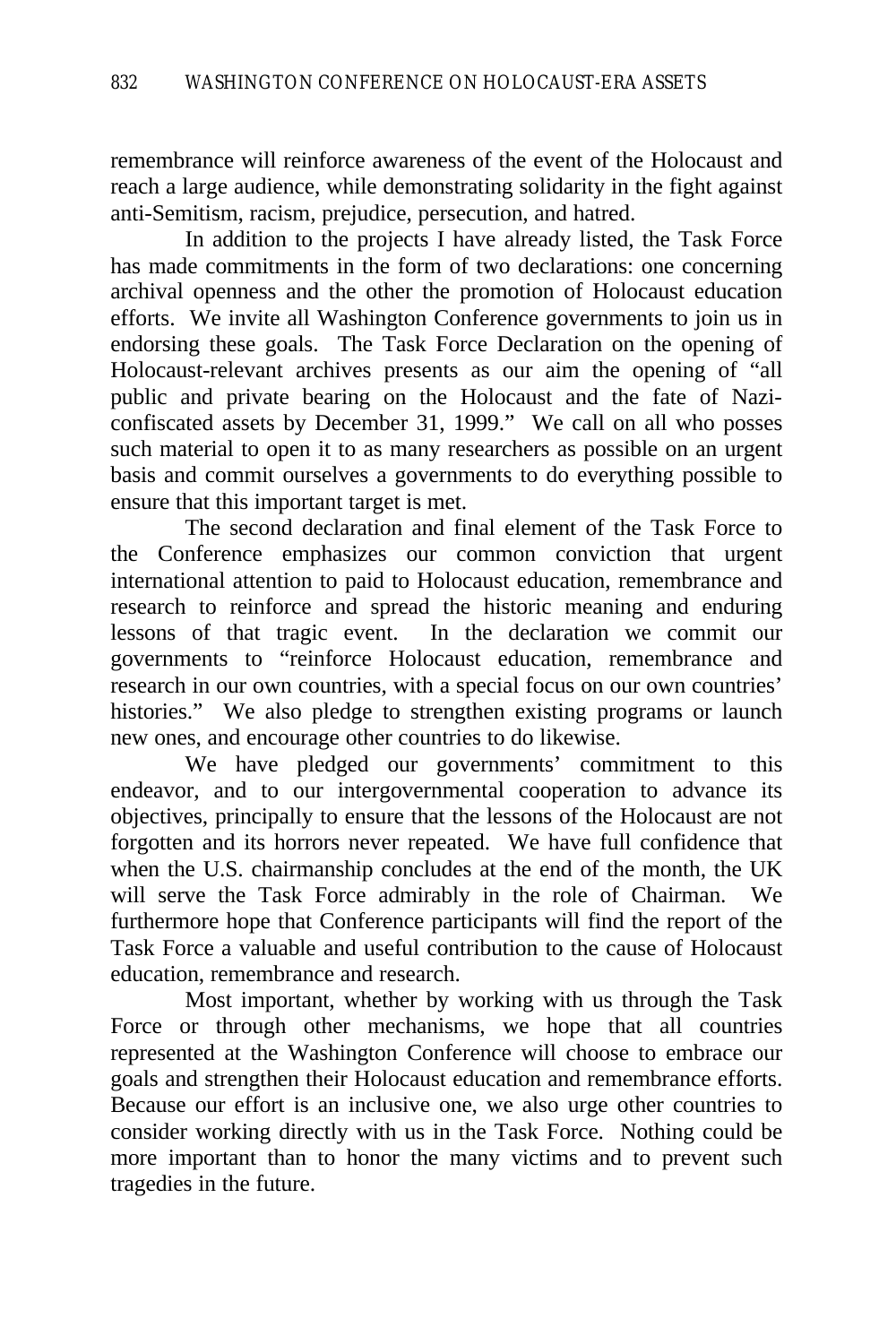# **Mr. Pär Nuder**

#### STATE SECRETARY, PRIME'S MINISTER'S OFFICE SWEDEN

#### Break-out Session: Goals of the Task Force for International Cooperation on Holocaust Education, Remembrance, and Research

Mr. Chairman, Ladies and Gentlemen:

The book that you have in front of you, *Tell* y*e your children...* forms the core of the Swedish information campaign about the Holocaust. On page 50 you will find two pictures.

One shows a group of naked women huddled close together as they line up. Some are holding children in their arms. Although the Pietum is indistinct, you can see, you can sense, the fear in their eyes.

The other picture shows the same group of women. this time lying dead in a heap. Among the dead bodies a small head is sticking out. One child remains alive. His executioner stands close by, rifle raised.

This child, perhaps aged two or three, could have been your child or grandchild.

These terrible events, which took place fifty years ago on the continent of Europe, must never ever be repeated. The Nazi crimes against humanity must never ever happen again.

Motivated by this conviction, the Swedish Government, supported by broad political consensus, initiated the information campaign known as *Living History.*

So far more than 500,000 households have ordered the book *Tell ye your children..* to help adult members of the family pass on knowledge about the Holocaust to the younger generation. 800,000 copies of the book have been distributed. Extrapolated to an equivalent number of families in Great Britain, this equals 2.5 million books. In the US this would be 10 million copies. 100,000 people have visited the Living History Web site. 1000 schools have shown movies offered as part of the information campaign.

By choosing active dialogue instead of passive silence, we decided to initiate a discussion of ways to develop democracy, strengthening its powers of resistance, and increasing our understanding of the challenges to it. We wanted to make everyone aware of the negative forces behind the Holocaust.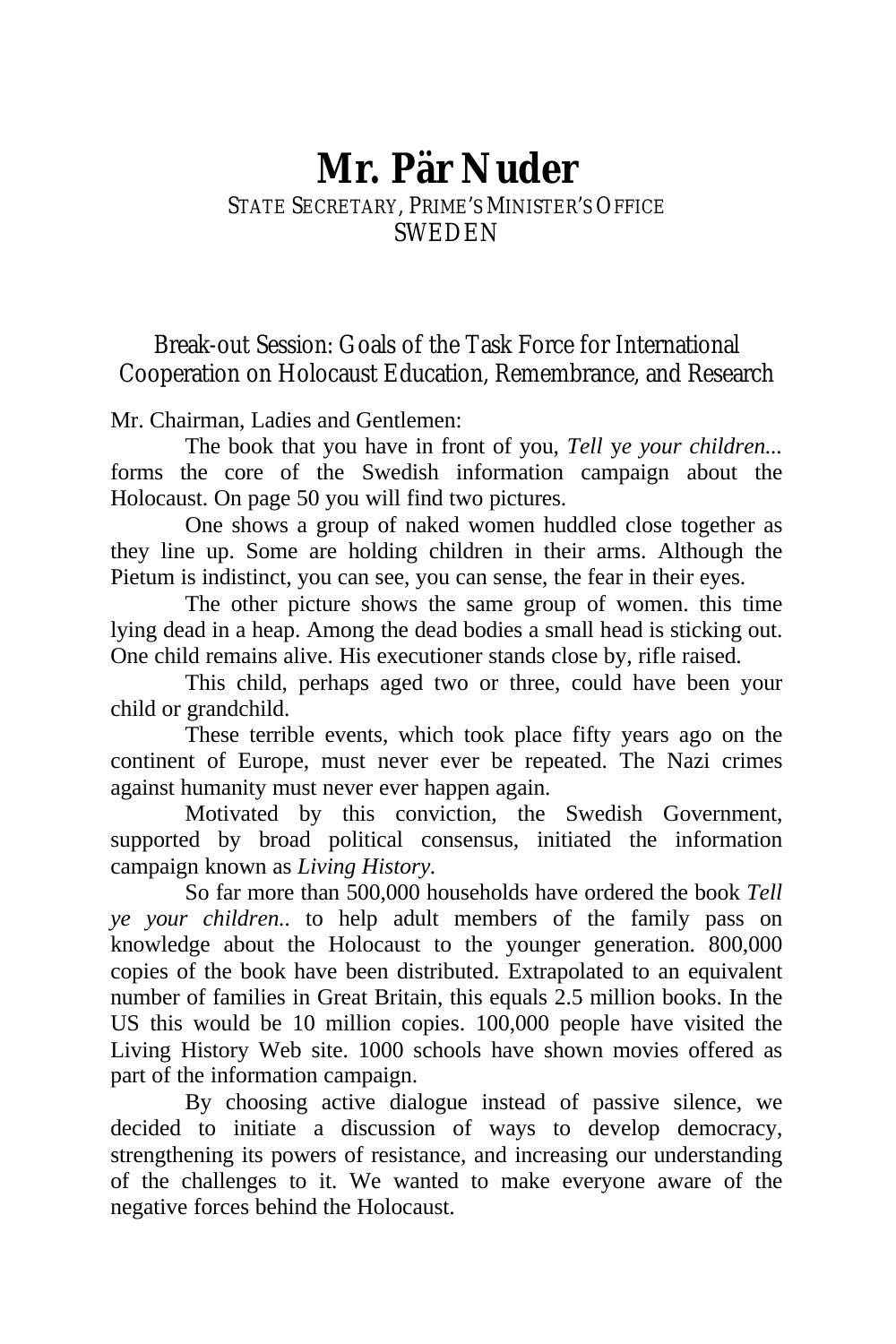The Nobel Laureate Elie Wiesel once said that it is necessary to remember, because if we forget the crimes of the past we are doomed to repeat them. He meant that if one group of people can be killed, any group of people can be killed.

He was right of course, democracy gives life its moral purpose. It is built an understanding and, awareness, It rests on the tacit agreement that we all try to live by the set of values which it represents.

To cite the words of British Prime Minister, Tony Blair, in another context. Our society, he said, rests on,

"A set of values- A belief in society. In co-operation. In achieving what we are unable to achieve alone. It is how I try to live my life. The simple truths. I am worth no more than anyone else. I am my brother's keeper. I will not walk by on the other side. We aren't simply people set in isolation from each other, face to face with eternity, but members of the same family, community, the same human race."

Mr. Chairman,

These simple truths - so simple, so difficult to live up to.

Democracy is vulnerable if we forget.

We must fight ignorance with facts and knowledge.

We must tell its story, We must repudiate without compromise every new manifestation that violates democracy and human dignity. We must summon the courage to be clear and resolute.

This responsibility lies with each and everyone of us who has children. Our parents know and have told us. If we don't remember, if we don't have the strength, if we don't have the courage - then we have failed those who died and those who survived. Then we will fail coming generations.

The Swedish *Living History* project used the exhortation in the Old Testament as the title of the book which has become the symbol of the project: "Tell ye your children of it, and let your children tell their children, and their children another generation."

In response to the immensely positive reaction to Prime Minister Persson's initiative on Holocaust education the Task Force for International Cooperation on Holocaust Education, Remembrance and Research was established in Stockholm in May of this year. It is a platform for international cooperation to spread knowledge about the Holocaust. This group will continue its work, in particular this conference has acted as an important stimulus for further action.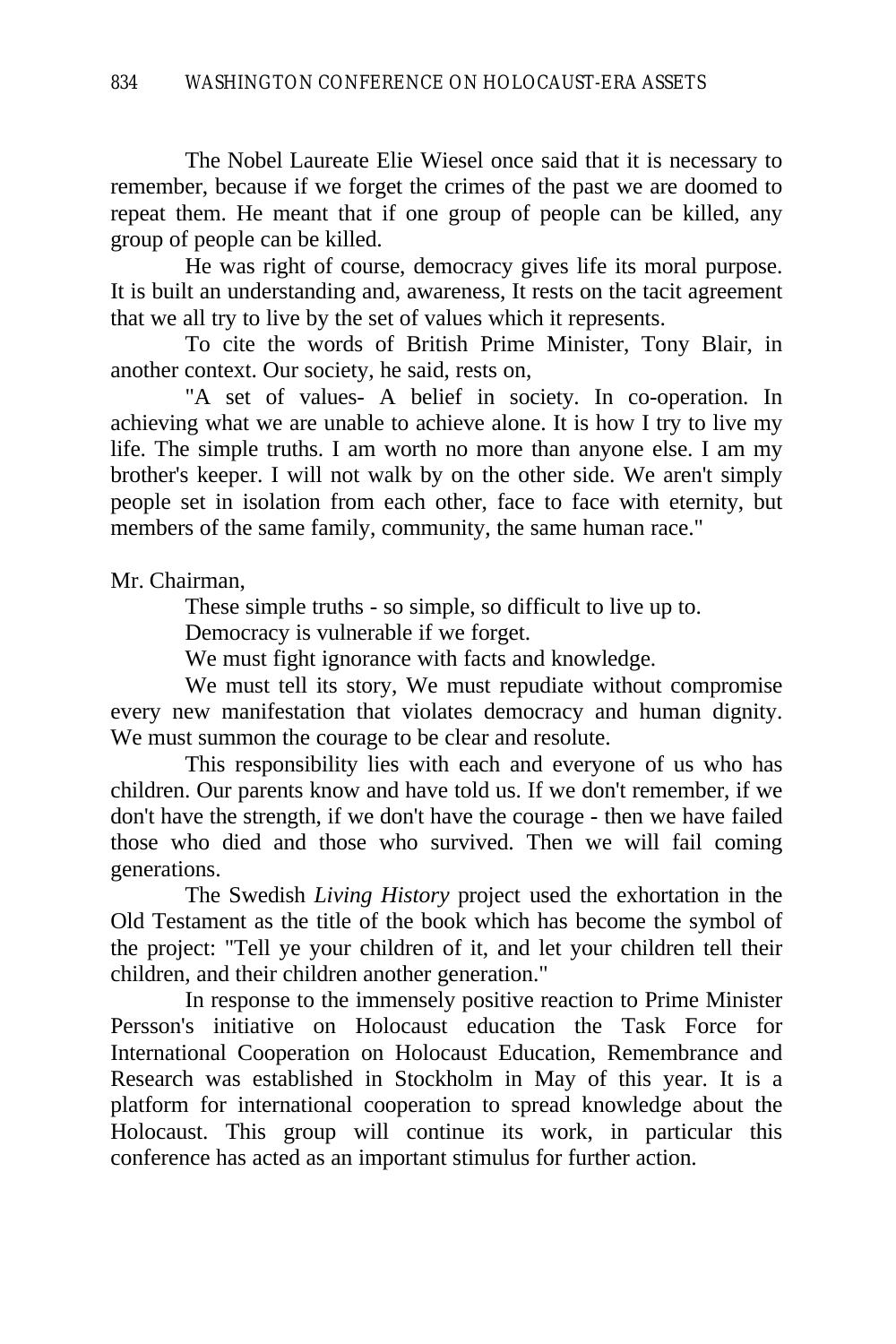Mr. Chairman,

In a year's time, mankind will enter a new millennium. We are leaving the 20th century and entering the 21st.

What can we learn from the past?

What should we leave behind us 'in the old millennium?

What fundamental values should we take with us into the new

age?

We need to discuss these issues – as individuals, as human beings, as parents.

We live in an age of rapid transition, Information hurtles around the globe at the speed of light. In an age such as this we all need basic values: founded upon simple truths. Simple truths such as, I am worth no more than anyone else.

No single event can never replace the need for a constant dialogue about values and ideas, about right and wrong. But as the present millennium, which gave us the darkest event in the history of mankind, the Holocaust, draws to an end we should let the new millennium begin with an event that contains a bright and hopeful message of humanism. We need an event that deals with the past in a way that will prevent us from repeating its horrors.

Mr. Chairman,

On behalf of Prime Minister Persson and the Swedish Government I would like to extend an invitation to governments, institutions, NGOs and experts dedicated to Holocaust education to attend an international conference in Stockholm on Holocaust Education, Remembrance and Research at the turn of the millennium.

This conference will be held under the auspices of high-ranking political, civic and religious leaders and be devoted to all aspects of Holocaust Education, Remembrance and Research. Politicians, historians, educators, curators, artists*,* authors and other experts shall meet in work-shops and seminars to discuss how they can contribution to Holocaust education, and to share their experiences. I propose that the Task Force serve as a kind of preparatory committee for this conference on Holocaust Education in Stockholm,

The aim of the Stockholm Conference will be to manifest our common commitment to teaching our children that there is always a choice, there is always an alternative. It is our responsibility to endow them with the ability to distinguish between good and evil.

I would like to conclude by quoting one of the finest educators of young children - Swedish author Astrid Lindgren, "mother" of Pippi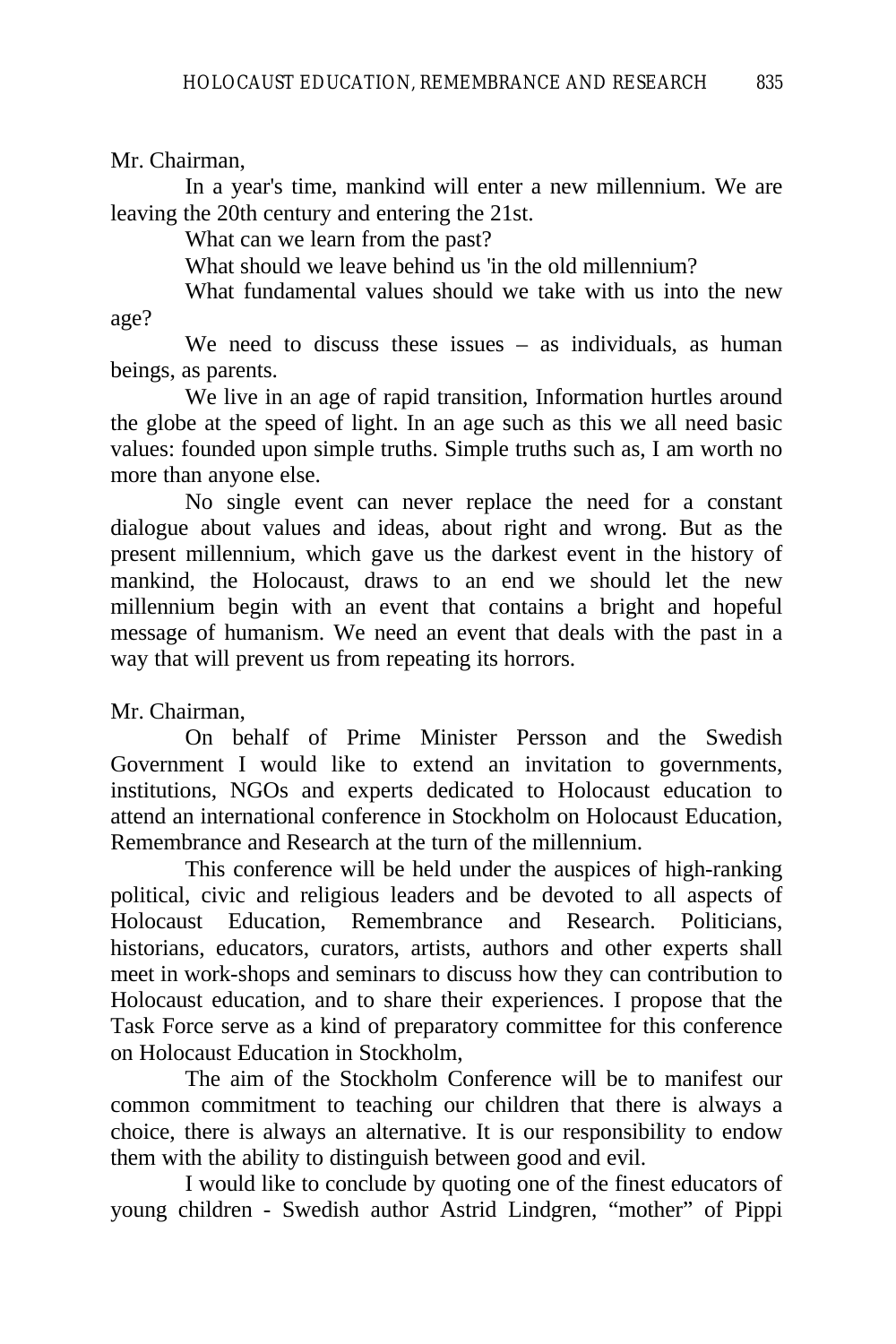Longstocking and Karlsson on the Roof. Through her characters, she has untiringly taught children about the right choices in the complex world of adults, adults who sometimes fail to fulfill a child's expectations of care and guidance.

"Sometimes we have to do things, even though we don't really dare. Otherwise we aren't human, just a speck of dirt."

Thank you.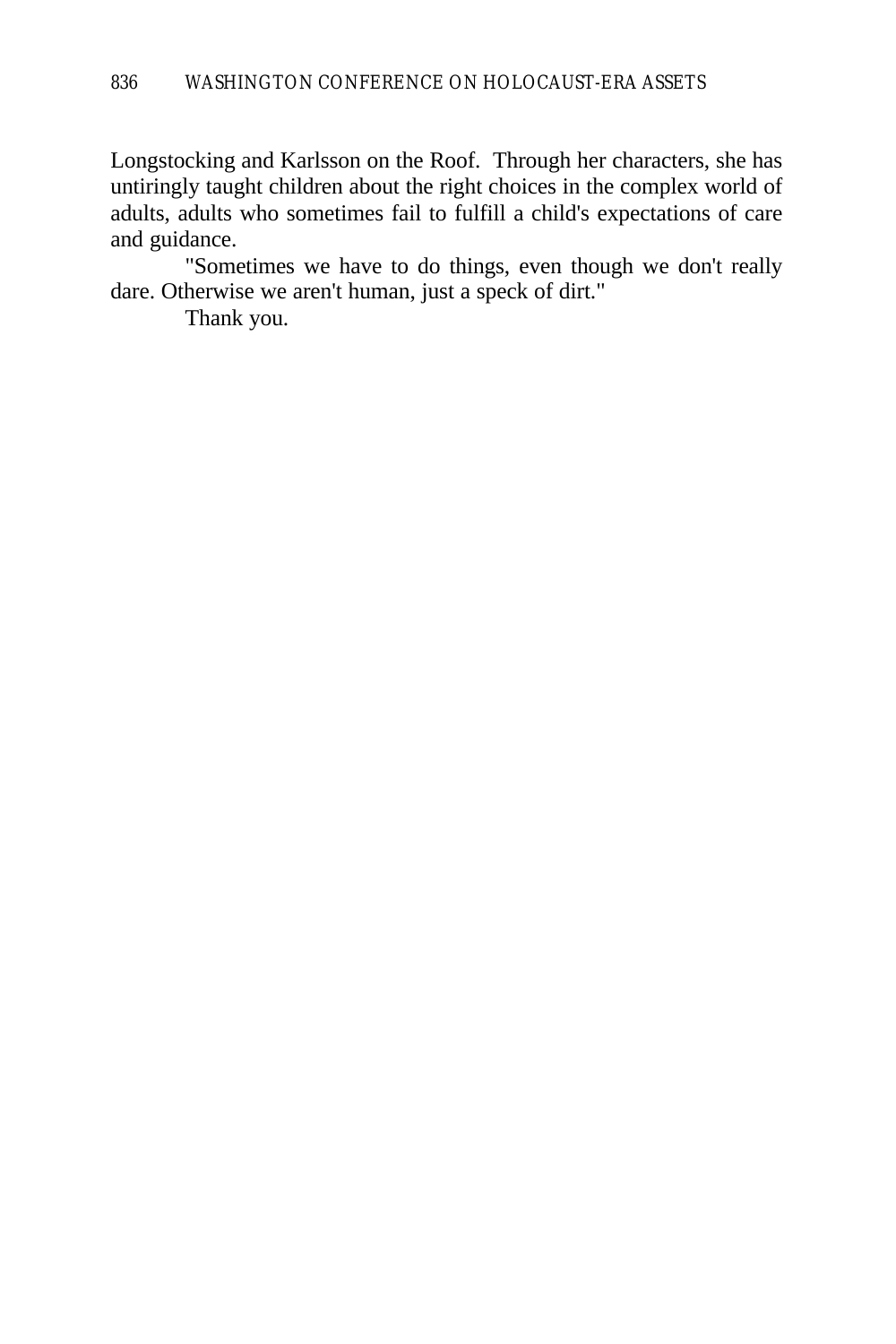## **Dr. Avner Shalev** CHAIRMAN OF THE DIRECTORATE, YAD VASHEM ISRAEL

### Break-out Session: Goals of the Task Force for International Cooperation on Holocaust Education, Remembrance, and Research

The International Task Force on Holocaust Education, Remembrance and Research, was established at the initiative of the Swedish Government. It is an exciting new undertaking which the Delegation of Israel, a member of the Task Force, enthusiastically supports.

Yad Vashem, in co-ordination with other Israeli institutions dealing with the legacy of the Holocaust, looks forward to sharing with other countries the experience it has gained over several decades and agrees to coordinate future international meetings of educational experts, with the Task Force.

Yad Vashem will cooperate with the Task Force in its efforts to spread programs on Holocaust education through the Internet and other media and will put the educational principles developed in Israel, (including those achieved at its international teacher training courses) at the Task Force's disposal.

We welcome the idea put forward by the United Kingdom to establish a national day in every country to commemorate the Shoah.

We add our voice to those who believe that the Holocaust, because of its Jewish specificity, should serve as a model in the global fight against the dangers of racism, anti-Semitism, ethnic hatred and genocide.

Together with our fellow Task Force members, Israel will do its utmost to advance our common goals in this important and promising endeavor.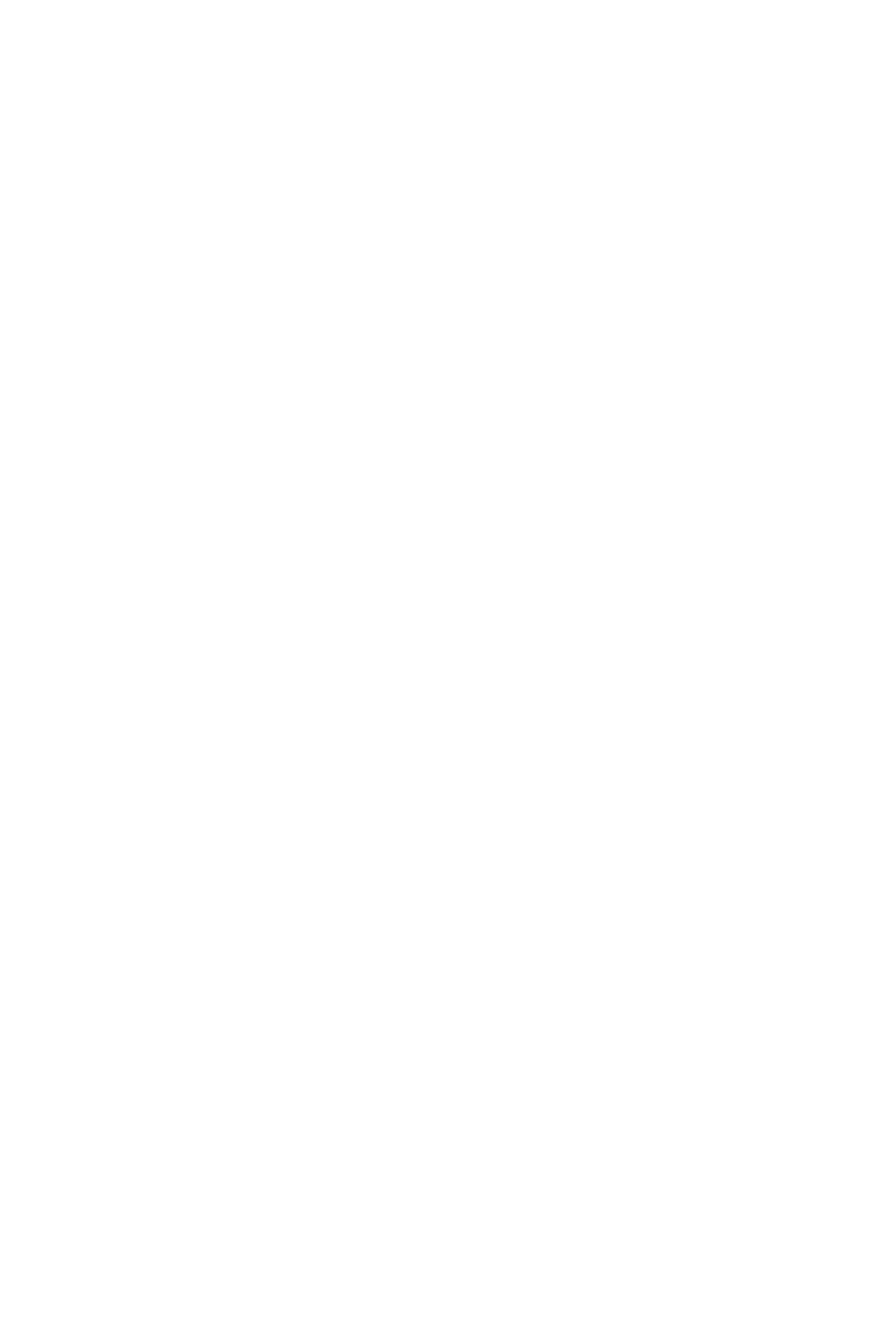## **Dr. Albert Spiegel** DEPUTY HEAD, CULTURAL SECTION, FOREIGN OFFICE GERMANY

### Break-out Session: Goals of the Task Force for International Cooperation on Holocaust Education, Remembrance, and Research

This conference deals with the most terrible chapter of German history: the Holocaust, the persecution and extermination of European Jews by the National Socialists. I welcome the fact that this task force has been set up within this conference to deal with the important problem of how the Holocaust can be portrayed above all to young people more than 50 years after the end of National Socialism.

Today's democratic Germany admits full responsibility for the guilt which Germans burdened themselves with during the years of National Socialist control of large parts of Europe and their own country. Hence, imparting knowledge of the terrible events of this period to today's and future young generations is an indispensable task of the education system.

Today's Germans cannot draw a line under the past. We can only learn from it and thereby ensure that such a crime does not happen again.

We gladly accepted the invitation for Germany to participate in establishing international cooperation in imparting knowledge of the Holocaust. In Germany, we also see this as significant recognition of our long-standing efforts to make teaching about the Holocaust a focal point of the educational work on the agendas of the German federal states responsible for education as well as the related areas of general youth work, adult education, teaching about memorials and educational research.

1. What could be the aim and object of increased international cooperation over and above the initial steps which have already been taken in this area?

The imparting of knowledge of the Holocaust is a topic which each country must approach in a particular way. Israel, as the country built up by survivors of the Holocaust, and Germany, as the country where the Holocaust started and which today bears responsibility for it, inevitably have to tackle this question differently from countries which were less or only indirectly involved. In Germany, we face the challenge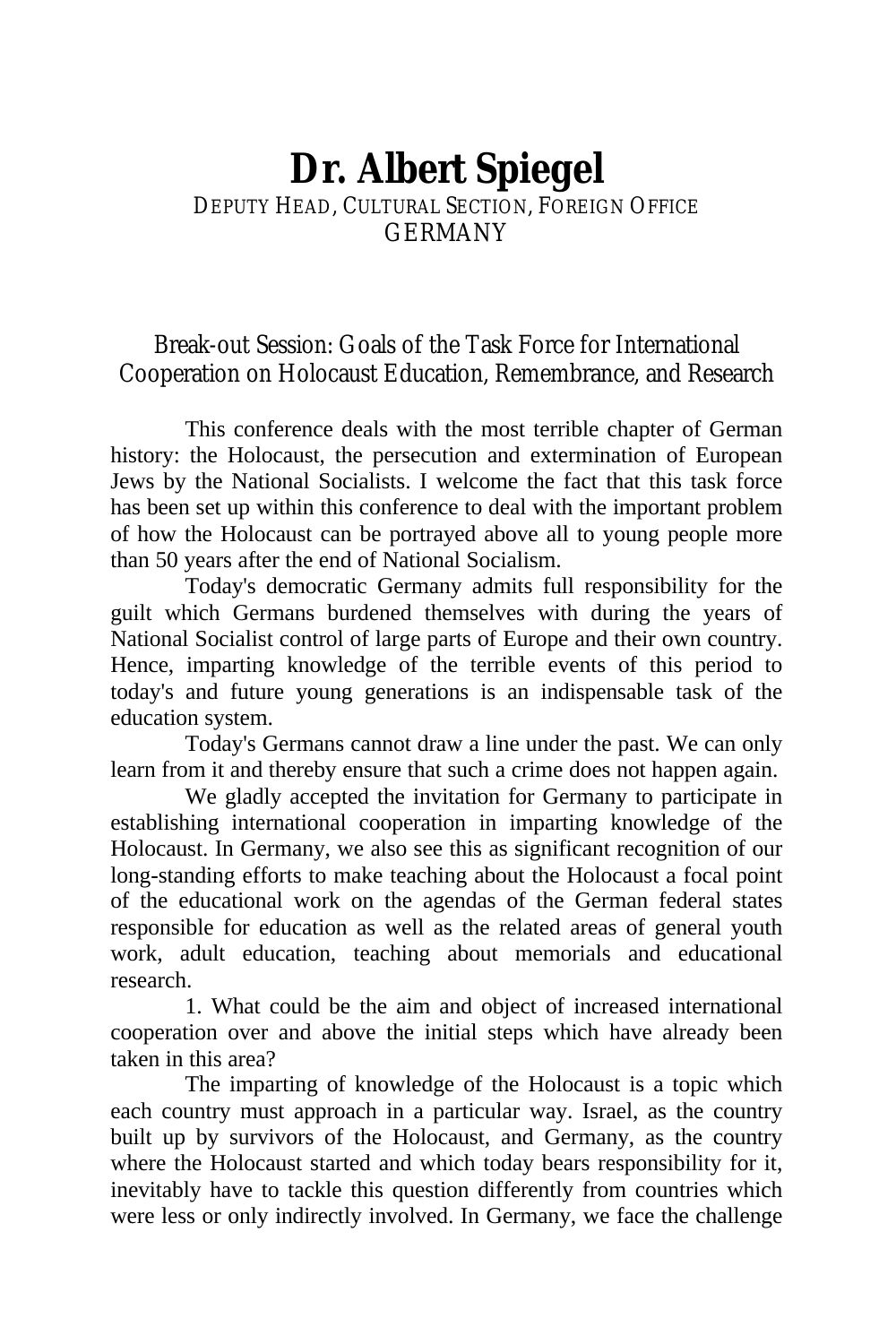of teaching young people about crimes of which their forefathers were either perpetrators or passive observers.

The Holocaust raises questions which are crucial for every civilization and every culture. Why did civilized, often educated people become murderers? How did an effective and modern state machinery come to be abused as an almost perfect instrument of state mass murder? Why did a whole country, and to a certain extent neighboring countries, turn a blind eve?

An important task for all of us today is to find answers to such questions and draw conclusions for our future together.

The differing situations of countries as they approach the issue of Holocaust education are reason enough for fruitful international cooperation. It would be important to devise joint programs for young people from different countries who, on meeting others, would have the opportunity to exchange their various national viewpoints. What possibilities would be opened up by organizing teacher training in this field at international level? If Holocaust education is viewed as a truly international task, then we must learn from one another and with one another.

The original scenes of the Holocaust, in Germany and the neighboring countries to the east, are to be included directly in teaching. More intensive use should be made of teaching about memorials within the framework of international cooperation. As well as imparting knowledge, carefully prepared bilateral or multilateral events at the places themselves could be useful for portraying the essential emotional elements of the Holocaust subject.

Vast opportunities are contained in the initiative to make Holocaust education an international issue. International cooperation should aim to complement national programs and add to them what can only evolve from different countries comparing views. I am thinking here, for example, of jointly devising and coordinating curricula and programs which reflect the various national perceptions.

Much has already been done to this end in Germany, for example in the development of new schoolbooks in cooperation with experts form Israel and Poland. During bilateral German-Israeli talks on schoolbooks, the Georg Eckert Institute for International Textbook Research in Braunschweig, whose first series was completed in 1985, aimed to develop guidelines for the portrayal of "the other side" in schoolbooks. Events following the Holocaust, in particular German-Israeli relations as a whole, are also outlined. The aim is to make it possible for today's children and young people in both countries to have the same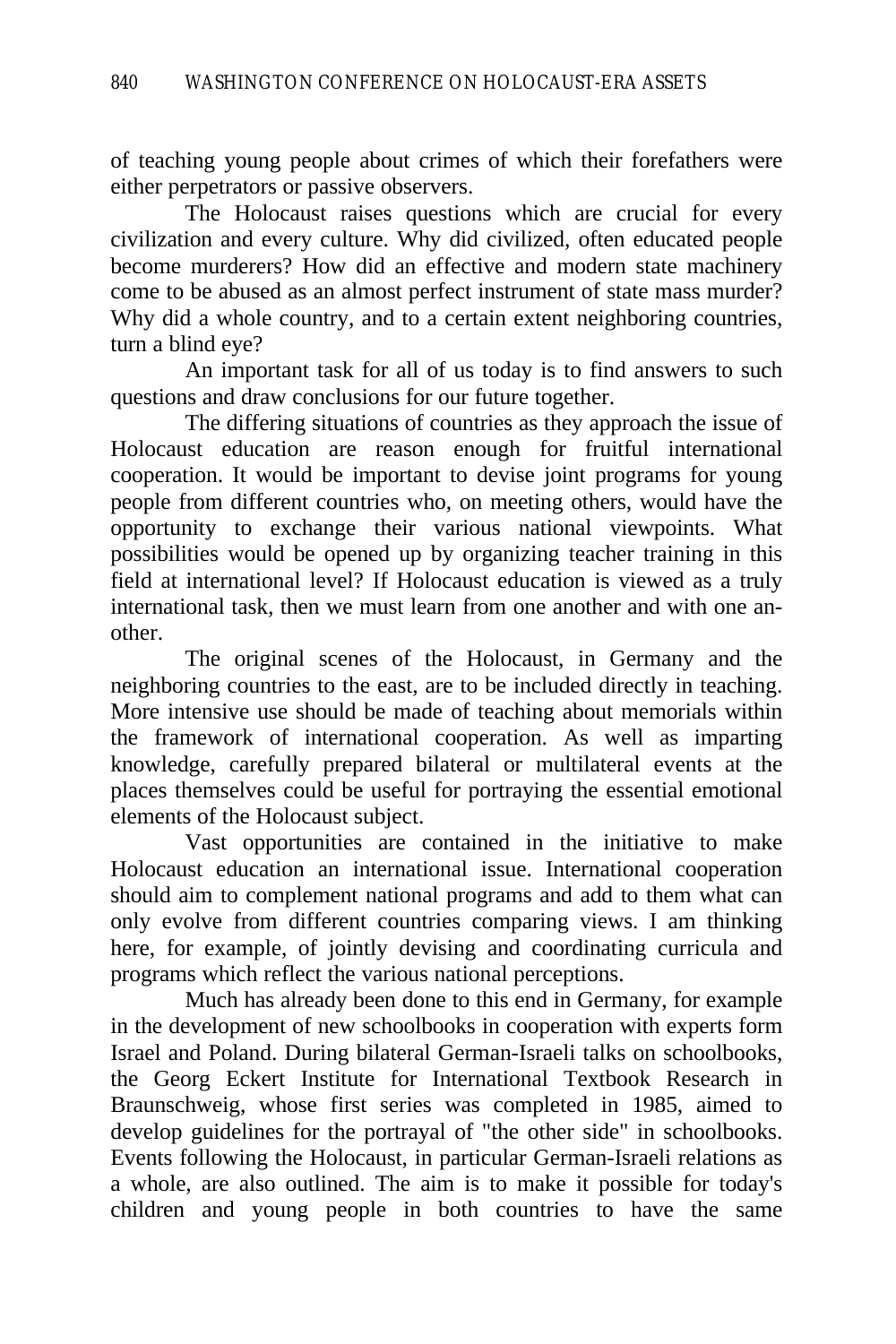unprejudiced knowledge of the Holocaust, as well as of other aspects of their common history.

2. As we deal with the Holocaust, we also have to ask ourselves what we want to achieve amongst the people of today who are living more than fifty years after the crimes of National Socialism and who are quite often more interested in other things.

I would like to focus briefly on Germany in particular with its specific situation. In Germany today, we have a generation which no longer feels directly involved with the crimes which took place in their grandparents' and great-grandparents' time. Nowadays, young Germans want to be regarded for the most part as normal Europeans but see over and over again that the word "German" triggers associations with National Socialism. Holocaust education has been a part of all school curricula for decades, just as visits to memorial sites have been. The Day to commemorate the victims of National Socialism on January 27 (the liberation of Auschwitz) and the night of the pogrom on November 9 are dates of remembrance all over Germany.

And yet in Germany today, just as in other European countries, there are some young people who feel attracted by extreme right sometimes anti-Semitic ideas, and believe they provide the answers to today's problems.

In teaching about the Holocaust, it is not a question of bare facts; it is a question of imparting to people the fathomlessness of a crime planned at state level, a crime that few teachers are able to understand properly nowadays. It is also a question of drawing upon the personal experience of the students. In Germany this now includes contact with fellow citizens of foreign origin as well as the experience of a globalized culture and economy.

It must also be remembered that in one part of our country, the former GDR, the biased analysis of the National Socialism period centered for forty years on the persecution of political, and above all communist, opponents of National Socialism. The collapse of communism has left a particular void of values there.

3. When speaking of the possibilities of international cooperation on the question of Holocaust education, we must also consider the qualitative aspect. Imparting knowledge of such a unique crime must not be ticked off as material for lessons, or a burdensome duty. Education about the Holocaust remains ineffective unless teachers manage to portray the deep emotional side of the Holocaust as well as the feeling for the unwarranted, dreadful suffering of millions of victims. And of course it also depends on the environment for teaching about the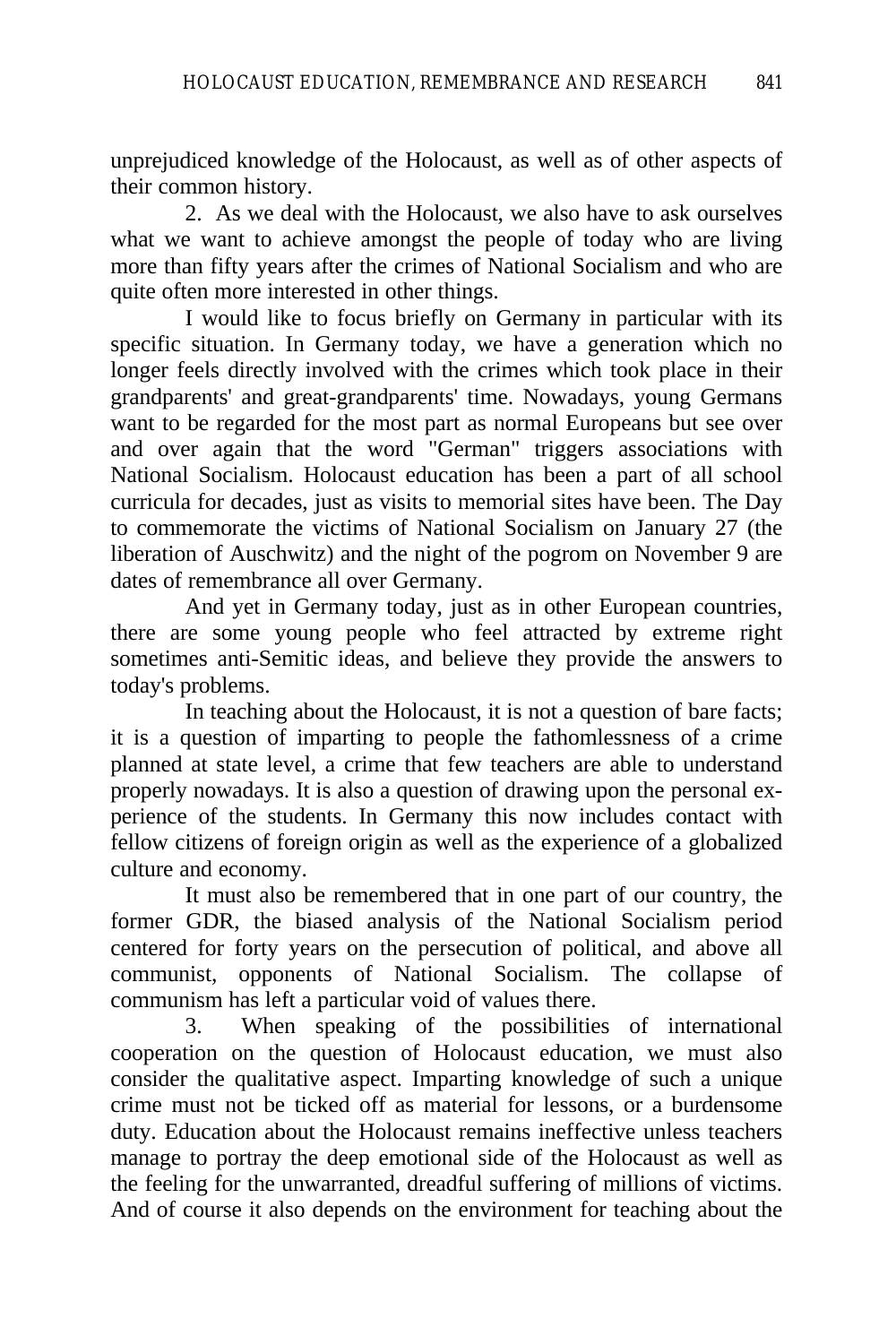Holocaust. What do parents say and think of the problem, what influences have youth culture trends? How does it happen that many young people feel it is somehow "cool" to express ideas on the far right of the political spectrum? These trends can be seen the world over, and I believe this to be an obvious starting point for international cooperation on teaching about the Holocaust. Because it is not just lack of knowledge of the facts of the Holocaust which leads to people's indifferent attitude to events. Now and then, there is also the view that the Holocaust is history while we ourselves live in the present. This is a point for our efforts to start.

It also must not be forgotten that teaching about the Holocaust cannot be better than general standards of education and of imparting knowledge and values in a particular country. We have all heard the discussions on the quality of education which have been going on in many countries for years. It is important that general education furthers the aims of the rule of law, human rights and tolerance.

We ought to try to make a valuable contribution to this general discussion through international cooperation on Holocaust education.

Today in Germany there is a whole array of projects, initiated by schools and young people to increase understanding of the Holocaust and show its repercussions up to the present day. Many of these projects are transmitted all over the world via the Internet. Schoolchildren in Berlin have tackled the topic of the synagogue destroyed in 1938. Students in East Frisia are carefully examining how the often difficult and yet periodically positive coexistence of Jews and Christians in their town has evolved over the centuries. Other young people erect or maintain memorials in their local area. The Action Reconciliation Service for Peace which has been working closely for many years with Israeli partners organizes many encounters for young people from both countries.

There is a common element in all these examples: they link the portrayal of the local area, of the attachment to the town or area in which the children or young people grow up, with the portrayal of the negative events that belong to the area. I know that many people who otherwise show little interest in the Holocaust are very upset when they realize that such crimes did not take place just anywhere but rather in their town, in their street or perhaps even in their own house. In Berlin, schoolchildren have put up names of murdered Jewish citizens on the houses where they once lived. That is both education and remembrance which touches many. And it also shows that Jewish life and Jewish culture was not out of place in Germany as the National Socialists maintained, rather an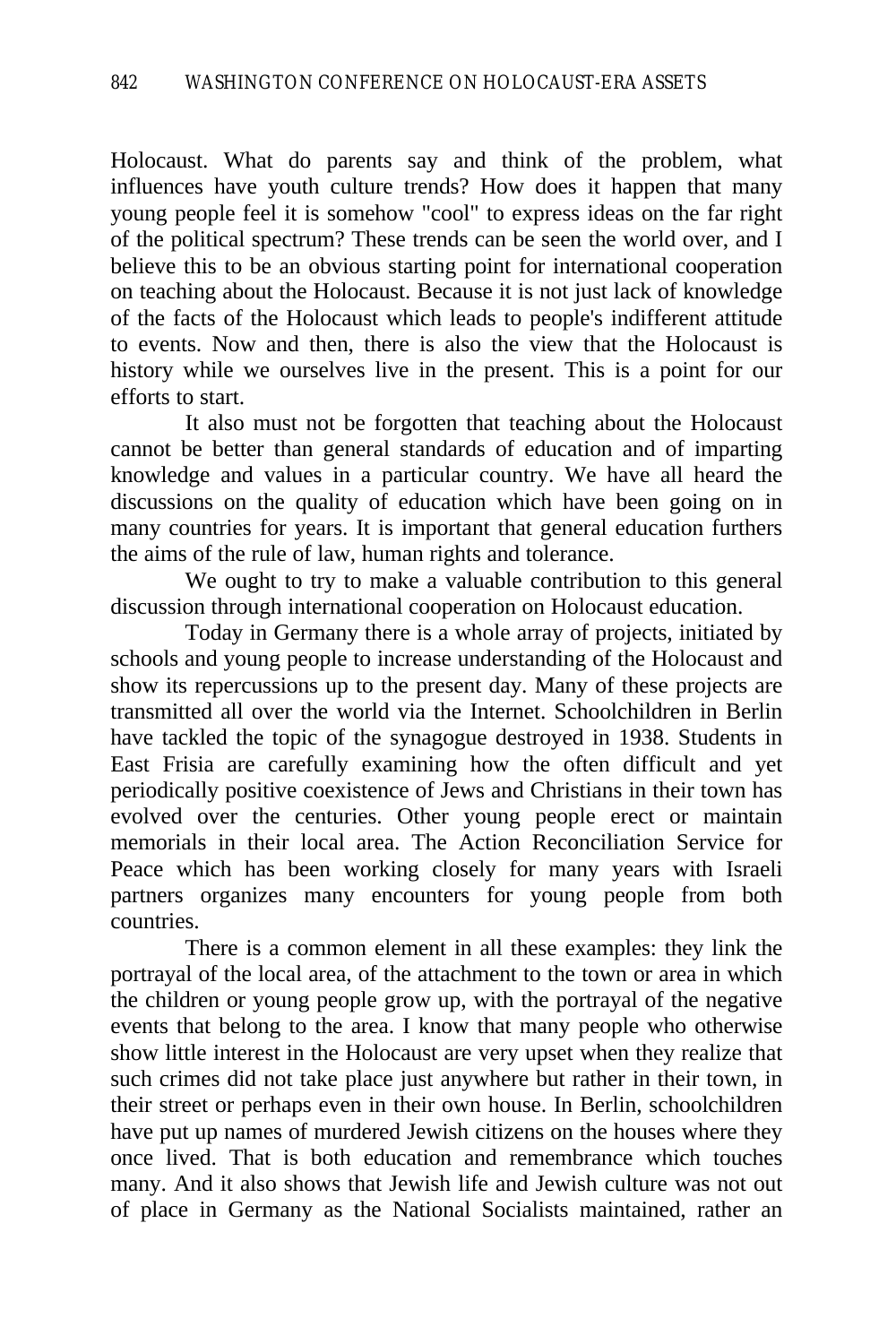integral part of our own German history and culture; but at the same time, also an autonomous cultural world, to which Germany owed a great deal. I believe that anyone who grasps and accepts this has drawn one of the most important lessons from the Holocaust: Christian and Jewish people have lived side by side in Germany for centuries. Viewing the historical roots of the incomprehensible can also help explain on the one hand why the Holocaust was able to happen in Germany and on the other hand why it is so difficult to understand.

Such projects carried out in Germany offer a range of possibilities for cooperation with other countries. Examples can already be identified. In the large Jewish graveyard in Berlin-Weißensee, German, Israeli and Polish young people work together on the upkeep of graves. Particularly in the field of German-Polish relations, there is a whole array of similar programs.

We have already done a lot in Germany. But I also know that the issue of the Holocaust will persist for a long time. Holocaust education also has a topical dimension. Children and young people should be brought up to cope responsibly with freedom, to be tolerant, to have a peaceful attitude towards other people and respect others in a spirit of international understanding. Only such an attitude guarantees that a crime such as the Holocaust can never be repeated.

This conference could help us to find new ways of doing this.

4. The basis of all education about the Holocaust is the existence of scientifically supported, high-quality materials. In Germany, our vast range of documentation and teaching material is constantly expanded also using modern methods of communication. The discoveries made by extensive Holocaust research carried out at universities, institutes and other research centers in Germany influence the further development of the curricula directly through teacher training and new editions of textbooks.

Perhaps our long experience and the discoveries made from teaching the children and grandchildren of the generation in whose younger days the atrocities actually took place could serve as an example and a stimulus for education in your country.

On behalf of Germany, I can assure you that we are keen to work actively in the task force and in so doing hope to make a further contribution to strengthening tolerance and human rights for the future.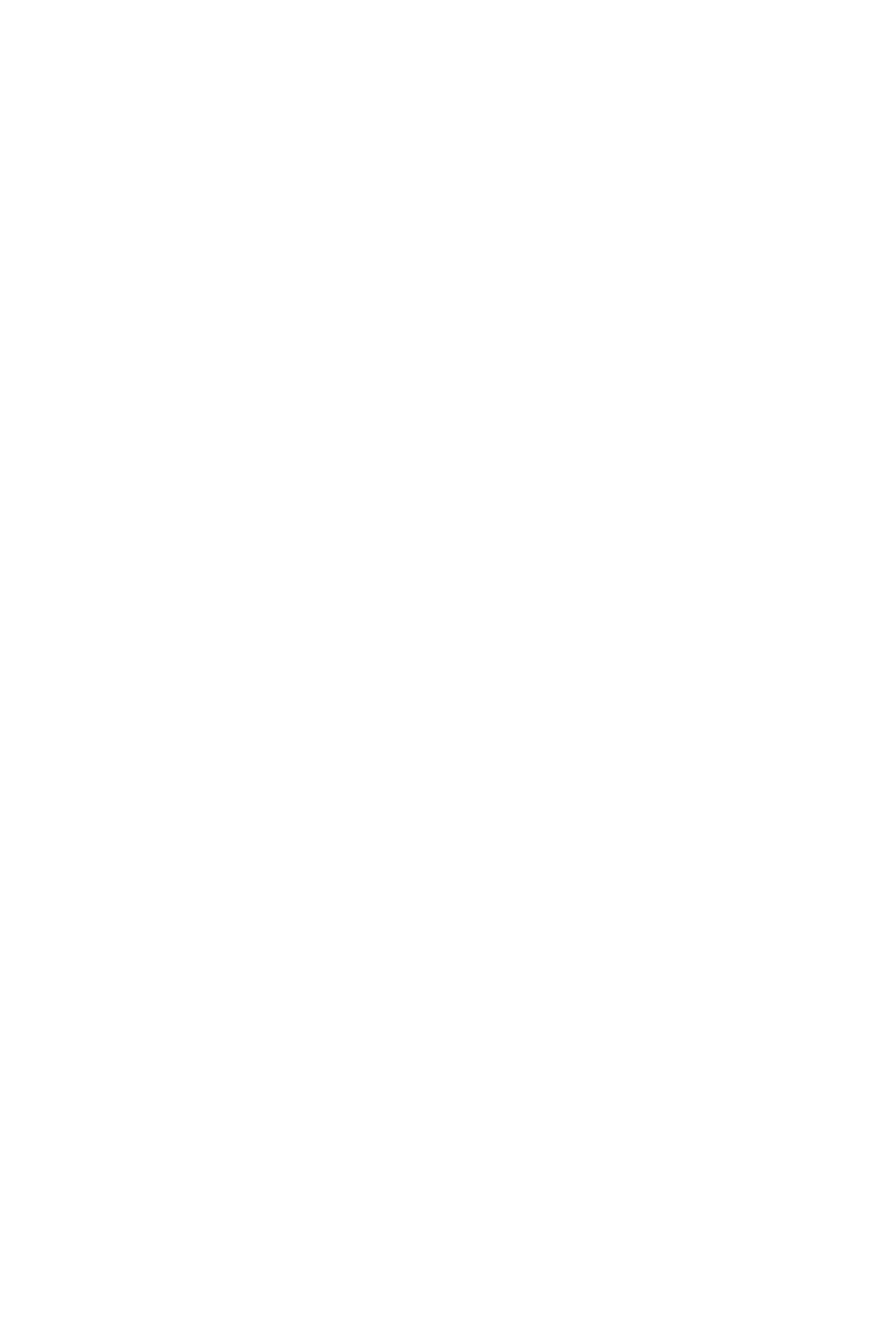# **Ms. Regina Wyrwoll**

HEAD OF MEDIA DIVISION, GOETHE-INSTITUT, MUNICH GERMANY

# **Learning from History: The Nazi Era and the Holocaust in German Education**

*A CD-ROM edited by Annette Brinkmann, Annegret Ehmann, Sybil Milton, Hanns.Fred Rathenow, and Regina Wyrwoll*

## Break-out Session: Best Practices and Future Projects in Holocaust Education, Remembrance and Research: Remembrance

The CD-ROM "Learning from History" presents (both in English and in German) 50 projects that show the varieties of ways that the Holocaust is taught in Germany's sixteen states since 1990. The fifty projects were selected from an extensive survey of Holocaust education activities in Germany. These projects originated in primary and secondary schools, special classes for the learning-disabled, in programs for apprentices in trade and commercial schools, at memorial sites and foundations.

The CD-ROM, unique in the world, provides insights into best practices in classrooms and independent programs for youth in contemporary Germany.

The CD-ROM provides a significant view of how the history of the Holocaust is taught in contemporary Germany. It thus offers North American teachers a rich range of ideas and strategies for helping young people understand the historical facts and continuing significance of Holocaust education in the world of today and tomorrow.

This survey is especially important because it allows North American teachers to enter into direct dialogue with their German counterparts.

Most projects focus on the fate of the Jews in Germany. Nevertheless, there are also projects about the fate of the disabled, Gypsies (Roma/Sinti), the White Rose resistance movement, perpetrator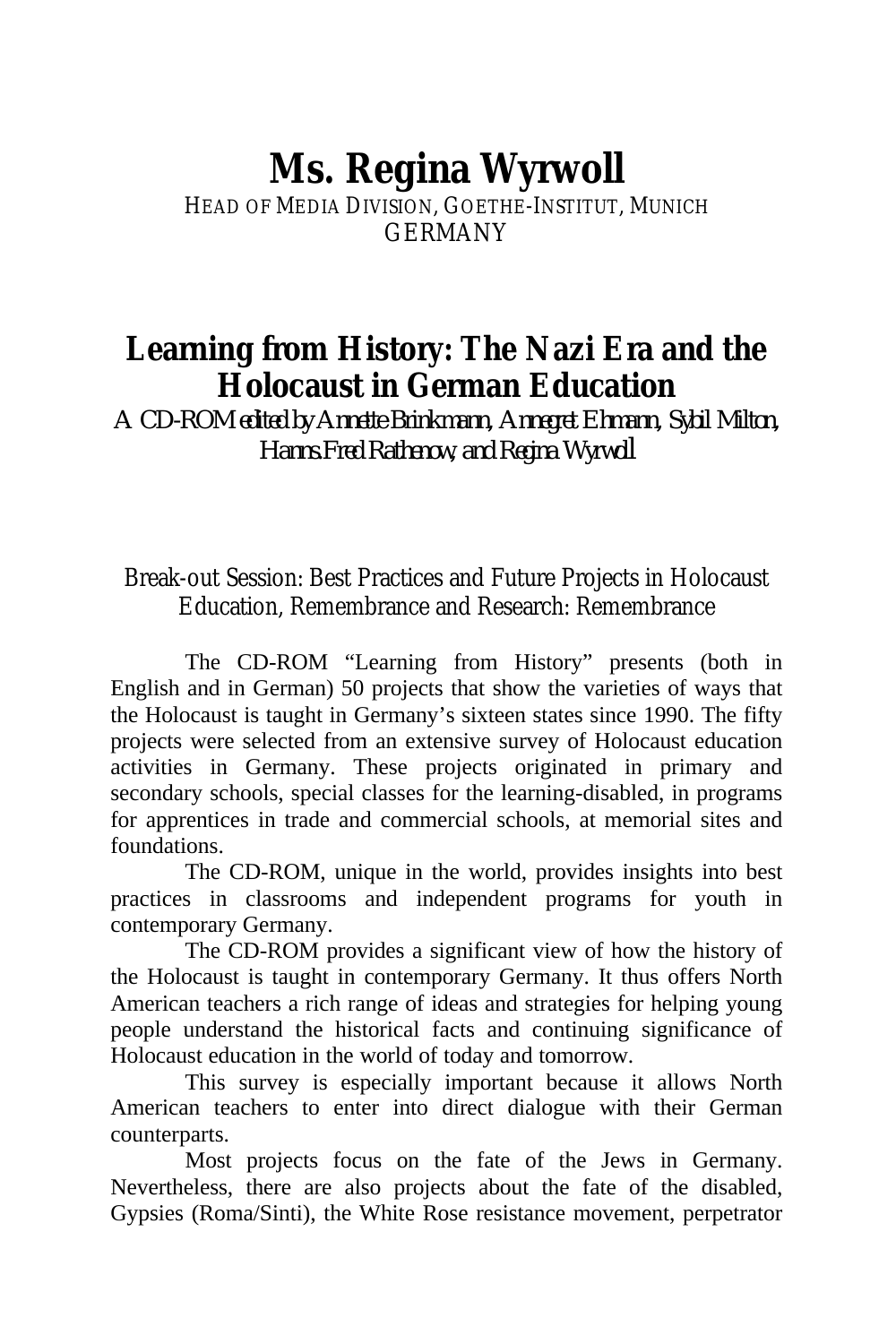biographies, and postwar trials. The projects include children's music at Theresienstadt ("Brundibar"), songs of the political resistance written in the early concentration amps ("The Peat Bog Soldiers"), student literary texts after a visit to the memorial at Natzweiler-Struthof, plays about Janusz Korczak and deportation to Auschwitz performed by students, and materials about the treasury and tax departments' role in the persecution of Jews. There are also projects about archeological digs by students at the Bergen-Belsen, Buchenwald, and Sachsenhausen memorials, as well as apprentice stonemasons and construction workers assisting in the repair and restoration of buildings at the Sachsenhausen memorial.

The projects are interdisciplinary, combining history, German language and literature, social studies, music, art, law, and ethics, originating in formal classroom instruction and students activities in independent projects in non-school settings. The CD-ROM includes the teacher's lesson plan and reports as well as student products (artwork, literary and historical texts, theater and musical pieces, videos made by students), extracts from memoirs written by victims and survivors, as well as interrogations from postwar trials.

The CD-ROM contains extensive supplementary materials, including maps, a list of memorials, a glossary of historical terms, addresses of all institutions in Germany that deal with Holocaust education, lists of media available for teachers for use in schools, and a bilingual booklet with background about the German educational system and how to use the CD-ROM.

A complementary website will be launched by Spring 1999 with information about significant new projects, activities, current and planned exhibitions in Germany, as well as links to existing websites at German and foreign institutions that provide or produce significant material for Holocaust education.

Scholarly advisory groups from both Germany and the United States have overseen the projects, including Annegret Ehmann (House of the Wannsee Conference), Professor Hanns-Fred Rathenow (Institute for Didactics, Technical University Berlin), Sybil Milton (former Senior Historian at the United States Holocaust Memorial Museum). The CD-ROM was tested by North American teachers and benefited greatly from scholarly expertise provided by the Association of Holocaust Organizations and the U.S. Holocaust Memorial Museum in Washington D.C.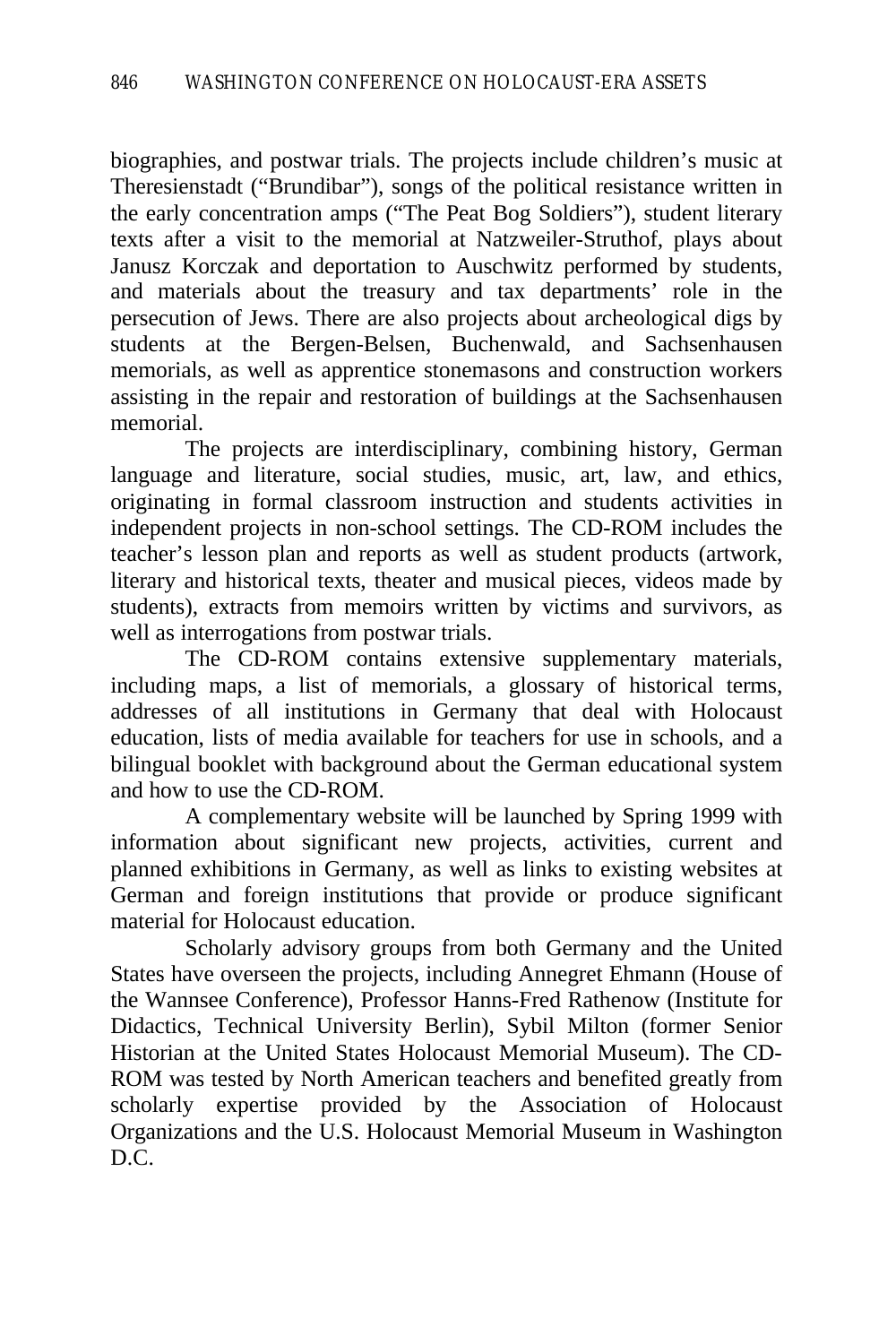The CD-ROM has been produced with the support from the Archive for Cultural Policy, Bonn, The Fund for Cultural Education, Bonn, The Goethe-Institut, Munich, The Robert Bosch Foundation, Stuttgart, and the Press and Information Office of the German Federal Government, Bonn.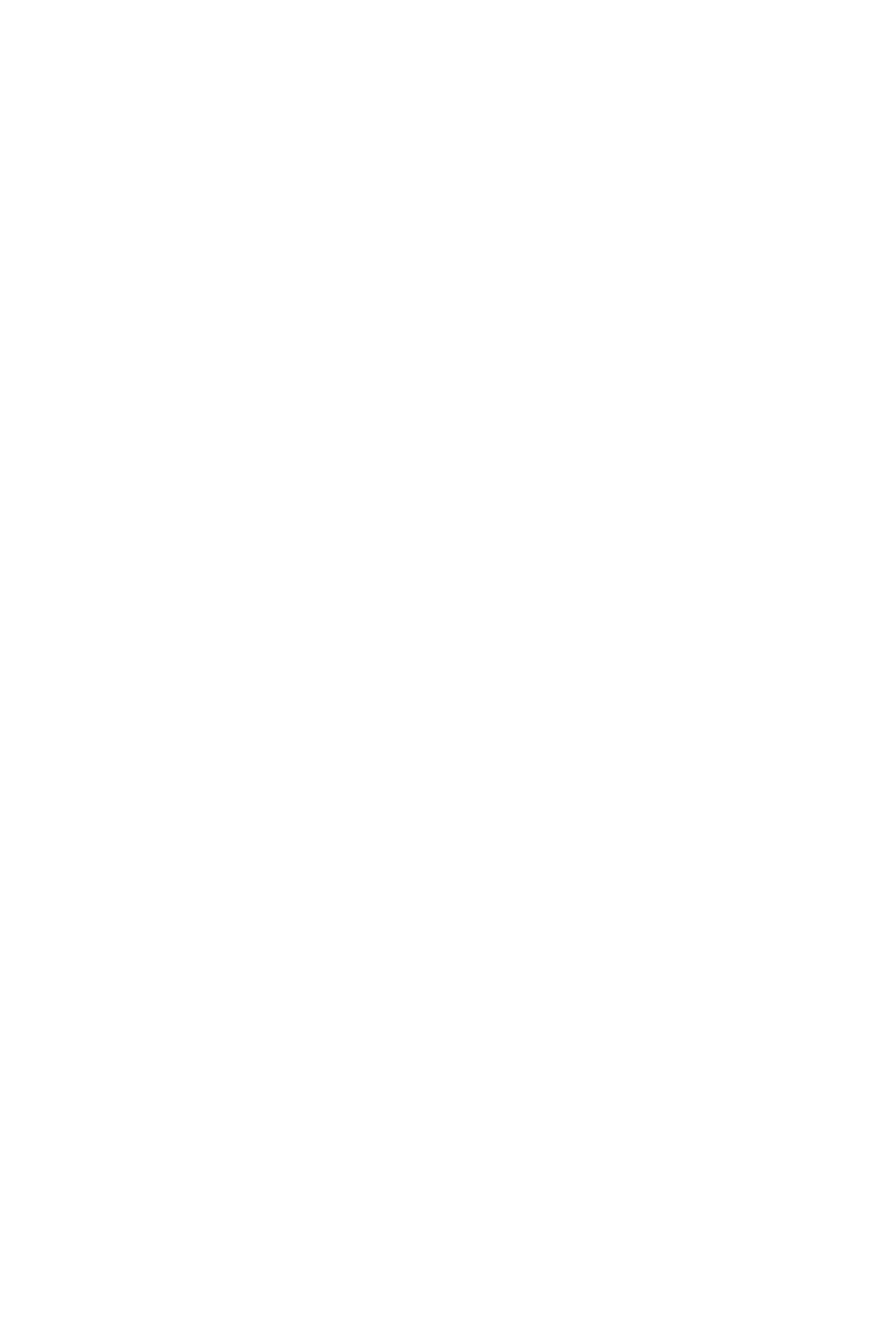# **Mr. Kenneth Jacobson**

## ASSISTANT NATIONAL DIRECTOR ANTI-DEFAMATION LEAGUE UNITED STATES

## **ADL's Holocaust Programming: Education, Reconciliation, Atonement**

## Break-out Session: Best Practices and Future Projects in Holocaust Education, Remembrance and Research: Remembrance

In a society and Jewish community where there is a large amount of activity concerning the Holocaust, ADL tries to focus its work on those areas which are consistent with the mission of the organization and which reflect and intermesh with our programmatic strengths in other areas.

ADL's mission for 85 years has been to fight anti-Semitism and to combat other forms of hatred. Our Holocaust programs serve to meet those challenges, educating how the history of anti-Semitism culminated in the Shoah and how this tragic history has relevance to broader issues of bias and intolerance in today's world.

ADL's Holocaust programming is filtered through our **Braun Holocaust Institute**. Education, remembrance and research are the three major facets of the Institute, and they are carried out in conjunction with and strengthened by a unique range of institutional programs including ADL's Youth Services, our Interfaith Affairs and our Civil Rights work.

The work of the **Braun Holocaust Institute** utilizes the professional and lay leadership services of its 31 Regional Offices across the U.S. and in Austria and Israel. Thus, the Holocaust Institute is able to outreach and effectively channel its centralized services and programs to serve the needs and interests of a particular community.

Programmatically, the work of the **Braun Holocaust Institute** takes several approaches emphasizing the strengths of ADL.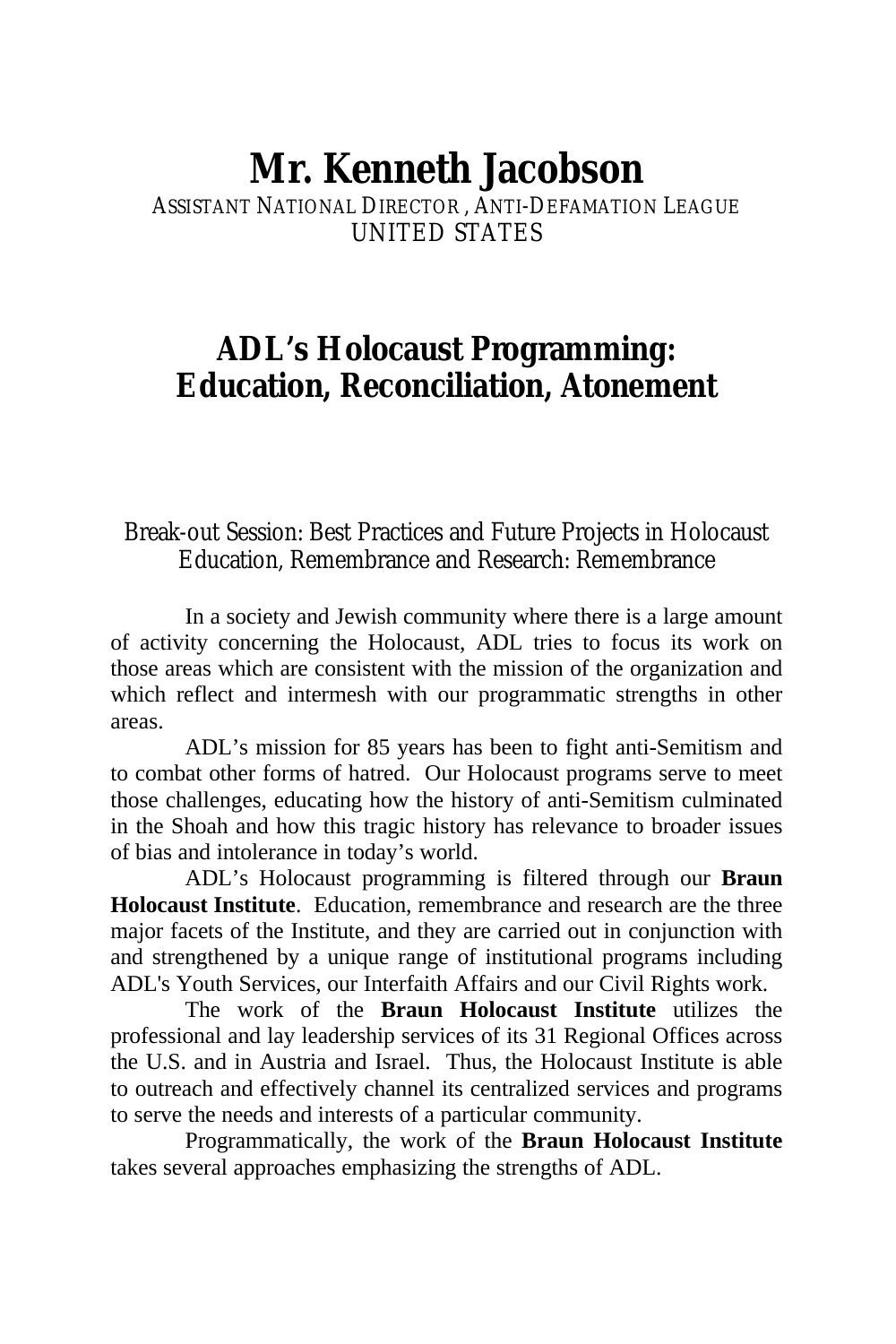#### EDUCATION OF YOUNG STUDENTS

The ADL's Youth Programs including A World of Difference and Children of the Dream (which brings Ethiopian Jews from Israel to meet with inner city youngsters) target high school age youth. Across the U.S., thousands of teachers and students (through peer training) and teachers through (Train the Trainer Programs) incorporate Holocaust Education as a significant component in lessons on anti-bias. Through one chapter in the Anti-Bias Curriculum, through supplementary holocaust discussion and curriculum guides, films, and first hand survivor testimony, the Braun Holocaust augments the work of these programs by demonstrating the lessons of the Holocaust as one extreme manifestation of hate.

Particularly successful is the National Youth Mission to Washington, D.C. This program combines the work of community service, civil rights, Holocaust education and diversity anti-bias programs by bringing together 80 students from around the U.S., students of a diverse ethnic and racial background to the USHMM in Washington, D.C. For four days they not only learn about the Holocaust, but they learn about its lessons and relevance to contemporary society.

#### INTERFAITH

ADL's interfaith programs, both in the U.S. and abroad, have particular strength in training Christian teachers and seminarians about the way to educate about Judaism in order to reduce and eliminate religious anti-Semitism. Our Holocaust programming takes advantage of these strengths by developing services, commemorations and symposiums stressing atonement, reconciliation, and coalition building.

While acknowledging the silence of most of the world, rare acts of courage on the part of individuals and nations are remembered through programs from **The Jewish Foundation for Christian Rescuers**. For example, the National Holocaust commemoration program "From Shoah to New Life: Honoring Italian Rescuers" (Last year, honored Albanian Rescuers.) Each year this program, along with "Courage to Care" commemoration will look at the rare and noble Christians and Moslems who assisted Jews during the Holocaust…individuals who made a difference.

A particularly impressive interfaith effort regarding the Holocaust is ADL's 'Bearing Witness Program.' This program targets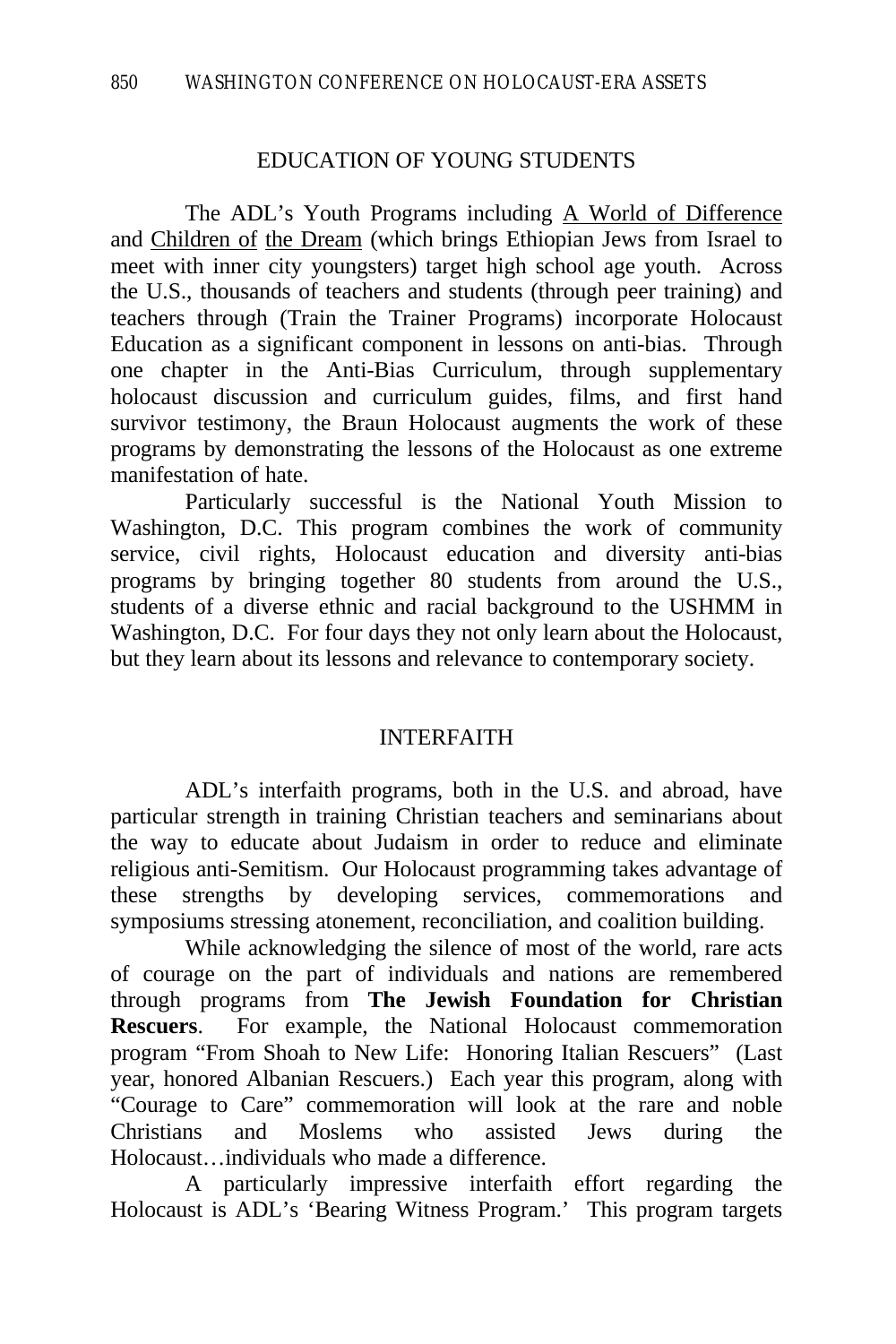Catholic School educators and works in conjunction with the USHMM, The National Conference of Bishops, and The National Catholic Education Association. For five days Catholic teachers from all over the U.S. came to D.C. to learn about ways they can implement Holocaust education in their schools and community. In addition to providing overall instruction on the Holocaust, the content of this program is geared specifically to the needs and interests of parochial school teachers and students. It sees the Holocaust in the context of Christian anti-Semitism and other biases. It is a program which reflects the vast improvement in Catholic-Jewish relations (such a program could not have happened decades ago), and fosters continued openness.

#### EDUCATION OF COLLEGE STUDENTS

ADL has extensive programs around the country to help students, faculty, and administrators deal with anti-Semitism and bias. Our Holocaust programming directs itself to editors of campus newspapers who are repeatedly confronted by efforts of Holocaust deniers to get their hateful message to the students. While being a staunch defender of free speech, ADL makes clear to editors that they are under no First Amendment obligation to publish advertisements advocating denial of the Holocaust, which are intrinsically hateful and inaccurate. In our further effort to educate editors, we sponsor an annual Mission to Israel, which includes a stop in Poland to experience firsthand the camps where Jews were murdered.

#### CIVIL RIGHTS AND HOLOCAUST DENIAL

A major task of ADL's civil rights programs is to prevent extremist, anti-Semitic groups from gaining credibility and legitimacy. We recognize that a major obstacle to the resurgence of Nazism and Fascism over the past 50 years has been the taint of the Holocaust. Extremist groups see Holocaust denial as a key ingredient for their goal of renewed respectability; convince enough people that the Holocaust didn't happen and the road is open to winning renewed respectability. That is why we take seriously our work to combat Holocaust denial, including reports and investigations on the movement and the groups that foster it, as well as monitoring and countering such activity on the **Internet**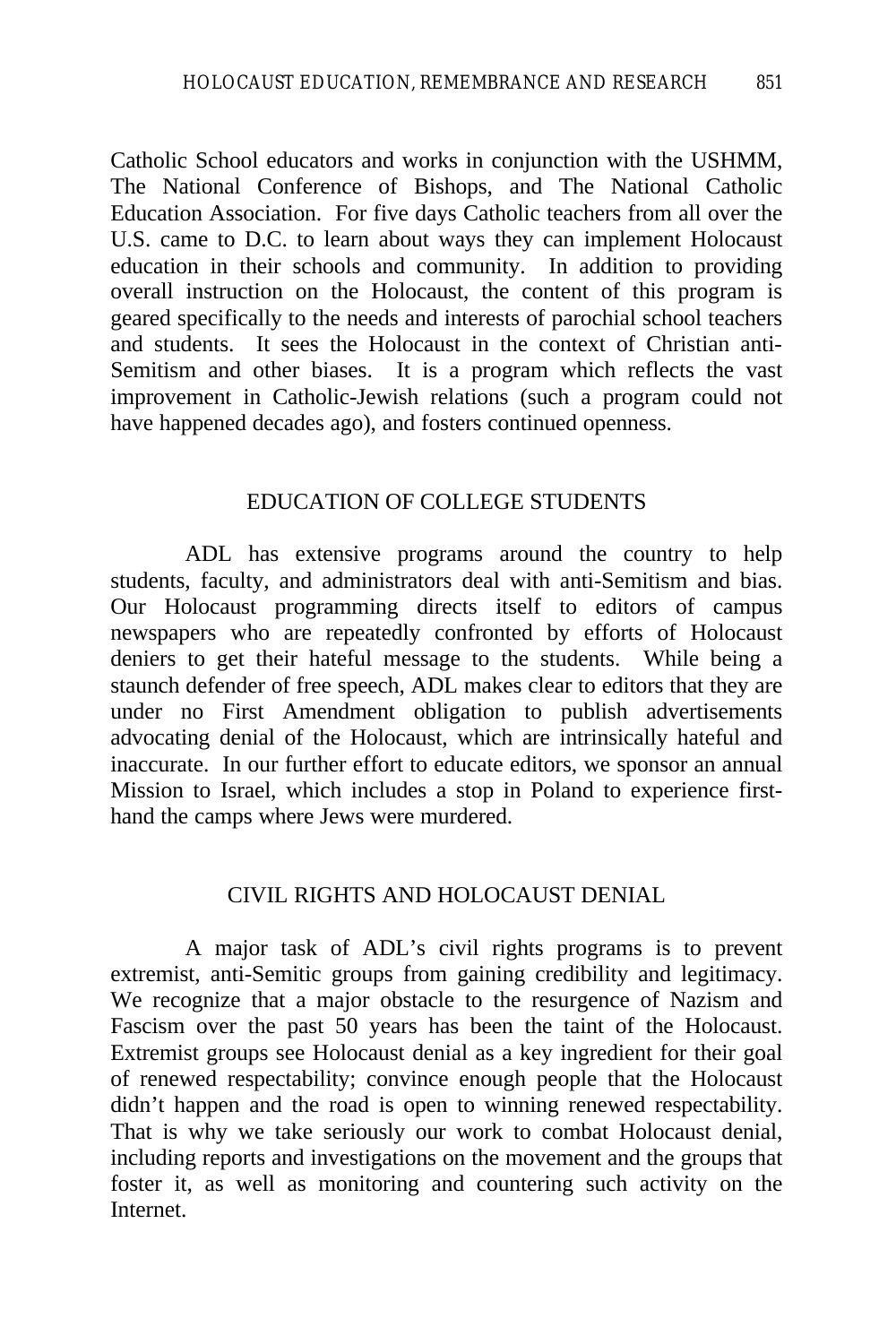#### THE JEWISH FOUNDATION FOR CHRISTIAN RESCUERS AND THE HIDDEN CHILD FOUNDATION

While keeping the focus of the Holocaust on its evil and the absence of enough courageous people to stand against the Nazis, we also try to impart the lessons of what happened when individuals acted to save Jews. We give a Courage to Care Award to highlight those who rescued. We have established a Sugihara Essay Writing contest, first in the New York City Publish School System, now in San Francisco and Japan, which looks at the example of the rescuer Chiume Sugihara and asks the students to look at their own lives and depict an occasion where they made a difference.

The Hidden Child Foundation brings together those survivors who had been hidden as children from the Nazis. Through the ADL Braun Institute, a National Speakers bureau has been formed and a Hidden Child Discussion Guide developed. The Foundation works with educators at Teacher Training and Student Workshops on the Holocaust and organized conferences and gatherings for Survivors and Second Generations.

#### PUBLICATIONS AND MATERIALS

Consistent with our broader educational effort, the Institute provides and develops a number of educational materials on the Holocaust including discussion guides, curriculums, and background primers. Dimensions: A Journal of Holocaust Studies reaches out to a broad community in providing a forum for debate on topics that are both controversial and extremely relevant to contemporary society. Each issue focuses on one aspect of the Holocaust – the churches, rescuing science, culture, historiography, etc. – and provides wide-ranging perspectives from top scholars and thinkers, which make for excellent educational tools in and out of the classroom.

A new vehicle to educate, is "The Lasting Impact of the Holocaust on the Arts," a series that seeks to spur a new public awareness of the Holocaust through presenting creative and artistic works of survivors, second generation, and others who are profoundly impacted by the Holocaust.

Educating about the Holocaust will be a continuous challenge as we move further and further away from that great tragedy. As one thoughtful political leader in Germany has recently said, we must find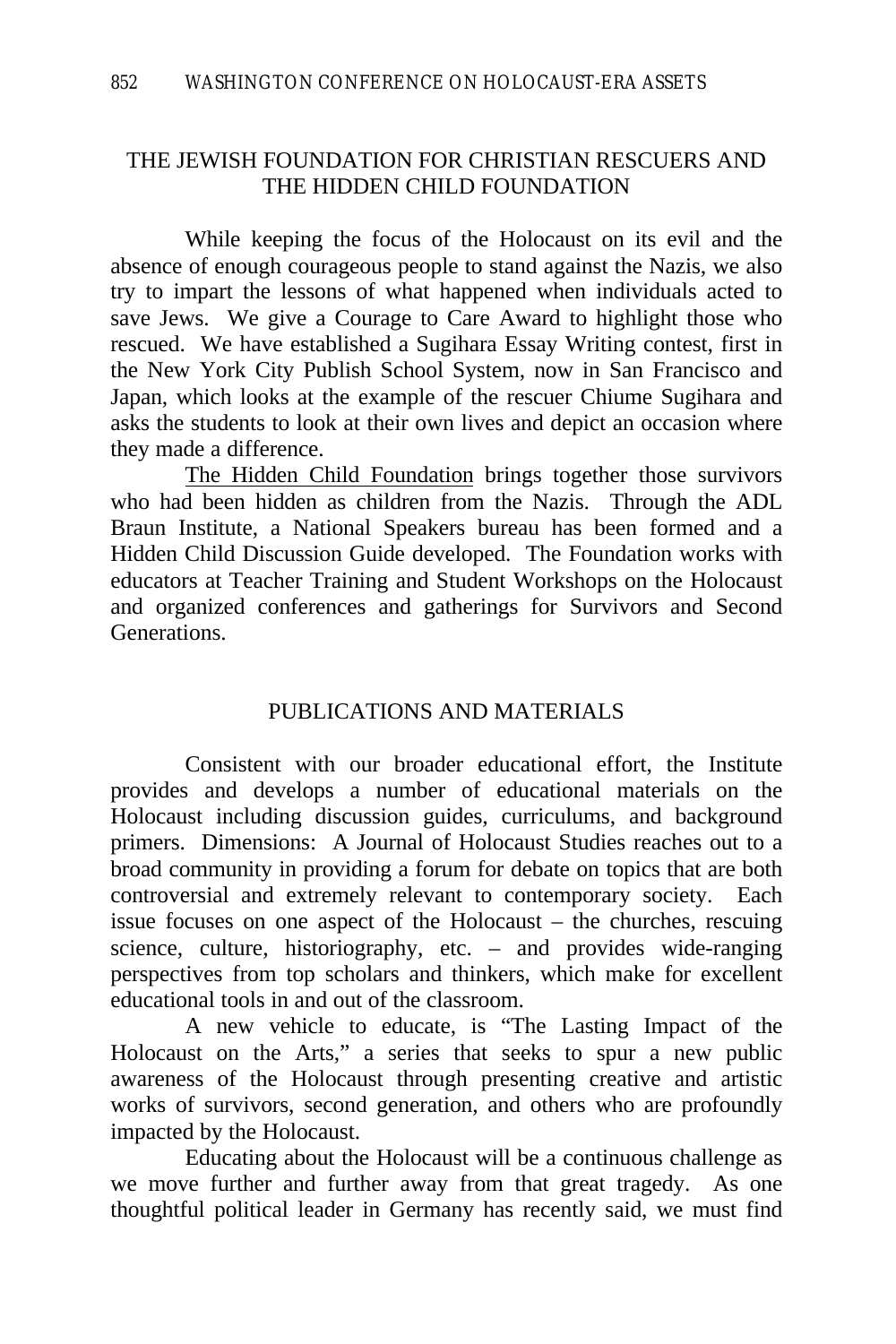new and creative ways to teach each new generation as the years make for greater distance. We are committed to using the many strengths of ADL to participate in this challenging mission in the years ahead.

Kenneth Jacobson Assistant National Director Anti-Defamation League 823 United Nations Plaza New York, NY 10017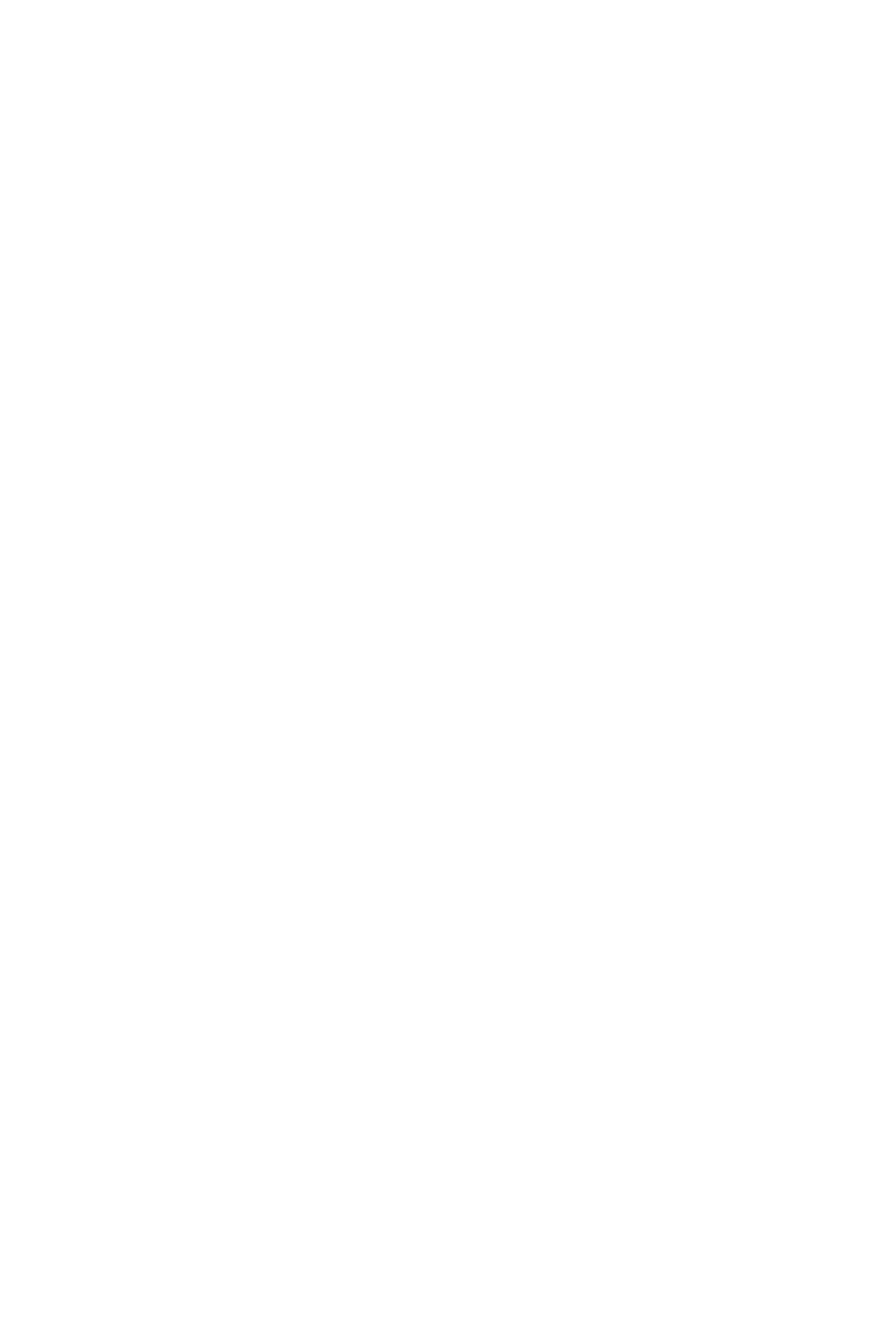## **Mrs. Vladka Meed** AMERICAN GATHERING OF JEWISH HOLOCAUST SURVIVORS

## **Life and Resistance during the Holocaust**

### Break-out Session: Best Practices and Future Projects in Holocaust Education, Remembrance and Research: Curricular Education

There is a growing awareness in our country, as well as in other countries, of the need to transmit the events and the lessons of the Holocaust to coming generations. More and more studies about our shattering past are making their way into the American public school system. And we, the survivors, the last eyewitnesses, are concerned. How will our people be remembered? Will history do them justice? Will myths and half-truths prevail? Or will the young only learn the frightening numbers of deaths, the clinical aspects of planned destruction? Or will they be able to see beyond the numbers of mass murders the victims as people -- as individuals who struggled to remain human in a world which was so inhuman? Will they be able to understand the life of the individual who was ground to dust in the gigantic murder machine and is still waiting to be raised out of the abyss of death, to be seen in full light?

For the last 14 years I have been privileged to lead an educational program – a three-week Summer Seminar on the Holocaust and Jewish Resistance for American high school teachers, who implement Holocaust studies in their schools. The program embraces all aspects of the Holocaust era with special emphases on Jewish resistance in all its forms. We travel to Israel, with a stop in Poland. The teachers go to the former death camps. In Auschwitz they see the heaps of hair, eyeglasses, valises with the names of the victims, the blown up crematoria in Birkenau. And in Majdanek, they see the mountain of shoes. In Treblinka they walk on the road which lead to the gas chambers. They touch history. Everything around them speaks of torture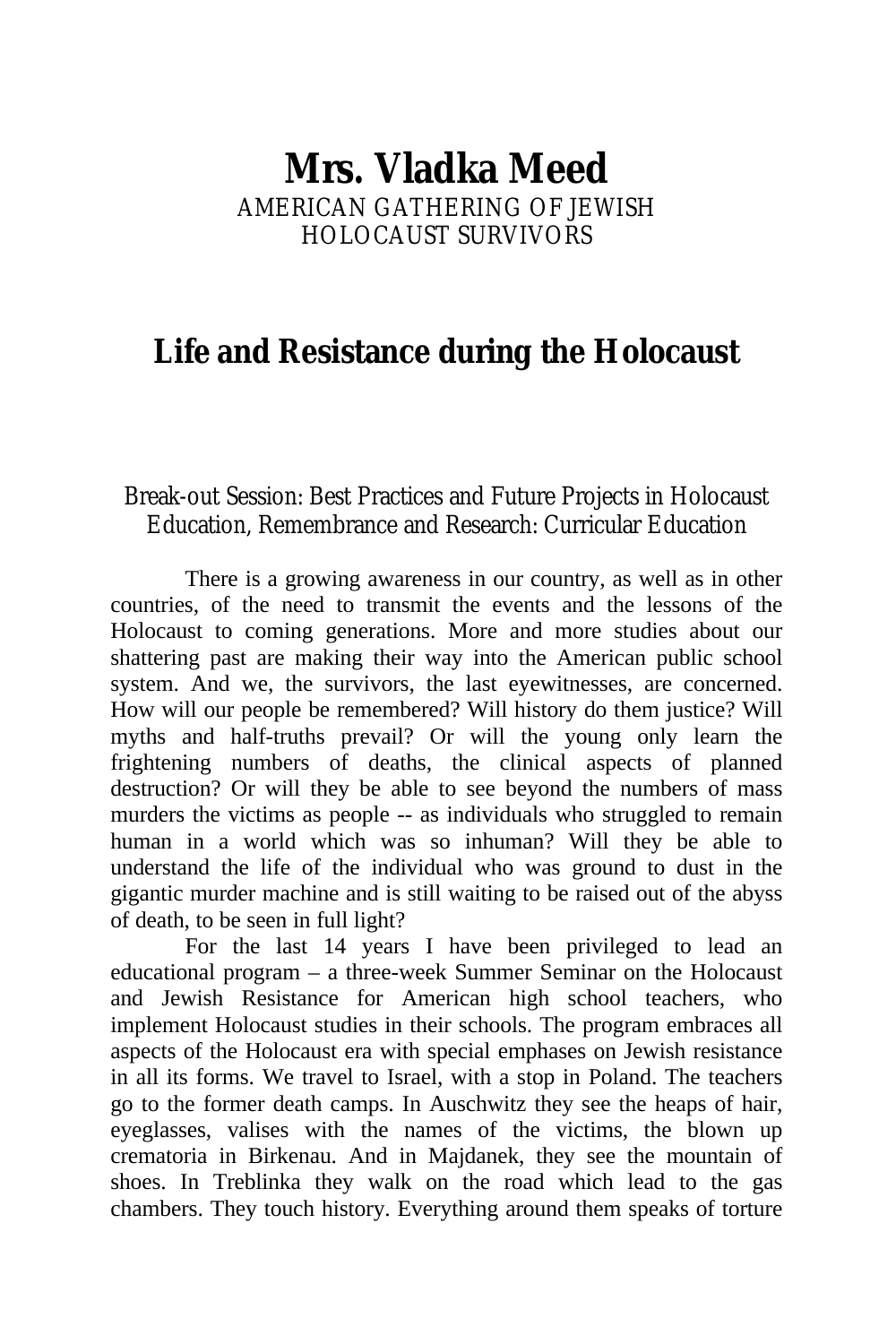of death I walk with them and want so much to show them a glimpse of the Jewish life which once existed -- and is no more.

Splinters of memory  $- I$  see again and again my home in the Warsaw Ghetto; my worn-out mother, with eyes puffy from starvation, hiding a piece of bread from us hungry children - the payment for the old tutor who was preparing my brother for his Bar Mitzvah, which he never lived to see. I see our neighbor selling saccharine and watching for approaching Germans, while upstairs her daughter holds illegal classes. I see Jews, with faces covered to hide their beards, rushing to secret synagogues. I see the faces of friends, both young and old, whom I met at secret meetings -- the organizers of illegal cultural, social and political activities in the ghetto - until they all were caught up in the Nazi vise and sent to the gas chambers of Treblinka. Yes, this was resistance – to survive as a people and a spirit that refused to be crushed. This was the soil in which the seeds of armed resistance took hold.

Now after 50 years, historical facts connected with organized, armed resistance, mostly carried out by the idealistic Jewish youth from various political groups, are more or less known. And it seems to me that a primary task today should be to individualize the young fighters, to elaborate more about their lives, their homes, their thoughts and beliefs which shaped their personalities and their actions in decisive times and which helped shape our history.

Despite the vast body of Holocaust literature, still little is known of the remarkable life that was destroyed. Yes, beyond starvation, terror, fear and killing, there was life – life filled with meaning, with loyalty, with sacrifice, with hope. Documenting this aspect of Jewish life in Europe, before and during the era of Nazi horrors, is a fundamental challenge facing scholars, writers and educators today.

The teachers in the program on "Holocaust and Jewish Resistance" learn about this remarkable world. They learn as well about all forms of Jewish resistance through lectures by prominent scholars at the renowned Holocaust Center at Yad Vashem in Jerusalem and at the Study Center of Lohamei Haghetaot; through testimonies by survivors, through workshops and trips to historic sites. We try to give them a deeper understanding of the life before and during the Holocaust. And this chapter of history should not only be written by historians basing their knowledge on documents and books, but they should include more about the experiences of the survivors who lived this history with their own flesh and blood.

Yes, teachers have a special warm relationship with survivors whom they meet at the conferences or in their classrooms when they give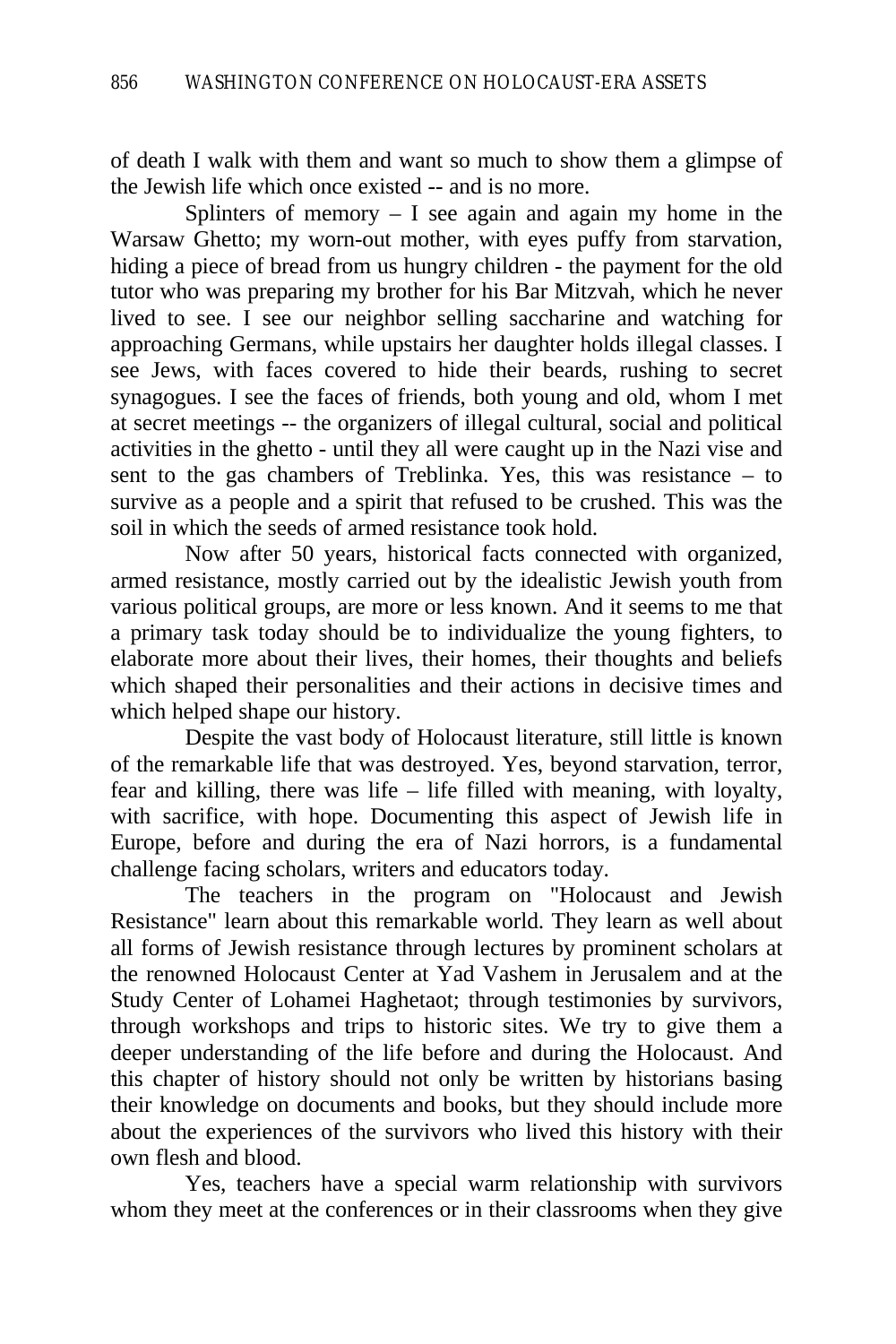testimony. They respect them and our survivors leave a deep impression on their students.

The experiences which our teachers share during the intensive 3 week seminar, forge deep and lasting bonds. An alumni family was formed by our program. Alumni Conferences, co-sponsored by the U.S. Holocaust Memorial Museum, are being organized featuring lectures and workshops. An alumni Newsletter is being regularly published. Our teachers maintain contact with each other as well as with the program leaders. They are recognized in their communities and states as respected advisors on Holocaust education. They serve on Holocaust commissions, organize seminar, write curricula. It is impossible to list all their work and achievements.

Permit me, finally, to share with you a few lines from John Iiori, a teacher from Jacksonville, FL. He wrote to us: "The unique program in which I participated in 1990 changed the way I look at every day life. For 3 years I checked boxcars as an employee for a railroad company. Today, as a teacher, I cannot see a railroad track without seeing Treblinka and the gate at Birkenau. The bond we teachers now have will not break. We will continue to teach, to bear witness, long after the survivors are gone. This is the mission we educators have accepted."

Yes, these teachers are the link between our past and present. They can transmit our memories, our warnings, our fears and our hope for the future.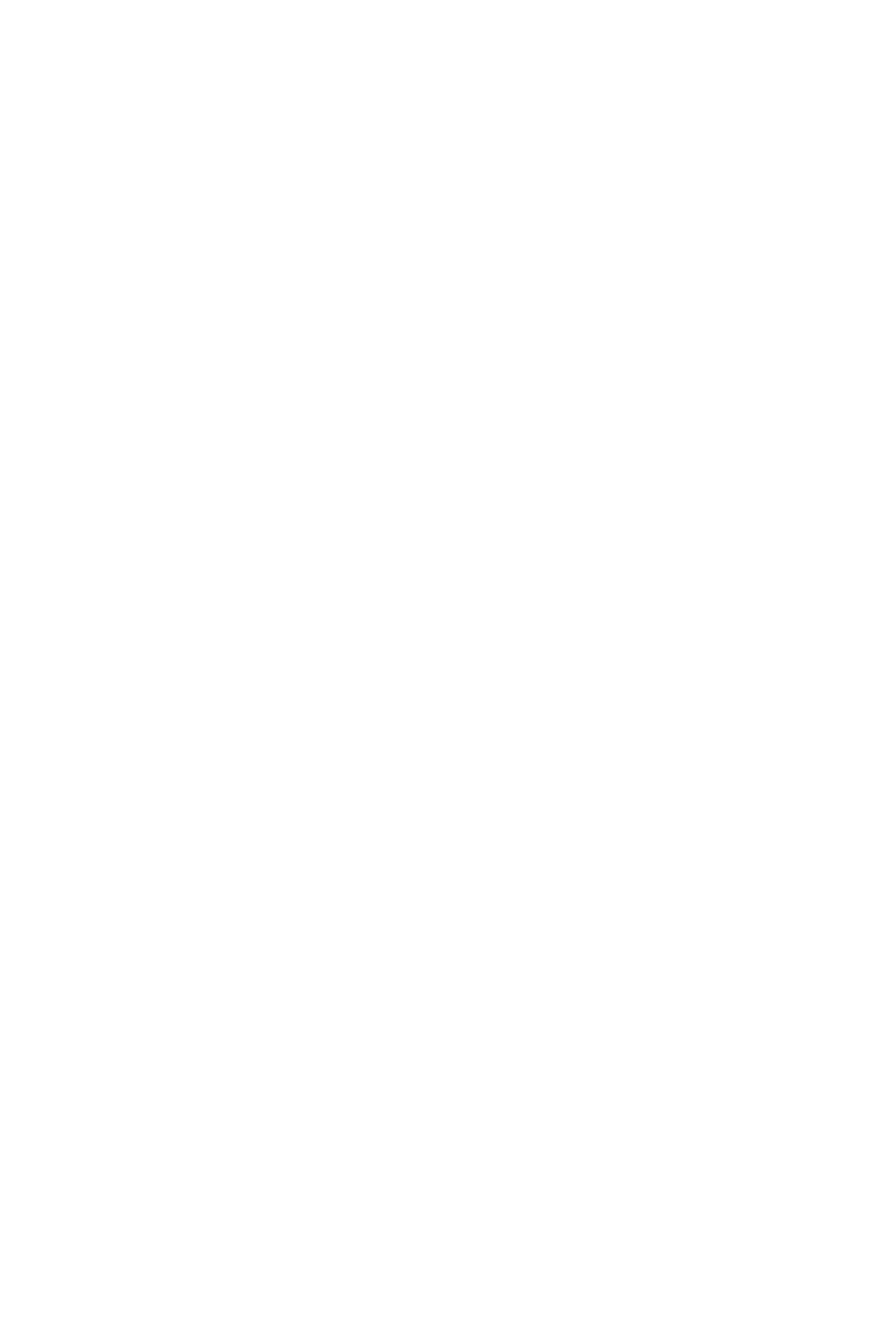# **Dr. Robert Sigel**

JOSEF EFFNER HIGH SCHOOL, DACHAU GERMANY

# **Holocaust Education in Germany**

Break-out Session: Best Practices and Future Projects in Holocaust Education, Remembrance and Research: Curricular Education

Ladies and Gentlemen,

As a teacher of a German High School in Dachau and as a historian who works on the educational guidelines as a part of the reconceptualization of the Dachau concentration camp memorial site I will present a short survey on the subject.

In the international guidelines on Holocaust Education - a British draft for the Task Force declaration - one can read in point 4 concerning the age of the students:

"Teachers tend to favor age 10-14 as the best time to introduce the subject, in terms of the students' educational and emotional

In the Internet you were able to find the outline on the curriculum of the New Jersey Commission on Holocaust Education. This outline covers the age group Kindergarten up to 12th grade students.

The Holocaust Human Rights Center of Maine has developed a guide titled, "Teaching about diversity, Prejudice, Human Rights and the Holocaust. For Grades Kindergarten through Four."

If you ask teachers in Germany if it was reasonable to teach children in Kindergarten or ten-year-old students about the Holocaust, most teachers would reject the idea.

Considering these different attitudes, one should ask oneself what is understood by Holocaust Education.

- Is Holocaust Education moral education in general?
- Is it teaching tolerance?
- Is it a kind of peace education?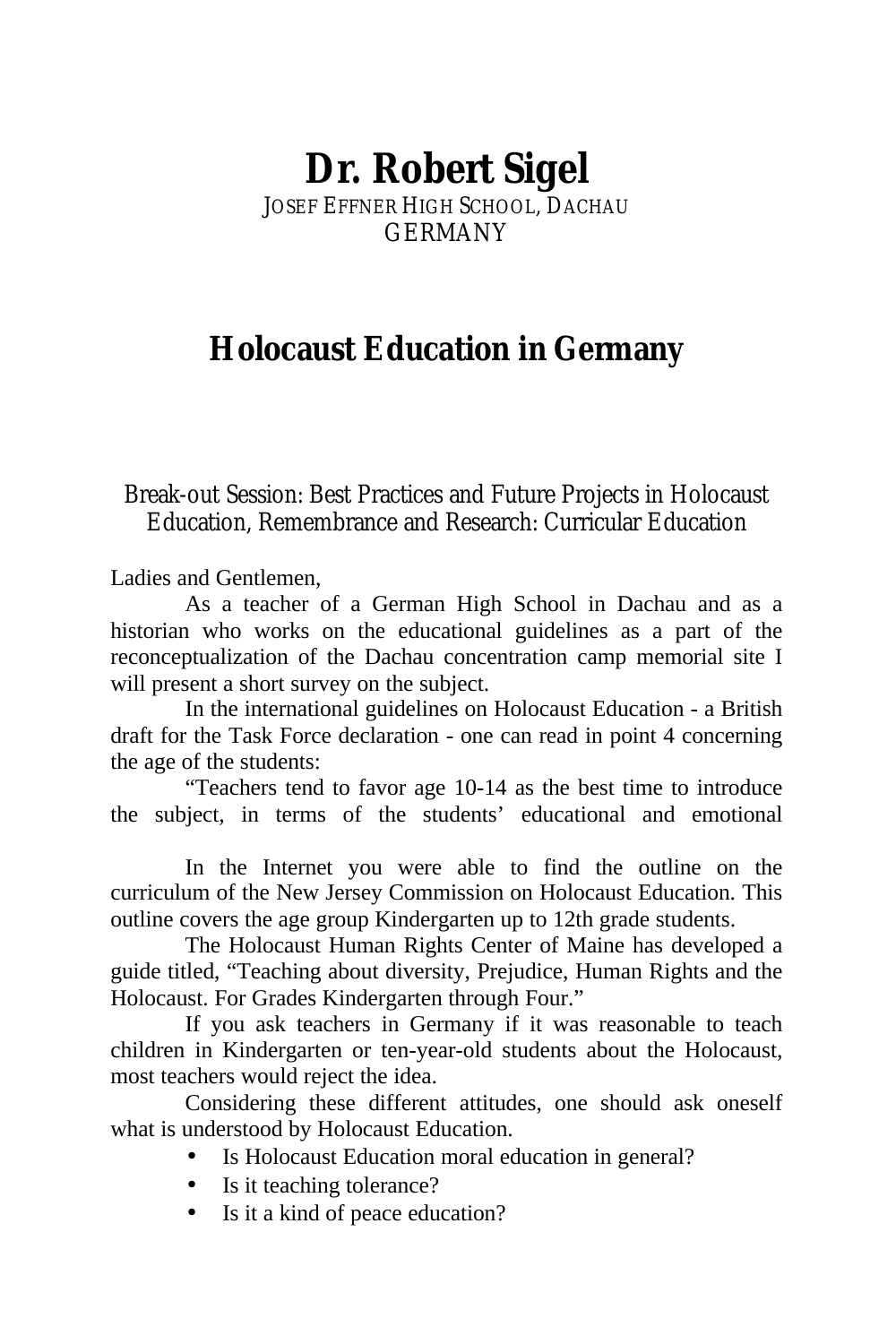- Is it imparting values to the students?
- Is it instilling a sense of understanding for diversity?

If you understand all of these by Holocaust Education, there is no reason why you should not start as early as Kindergarten.

In Germany of course all these values are part of education, of any kind of education, but Holocaust Education in Germany means something different. Holocaust Education in our country is mainly "teaching about the Holocaust." It means teaching and studying the historical period of National Socialism in Germany and Europe and the persecution and extermination of European Jewry.

In Germany as a federal state it is the 16 Länder that are responsible for education, schooling and research. The curricula on this subject however are not very different from each other.

Holocaust Education in Germany takes place mainly and primarily in the history lessons. At the age of about 15 years the students learn the history of the 20th century and the period of National Socialism and in this context the Holocaust is given ample space. The fact that this subject is taught again on the secondary level shows what emphasis is laid on teaching about the Holocaust.

The main focus of these lessons is on cognitive studies. We believe that the accurate and detailed knowledge of what happened and how it happened is the indispensable basis.

- The basis for a lasting emotional empathy.
- The basis to immunize against all attempts to deny the Holocaust.
- The basis to resist racism and neonazism.

Being the country of the perpetrators Germany has a great number of memorial sites, the former concentration camps Dachau, Bergen-Belsen, Buchenwald, Sachsenhausen etc.

A guided tour of these authentic places, where the traces of persecution and terror can still be seen, has a powerful impact on visitors.

Such a visit is strongly recommended to school classes by the ministries of education. During these visits the guide and the teacher have the opportunity to show individual biographies of prisoners, to show how they were humiliated, tortured and often murdered, to visualize the prisoners living conditions in a concentration camp, at the roll call place, in front of the barracks, inside the crematorium.

Whenever it is possible to include former concentration camp prisoners, eyewitnesses, and survivors of the Holocaust in the guided tours, in a conversation with the students, in a workshop, this opportunity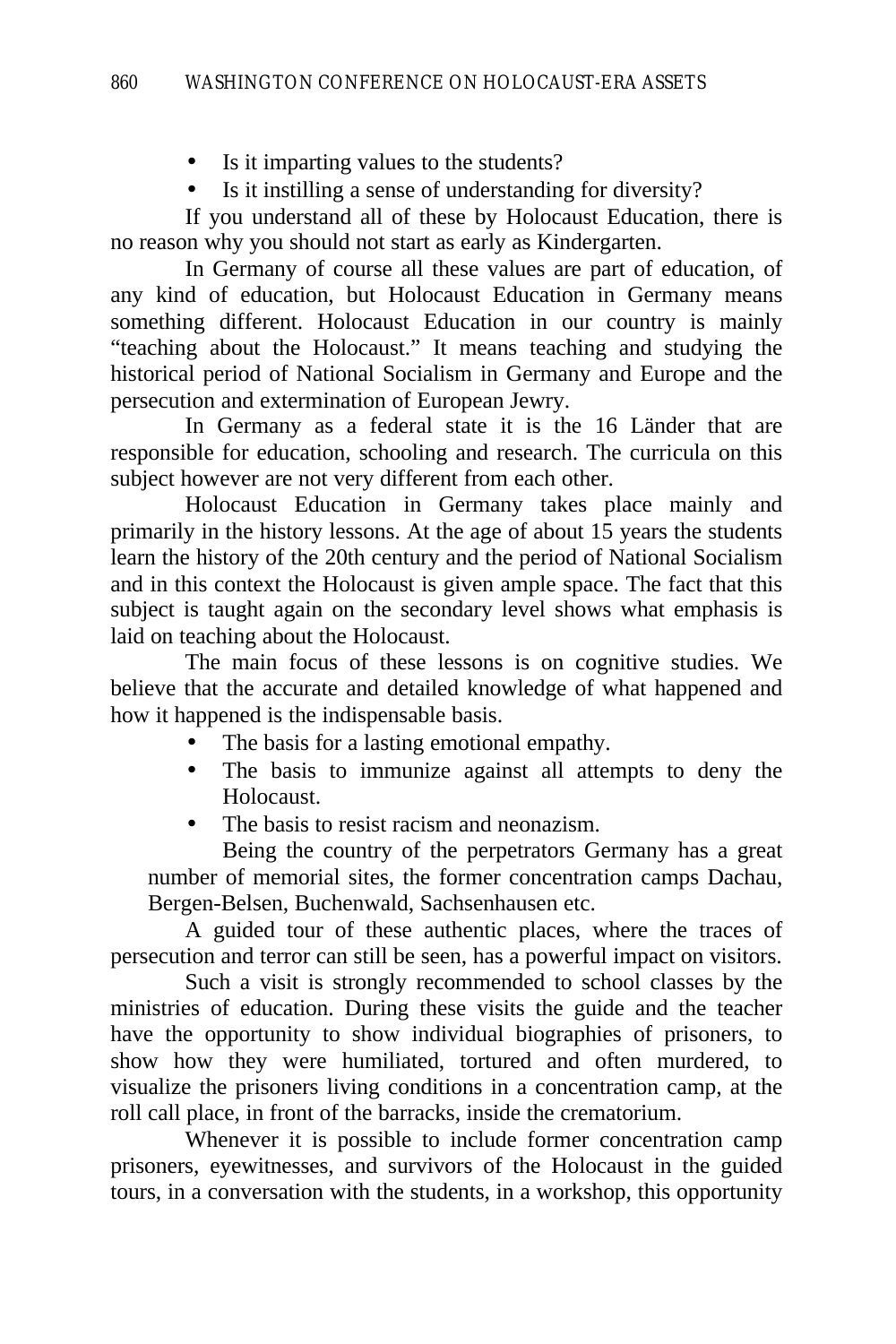is certainly taken. Apart from the history lessons and the visits to a memorial site the Holocaust is also a topic in lessons of religious education, literature and civics.

Since the founding of the German Federal Republic the Holocaust has always been part of the curriculum. It goes without saying that the treatment of this topic has been different and more intensive since the late seventies.

The results of scientific research have found their way into schools; new aspects have been introduced: rescuers, conditions in concentration camps, perpetrators.

My synopsis would therefore be:

- The Holocaust is an important topic in curricula, lessons, schoolbooks and other teaching materials on all levels.
- Holocaust Education in Germany means teaching the Holocaust as a specific historical event, the consequences of which have an impact in the present and will have one in the future.
- We do, of course, expect that studying the Holocaust leads to attitudes and perceptions which are important for a democratic society and prevent similar events from happening in the future.
- Holocaust Education in the wider sense as defined at the start of my talk does not exist as a term or as a curriculum in itself in Germany, but it contents are of course taught.
- International cooperation will be useful and helpful in the following areas:
- Exchange of teaching materials and teaching approaches.
- Exchange of experience between educators and teachers of different countries and international teacher training.
- Student exchange programs with joined workshops and projects on the topic.

German educators, teachers and institutions are certainly prepared to share their experience and knowledge with colleagues abroad and are eager to learn and profit from the experience of their colleagues.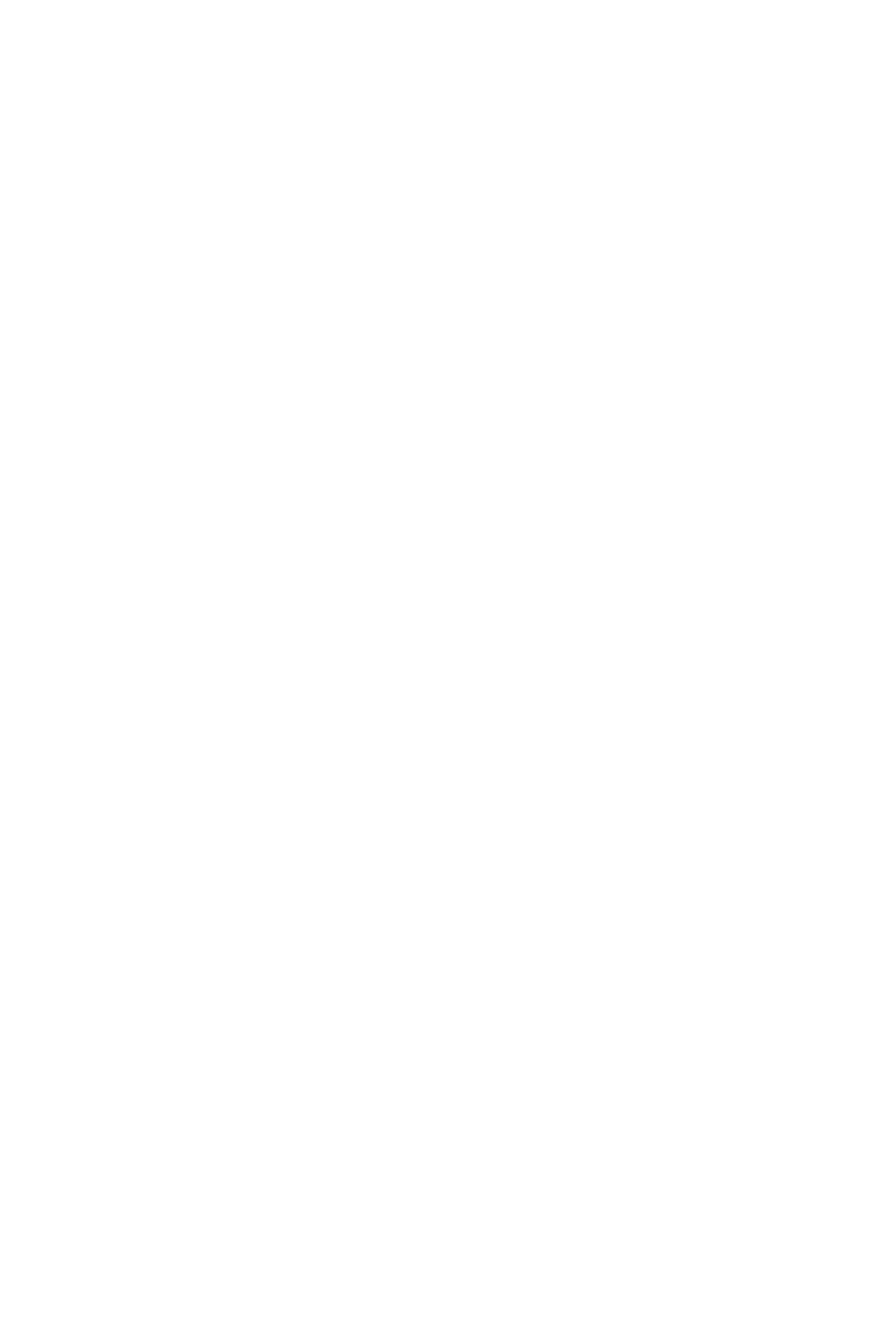# **Margot Stern Strom**

## EXECUTIVE DIRECTOR FACING HISTORY AND OURSELVES NATIONAL FOUNDATION UNITED STATES

## Break-out Session: Best Practices and Future Projects in Holocaust Education, Remembrance and Research: Curricular Education

Thank you so much for inviting Facing History and Ourselves to participate in the Washington Conference on Holocaust-Era Assets. I am honored to be among such a distinguished group of panelists and participants. I would like to assure you that Facing History and Ourselves is eager to be involved in this innovative, precedent-setting international approach to Holocaust education. It would be a great honor to work with the committee and such scholars as Yehuda Bauer.

Facing History and Ourselves provides a nationally and internationally-recognized educational program that focuses on the events that led to the Holocaust as well as the Holocaust itself. In so doing, we explore the universal themes that connect that history to the moral choices young people confront each day. We are positioned to reinforce and strengthen our outreach in Holocaust education, both in communities we already serve and in those where this vital education has been overlooked. Our core work builds public awareness of the Holocaust through professional development for with middle and high school educators – both in the US and in Europe. Our work is informed by our experience in adapting our materials and approaches to the needs of particular nations.

Facing History and Ourselves is a non-profit educational organization whose mission is to promote democratic citizenship through curriculum and strategies for teachers, students and communities. Through workshops, institutes and public events, educators learn to engage students in a study of history and ethics.

With a national office in Brookline, Massachusetts and regional offices in New York, Memphis, Chicago, Los Angeles, and San Francisco, Facing History annually conducts more than twenty 5-day institutes, over two dozen advanced seminars and workshops, and ongoing, technical assistance to teachers. Our Resource Center makes available to educators books, films, slides, articles and videotapes that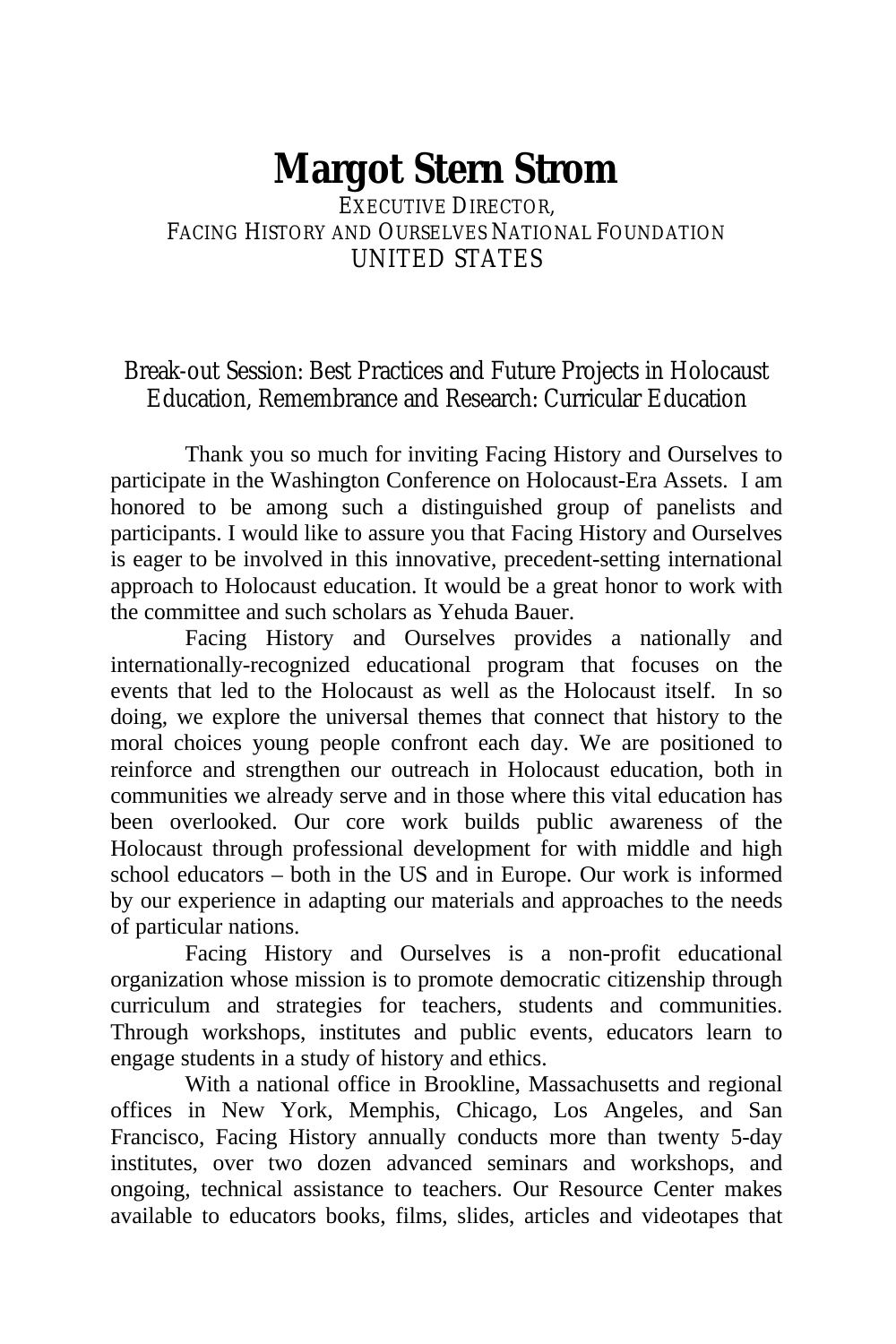are integrated into classroom instruction. Founded in 1976, Facing History serves a growing network of over 10,000 educators in the US who reach one million students each year.

Facing History and Ourselves has written and published *Facing History and Ourselves: Holocaust and Human Behavior* (now in its second edition), which is the key resource book for the program. In cooperation with the Fortunoff Video Archive for Holocaust Testimonies at Yale University, we developed videos for classroom use and an accompanying resource guide, *Elements of Time.* We have also published the writings of a member of our survivor network, *I Promised I Would Tell* by Sonia Schreiber Weitz. Our latest resource book is *The Jews of Poland*, which describes the rich life of the Jewish community in Poland before World War II and leads young people to an examination of their own personal identities.

Facing History and Ourselves produces materials that support multi-media projects in classrooms including a study guide to Steven Spielberg's *Schindler's List*, and educational materials for the Survivors of the Shoah Visual History Foundation's recent CD-ROM *Survivors: Testimonies of the Holocaust*. This summer, Facing History and Ourselves was selected by Public Affairs Television, Inc. to produce and disseminate a study guide to accompany Bill Moyers' upcoming PBS broadcast, *Facing the Truth*, which documents the work of South Africa's Truth and Reconciliation Commission.

Facing History brings Holocaust survivors into classrooms to tell their stories and to inspire young people to learn from history. We are actively involved with survivor networks in the Boston area and in our regions as well as with One Generation After. We work closely with leading Holocaust scholars, including Dr. Lawrence Langer and Dr. Michael Berenbaum, to ensure the accuracy and timeliness of our materials. Each year, members of Facing History's program staff undertake an intensive month-long study of the Holocaust at Yad Vashem.

For nearly 15 years, Facing History has explored the efforts of individuals and nations to respond to collective violence and heal the wounds of widespread atrocities. Our first Human Rights and Justice conference in 1985 was on the Nuremberg trials. Our most recent Annual Human Rights and Justice Conference in 1997, entitled *Collective Violence and Memory: Judgment, Reconciliation, Education,* was cosponsored by the Harvard/Facing History Project and the Graduate Program at Harvard Law School. These conferences have been an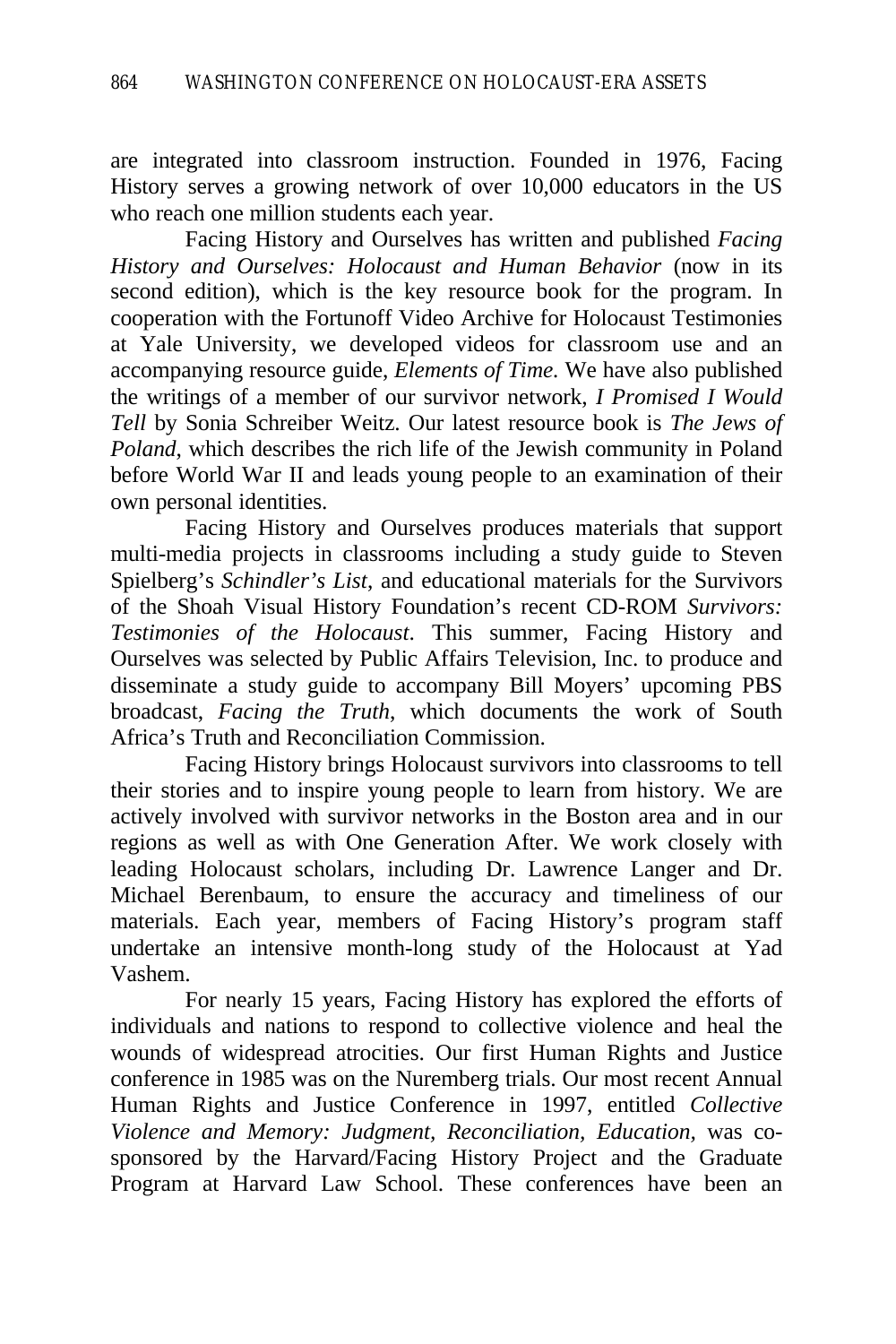important vehicle for promoting awareness of these issues not only to educators but also the greater community.

At this most recent public forum, Dullah Omar, Minister of Justice of South Africa and Pumla Gobodo-Madikizela, member of the Human Rights Violation Committee of South Africa's Truth and Reconciliation Commission, joined fellow panelists in an examination of the judicial, religious, psychological and political themes inherent in the varied responses to collective violence. As a result of the conference, Harvard Law School Professor Martha Minow's book, *Between Vengeance and Forgiveness: Facing History after Genocide and Mass Violence*, was released this fall from Beacon Press. Next week, we will host *Choosing to Participate: A Global Perspective*, a symposium which introduced Justice Richard Goldstone, the first chief prosecutor of the United Nations International Criminal Tribunals for the former Yugoslavia and Rwanda, to 400 community members in an examination of our role as citizens in an increasingly global society.

The Facing History and Ourselves program has repeatedly demonstrated its effectiveness. Since its inception, the program has undergone continuous external and internal evaluation. As a member of the National Diffusion Network, evaluation research was regularly submitted to an independent panel convened by the US Department of Education for validation. A current study sponsored by the Carnegie Corporation of New York followed 400 students in Facing History and Ourselves classrooms as well as in comparison classes and found that students in our programs achieved greater gains in relationship maturity while reported violence decreased. The thinking of Facing History students moved towards more differentiated, complex, and reflective perspectives, while reported incidents of fighting went down.

In 1996, Facing History launched a new program to aid law enforcement personnel in connecting the Holocaust to the moral choices they face on the job daily. The project is designed to help officers better meet the diverse needs of the neighborhoods they serve and the goals of community policing. In a Department of Justice-funded project, the Boston Police Department and Facing History are partners with other local institutions in conducting regional community policing training institutes designed to advance community policing nationally. Facing History is also providing programs for other law enforcement agencies based on its educational model, including immigration officers, housing and school police forces. Recently, Senior Associate for Police and Community Programming Bill Johnston received the first-ever Civil Rights Award from the International Association of Chiefs of Police.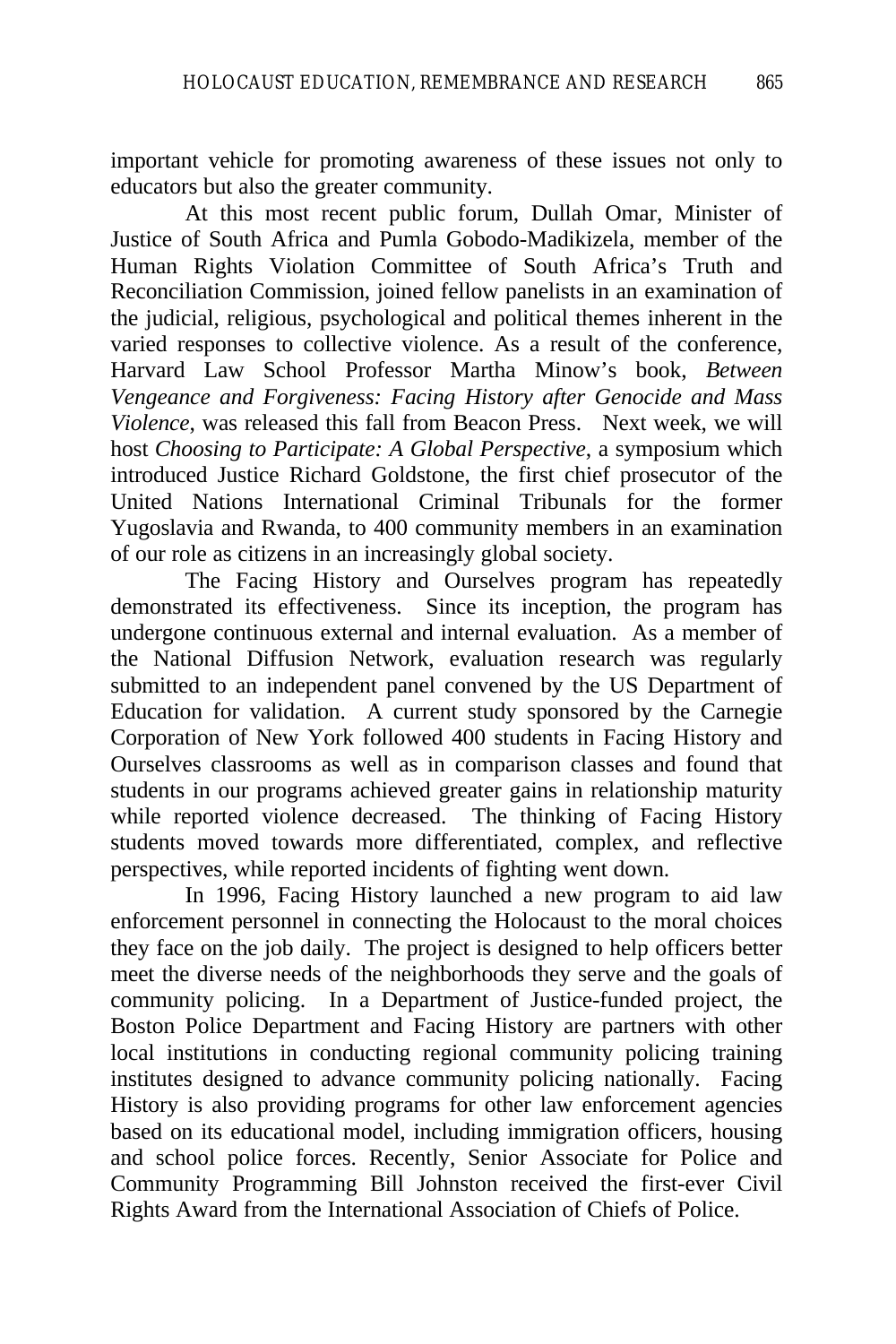For the past twenty years, members of the Facing History program staff have traveled abroad to conduct workshops, deliver presentations at conferences, and study with scholars and local organizations at the site of the history about which we teach. In addition, educators from all over Europe continue to attend Facing History's professional development programs—both in the United States and in Europe—and meet with program staff and other scholars. To enrich this professional development, Facing History maintains strong connections to European educators, scholars and other experts who both learn from us and teach us about democracy and civic participation.

Facing History's full-time representative based in Switzerland, August Zemo, who is also in attendance at this conference today, develops and oversees our European activities. Beginning in 1992, Facing History's materials and methodologies have been adapted for use in schools in Western, Central and Eastern Europe. In those eight years we have held a series of teacher training seminars in Europe; held seminars on tolerance for students from state and international schools in Europe; participated in three study tours in Eastern Europe (a fourth is upcoming in spring, 1999); established working relationships with major research institutes in Europe including the Memorial House of the Wannsee Conference (Berlin), the Fritz Bauer Institute (Frankfurt am Main), Stichting Sintiwerk Best (the Netherlands), Auschwitz-Birkenau State Museum (Oswiecim), the Center for Human Rights Education (Prague), and the Musee memorial des enfants d'izieu (France). We have also established ties with the International Romani Union and the Landelijke Siniti Organisatie. Our resource book has been translated for adoption into Hungarian state schools and we have recently been approached by the Slovak Republic to develop school textbooks and the Ministry of Education in Romania to integrate Facing History systemwide.

In Sweden, Facing History has recently conducted an institute in collaboration with Hedi Fried, a psychologist and Auschwitz survivor who is also in attendance today. The institute was sponsored by the Teachers College in Stockholm and the Teachers for Peace organization. Plans are underway for a similar institute in Norway.

Facing History has promoted public awareness of the Holocaust in the national and international media including NBC's *Today Show*, ABC's *American Agenda*, CNN and many local television outlets. Articles about Facing History have appeared in *The Boston Globe*, *The Los Angeles Times*, *The Chicago Tribune*, *The London Times*, and *Le Monde*, as well as in a number of educational journals, including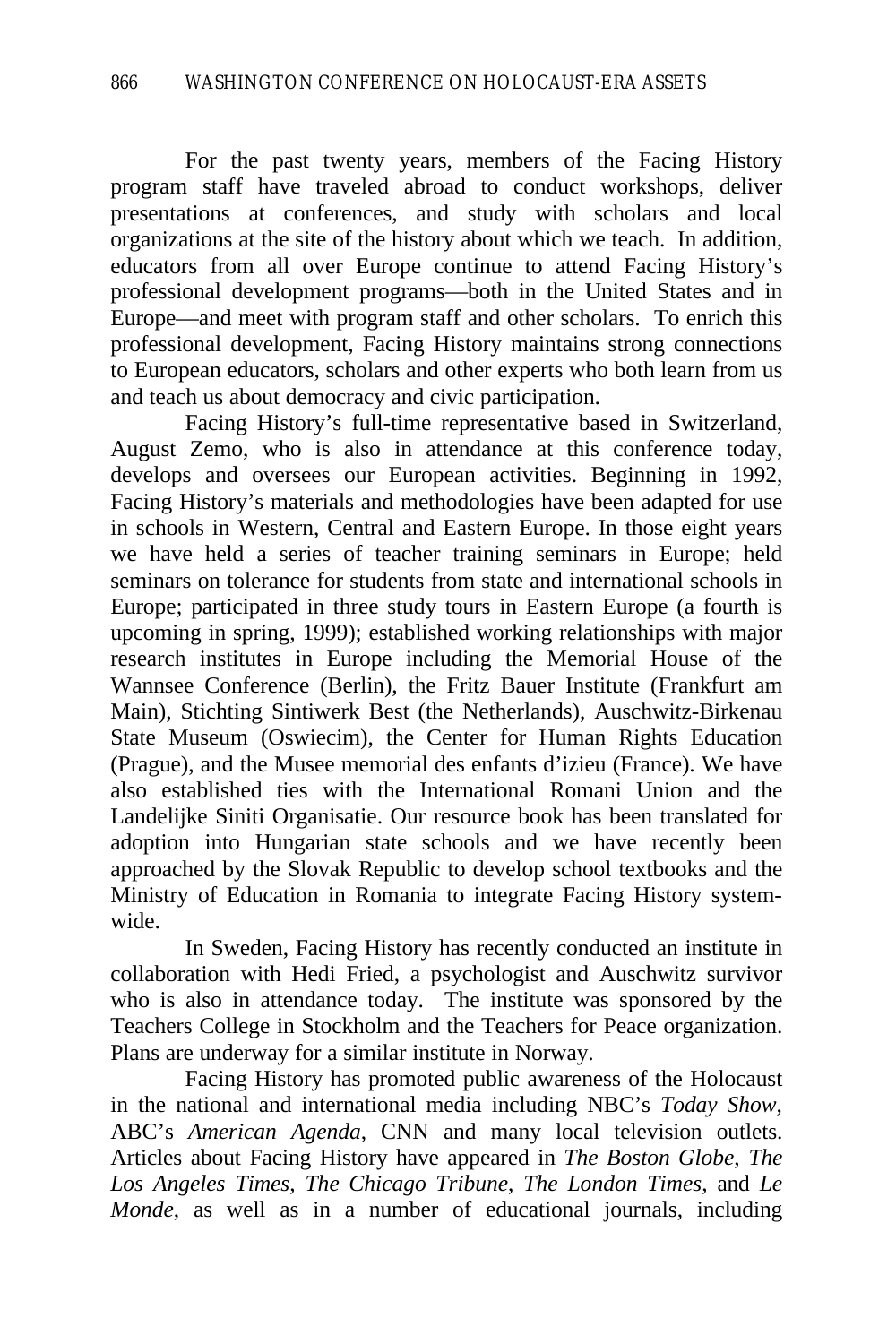*Columbia Teachers College Record*, *Harvard Education Review*, *Education Week*, *Educational Leadership,* and *English Journal*. Internationally, we have been cited in UNESCO's Human Rights journal, and educational journals in Germany and Hungary. Currently, Facing History is working with a *Today Show* producer on a new segment about our work, tentatively scheduled for an April broadcast.

The work of Facing History and Ourselves has been supported by the Charles A. Dana Foundation, the John D. and Catherine T. MacArthur Foundation, the Ford Foundation, the Carnegie Corporation of New York, the Charles H. Revson Foundation, the Surdna Foundation, the Crown Family Foundation, the Covenant Foundation, state and federal government agencies, other major foundations and corporations, as well as individual donors. In 1994, we were awarded a National Endowment for the Humanities Challenge Grant, which helped to build our endowment, which totals approximately \$2 million. The Facing History budget for fiscal 1998-99 totals \$7.9 million to support its programs and operation. Our current staff totals 74, both at the national office and in our regions.

Facing History and Ourselves was selected as a model program by the U.S. Department of Education's National Diffusion Network and for sixteen years received funding for national dissemination. Harvard University has recognized Facing History's expertise and joined with us in a multi-year project to address intolerance and violence among young people through research and the development of new curricular materials.

In 1997, I received the  $12<sup>th</sup>$  Annual Charles A. Dana Award for Pioneering Achievement in Education for Facing History's "role in creating an innovative curriculum on moral development." The Foundation recently awarded Facing History a two-year grant for its work in the area of academic standards in K-12 education. A recent citation from Northeastern University recognized that Facing History has "enable(d) millions of students to study the Holocaust; investigate the root causes of racism, anti-Semitism and violence and realize their obligations and capabilities as citizens in a democracy."

Facing History and Ourselves was selected by the President's Initiative on Race to appear on the White House web site under the heading, *Promising Practices*. Last year, First Lady Hillary Rodham Clinton spoke with Facing History and Ourselves students at Orchestra Hall in Chicago where she had heard Martin Luther King, Jr. speak in 1962. We have also been invited to serve on the National Advisory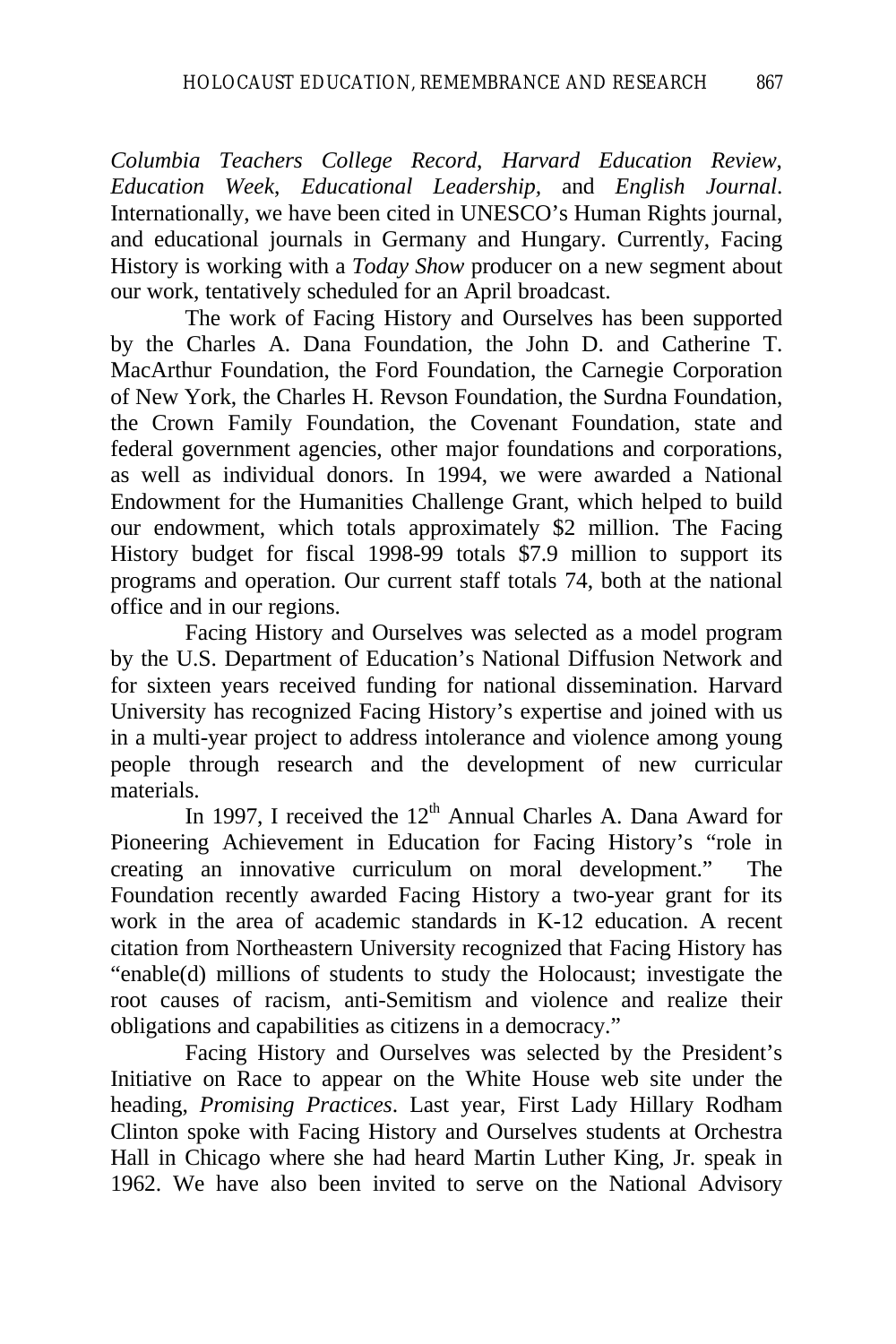Board of The Television Race Initiative, which is bringing national attention to issues of race in America.

As a non-profit organization with a proven capacity for dissemination nationally and internationally, Facing History and Ourselves would be happy to collaborate with or assist those who are working on Holocaust education issues. We stand ready to share what we know about developing and supporting teachers so that they can effectively address the critical issues raised by this history.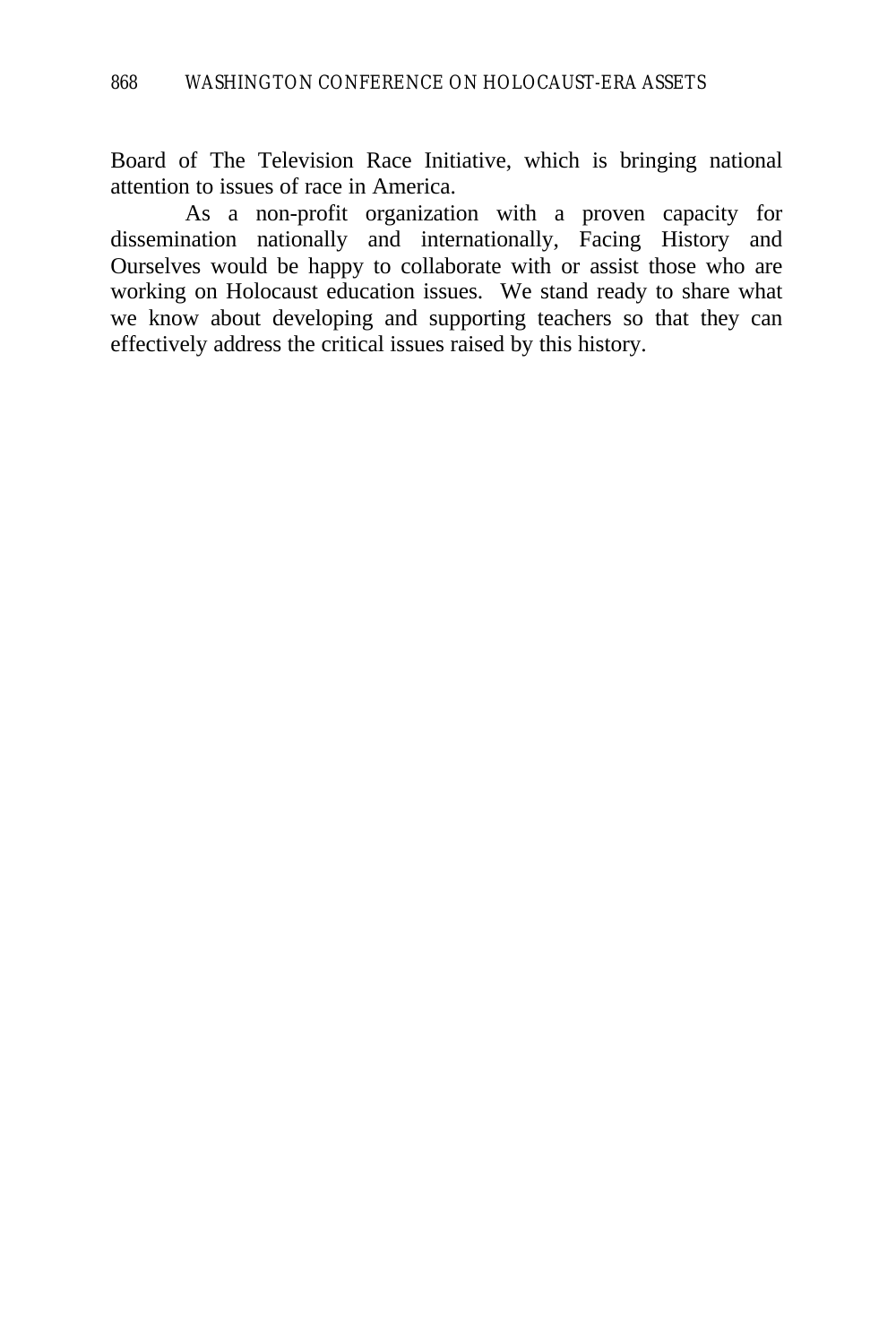# **Dr. Marcia Sachs Littell**

DIRECTOR, NATIONAL ACADEMY FOR HOLOCAUST AND GENOCIDE TEACHER TRAINING RICHARD STOCKTON COLLEGE, NEW JERSEY UNITED STATES

# **Holocaust Education in the 21st Century: Breaking the Silence in 1945, Avoiding Premature Closure in 1999**

Break-out Session: Best Practices and Future Projects in Holocaust Education, Remembrance and Research: Curricular Education

In the years directly following liberation - there was silence - stunning silence. From the Jewish Community, from the churches, from government agencies. During this time, the majority of Americans were comfortable with the silence. Even the word "Holocaust" did not come into current use until the 1960's.

The growing awareness in America of the significance of the Holocaust can be marked with the date 1960, with the publication and wide sale of the English edition of Elie Wiesel's classic: Night, which after four decades remains one of the most influential publications about the Holocaust.

Complementing this literary work was the first edition of Raoul Hilberg's scholarly work: The Destruction of the European Jews. This landmark work, using sources then available, carefully recorded the mass Nazi genocide of the Jews.

The trial of Adolf Eichmann and his execution on June 1, 1962 aroused intense interest all over the world. The trial was a major landmark of Holocaust awareness and education, although in different contexts for Americans than for Israelis. A major public and political breakthrough was delayed in the USA.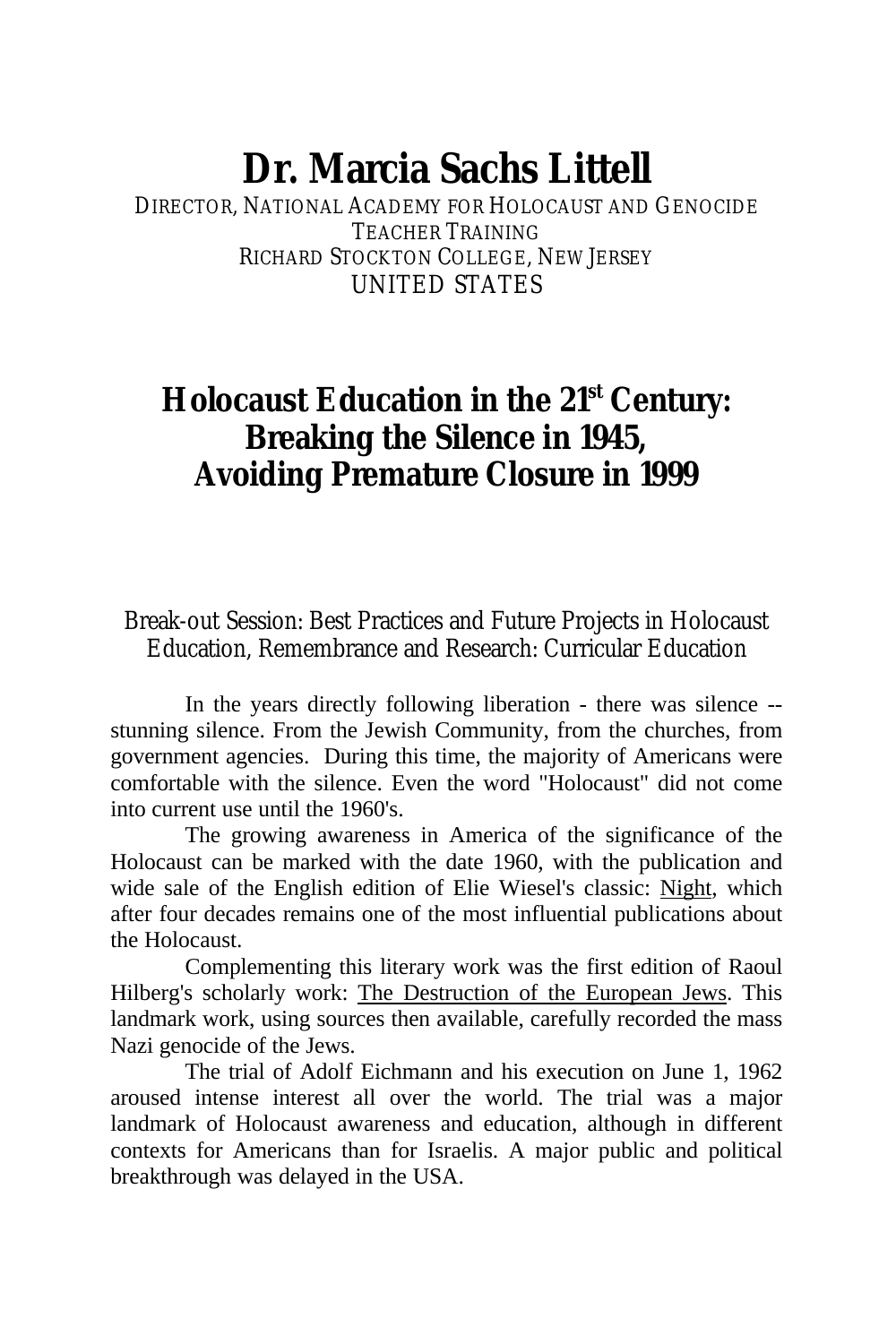Americans received their first real jolt of awareness at the time of the Six Day War (1967) in Israel, when "a Second Holocaust" seemed threatened. With the realization that Jews might be destroyed in their homeland, not only Jews in the Diaspora were aroused: Christians friendly to Jewish survival were also moved to act.

Within three years, three important organizations resulted from Christian initiative in the United States: the National Christian Leadership Conference for Israel, the Christian Study Group on Israel and the Jewish People, and the Annual Scholars' Conference on the Holocaust and the Churches. Of greatest outreach among the three was the Annual Scholars' Conference on the Holocaust and the Churches. The Annual Scholars' Conference - interdisciplinary, interfaith and international - brought together for the first time Christian and Jewish Scholars to examine issues raised by the Holocaust and the response of the Churches - before, during and after the tragedy.

In March of 1999, in its 29th consecutive year, the conference will bring together c600 registrants from c25 countries. In recent years the Conference has also expanded to embrace teachers, clergy, survivors, community leaders and graduate students. It has each year rotated geographic location and academic co-sponsorship around the United States. At first the Annual Scholars' Conference was small, with a few dozen professors. Attendance doubled in the late 1970s with an influx of primary and secondary school teachers. Since 1990 participation has numbered in the hundreds, and the 29th Annual Conference will bring in another major constituency - the Community Colleges, increasingly important in American higher education. The university, college and community college campuses have become centers of Holocaust awareness.

If the 1967 war paved the way for changed attitudes towards the Holocaust and the formation of a major interfaith conference, the 1973 Yom Kippur War served to shake loose the last reservations held by the American Jewish communities. Initially, the Jewish defense agencies had stood aloof from the Scholars' Conference and intense Holocaust education, counting such work counter-productive to amicable Christian-Jewish relations. But the Yom Kippur War propelled them to a greater readiness to clearly and directly confront the Holocaust and its lessons.

In 1975 community Holocaust Resource Centers were launched the first by Professor Yaffa Eliach in Brooklyn. Six weeks later the Philadelphia Center was started by Professor Franklin Littell on the campus of Temple University. The growth of local Holocaust Resource Centers has flourished in recent years. Holocaust education is now a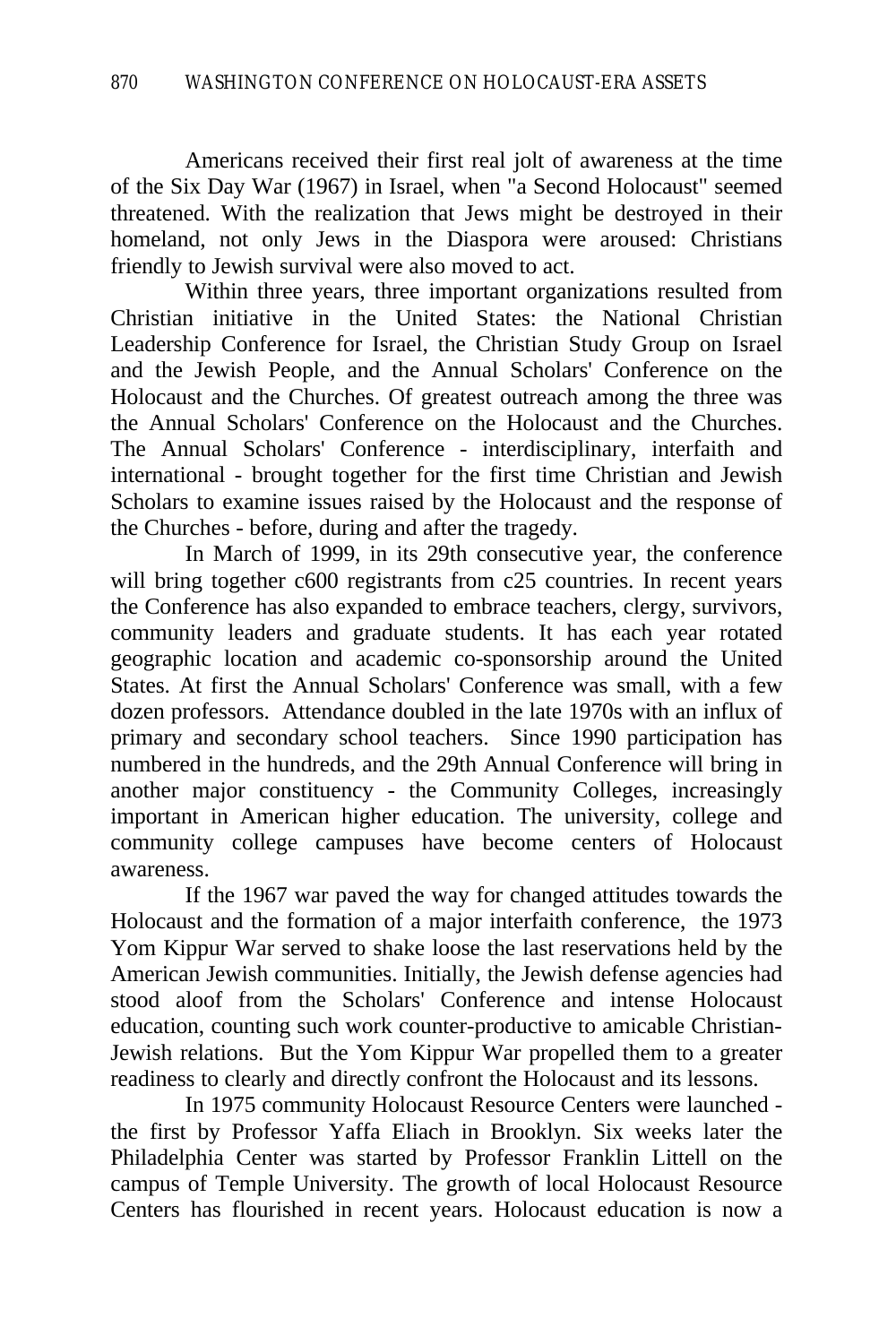major commitment of Jewish communal education programs, in all major cities. There are now 122 centers in North America.

The Gathering of Jewish Holocaust Survivors and the United States Holocaust Memorial Museum have added powerful dimensions to the education of the public.

In spite of large numbers of individual courses on the campuses, programs toward the M.A. and Ph.D. degrees have been slow to emerge. For high quality Ph.D. work in the Holocaust, American students have for years made the trek to study in Hebrew University with the group around Yehuda Bauer and Yisrael Gutman. There was a short spring in 1975 at Temple University, with a doctoral program of which Dr. Mordecai Paldiel - now of Yad Vashem - was the first Ph.D., but it did not outlast its relegation to a section of the Jewish Studies program.

Since the 1970's teacher interest in presenting the Holocaust in the middle and high schools has flourished. The growing interest in America in ethnic and minority studies has helped. So too has the work of Lawrence Kohlberg at Harvard in creating the "moral education and values clarification movement." The major media event during the 1970's was the 1978 television production "Holocaust." It was an antiseptic, soap opera type presentation of genocide, dramatic with love on the run and a happy ending. It received high ratings from the American public if not from the critics. Some specialists found it set their teeth on edge, even though it was useful in exposing millions of viewers to the basic facts of the Holocaust. With all its flaws, it played a major part in opening the door to the public-at-large and in stimulating public support for Holocaust education in the United States.

President Jimmy Carter's interest in memorializing the Holocaust led to the establishing of the President's Commission on the Holocaust. By 1980, through an act of Congress Yom HaShoah became a regular calendar day in America. The President of the United States, the governor of every state and the mayor of every major American City now declares it an official Day of Remembrance.

Documentary films flourished in the 1980s. Among the most notable was Sister Carol Rittner's documentary based on rescuers, "The Courage To Care." Pierre Sauvage's "Weapons of the Spirit" told the story of the Trocmés and Le Chambon, the latter the village of rescuers where he had been an infant. Claude Lanzmann's nine and one-half hour "SHOAH" was widely viewed in America, and is still used in schools.

In the 1990s Schindler's List, Jon Blair's Academy Awardwinning Anne Frank Remembered, and Gerda Klein's All But My Life have brought major attention to the Holocaust. As we prepare to enter a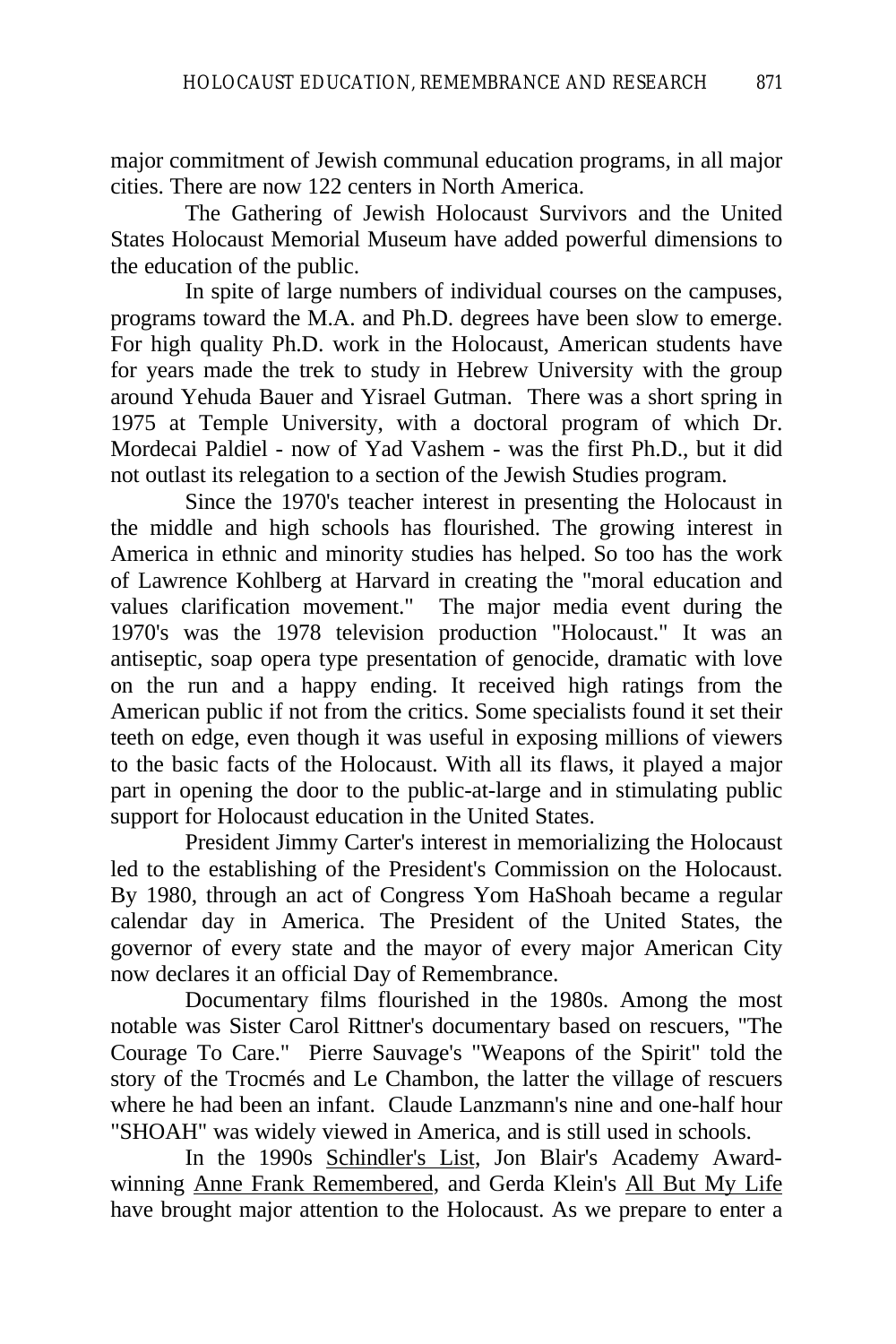new millennium a new genre of film is appearing on the scene, beginning with Roberto Benigni's remarkable, sensitive "Life is Beautiful."

Monuments, memorials and Holocaust centers continue to abound. The Holocaust Centers provide varied services, including museums, resource centers, archival facilities, family memorials, research facilities, libraries and depositories of oral and video testimony.

Numerous states have established Commissions on the Holocaust and recommendations to teach. Five states have mandated Holocaust Education in the schools<sup>1</sup>. More have vigorously recommended that teachers deal with the subject<sup>2</sup>. There are estimated to be several hundred courses at the college and university level, although no recent or precise study of them throughout the entire USA has been conducted. Dr. Margaret Crouch's study, which covered "The Holocaust in Undergraduate Education in the Middle Atlantic Region,"<sup>3</sup> discovered a continuing growth of course offerings in the region.

The U.S. Holocaust Memorial Museum presents the story for all Americans of conscience – Jew and non-Jew, young or old. The opening of the Museum encouraged public discussion of the Holocaust. It has been responsible for an avalanche of events, one-time conferences and new courses on the campuses, with a rush to include Holocaust Education in the secondary and college curricula.

We now have a dual set of problems to deal with, one on the secondary school level and another at the college and university level.

At both levels of instruction we lack properly trained master teachers and professors. This problem now has become acute in the secondary school arena, where more and more states are mandating or recommending the teaching.

In both cases there is a funding problem. Still lacking are the endowments to create interfaith chairs of Holocaust studies in the universities. Currently there are chairs in the U.S. at the University of California: Los Angeles, at Santa Cruz, Yeshiva University, Emory, Clark, Florida Atlantic University, and at the Richard Stockton College

 $\frac{1}{1}$ . The States mandating Holocaust Studies are California (grades 7-9 & 10-12), Florida, Illinois, New Jersey (grades k-12), New York.

<sup>&</sup>lt;sup>2.</sup> The states recommending Holocaust instruction are Connecticut, Indiana, Nevada, North Carolina, Pennsylvania, South Carolina, Tennessee, Virginia, and Washington. Beginning in September of 1997, Wisconsin has recommended Holocaust Education in secondary schools.

<sup>&</sup>lt;sup>3.</sup> Unpublished Ph.D. dissertation at Wilmington College; Dr. Crouch's address is 604 Norman's Lane, Newark DE 19711.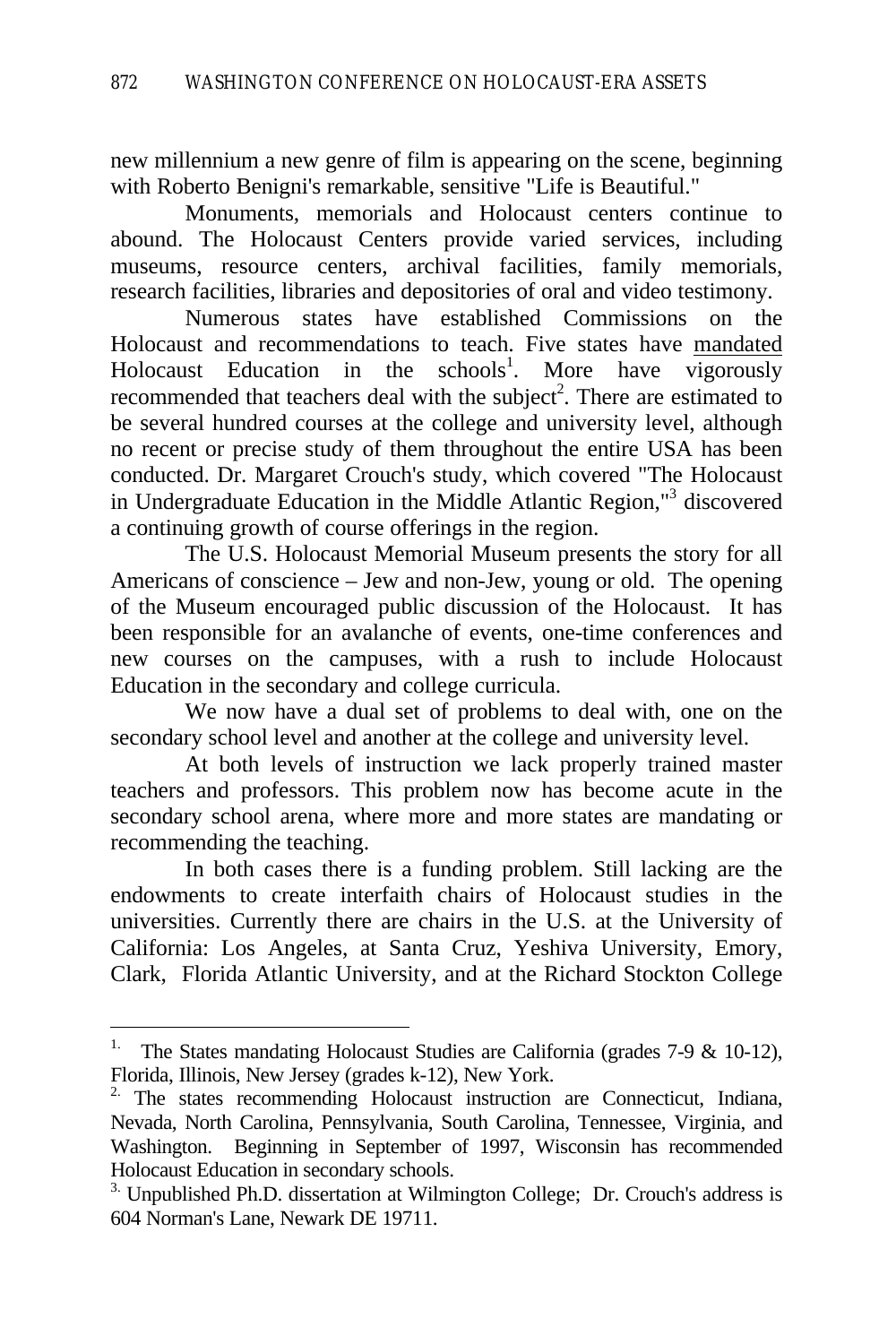of New Jersey. The first endowed chairs in a community colleges have been announced, at Monroe Community College, Rochester NY. and Brookdale Community College (New Jersey). Only at The Richard Stockton College of New Jersey however, is there a deliberate effort to assure that the study and the teaching remains truly interfaith. The endowed chair for a Visiting Distinguished Scholar rotates between a Christian and a Jewish Scholar year by year.

A problem of recent years in the United States has been a marked tendency to place Holocaust Studies, and now the new chairs, in Departments of Jewish Studies. This insulates the topic from having any general impact.

Training teachers at the secondary and primary school level points up an additional set of problems. Grass roots support is important, as is individual teacher initiative. However, we have passed the point in the development of Holocaust Education where the training of teachers can any longer be delegated to the "ad hoc" method - occasional inservice workshops, voluntary summer institutes or faculty development seminars.

In order to achieve sustainability and quality control in the curriculum and meet the needs of a pluralistic society, we need degree programs for teachers within colleges and universities. These programs must be closely linked - on an interdisciplinary basis - with content departments. Teachers need to receive college credit - with concrete consequences in salary increments - for their advanced work in Holocaust Studies. In order to accomplish this, a top level commitment is required with appropriate funds for resources and graduate training for teachers.

With the emphasis in some K-12 programs on diversity, tolerance, and prejudice reduction we must be very clear about the goals and objectives of Holocaust Education. One of the problems is that presently we have so many curricula that teachers find it difficult to know what and how to select units to use in their classrooms. Sometimes the factual information is not dependable. We need active cooperation between the historians and the professors of methodology to achieve a better integration of pedagogical and content expertise. In the United States, however, we have a decentralized educational system that leaves requirements to the individual states. There is no one standard, no national curriculum for the Holocaust. This leaves Holocaust Education vulnerable to parochial interests.

On the university level we now face the danger of premature Closure, of an administrative solution that slides Holocaust Studies into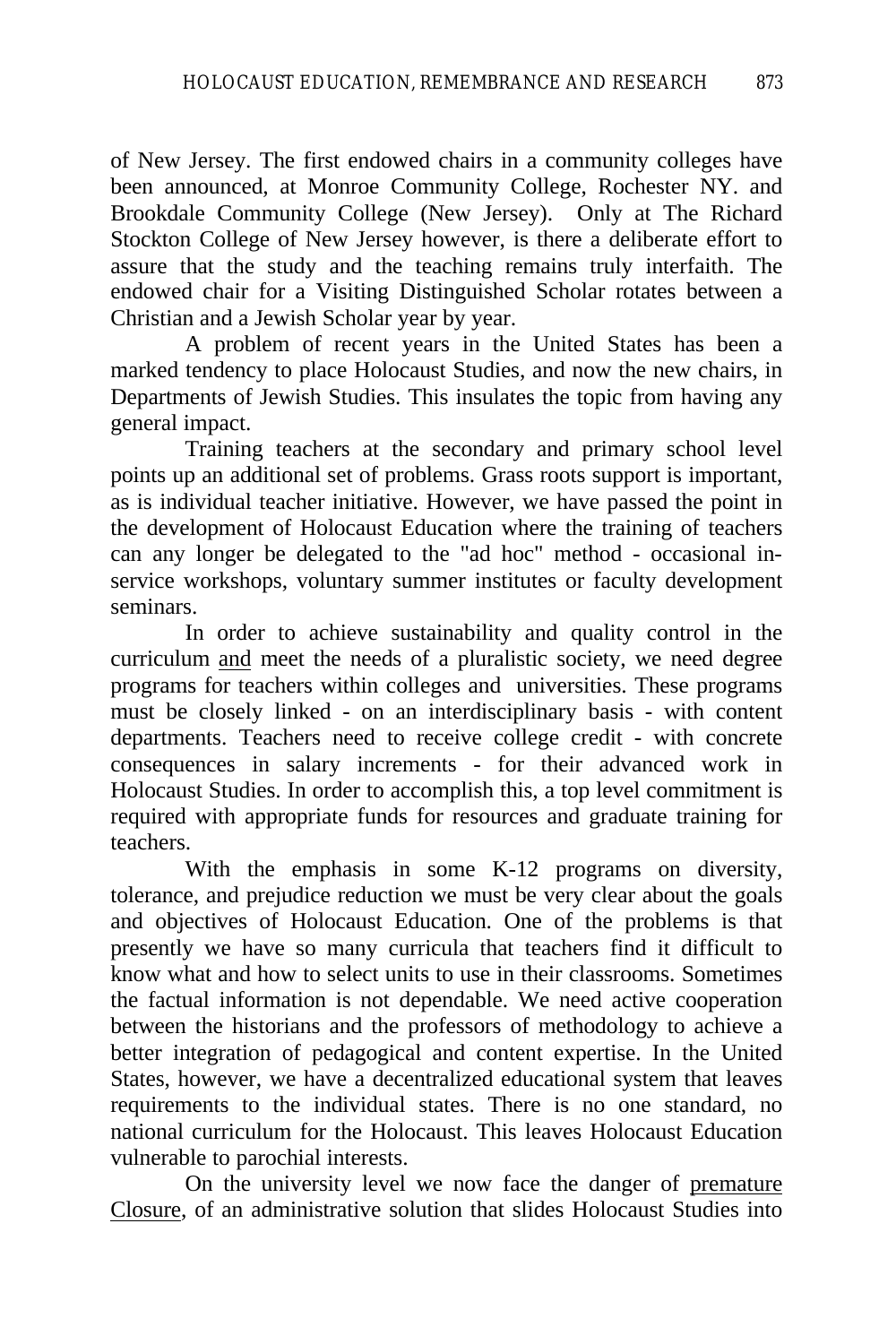Jewish Studies, rather than maintaining it as a discrete field or an interdisciplinary program. This is as dangerous as the widespread indifference or denial of earlier years. In fact Franklin Littell refers to this administrative solution as "soft" denial. Merging Holocaust Studies into Jewish Studies is the wrong approach. It simply sends the wrong message. That the Holocaust is the most traumatic event in the death and life of the Jewish people since the destruction of the Second Temple goes without saying. But study of the Holocaust is also to study the pathology of Western civilization and its flawed structures. It must not be hidden away by false bracketing of courses.

For university administrators, attuned to public opinion, the solution of subsuming "Holocaust" under Jewish Studies is attractive. It keeps the subject under control. In the several disciplines, we academics all face the same temptation to render antiseptic the story and lessons of the Holocaust. Sociologists are tempted to put the message in the box of "racism." Political Scientists are tempted to put the message in the box of "war and dictatorship." Psychologists find it congenial to talk about the special cases of survivors and perpetrators. Theologians find the Holocaust a neat illustration of the Problem of Evil: "theodicy." Sectarians - both Jew and gentile - pigeon-hole it as "a Jewish affair."

Within recent months - and here I shall conclude - major breakthroughs have occurred at Clark University and the Richard Stockton College of New Jersey. In the former, with Professor Deborah Dwork taking the lead, a Ph.D. program of study, research and dissertation defense has been initiated. In the latter, a Master of Arts program at Richard Stockton College of New Jersey has been started, primarily to help school teachers. Among the more than fifty who applied for admission to the program there are a few who expect to go on for the Ph.D. The large majority, however, are teachers of various subjects who under the New Jersey mandate are directed to teach a topic on which they need help in building lessons, locating videos and books, and in attaining a general competence in the subject.

These school teachers, flocking to a degree program in Holocaust studies at Stockton College, remind us that the dialogue with the past is alive. And we are reminded that, above all else, we must strive to avert premature closure in Holocaust Studies. The big questions are still open, and they are vital to the mind and spirit of every student whatever his or her "major." For some time to come, the Holocaust will require the vigorous attention of minds and consciences for whom history is not the dead past, but rather a part of our present awareness,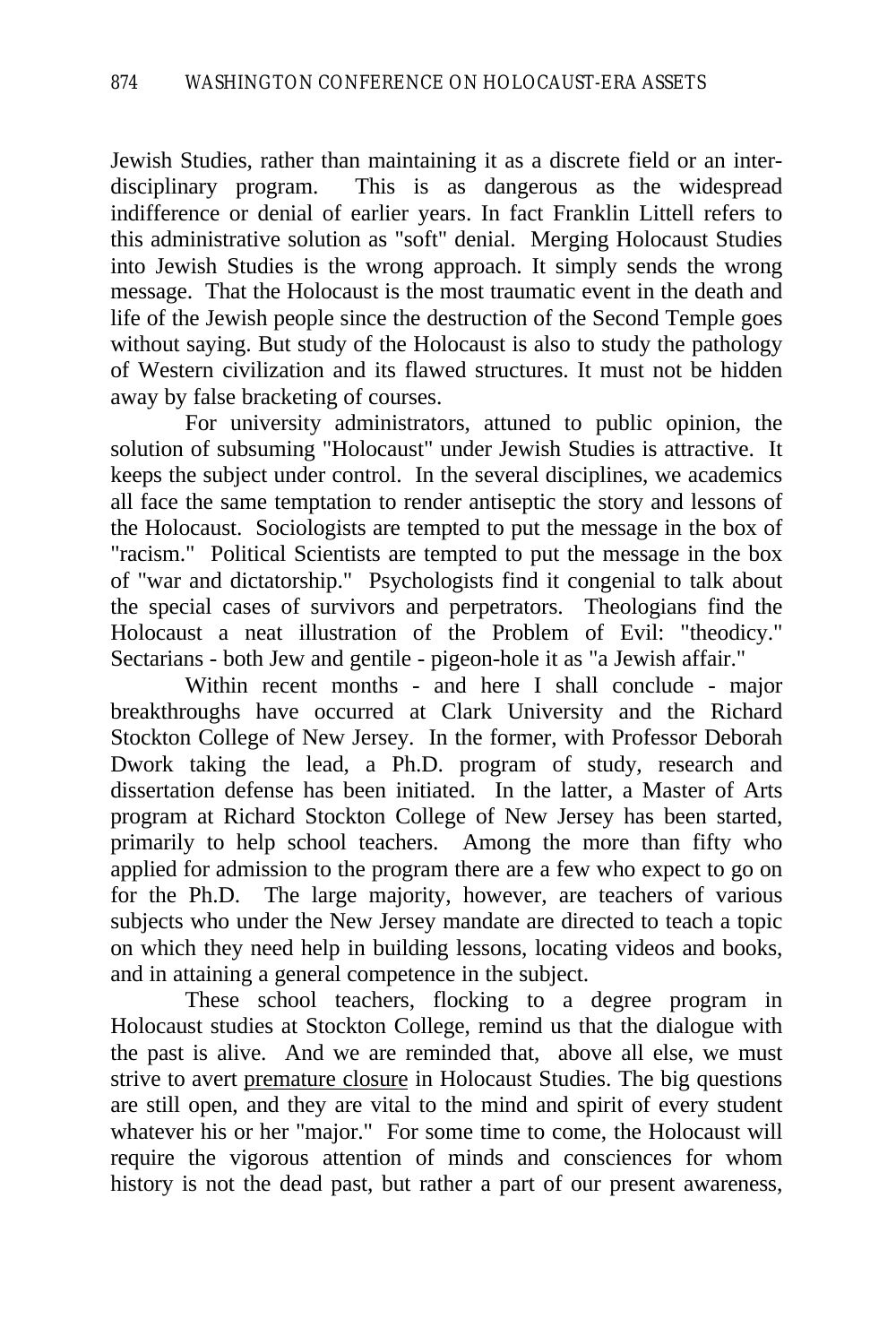and above all a topic where careful study and teaching are an arrow pointing in the direction of a future without genocide.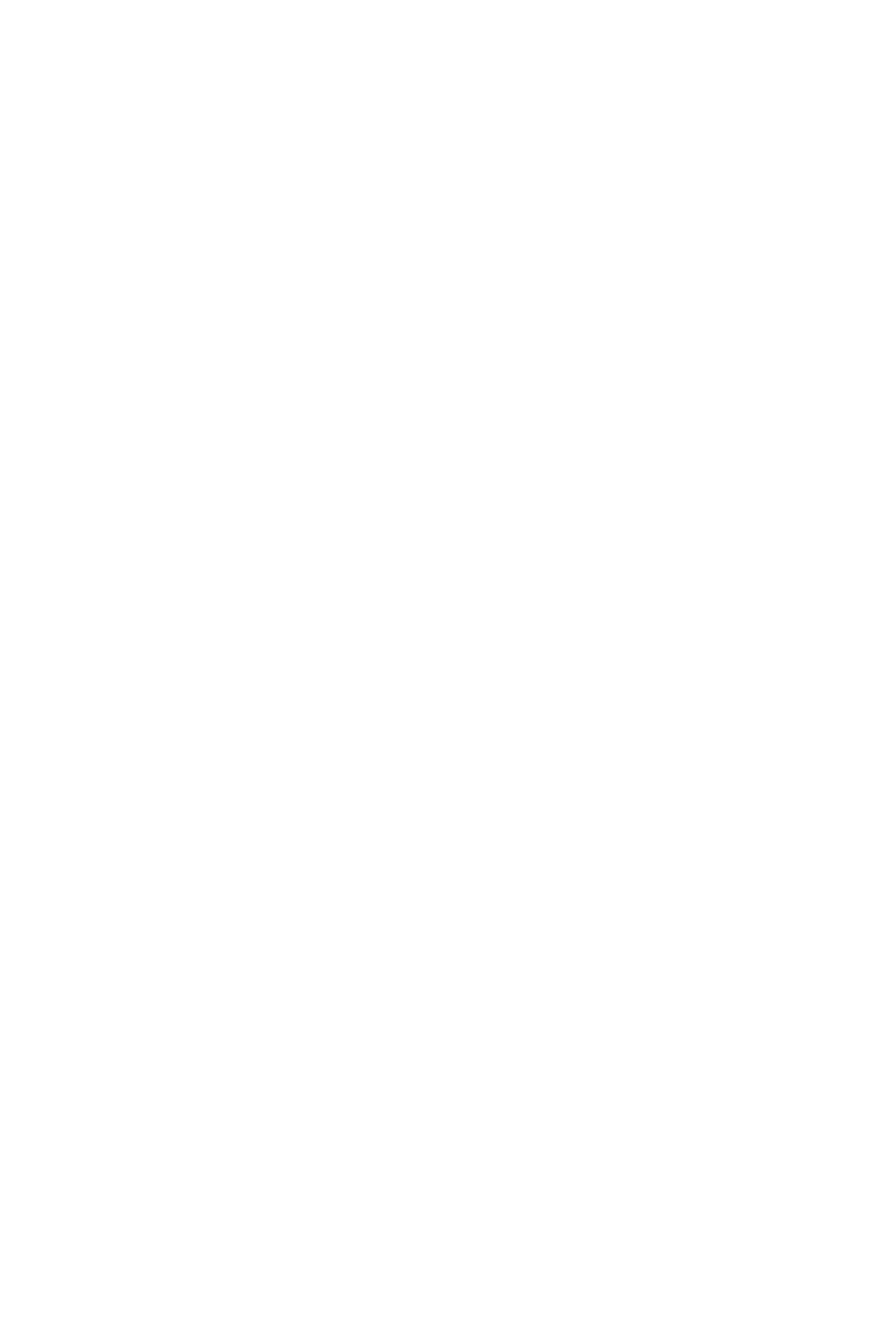# **Dr. David Singer**

# DIRECTOR OF RESEARCH, AMERICAN JEWISH COMMITTEE UNITED STATES

# **Knowledge and Remembrance of the Holocaust in Different Countries: Data from American Jewish Committee-Sponsored Surveys**

Break-out Session: Best Practices and Future Projects in Holocaust Education, Remembrance and Research: Curricular Education

#### INTRODUCTION

Beginning in June 1992, the American Jewish Committee launched a series of public opinion surveys in various countries probing issues related to knowledge and remembrance of the Holocaust. The countries covered in this research effort include the United States (1992; 1994), Great Britain (1993), France (1993), Slovakia (1993), Australia (1994), Germany (1994), Austria (1995), Poland (1995), and Russia (1996). A number of key questions were asked in all of the countries, providing a wealth of comparative data. Other questions explored in detail Holocaust related concerns specific to individual countries.

The tables which follow present the full set of findings from the American Jewish Committee-sponsored surveys. For those engaged in Holocaust education the data are of immediate relevance in that they make clear the base line of knowledge that exists at present. Clearly, much work needs to be done to overcome the knowledge gap that prevails in many countries with regard to the Holocaust, including the United States.

In the year 2,000, the American Jewish Committee will conduct follow up surveys in all of the countries included in the initial effort, plus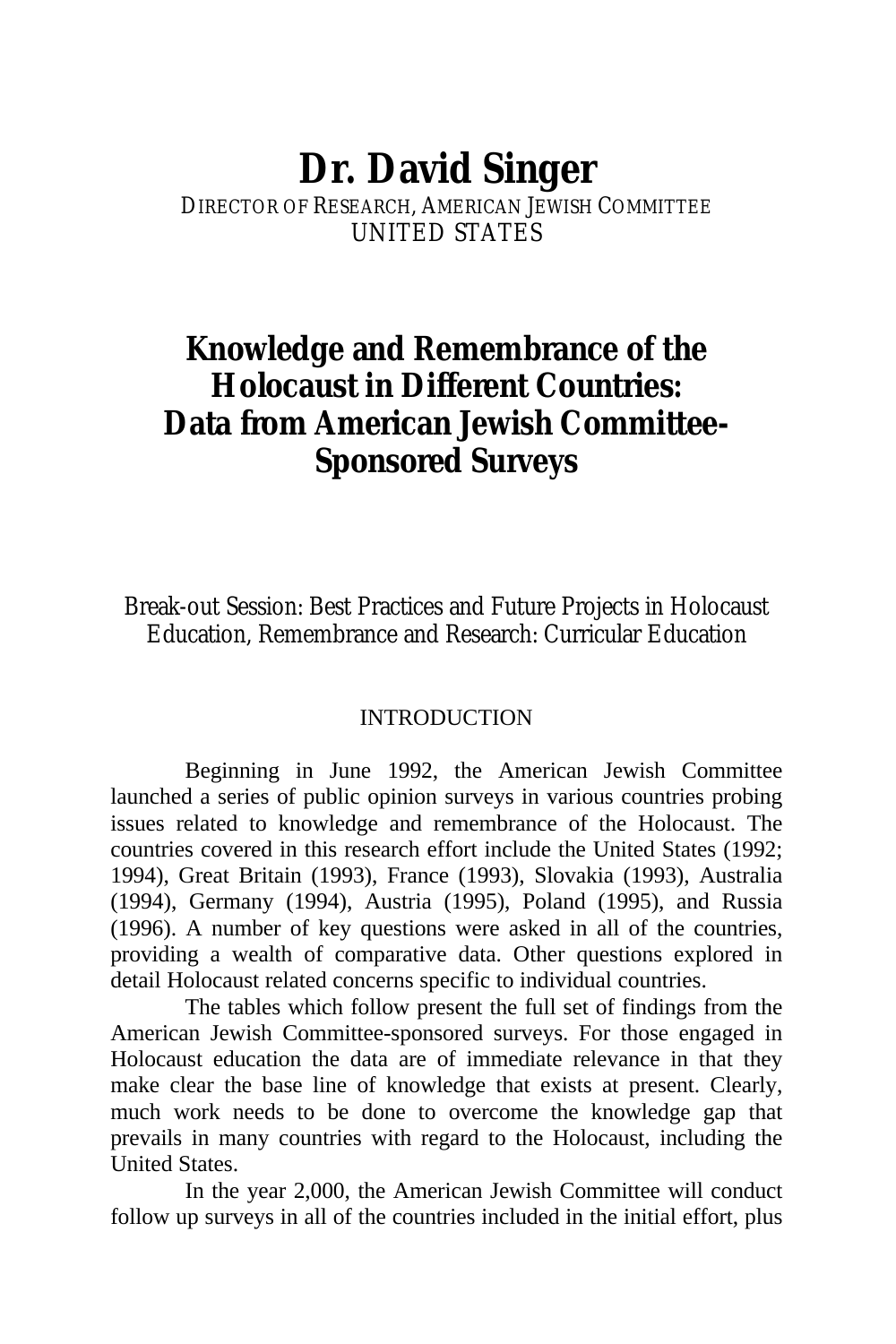others. This follow-up round will make available, for the first time, trend line data on knowledge and remembrance of the Holocaust. The information generated should serve as a valuable yardstick for measuring progress in the area of Holocaust education.

### **Questions Asked in Multiple Countries**

1. "As far as you know, what does the term `the Holocaust' refer to?" (in percents) (OPEN-ENDED)

|                      | Extermination/ |             |           |                |       |
|----------------------|----------------|-------------|-----------|----------------|-------|
|                      | murder/        |             |           |                |       |
|                      | persecution/   |             |           |                |       |
|                      | treatment      | Exter-      |           |                |       |
|                      | of Jews        | mination    |           |                |       |
|                      | by Hitler/     | murder/     | Other     |                |       |
|                      | Nazis/         | persecution | relevant  |                |       |
| Country              | Germans        | of Jews     | responses | Others         | DK/NA |
| Germany (1994)       | 59             | 23          | 5         | 3              | 10    |
| W.Germans            |                |             |           |                |       |
| (1994)               | 59             | 27          | 5         | 3              | 6     |
| E.Germans            |                |             |           |                |       |
| (1994)               | 58             | 11          | 4         | 2              | 25    |
| France (1993)        | 35             | 21          | 12        | 12             | 20    |
| Great Britain (1993) | 33             | 18          | 5         | 35             | 18    |
| Australia (1994)     | 39             | 17          | 17        | 15             | 12    |
| United States (1992) | 24             | 30          | 7         | 10             | 28    |
| United States (1994) | 24             | 35          | 9         | 12             | 19    |
| Poland (1995)        | 3              | 32          | 6         | 11             | 48    |
| Austria (1995)       | 10             | 49          | 23        | 2              | 20    |
| Russia (1996)        | 3              | 3           |           | $\overline{2}$ | 91    |

Note: In the French and American surveys, if an incorrect response was given, respondents were told, "To be precise, the Holocaust was the Nazi extermination of Jews during the Second World War." In the Australian survey, all respondents were so informed. In the British survey, multiple answers were allowed.

"Other relevant responses" may include: concentration camps, German death camps, Hitler, Nazis, Germans, World War II, and the 1940s. "Others" may include: death/murder/slaughter, destruction/ disaster/tragedy, war/nuclear war, cataclysm, the end of the world, starvation, or other answers.

The low figures in Poland and Russia for correct/partially correct responses reflect lack of usage of the English term "the Holocaust."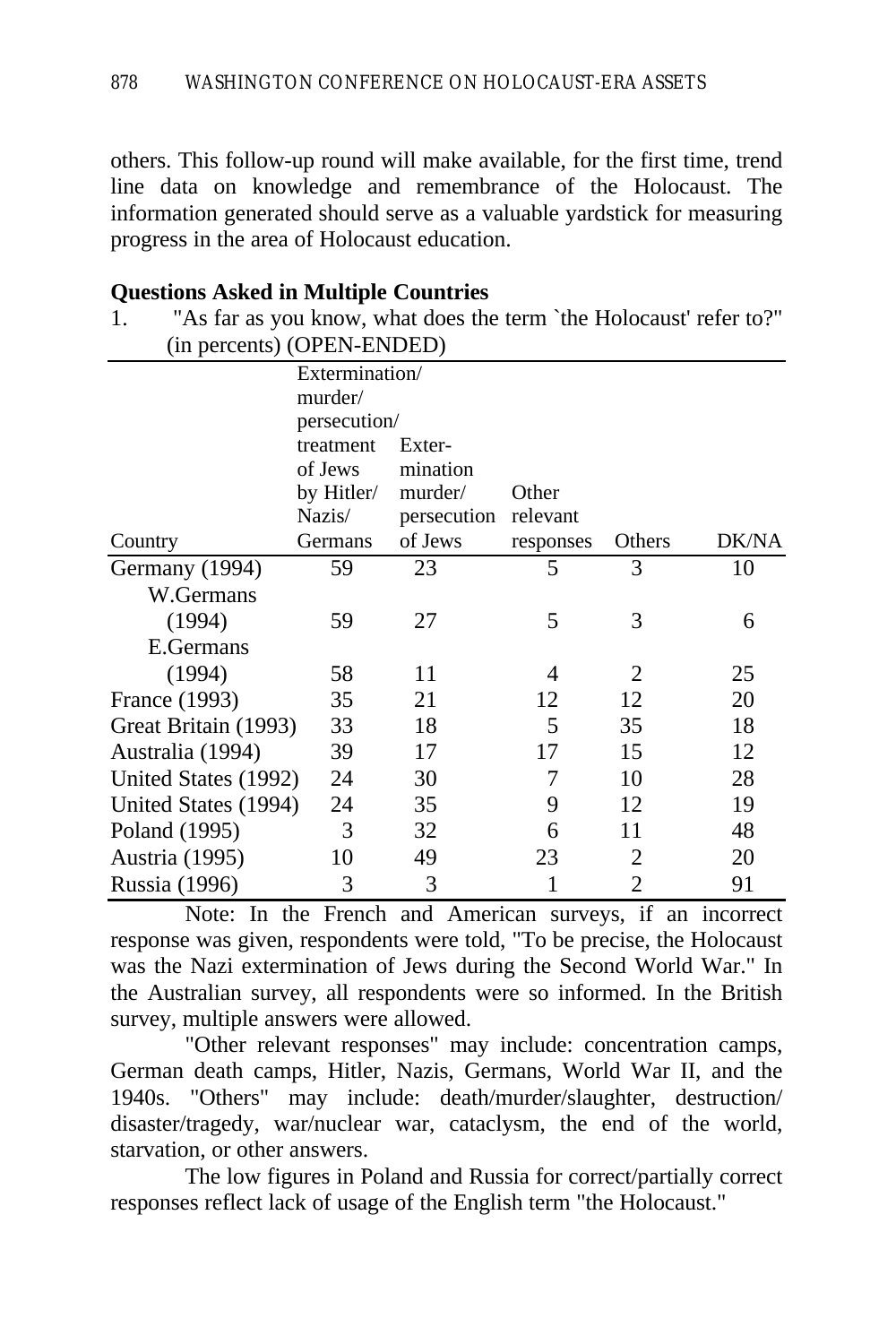| $B$ achae, and recommu. |           |       |
|-------------------------|-----------|-------|
| Concentration           | Other     |       |
| camps                   | responses | DK/NA |
| 92                      |           | 5     |
| 91                      |           | 5     |
| 95                      | 3         | 2     |
| 90                      |           | 6     |
| 76                      |           | 20    |
| 85                      |           | 13    |
| 62                      |           | 27    |
| 67                      |           | 28    |
| 91                      |           |       |
| 91                      |           | 6     |
| 50                      |           | 49    |
|                         |           | (111) |

2. "From what you know or have heard, what were Auschwitz, Dachau, and Treblinka?" (in percents)

Note: This question was closed-ended in the French, Australian, and American surveys, and open-ended with codes in the British, German, Polish, Austrian, and Russian surveys. Australian respondents were not given the option of answering "other."

3. "Approximately how many Jews were killed in the Holocaust?" (in percents)

|                      | 25,          | 100.                        | $1$ mil- |      | $2$ mil- 6 mil- | 20 mil- | DK/ |
|----------------------|--------------|-----------------------------|----------|------|-----------------|---------|-----|
| Country              | 000          | 000                         | lion     | lion | lion            | lion    | NA  |
| Germany (1994)       | 2            | 5                           | 13       | 15   | 36              | 8       | 21  |
| W. Germans (1994)    | $\mathbf{1}$ | 5                           | 12       | 14   | 36              | 9       | 23  |
| E. Germans (1994)    | 3            | 5                           | 16       | 19   | 36              | 6       | 16  |
| France (1993)        | 2            | 4                           | 11       | 14   | 45              | 12      | 12  |
| Great Britain (1993) | 2            | 4                           | 5        | 9    | 41              | 13      | 26  |
| Australia (1994)     | 2            | 9                           | 12       | 10   | 47              | 6       | 14  |
| United States (1992) |              | 4                           | 7        | 13   | 35              | 10      | 30  |
| United States (1994) |              | 5                           | 6        | 9    | 44              | 7       | 28  |
| Poland (1995)*       |              | 2                           | 10       | 25   | 34              | 6       | 22  |
| Austria (1995)       |              | 3                           | 12       | 19   | 31              | 8       | 26  |
| Russia (1996)*       |              | $\mathcal{D}_{\mathcal{A}}$ | 8        | 12.  | 21              |         | 52  |

\* Respondents in Poland were asked, "Approximately how many Jews were killed by the Nazis during the Second World War?" Respondents in Russia were asked, "Approximately how many Jews in all of Europe were killed by the Nazis during the Second World War?"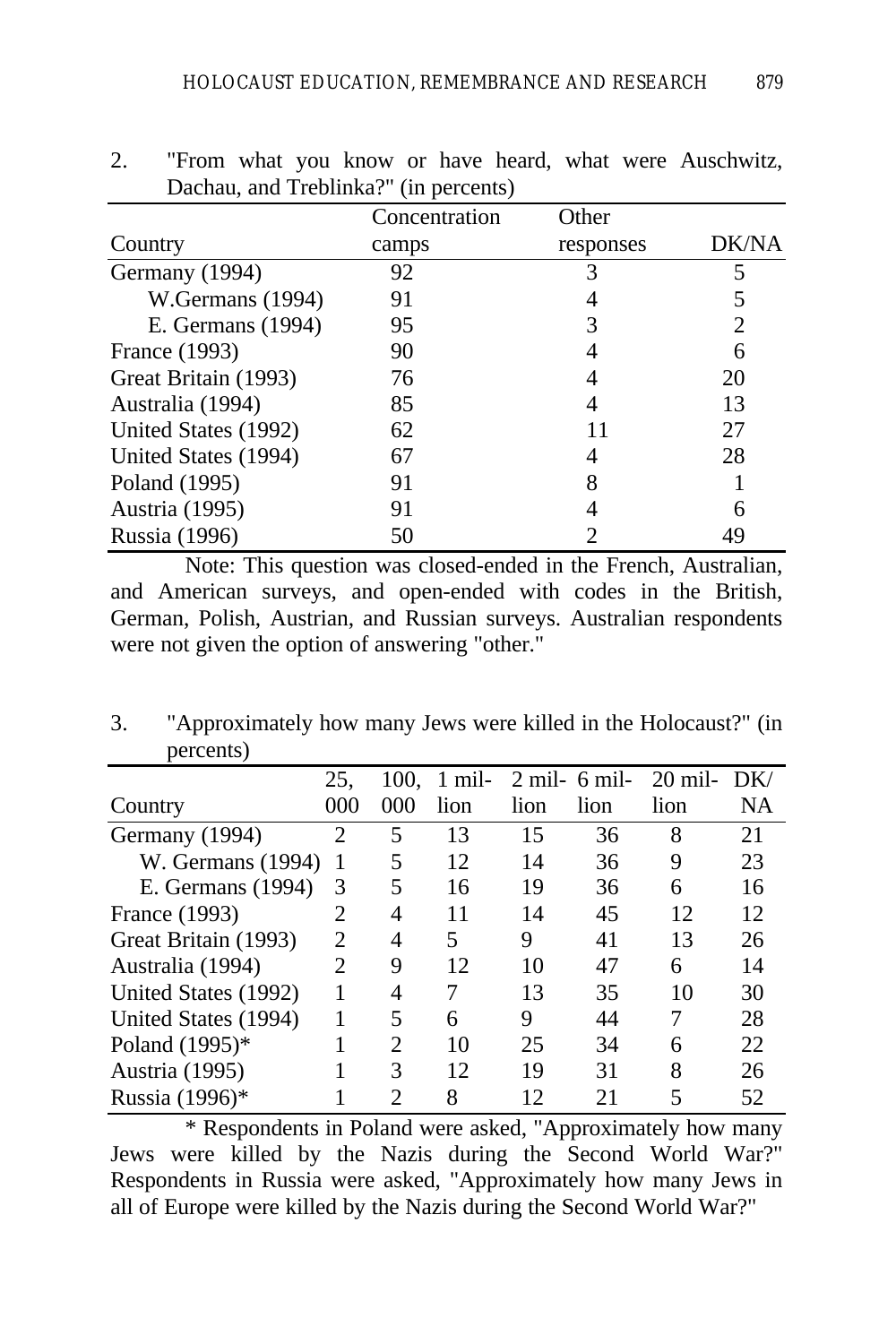|                      | Yellow star/               |           |       |
|----------------------|----------------------------|-----------|-------|
|                      | Jewish star <sup>*</sup> / | Other     |       |
| Country              | star of David*             | responses | DK/NA |
| Germany (1994)**     | 91                         |           | 8     |
| W. Germans (1994)    | 90                         |           | 9     |
| E. Germans (1994)    | 98                         |           |       |
| France (1993)        | 88                         | 9         |       |
| Great Britain (1993) | 56                         | 9         | 34    |
| Australia (1994)     | 72                         | 17        | 12    |
| United States (1992) | 42                         | 30        | 29    |
| United States (1994) | 42                         | 24        | 33    |
| Poland (1995)        | 74                         | 8         | 18    |
| Austria (1995)       | 84                         |           | 17    |
| Russia (1996)        | 34                         |           | 59    |

4. "Many Jews in Europe were forced to wear a symbol on their clothes during the Second World War. What was it?" (in percents)

Note: This question was closed-ended in the French, Australian, and American surveys, and open-ended with codes in the British, German, Polish, Austrian, and Russian surveys.

\* This response was not included in the Australian, French, and American questionnaires.

\*\* In Germany, Poland, Russia, and Austria, "yellow star," "Jewish star," and "star of David" were accepted as responses.

| were persecuted by the inazis?<br>(III percents) |         |       |       |                      |    |       |
|--------------------------------------------------|---------|-------|-------|----------------------|----|-------|
|                                                  |         |       | Homo- |                      |    |       |
| Country                                          | Gypsies | Poles |       | sexuals Aryans Other |    | DK/NA |
|                                                  |         |       |       |                      |    |       |
| Germany (1994)                                   | 74      | 43    | 68    | 7                    | 24 | 14    |
| W. Ger. (1994)                                   | 75      | 40    | 66    | 6                    | 21 | 15    |
| E. Ger. (1994)                                   | 70      | 55    | 78    | 8                    | 37 | 8     |
| France (1993)                                    | 57      | 52    | 33    | 8                    | 4  | 7     |
| Great Britain (1993)                             | 51      | 63    | 51    | 9                    | 14 | 20    |
| Australia (1994)                                 | 49      | 75    | 47    | 9                    |    |       |
| United States (1992)                             | 26      | 50    | 25    | $\tau$               | 10 | 30    |
| United States (1994)                             | 27      | 47    | 26    | 4                    | 9  | 34    |
| Austria (1995)                                   | 75      | 41    | 61    | 5                    | 14 | 17    |

5. "In addition to the Jews, which of the following groups, if any, were persecuted by the Negie?" (in percents)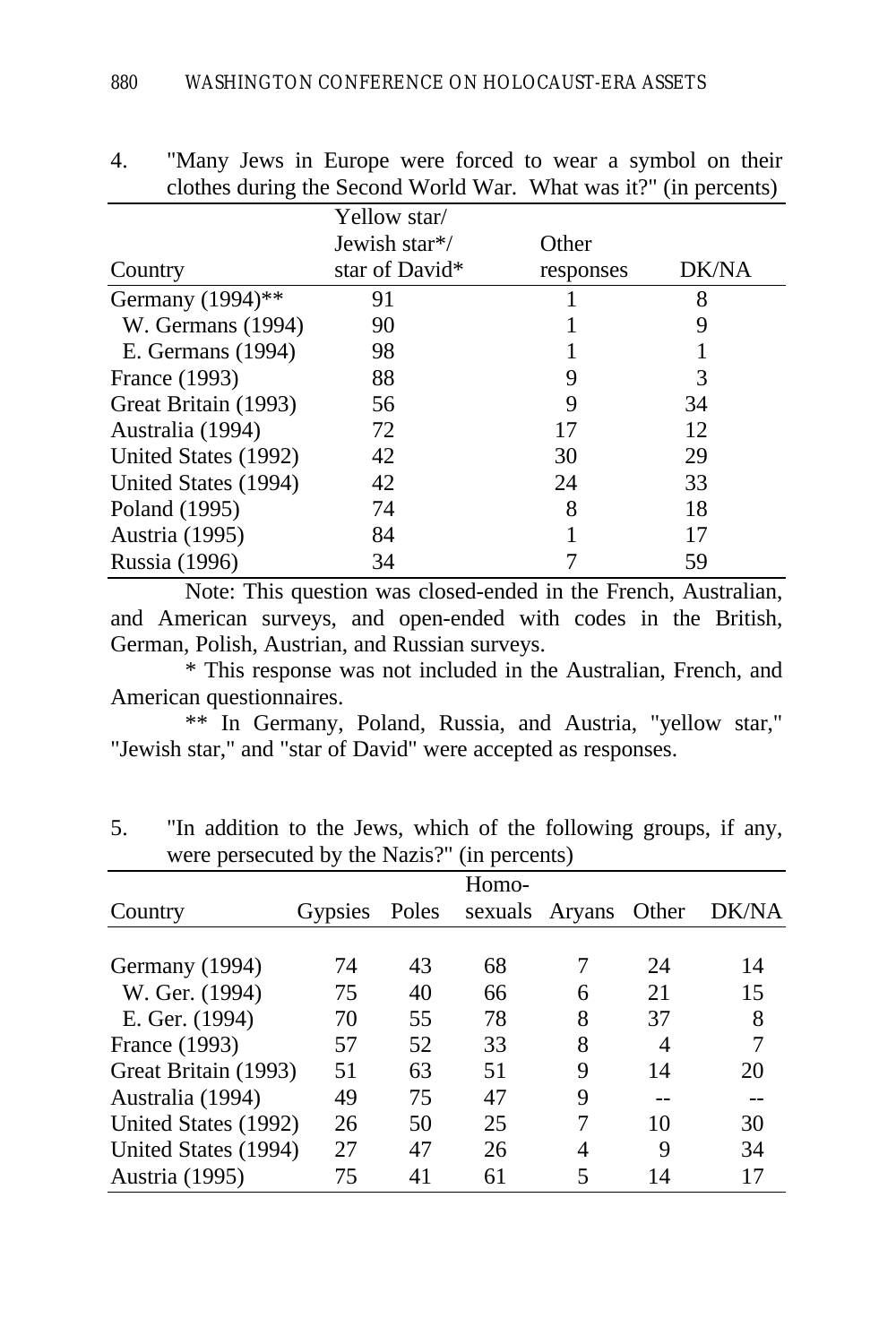Note: Australian respondents were not given the option of answering "other," and they were asked to answer "yes" or "no" for each response; respondents from the other countries were asked to specify their responses from the list.

| . .                  |            |                |       |
|----------------------|------------|----------------|-------|
|                      | Heard this | Have not heard |       |
| Country              | claim      | this claim     | DK/NA |
|                      |            |                |       |
| Germany(1994)        | 60         | 30             | 9     |
| W. Germans(1994)     | 62         | 29             | 9     |
| E. Germans(1994)     | 56         | 34             | 10    |
| France(1993)         | 67         | 33             |       |
| Great Britain(1993)  | 50         | 46             | 4     |
| Australia (1994)     | 70         | 28             | 3     |
| United States (1992) | 38         | 54             | 8     |
| United States (1994) | 49         | 44             | 7     |
| Poland (1995)        | 29         | 70             | 2     |
| Austria (1995)       | 59         | 21             | 20    |
| Russia (1996)        | 13         | 81             | 6     |
|                      |            |                |       |

6. "Some people claim that the Nazi extermination of the Jews never happened. Have you ever heard this claim, or not?" (in percents)

7a. "Does it seem possible or does it seem impossible to you that the Nazi extermination of the Jews never happened?" (in percents)

|                      | It seems | It seems   |       |  |
|----------------------|----------|------------|-------|--|
| Country              | possible | impossible | DK/NA |  |
|                      |          |            |       |  |
| Germany (1994)       |          | 80         | 13    |  |
| West Germans (1994)  |          | 79         | 14    |  |
| East Germans (1994)  | 10       | 82         |       |  |
| France (1993)        |          | 94         |       |  |
| Great Britain (1993) |          | 84         |       |  |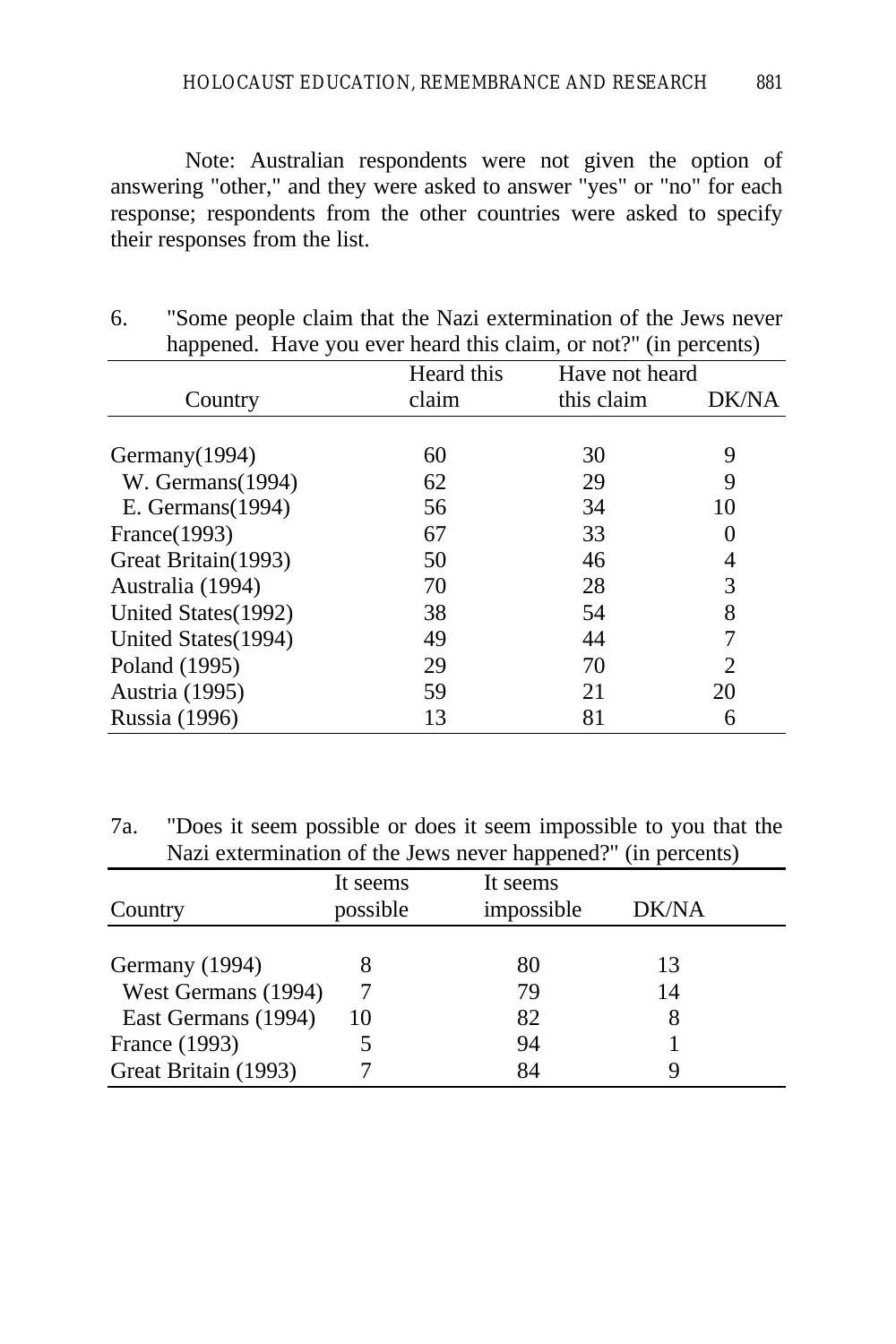7b. "Does it seem possible to you that the Nazi extermination of the Jews never happened, or do you feel certain that it happened?" (in percents)

|                      | It seems | Feel     |       |  |
|----------------------|----------|----------|-------|--|
|                      | possible | certain  |       |  |
|                      | it never | it       |       |  |
| Country              | happened | happened | DK/NA |  |
|                      |          |          |       |  |
| United States (1994) |          | 91       | 8     |  |
| Australia (1994)     |          | 93       | 3     |  |
| Poland (1995)        |          | 96       | 2     |  |
| Austria (1995)       |          | 88       | 6     |  |
| Russia (1996)        |          | 90       | 8     |  |

Note: In Australia, the question was asked of a half-sample.

8. "Please tell me whether you strongly agree, mostly agree, mostly disagree, or strongly disagree: `The Holocaust is not relevant today because it happened almost 50 years ago.'" (in percents)

|                            | Strongly | Mostly | Mostly        | Strongly |              |
|----------------------------|----------|--------|---------------|----------|--------------|
| Country                    | agree    | agree  | disagree      | disagree | DK/NA        |
|                            |          |        |               |          |              |
| Germany (1994)             | 11       | 26     | 33            | 20       | 10           |
| W. Germans (1994)          | 12       | 28     | 32            | 17       | 10           |
| E. Germans (1994)          | 5        | 17     | 37            | 31       | 11           |
| France (1993)              | 8        | 12     | 15            | 64       |              |
| Great Britain (1993)       | 5        | 13     | 20            | 53       | 9            |
| Australia (1994)           | 7        | 9      | 23            | 57       | 4            |
| United States (1992)       | 8        | 13     | 17            | 46       | 15           |
| United States (1994)       | 8        | 13     | 17            | 48       | 14           |
| Poland (1995)*             | 6        | 22     | 43            | 25       | 4            |
| Austria (1995)             | 10       | 18     | 26            | 29       | 18           |
| <i><b>*Respondents</b></i> | 1n       | Poland | asked<br>were | about    | "the<br>Nazi |

extermination of the Jews."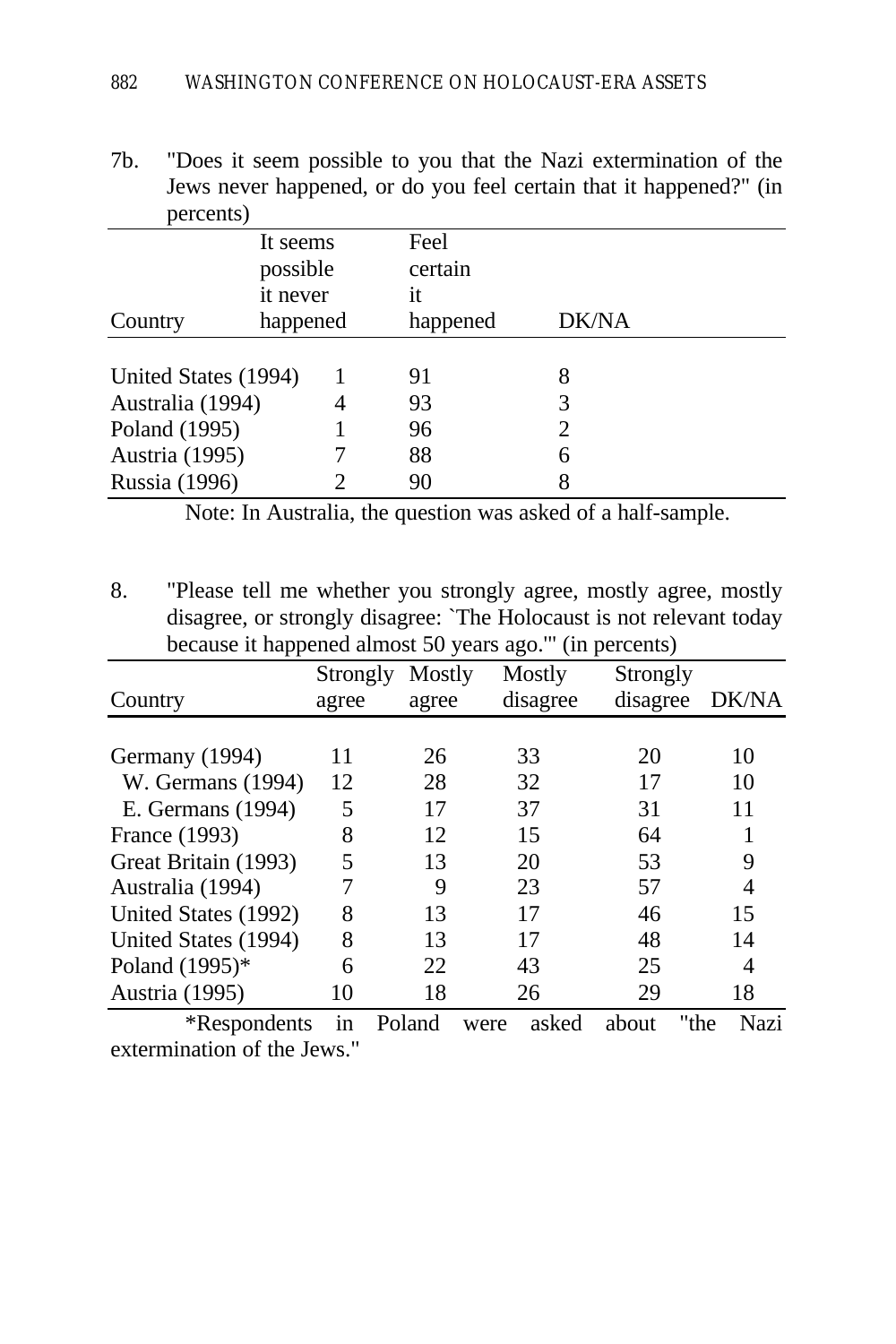9. "In your view, how important is it for Germans [for the French/for the British/for Australians/for all Americans/for all Austrians/for all citizens of Russia] to know about and understand the Holocaust--is it essential, very important, only somewhat important, or not important?" (in percents)

|                      | Only      |           |            |                |                |
|----------------------|-----------|-----------|------------|----------------|----------------|
|                      | Very      | somewhat  | <b>Not</b> |                | DK/            |
| Country              | Essential | important | important  | important      | <b>NA</b>      |
|                      |           |           |            |                |                |
| Germany (1994)       | 18        | 50        | 19         |                |                |
| W. Germans (1994)    | 17        | 48        | 20         |                | 8              |
| E. Germans (1994)    | 20        | 55        | 14         | 6              | 5              |
| France(1993)         | 45        | 43        | 11         |                |                |
| Great Britain (1993) | 33        | 39        | 20         |                |                |
| Australia (1994)     | 29        | 43        | 23         | 3              | $\overline{c}$ |
| United States (1992) | 33        | 39        | 13         | 2              | 13             |
| United States (1994) | 39        | 37        | 12         | $\mathfrak{D}$ | 11             |
| Poland (1995)*       | 17        | 69        | 11         |                | 3              |
| Austria (1995)       | 20        | 42        | 17         |                | 16             |
| Russia (1996)*       | 31        | 31        | 22         | 8              | 8              |

\*Respondents in Poland and Russia were asked about "the Nazi extermination of the Jews during the Second World War."

10. "Please tell me whether you strongly agree, mostly agree, mostly disagree, or strongly disagree: `The Holocaust makes clear the need for the State of Israel as a place of refuge for Jews in times of persecution.'" (in percents)

|                      | Strongly | Mostly | Mostly   | Strongly |       |
|----------------------|----------|--------|----------|----------|-------|
| Country              | agree    | agree  | disagree | disagree | DK/NA |
|                      |          |        |          |          |       |
| France (1993)        | 19       | 32     | 19       | 23       |       |
| Great Britain (1993) | 24       | 33     | 14       | 6        | 23    |
| Australia (1994)     | 17       | 42     | 17       | 10       | 15    |
| United States (1992) | 28       | 32     | 8        |          | 27    |
| United States (1994) | 25       | 33     |          | h        | 25    |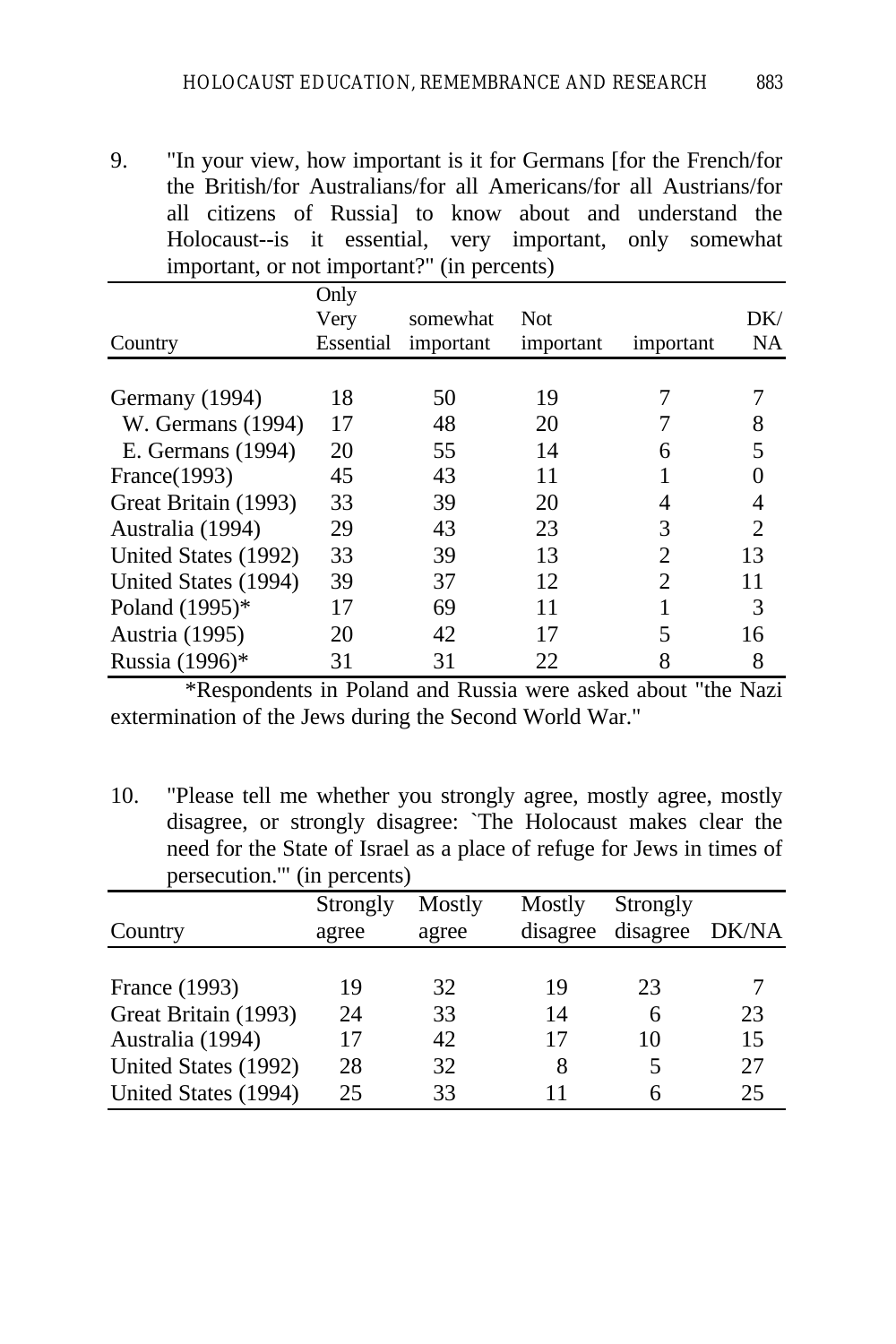11a. "For each of the following, please tell me if you think it is a lesson to be learned from the Holocaust or not: (a) Firm steps need to be taken to protect the rights of minorities." (in percents)

| Country              | ls | Is not | DK/NA |
|----------------------|----|--------|-------|
|                      |    |        |       |
| France (1993)        | 87 | IO.    | 3     |
| Great Britain (1993) | 89 | 3      |       |
| United States (1992) | 83 | h      |       |
| United States (1994) | 76 |        |       |

11b. "For each of the following, please tell me if you think it is a lesson to be learned from the Holocaust or not: (b) There is no hope for the human race." (in percents)

| Country              | ls | Is not | DK/NA |  |
|----------------------|----|--------|-------|--|
|                      |    |        |       |  |
| France (1993)        | 38 | 57     |       |  |
| Great Britain (1993) | 34 | 51     | 15    |  |
| United States (1992) | 21 | h/     | 13    |  |
| United States (1994) | 18 | 73     |       |  |

11c. "For each of the following, please tell me if you think it is a lesson to be learned from the Holocaust or not: (c) People must speak out against oppression so that another Holocaust will not happen." (in percents)

| Country              | ls | Is not | DK/NA |
|----------------------|----|--------|-------|
| France (1993)        | 92 | h      |       |
| Great Britain (1993) | 92 |        | h     |
| United States (1992) | 84 |        | 12    |
| United States (1994) | 81 |        |       |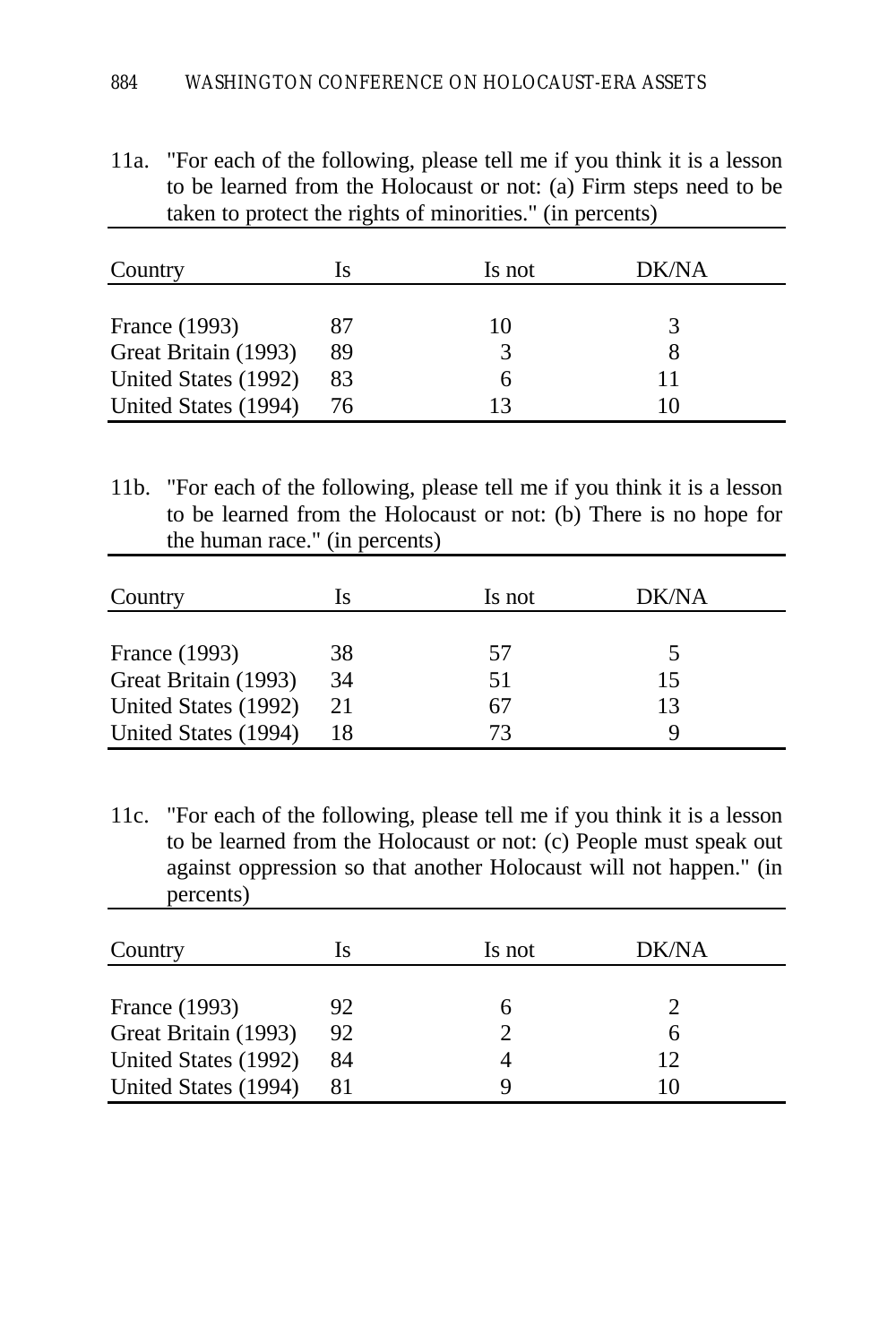11d. "For each of the following, please tell me if you think it is a lesson to be learned from the Holocaust or not: (d) In relations between people and countries, what counts is power and not morality." (in percents)

| Country              | ls | Is not | DK/NA |  |
|----------------------|----|--------|-------|--|
| France (1993)        | 57 | 35     |       |  |
| Great Britain (1993) | 29 | 48     | 23    |  |
| United States (1992) | 29 | 55     | 16    |  |
| United States (1994) | 22 | 66     | 13    |  |

11e. "For each of the following, please tell me if you think it is a lesson to be learned from the Holocaust or not: (e) It is important to stand by what you think is right instead of going along with everyone else." (in percents)

| Country              | ls | Is not | DK/NA |
|----------------------|----|--------|-------|
|                      |    |        |       |
| France (1993)        | 76 | 18     |       |
| Great Britain (1993) | 94 |        |       |
| United States (1992) | 85 |        |       |
| United States (1994) | 84 |        | q     |

12. "In your view, how likely is it that the Jewish people could be subject to another Holocaust somewhere in the world in coming years - - very likely, somewhat likely, or not very likely?" (in percents)

|                      | Very   | Somewhat | Not very |       |
|----------------------|--------|----------|----------|-------|
| Country              | likely | likely   | likely   | DK/NA |
|                      |        |          |          |       |
| France (1993)        |        | 31       | 59       |       |
| Great Britain (1993) | 16     | 31       | 40       | 13    |
| Australia (1994)     | 15     | 34       | 48       |       |
| United States (1992) | 13     | 28       | 43       | 17    |
| United States (1994) | 13     | 29       | 41       |       |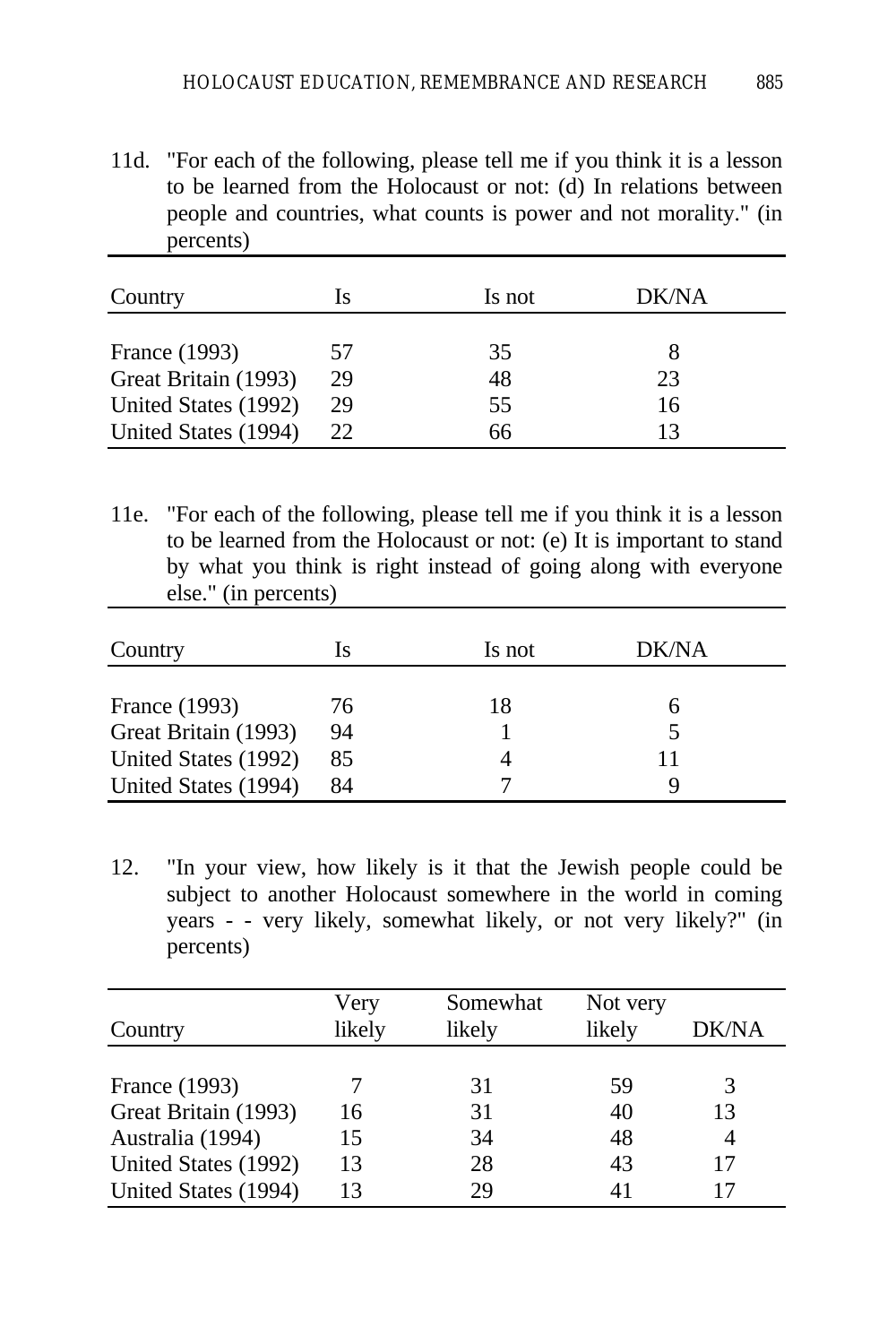13. "Are there any situations similar in nature to the Holocaust going on in the world today?" (in percents)

| Country              | Yes | Nο | DK/NA |
|----------------------|-----|----|-------|
|                      |     |    |       |
| France (1993)        | 86  | 10 |       |
| Great Britain (1993) | 77  |    | 14    |
| Australia (1994)     | 77  | 16 |       |
| United States (1992) | 47  | 26 | 27    |
| United States (1994) | 52  | 25 | 23    |

14a. "Some people say that 45 years [50 years] after the end of World War II, it is time to put the memory of the Holocaust, Hitler's extermination of the Jews, behind us. Others say that we should keep the remembrance of the Holocaust strong even after the passage of time. Which opinion comes closer to your opinion?" (in percents)

| Country               | <b>Behind</b> | Remember | DK/NA |  |
|-----------------------|---------------|----------|-------|--|
| Hungary (1991)        | 28            | 61       | 10    |  |
| Czechoslovakia (1991) | 21            | 71       |       |  |
| Poland (1991)         | 13            | 81       | 6     |  |
| Poland (1995)         | 10            | 85       |       |  |
| Russia (1996)         |               | 78       | 16    |  |

14b. "With the opening of a new chapter in German history, 45 years after the end of the Second World War, it is time to put the memory of the Holocaust behind us." (in percents)

| Country                                            | Agree          | Agree<br>strongly somewhat somewhat strongly DK/NA | Disagree       | Disagree |        |
|----------------------------------------------------|----------------|----------------------------------------------------|----------------|----------|--------|
| Germany (1990)30<br>W. Ger (1990)<br>E. Ger (1990) | 28<br>34<br>21 | 20<br>31<br>23                                     | 14<br>18<br>26 |          | 8<br>Q |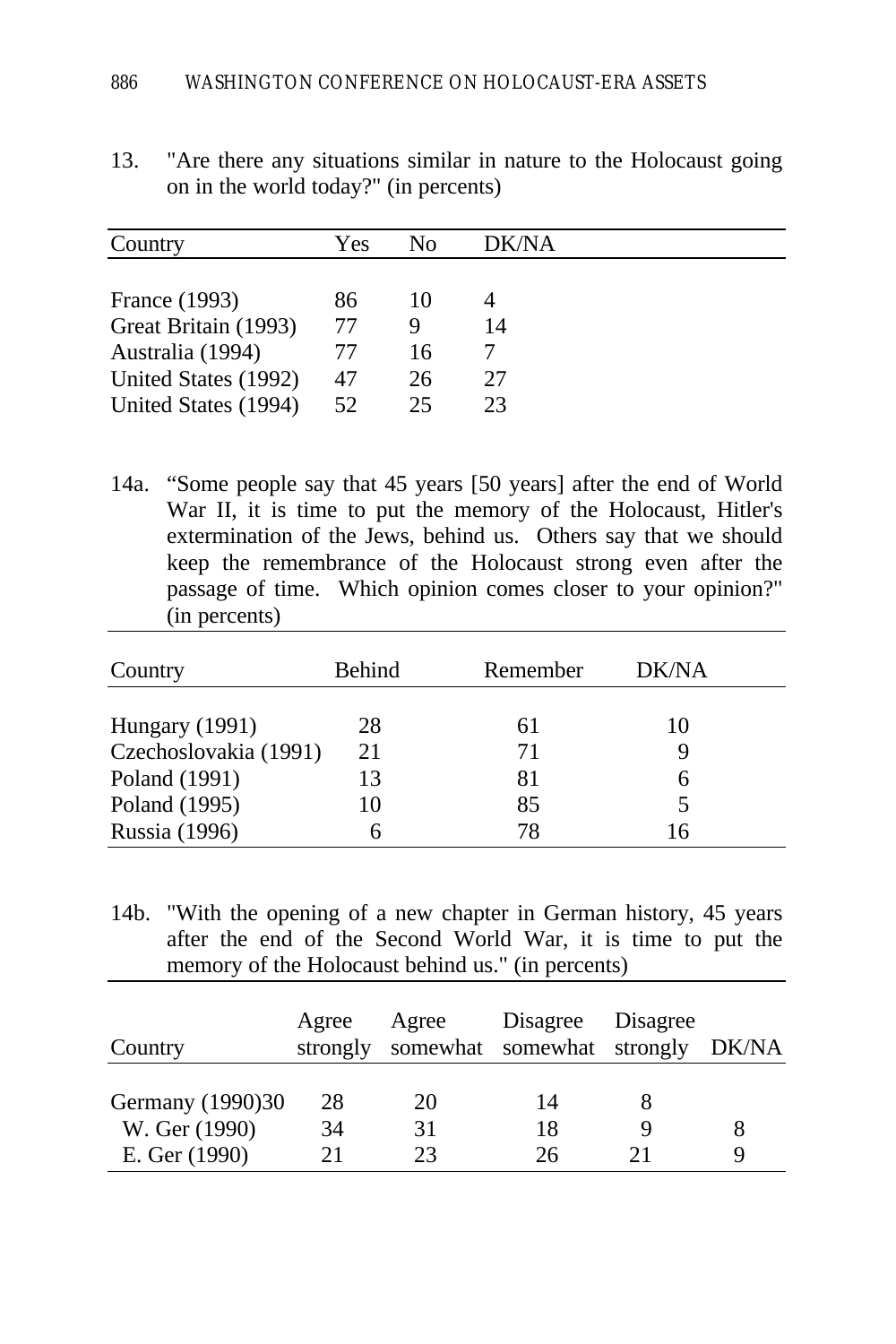14c. "Recently someone said: "Today, in the aftermath of German unification, we should not talk so much about the Holocaust, but should rather draw a line under the past." Would you say this is correct or incorrect?" (in percents)

| Country             | Correct | Incorrect | DK/NA |
|---------------------|---------|-----------|-------|
| Germany (1994)      | 52      | 34        | 14    |
| West Germans (1994) | 56      | 29        | 15    |
| East Germans (1994) | 36      | 54        |       |

14d. "Now, 45 years [50 years] after the end of the Second World War, it is time to put the memory of the Holocaust behind us." (in percents)

| Country        | Agree<br>strongly | Agree | Disagree<br>somewhat somewhat | Disagree<br>strongly | DK/NA |
|----------------|-------------------|-------|-------------------------------|----------------------|-------|
| Austria (1991) | -34               | 19    | 15                            | 13                   | 20    |
| Austria (1995) |                   | 20    | 26                            | $2\pi$               | 16    |

14e. "Some people say that 48 years after the end of World War II, it is time to put the memory of the Holocaust, the deportations and extermination of Jews, behind us. Others say that we should preserve these remembrances. Which opinion comes closer to your attitude?" (in percents)

| Country         | deportations and      | the         | DK/ |
|-----------------|-----------------------|-------------|-----|
|                 | extermination of Jews | remembrance | NА  |
| Slovakia (1993) | 38                    | 42          |     |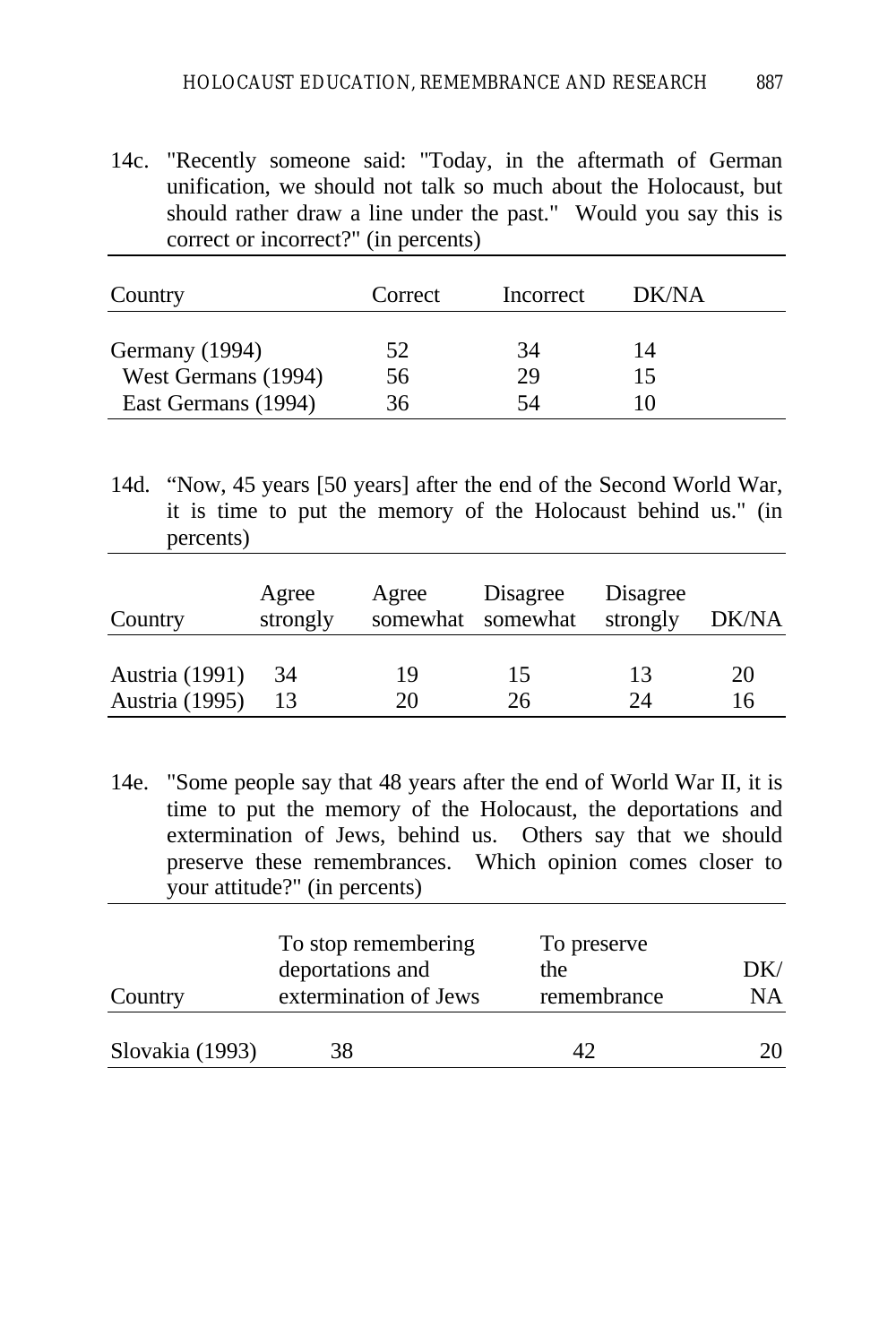| Country        | Agree<br>strongly | Agree<br>somewhat | Disagree<br>somewhat | Disagree<br>strongly | DK/NA |
|----------------|-------------------|-------------------|----------------------|----------------------|-------|
|                |                   |                   |                      |                      |       |
| Germany (1990) | 11                | 28                | 27                   | 15                   | 20    |
| W. Ger (1990)  | 13                | 32                | 25                   | 11                   | 19    |
| E. Ger (1990)  | 4                 | 16                | 34                   | 21                   | 25    |
| Germany (1994) | 15                | 24                | 27                   | 14                   | 20    |
| W. Ger (1994)  | 18                | 26                | 25                   | 13                   | 18    |
| E. Ger (1994)  | 4                 | 15                | 36                   | 20                   | 24    |
| Austria (1991) | 13                | 19                | 21                   | 15                   | 32    |
| Austria (1995) | 8                 | 20                | 24                   | 20                   | 28    |

15. "Jews are exploiting the National Socialist Holocaust for their own purposes." (in percents)

16a. "What is your opinion about `revisionist' statements which assert that there was no such thing as gas chambers and the Nazi extermination of the Jews? (a) We must forbid these statements and penalize those who spread them. (b) We must allow these statements and writings to be freely expressed." (in percents)

| Country       | Forbid | Allow | DK/NA |
|---------------|--------|-------|-------|
| France (1993) | 54     | 43    |       |

16b. "If people say that there were no such things as gas chambers and Nazi extermination camps, do you think we should forbid these statements and penalize those who spread them or allow these statements and writings to be freely expressed?" (in percents)

| Country          | Forbid | Allow | DK/NA |
|------------------|--------|-------|-------|
| Australia (1994) |        | 81    |       |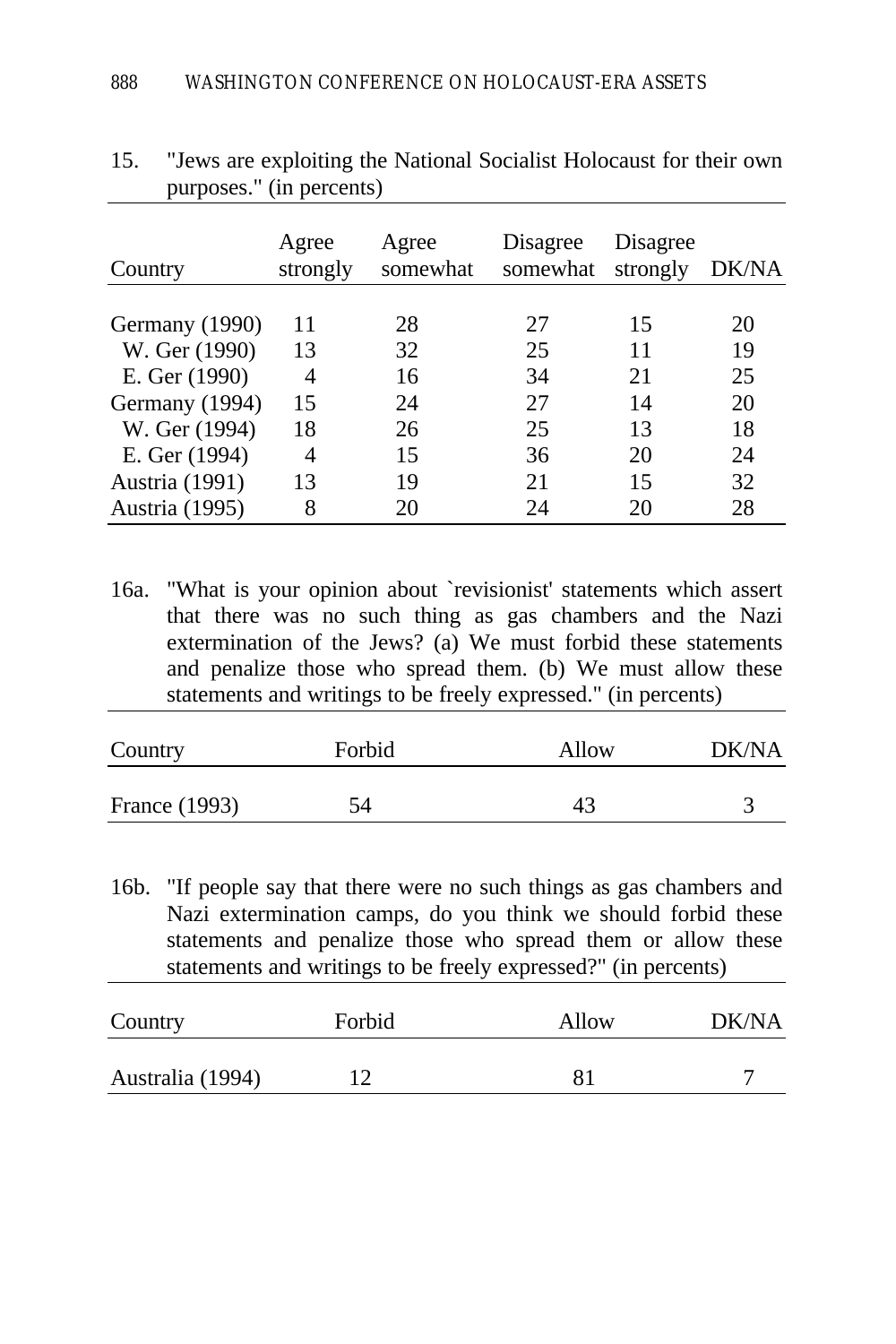|                          | Poland<br>1995 | Australia<br>1994 | United<br><b>States</b><br>1994 | United<br><b>States</b><br>1992 |
|--------------------------|----------------|-------------------|---------------------------------|---------------------------------|
| Response<br><b>Books</b> | 75             | 68                | 43                              | 42                              |
| Television               |                | 82                | 58                              | 50                              |
|                          |                | 62                |                                 | 24                              |
| The movies-              |                |                   | 33                              |                                 |
| Newspaper and magazine   |                |                   |                                 |                                 |
| articles                 |                | 73                | 35                              | 31                              |
| Mass media: TV, radio,   |                |                   |                                 |                                 |
| newspapers, magazines,   |                |                   |                                 |                                 |
| movies                   | 92             |                   |                                 |                                 |
| School                   | 67             | 44                | 48                              | 37                              |
| Churches/synagogues      |                | 9                 | 15                              | 10                              |
| Church                   | 29             |                   |                                 |                                 |
| People I know            |                | 43                | 26                              | 20                              |
| Your own experience,     |                |                   |                                 |                                 |
| that of a family         |                |                   |                                 |                                 |
| member, or people        |                |                   |                                 |                                 |
| you know                 | 47             |                   |                                 |                                 |
| Other (SPECIFY)          |                |                   | 4                               | 5                               |
| This is the first I've   |                |                   |                                 |                                 |
| heard of the Holocaust   | 1              |                   | 4                               | 6                               |
| DK/NA                    |                |                   | 4                               | 5                               |

17. "From which of these sources, if any, have you learned about the Holocaust?"\* (MULTIPLE ANSWERS ALLOWED) (in percents)

Note: Australian and Polish respondents were asked to answer "yes" or "no" for each response; American respondents were asked to specify their responses from the list.

\*In Poland, respondents were asked where they had heard of "the Nazi extermination of the Jews."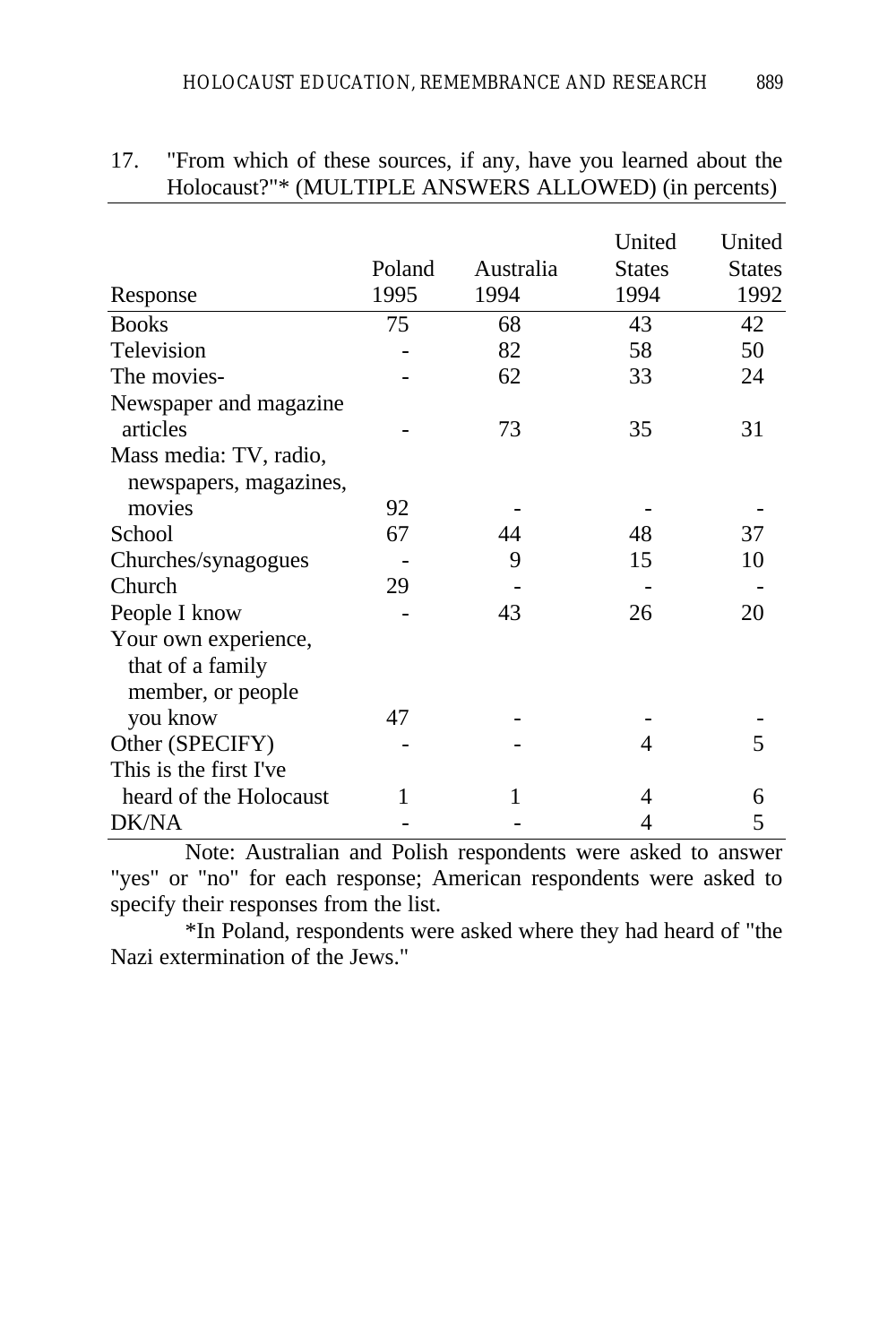| Response                 | Australia<br>1994 | United<br><b>States</b><br>1994 | United<br><b>States</b><br>1992 |
|--------------------------|-------------------|---------------------------------|---------------------------------|
| Joseph Stalin            |                   |                                 |                                 |
| <b>Adolf Hitler</b>      | 96                | 89                              | 87                              |
| Hirohito                 |                   |                                 |                                 |
| <b>Winston Churchill</b> | 0                 |                                 |                                 |
| DK/NA                    | 3                 | 10                              | 10                              |

### 18. "Who was the leader of Nazi Germany?" (in percents)

# **Questions Asked in Individual Countries**

## *Germany (1990)*

1. "Do you think that the German government should, after the unification of the two German states, teach about the Nazi period in history lessons in the schools?" (in percents)

| Country                               | Yes      | Nο       | DK/NA |  |
|---------------------------------------|----------|----------|-------|--|
| Germany (1990)<br>West Germans (1990) | 73<br>69 | 16<br>20 | 12    |  |
| East Germans (1990)                   | 84       |          | u     |  |

2. "Do you think that the German government should, after the unification of the two German states, prosecute Nazi war criminals?" (in percents)

| Country             | Yes | Nο | DK/NA |  |
|---------------------|-----|----|-------|--|
| Germany (1990)      | 55  | 36 | Ч     |  |
| West Germans (1990) | 48  | 43 | 10    |  |
| East Germans (1990) | 74  | 20 | n     |  |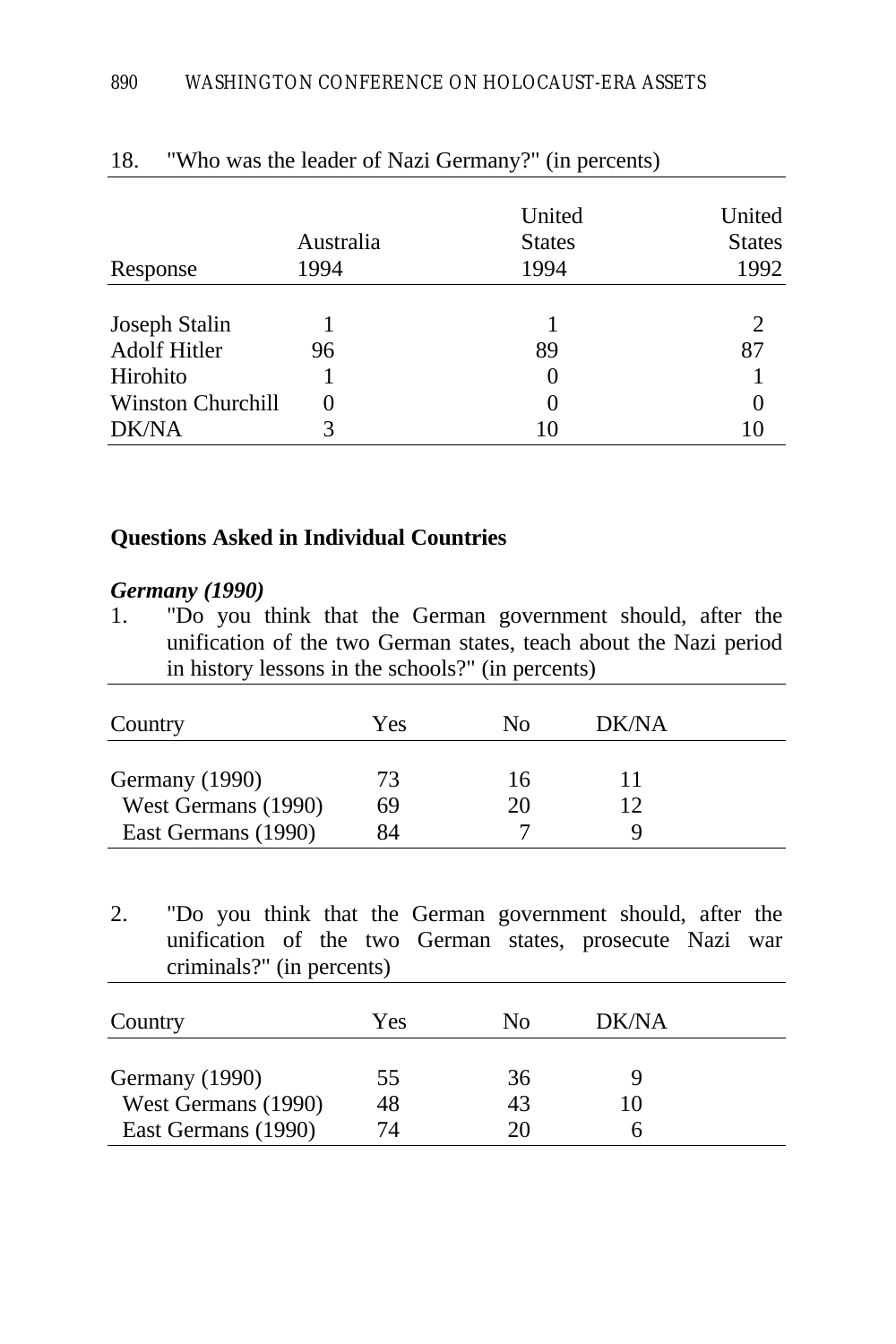3. "Do you think that the German government should, after the unification of the two German states, pay reparations to Jews?" (in percents)

| Country                                                      | Yes      | Nο       | DK/NA    |  |
|--------------------------------------------------------------|----------|----------|----------|--|
| Germany (1990)<br>West Germans (1990)<br>East Germans (1990) | 22<br>15 | 66<br>75 | 12<br>16 |  |

### *Germany (1994)*

1. "A proposal has been put forward to establish a national Holocaust memorial museum in Germany. Do you approve or disapprove of this idea?" (in percents)

| Country             |    | Approve Disapprove DK/NA |    |
|---------------------|----|--------------------------|----|
| Germany (1994)      | 37 | 37                       | 26 |
| West Germans (1994) | 33 |                          | 25 |
| East Germans (1994) | 52 |                          | 28 |

### *Soviet Union (1990)*

1. "Have you heard or not heard about the mass extermination of Jews during the Second World War?" (in percents)

| Country             | Yes,<br>I have | No.<br>I haven't |
|---------------------|----------------|------------------|
| Soviet Union (1990) | 89             |                  |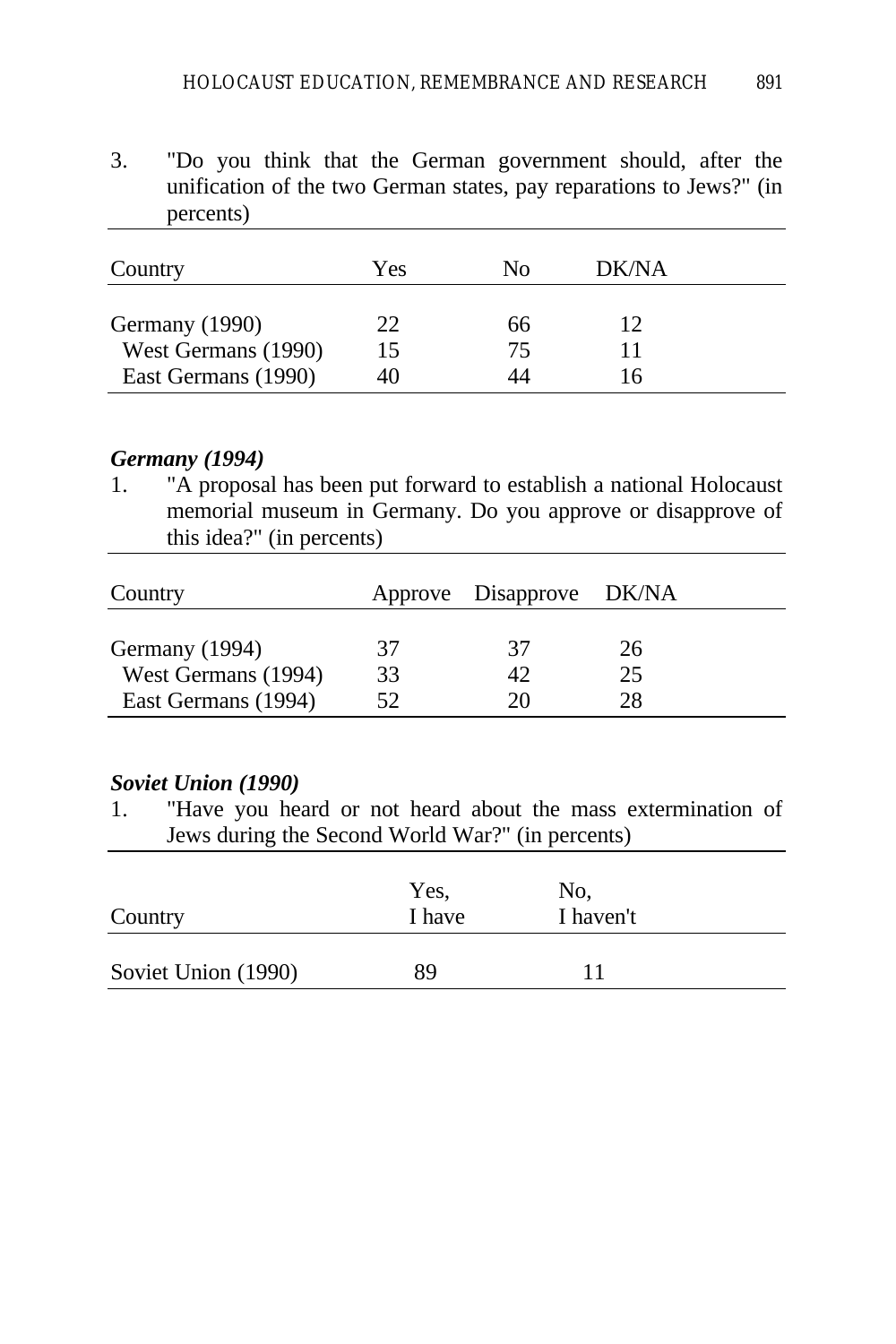| Response                       | Percent  |  |
|--------------------------------|----------|--|
|                                |          |  |
| $1,000,000$ or less            | 10       |  |
| 1-3,000,000 (including 3)      | 7        |  |
| 3-4,000,000 (including 4)      |          |  |
| 4-5,000,000 (including 5)      | 2        |  |
| $6,000,000$ (or about)         | 2        |  |
| 7-8,000,000 (including 7 or 8) |          |  |
| 8-10,000,000 (including 10)    |          |  |
| greater than $10,000,000$      | $\theta$ |  |
| no response                    | 73       |  |

2. "How many Jews do you think were exterminated by the Nazis in those years?" (OPEN-ENDED) (in percents)

# *Commonwealth of Independent States (1992)*

1. "Do you think history classes should talk about the mass extermination of Jews during WWII?" (in percents)

| Country               | They<br>should | They<br>shouldn't | Difficult<br>to say |
|-----------------------|----------------|-------------------|---------------------|
| Russia (1992)         | 66             | 15                | 19                  |
| <b>Ukraine</b> (1992) | 78             | 8                 | 14                  |
| <b>Belarus</b> (1992) | 60             | 24                | 16                  |
| Estonia (1992)        | 78             | 9                 | 13                  |
| Latvia (1992)         | 75             | 6                 | 22                  |
| Lithuania (1992)      | 69             | 15                | 16                  |
| Moldova (1992)        | 88             | 5                 | 7                   |
| Azerbaijan (1992)     | 38             | 30                | 32                  |
| Kazakhstan (1992)     | 65             | 10                | 25                  |
| Uzbekistan (1992)     | 51             | 25                | 24                  |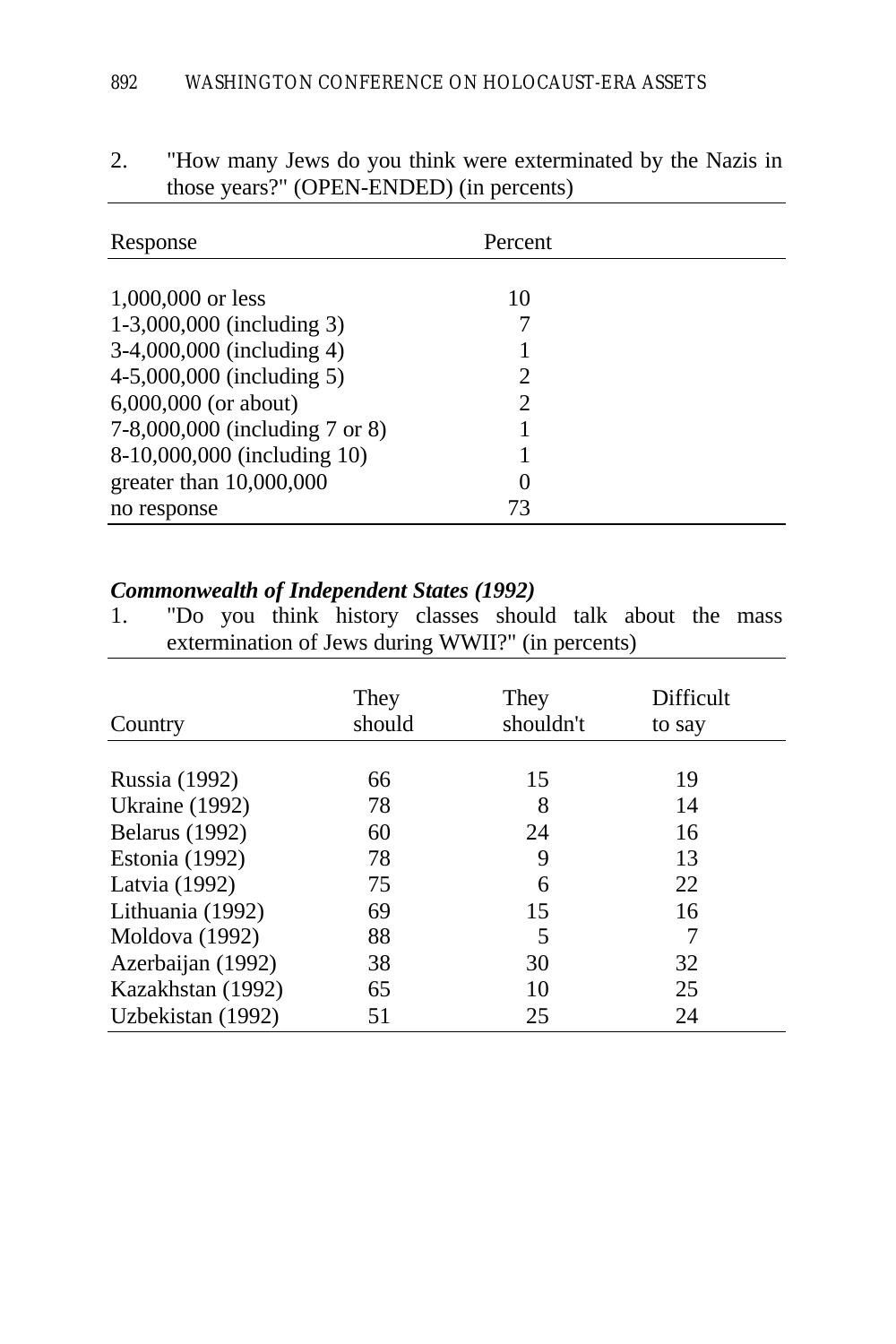# *Austria (1991, 1995)*

1. "With which of the following statements do you agree? `We Austrians, too, lost the war in 1945.' `We Austrians were liberated by the Allies in 1945.'" (in percents)

| Country                          | Lost | Liberated | DK/NA   |  |
|----------------------------------|------|-----------|---------|--|
| Austria (1991)<br>Austria (1995) | 48   | 43<br>49  | 10<br>a |  |

2. "Was Austria in 1938 the first victim of Hitler's Germany or also responsible, as a participant, for the events up to 1945?" (in percents)

| Country        | Victim | Responsible | DK/NA |  |
|----------------|--------|-------------|-------|--|
| Austria (1991) | 34     | 39          | 33    |  |
| Austria (1995) | 28     | 29          | 43    |  |

3. "It is often asserted that Austrians must especially stick up for the Jews, because Austrians participated in the crimes against the Jews during the Hitler era." (in percents)

|                |       | Agree  |                          |    |  |
|----------------|-------|--------|--------------------------|----|--|
| Country        | Agree | partly | Undecided Disagree DK/NA |    |  |
|                |       |        |                          |    |  |
| Austria (1991) |       | 19     | 30                       | 41 |  |
| Austria (1995) |       | 28     | 33                       | 31 |  |

4. "Do you think that the Austrian government should prosecute Nazi war criminals?" (in percents)

| Country        | Yes. | No | DK/NA |  |
|----------------|------|----|-------|--|
| Austria (1991) | 38   | 56 |       |  |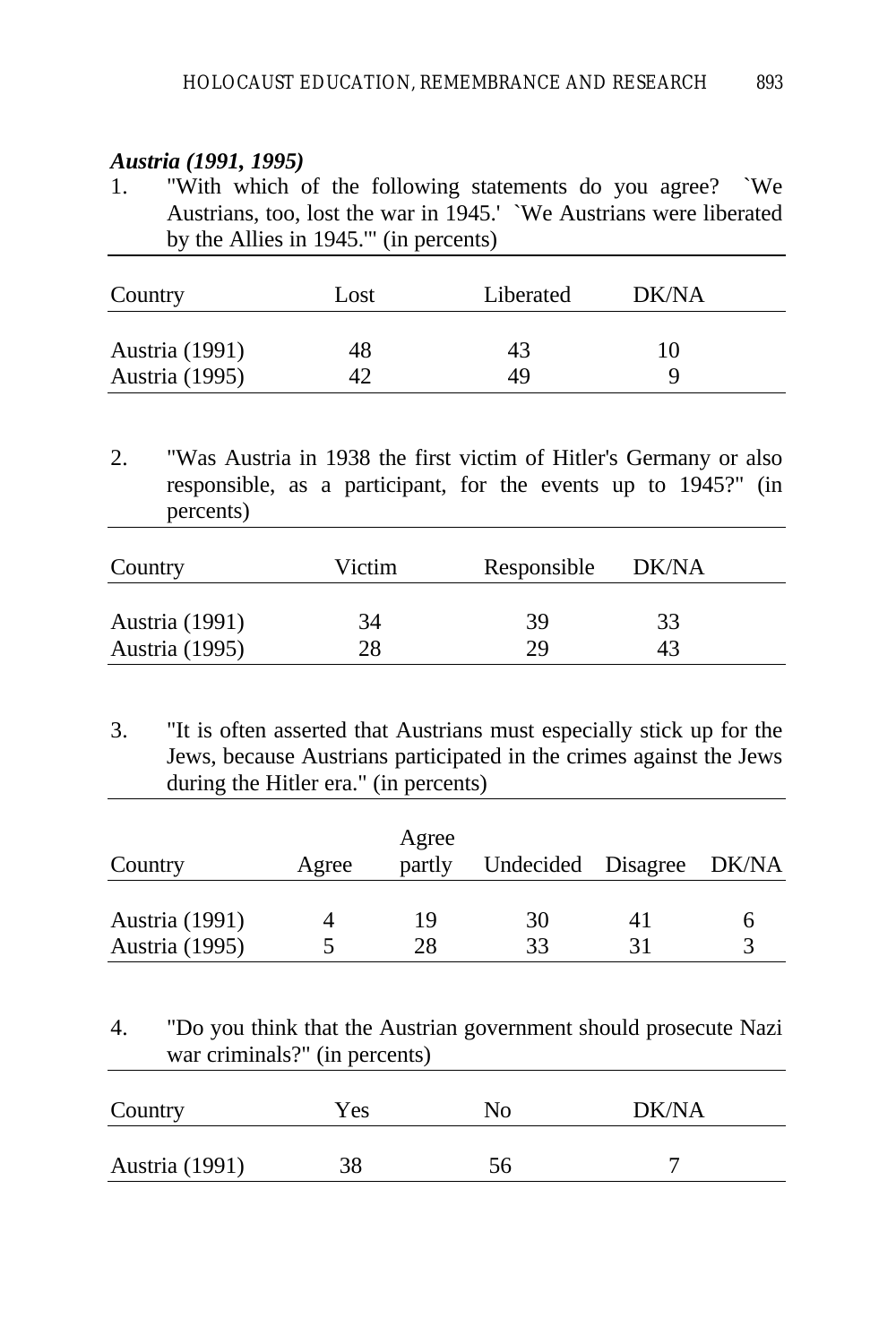| Response        | <b>United States</b><br>1994 | <b>United States</b><br>1992 |  |
|-----------------|------------------------------|------------------------------|--|
|                 |                              |                              |  |
| Belgium         |                              |                              |  |
| France          |                              |                              |  |
| Germany         | 81                           | 78                           |  |
| Russia          | $\mathcal{D}_{\cdot}$        | 3                            |  |
| Other (SPECIFY) |                              |                              |  |
| DK/NA           | 14                           | 16                           |  |

# *United States (1992 and 1994)*

1. "In which country did the Nazis first come to power?" (in percents)

2. "Where did you hear this?" (MULTIPLE ANSWERS ALLOWED) (in percents of respondents who have heard the claim that the Nazi extermination of the Jews never happened)

| Response               | <b>United States</b><br>1994 | <b>United States</b><br>1992 |  |
|------------------------|------------------------------|------------------------------|--|
|                        |                              |                              |  |
| <b>Books</b>           | 9                            | 14                           |  |
| Television             | 71                           | 59                           |  |
| The movies             | 5                            | 5                            |  |
| Newspaper and magazine |                              |                              |  |
| articles               | 35                           | 37                           |  |
| School                 | 6                            | 4                            |  |
| Churches/synagogues    | 2                            | 2                            |  |
| People I know          | 15                           | 14                           |  |
| From neo-Nazi groups   | 10                           | 12                           |  |
| Other (SPECIFY)        |                              | 4                            |  |
| <b>DK/NA</b>           |                              | 5                            |  |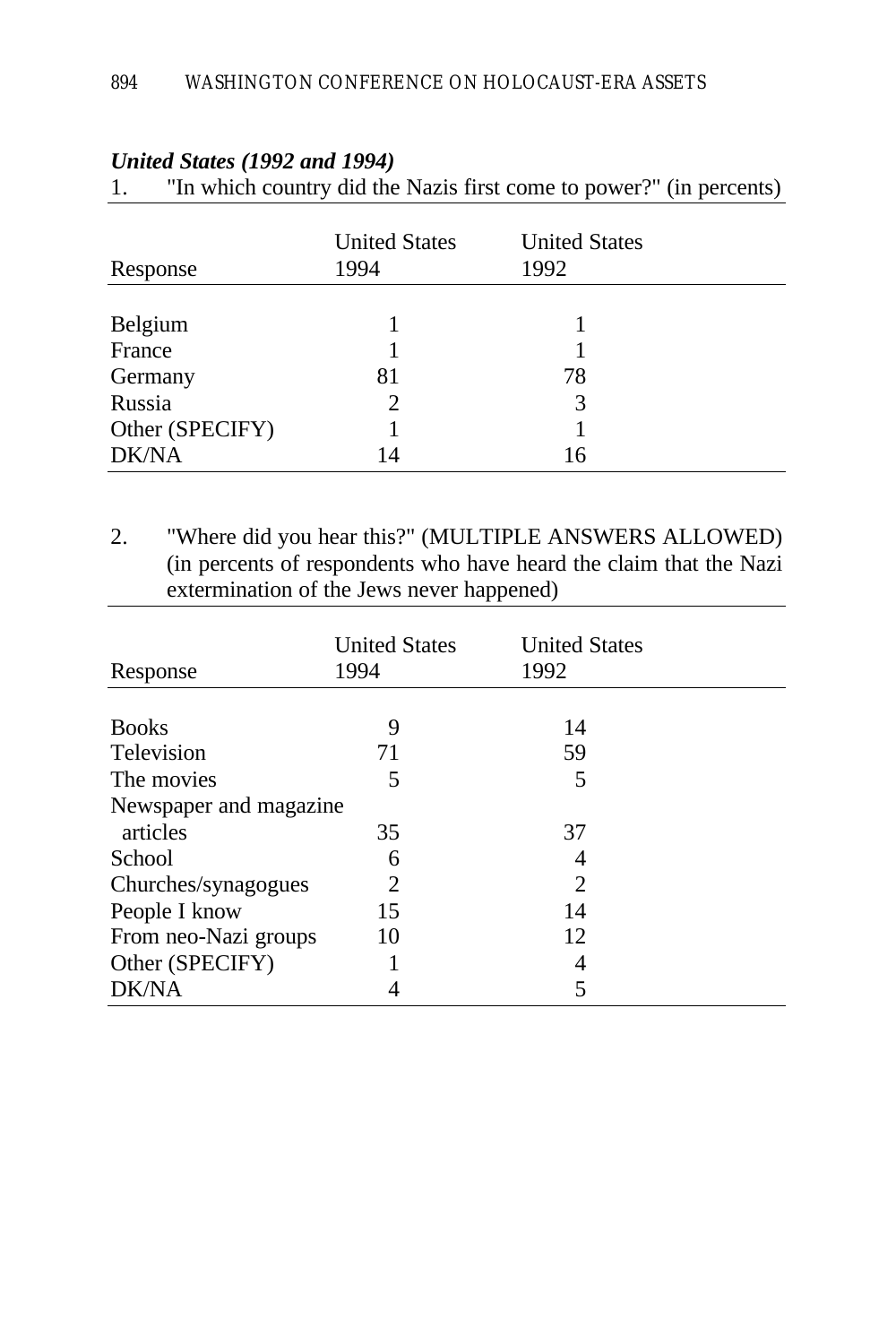# *Slovakia (1993)*

| "The atrocities committed against Jews during World War II must |  |  |
|-----------------------------------------------------------------|--|--|
| be condemned." (in percents)                                    |  |  |
|                                                                 |  |  |

|                 | I abso-<br>lutely | rather | rather   | I abso-<br>lutely |  |
|-----------------|-------------------|--------|----------|-------------------|--|
| Country         | agree             | agree  | disagree | disagree DK/NA    |  |
|                 |                   |        |          |                   |  |
| Slovakia (1993) |                   | 20     |          |                   |  |

2. "Slovak political representatives also take their share of responsibility for the extermination of the Jews." (in percents)

| Country         | I abso-<br>lutely<br>agree | rather<br>agree | rather<br>disagree | I abso-<br>lutely<br>disagree DK/NA |    |
|-----------------|----------------------------|-----------------|--------------------|-------------------------------------|----|
| Slovakia (1993) | 19                         | 28              | 14                 |                                     | 32 |

3. "President Tiso saved the lives of thousands of Jews and the Jewish people should therefore be grateful to him." (in percents)

| Country         | I abso-<br>lutely<br>agree | rather<br>agree | rather<br>disagree | I abso-<br>lutely<br>disagree DK/NA |    |
|-----------------|----------------------------|-----------------|--------------------|-------------------------------------|----|
| Slovakia (1993) |                            | 16              |                    | 16                                  | 43 |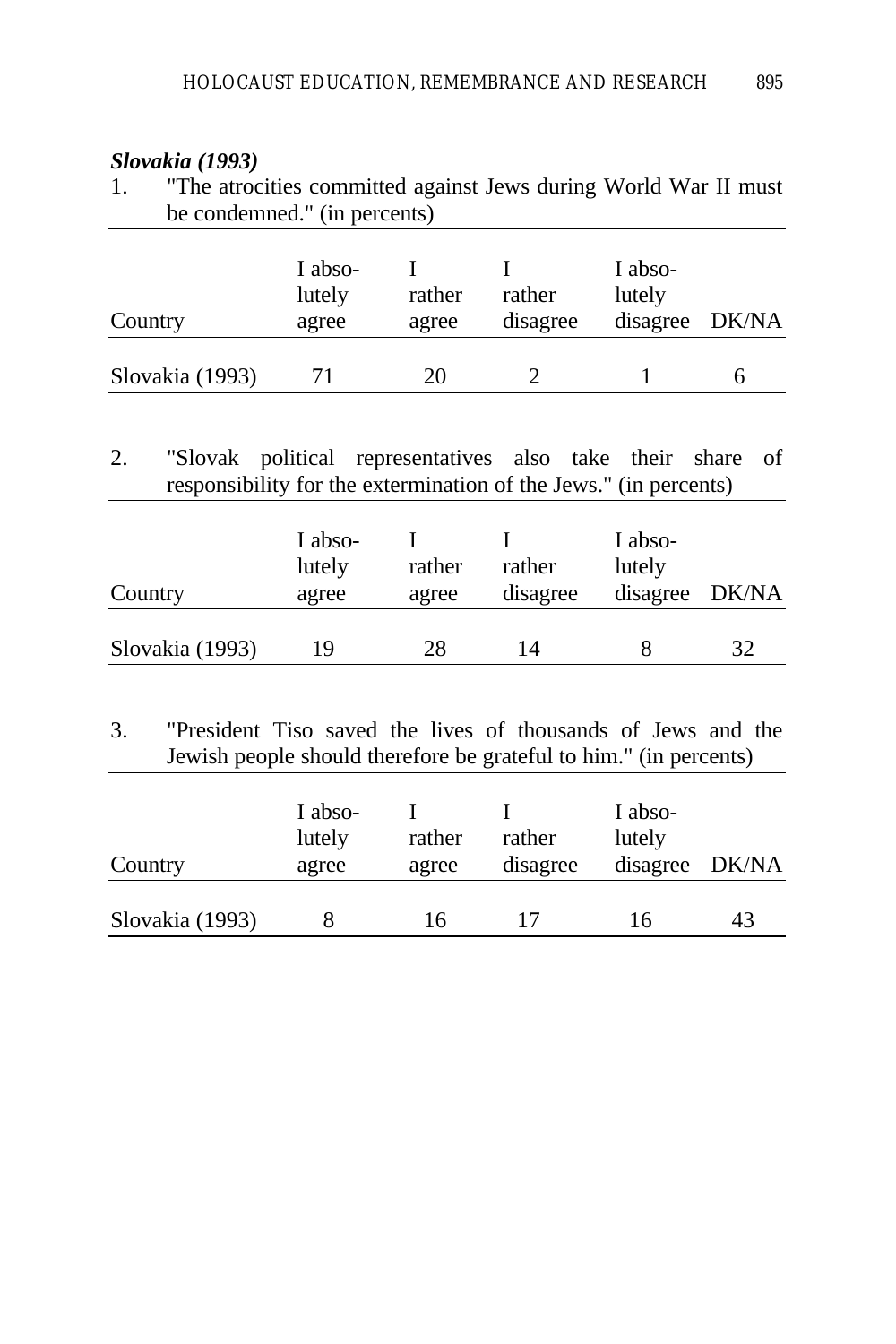4. "What do you think of the sharing of responsibility and guilt of the ordinary Slovak population for the fate of the Jews?" (in percents)

| Response                                                                                                       | Percent |
|----------------------------------------------------------------------------------------------------------------|---------|
| Everybody was trying to save the Jews to the best of their<br>possibilities; nothing more could have been done | 35      |
| More could have been done to save the Jews                                                                     | 26      |
| Don't know                                                                                                     | 39      |

#### *France (1993)*

1. "Would you say that the French state led by Marshal Pétain between 1940 and 1944 was responsible for the deportation of Jews to the extermination camps, or not responsible?" (in percents)

| Country       | Yes, it<br>was re-<br>sponsible | No, it was<br>not respon-<br>sible | DK/NA |  |
|---------------|---------------------------------|------------------------------------|-------|--|
| France (1993) | 57                              | 29                                 | 14    |  |

2. "In your view, is the remembrance of the Holocaust necessary so that it doesn't happen again, or dangerous because it risks a revival of anti-Semitism?" (in percents)

| Country       | Necessary | Dangerous | DK/NA |  |
|---------------|-----------|-----------|-------|--|
| France (1993) |           |           |       |  |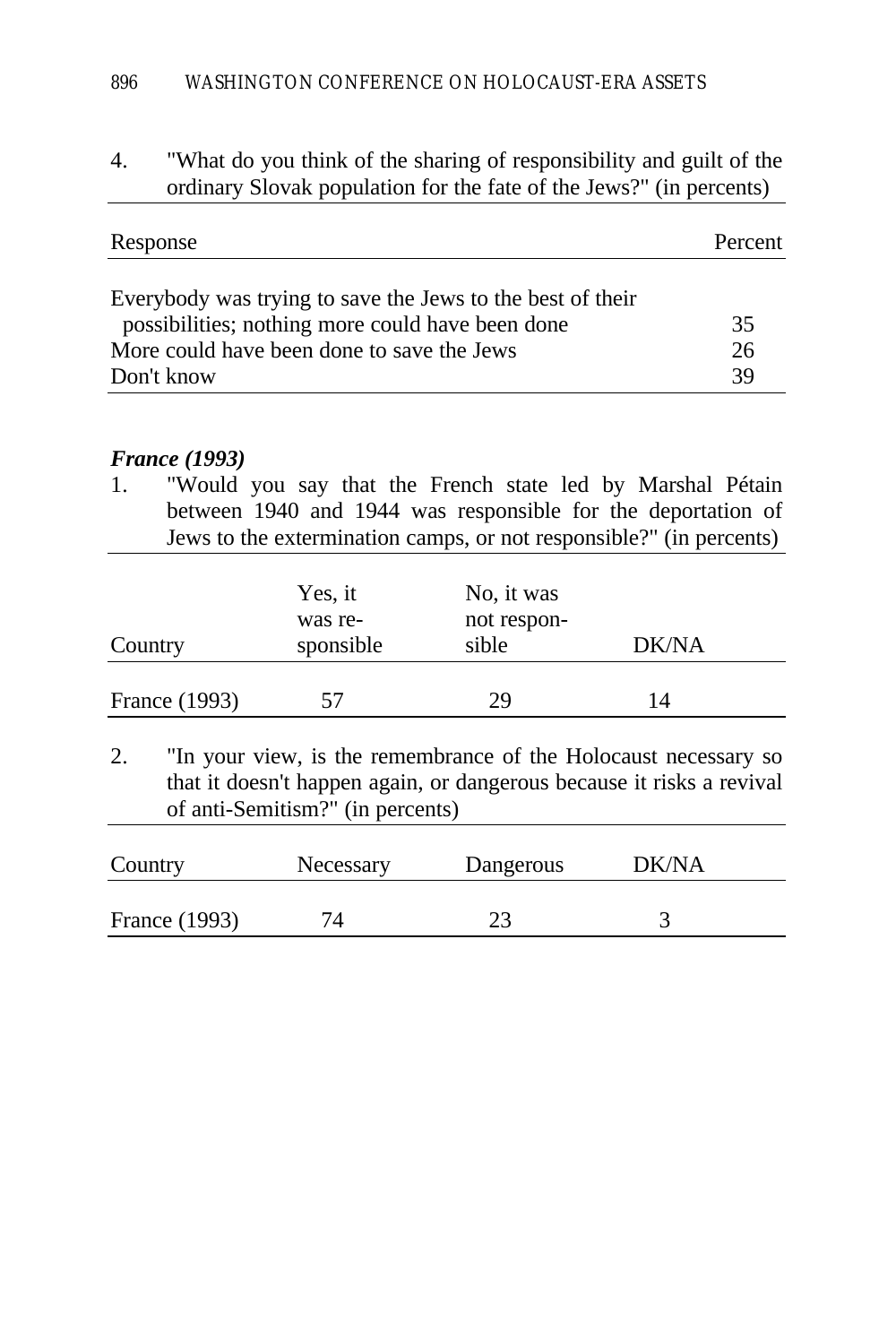#### *Australia (1994)*

1. "And in your view how likely is it that any other people could be subject to an event similar to the Holocaust somewhere in the world in coming years? Would you say it was ...? (in percents) Very Somewhat Not very Not likely

| Country             | likelv | likely | likely | at all | DK/NA |
|---------------------|--------|--------|--------|--------|-------|
|                     |        |        |        |        |       |
| Australia (1994) 41 |        | 40     |        |        |       |

2. "Do you think that the topic of the Holocaust is sufficiently important to warrant it being taught as a special subject in Australian secondary schools?" (in percents)

| Country          | Yes | No | DK/NA |
|------------------|-----|----|-------|
| Australia (1994) | 41  | 55 |       |

#### *Poland (1995)*

1. "In your view, who was the main victim of the Nazis during the Second World War?" (OPEN-ENDED) (in percents)

| Response                                       | Percent        |
|------------------------------------------------|----------------|
|                                                |                |
| Poles/Poland                                   | 26             |
| Jews                                           | 28             |
| Poles/Poland and Jews                          | 28             |
| Russians/Russia                                |                |
| Europeans/several nations                      | $\overline{2}$ |
| Everyone/every country suffered about the same | 5              |
| Other                                          |                |
| Don't know                                     | 3              |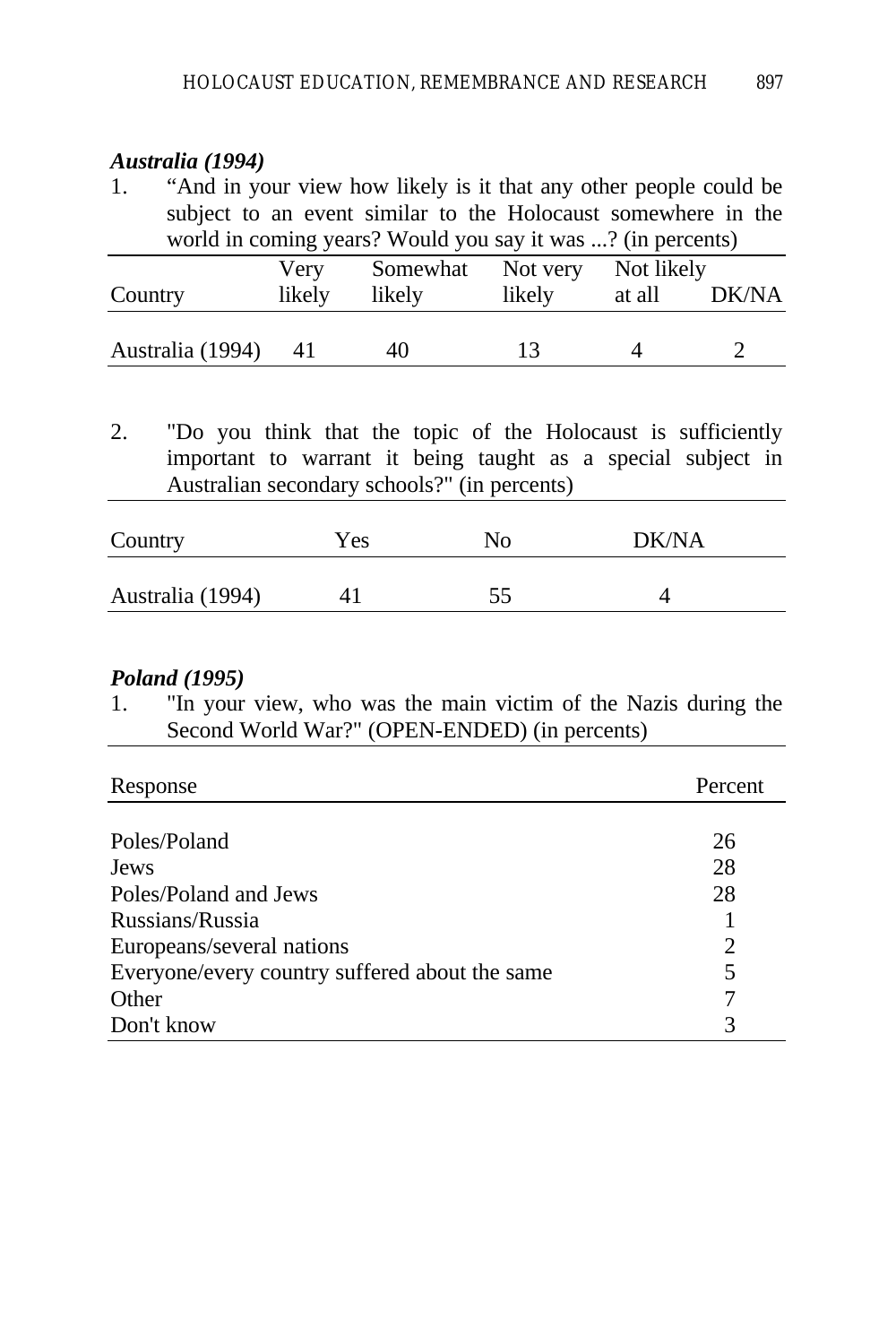| Response            | Percent |
|---------------------|---------|
|                     |         |
| Less than 2 percent |         |
| 2-9 percent         | 10      |
| $10-19$ percent     | 26      |
| 20-29 percent       | 29      |
| 30-49 percent       | 17      |
| $50+$ percent       | 3       |
| Don't know          | 15      |

2. "What percent of Poland's population before the Second World War was Jewish?" (in percents)

Note: Historians agree that Jews constituted 10 percent of Poland's population prior to the Second World War.

# 3. "What happened to most Polish Jews during the Second World War?" (OPEN-ENDED) (in percents)

| Response                         | Percent |
|----------------------------------|---------|
|                                  |         |
| Killed                           | 77      |
| Emigrated                        | 3       |
| Some were killed, some emigrated | 13      |
| Survived                         |         |
| Other                            | 4       |
| Don't know                       |         |

4. "Which group suffered more from Nazi persecution during the Second World War: Poles or Jews?" (in percents)

| Response                                          | Percent |
|---------------------------------------------------|---------|
|                                                   |         |
| Poles                                             | 28      |
| Jews                                              | 29      |
| Both groups suffered about the same (volunteered) | 40      |
| Other responses (volunteered)                     |         |
| Don't know                                        |         |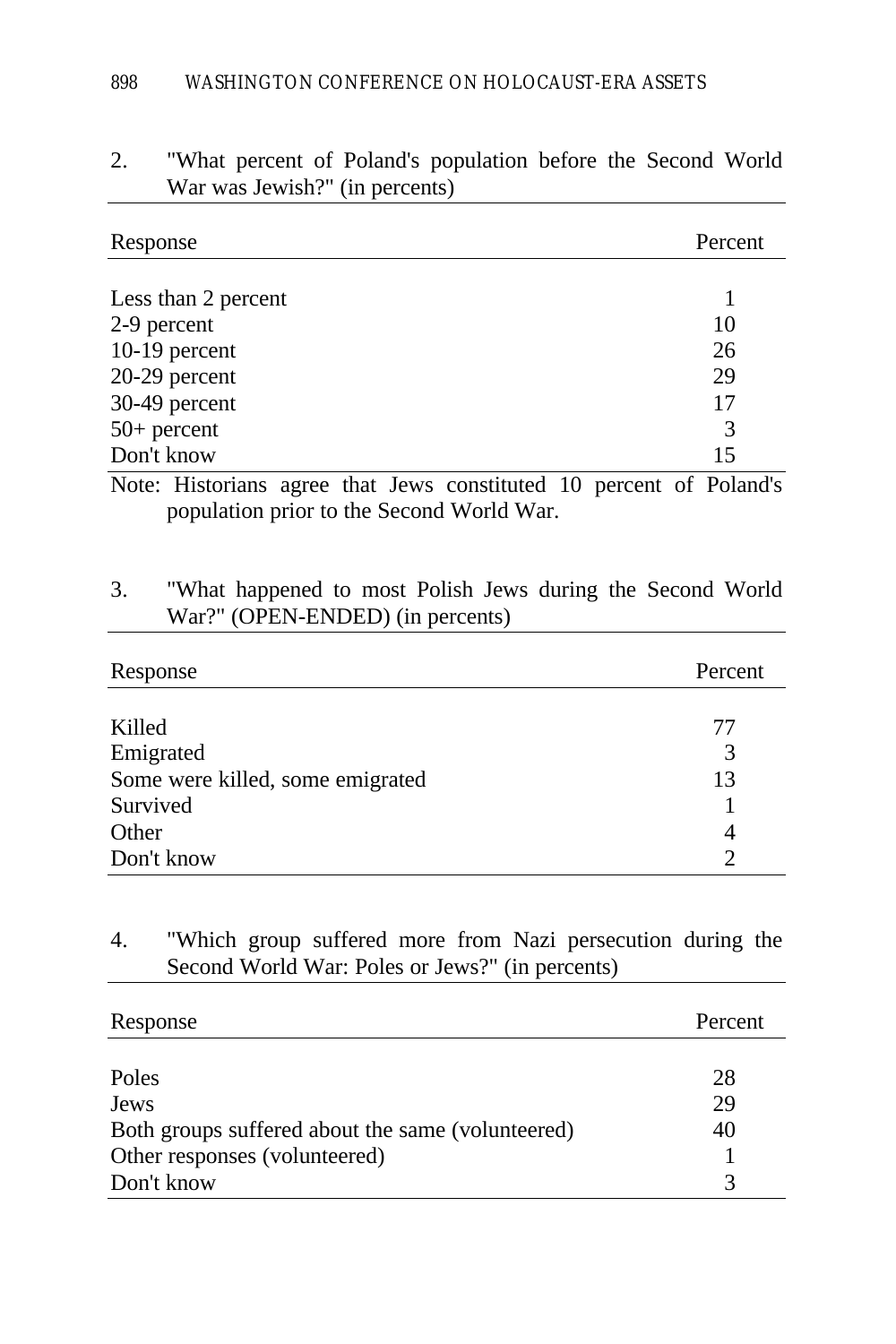| Response             | Percent |
|----------------------|---------|
| Less than 10 percent | 3       |
| $10-49$ percent      | 31      |
| 50-79 percent        | 38      |
| $80+$ percent        | 13      |
| Don't know           | 15      |

5. "What percent of Polish Jews were killed by the Nazis during the Second World War?" (in percents)

6. "There are now many fewer Jews in Poland than there were before the Second World War. Is this good for the country, bad for the country, or neither?" (in percents)

| Response   | Percent |
|------------|---------|
|            |         |
| Good       | 35      |
| Bad        | 5       |
| Neither    | 51      |
| Other      |         |
| Don't know | 8       |

7. "Were there any Poles who participated in rescuing Jews during the Second World War, or not?" (in percents)

| Response                   | Percent |
|----------------------------|---------|
|                            |         |
| There were many such Poles | 6.      |
| There were few such Poles  | 28      |
| There were no such Poles   |         |
| Don't know                 |         |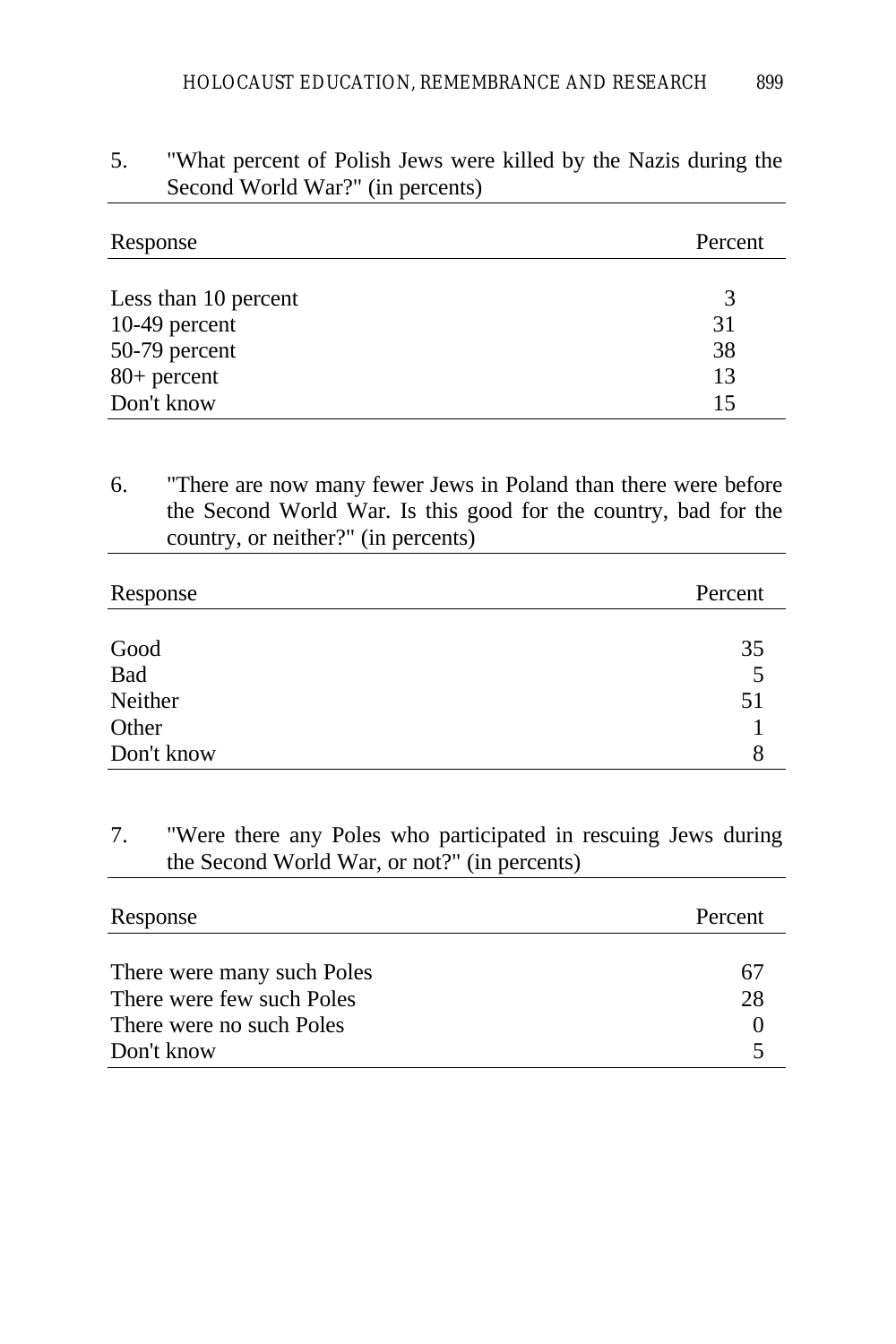# 8. "Were there any Poles who participated in the persecution of Jews during the Second World War, or not?" (in percents)

| Response                   | Percent |
|----------------------------|---------|
|                            |         |
| There were many such Poles |         |
| There were few such Poles  | 62      |
| There were no such Poles   | 14      |
| Don't know                 |         |

# 9. "Did Poles do enough to help Jews during the Second World War, or not?" (in percents)

| Response                  | Percent |
|---------------------------|---------|
|                           |         |
| Did enough                | 49      |
| Did not do enough         | 15      |
| Did as much as they could |         |
| under the circumstances   |         |
| (volunteered)             | 26      |
| Other (volunteered)       |         |
| Don't know                | 8       |

#### ADDENDUM

The data appearing in this document are taken from the following American Jewish Committee-sponsored surveys:

- Bashkirova, Elena. *Current Russian Attitudes Toward Jews and the Holocaust*. New York: American Jewish Committee, 1996.
- Bútorová, Zora, and Martin Bútora. *Attitudes Toward Jews and the Holocaust in Independent Slovakia.* New York: American Jewish Committee, 1995.
- Cohen, Renae, and Jennifer L. Golub. *Attitudes Toward Jews in Poland, Hungary, and Czechoslovakia: A Comparative Survey.* New York: American Jewish Committee, 1991.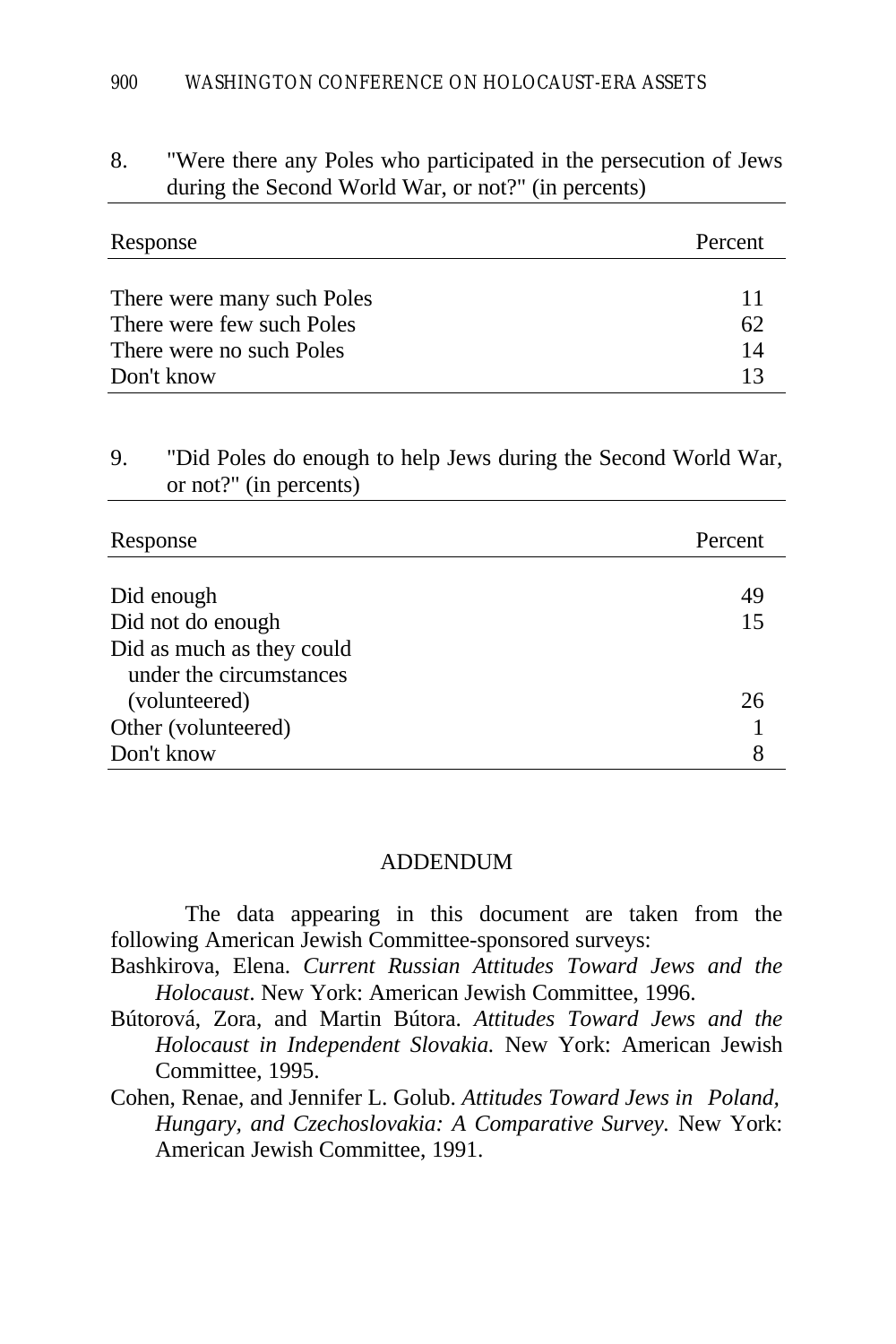- Cohen, Renae, and Jennifer Golub. *Current Austrian Attitudes Toward Jews and the Holocaust.* New York: American Jewish Committee, 1995.
- Golub, Jennifer. *Current German Attitudes Toward Jews and Other Minorities.* New York: American Jewish Committee, 1994.
- Golub, Jennifer, and Renae Cohen. *Knowledge and Remembrance of the Holocaust in Poland.* New York: American Jewish Committee, 1995.
- Golub, Jennifer, and Renae Cohen. *What Do Americans Know About the Holocaust?* New York: American Jewish Committee, 1993.
- Golub, Jennifer, and Renae Cohen. *What Do Australians Know About the Holocaust?* New York: American Jewish Committee, 1994.
- Golub, Jennifer, and Renae Cohen. *What Do the British Know About the Holocaust?* New York: American Jewish Committee, 1993.
- Golub, Jennifer, and Renae Cohen. *What Do the French Know About the Holocaust?* New York: American Jewish Committee, 1994.
- Gudkov, Lev, and Alex Levinson. *Attitudes Toward Jews in the Commonwealth of Independent States.* New York: American Jewish Committee, 1994.
- Gudkov, Lev, and Alex Levinson. *Attitudes Toward Jews in the Soviet Union: Public Opinion in Ten Republics.* New York: American Jewish Committee, 1992.
- Jodie, David A. *United Germany and Jewish Concerns: Attitudes Toward Jews, Israel, and the Holocaust.* New York: American Jewish Committee, 1991.
- Charmin, Fritz. *Austrian Attitudes Toward Jews, Israel, and the Holocaust.* New York: American Jewish Committee, 1992.
- Smith, Tom W. *Holocaust Denial: What the Survey Data Reveal.* New York: American Jewish Committee, 1995.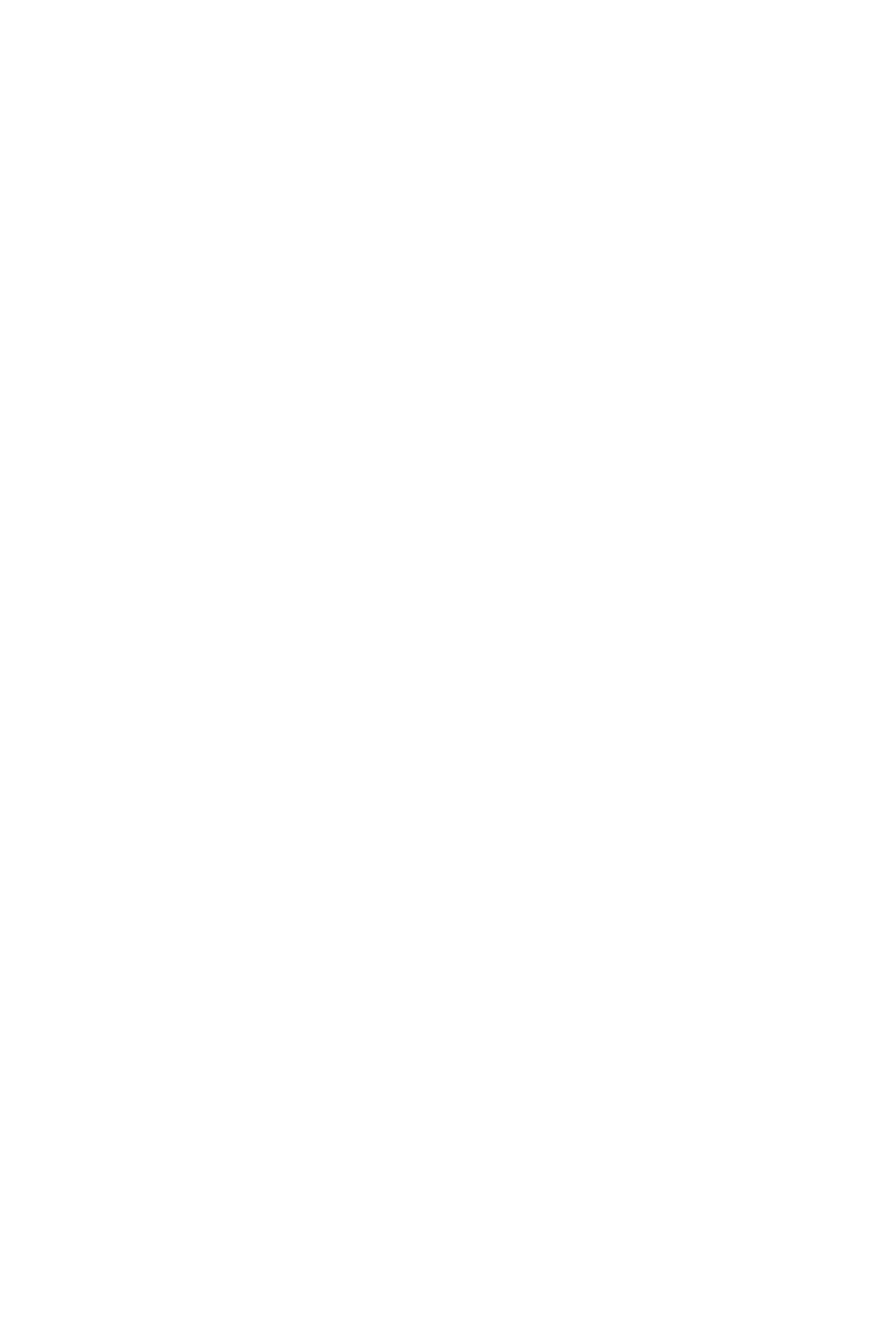# **Stuart E. Eizenstat** UNDER SECRETARY OF STATE FOR ECONOMIC, BUSINESS AND AGRICULTURAL AFFAIRS UNITED STATES

# **Report of the Task Force on Holocaust Education, Remembrance and Research**

Plenary Session: Holocaust Education, Remembrance and Research

At the initiative of Swedish Prime Minister Goran Persson, the Swedish, UK and U.S. governments, together with experts from our countries, gathered in Stockholm last May to launch an unprecedented international initiative -- the Task Force for International Cooperation on Holocaust Education, Remembrance and Research. Our countries and many others -- Germany among the first and most consistent-- have engaged in Holocaust education efforts at home for many years. But for the first time, heads of government agreed to cooperate directly with other countries, through diplomatic and other channels, to strengthen Holocaust education efforts on both sides of the Atlantic and beyond. On September 25, Israel and Germany joined the Task Force, and have since contributed very substantially to its work.

On behalf of the Task Force, I would like to give special recognition to the Prime Minister of Sweden, Goran Persson, for developing and giving life to the idea of international, intergovernmental cooperation to promote Holocaust education. I would also like to commend Professor Yehuda Bauer of Yad Vashem, one of the great Holocaust scholars and educators in the world, for his intellectual guidance as Personal Advisor to the Task Force.

As Prime Minister Persson said so eloquently in May, and as did so many speakers at the remarkable half-day breakout session held at the Museum yesterday, Holocaust education and remembrance can help ensure that the crimes of the Holocaust are never forgotten nor repeated. As this century comes to a close and we enter the new millennium, our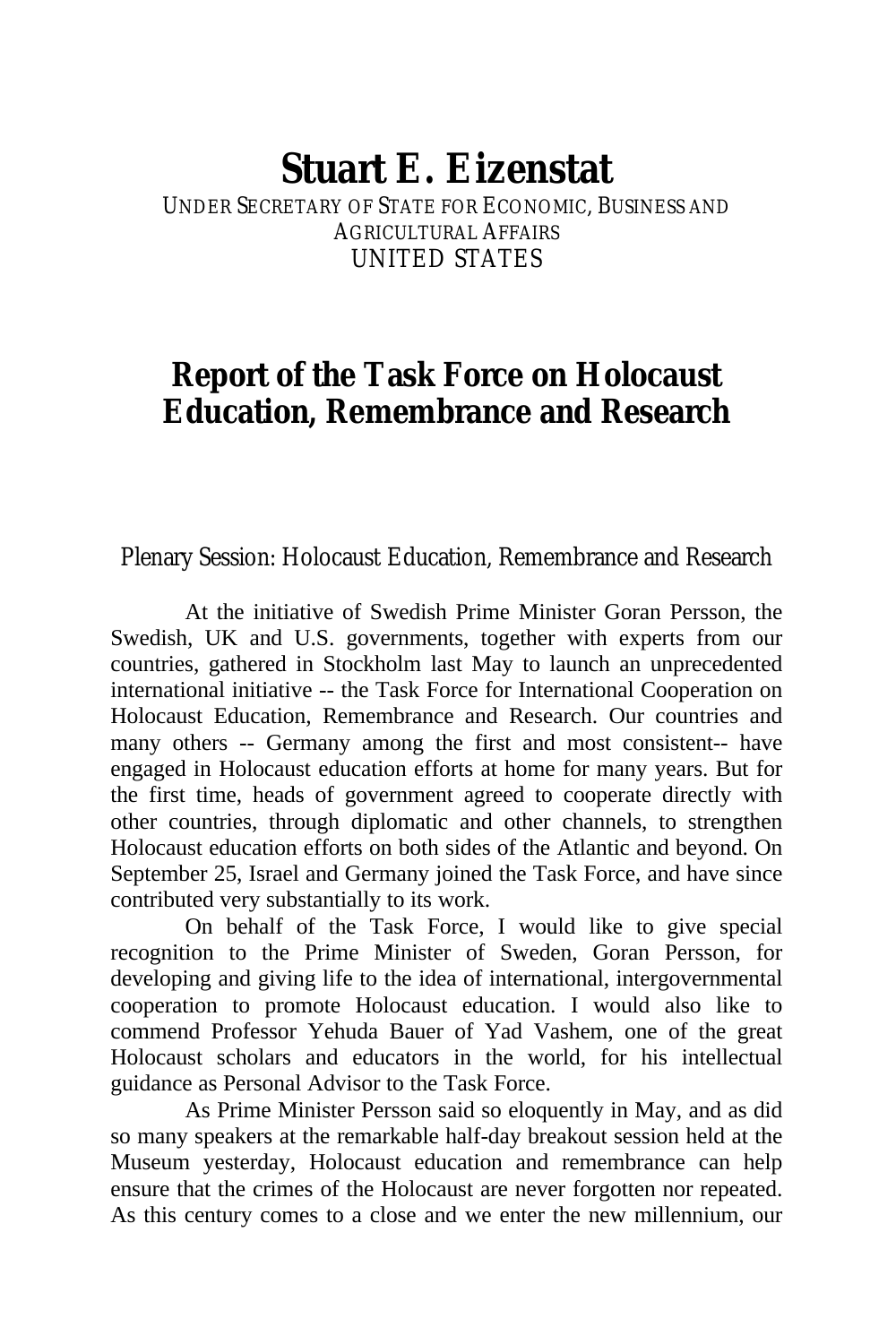international cooperation can encourage and reinforce work in many nations to strengthen Holocaust education efforts, to create new ones and to finally begin such efforts where they have been overlooked.

During the U.S. tenure as Task Force Chairman, we have built on Sweden's excellent work in focusing the initiative on a number of priority areas agreed to at the May 7 meeting in Stockholm. These projects, some of which are works in progress to be completed in the first half of next year, are highlighted in the Report that the Task Force is presenting to the Washington Conference.

Let me now summarize very briefly the projects that the Task Force has undertaken to date.

First, an effort is underway to assemble a directory of organizations engaged in Holocaust education and remembrance and a survey of current efforts in the field of Holocaust education worldwide. We expect that the directory, itself a gold mine of information, will become the basis of a much more comprehensive survey of such efforts that can be helpful to countries seeking advice and assistance as they consider ways to improve their own efforts. Sweden has also just completed a series of videotapes for use in their school system.

Second, as part of a domestic initiative, Sweden produced a book on the Holocaust that was made available to every family with high school children. At the request of the Task Force, the book's authors have created an insert demonstrating how an international version and individual national versions of the book can be prepared, should other countries wish to draw on it as part of their own Holocaust education efforts.

Third, the Chief Historians of the U.S. Department of State and the British Foreign and Commonwealth Office will produce a guide to finding and using Holocaust-related archives with the intention that it be employed as a tool by researchers and educators. Making these archives more accessible is a key Task Force goal. Contained in the Task Force Report is a brief proposal as to how activities in this area should proceed over the next year. We highlight in particular a website which is becoming a nexus of information for research in virtually every dimension of the Holocaust-era assets issues discussed at the London and Washington Conferences.

Fourth, in close consultation with Yad Vashem and the U.S. Holocaust Memorial Museum, the UK has led the development of a set of internationally applicable guidelines, or best practices, for use in teaching about the Holocaust. The guidelines are intended to serve as a starting point to facilitate the work of educators both in places where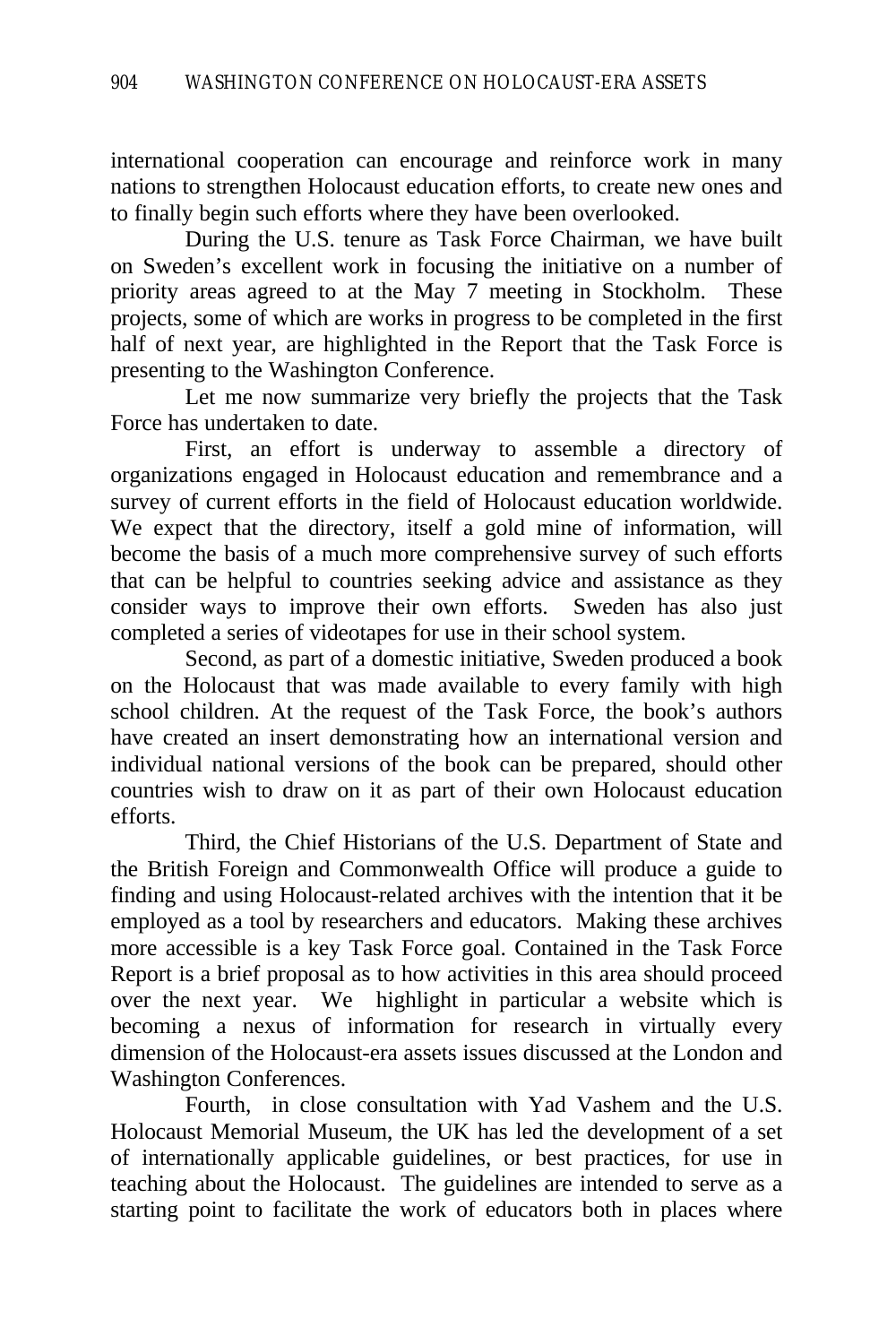programs exist and in those where they are yet to be developed. They are based on the experiences -- both positive and negative -- of two generations of Holocaust educators.

Fifth, the Task Force has considered and accepted a British proposal to encourage each of our nations to designate a Day of Remembrance for Holocaust victims. In Israel and in the U.S., Yom HaShoa serves this purpose. In Germany, January 27, the day of the liberation of Auschwitz, is recognized. We hope other nations will designate their own Day of Remembrance as well. These acts of remembrance will reinforce awareness of the events of the Holocaust and reach a large audience, while demonstrating solidarity in the fight against anti-Semitism, racism, prejudice, persecution, and hatred.

In addition to these projects, the Task Force has made commitments in the form of two declarations: one concerning archival openness and the other the promotion of Holocaust education efforts. We invite all Washington Conference governments to join us in endorsing these goals.

The Task Force Declaration on the opening of Holocaustrelevant archives presents as our aim the opening of "all public and private archives bearing on the Holocaust and the fate of Naziconfiscated assets by December 31, 1999." We call on all that possess such material to open it to as many researchers as possible on an urgent basis and commit ourselves as governments to do everything possible to ensure that this important target is met.

The second declaration and final element of the Task Force Report to the Conference emphasizes our common conviction that urgent international attention be paid to Holocaust education, remembrance and research to reinforce and spread the historic meaning and enduring lessons of that tragic event. In the declaration we commit our governments to "reinforce Holocaust education, remembrance and research in our own countries, with a special focus on our own countries' histories." We also pledge to strengthen existing programs or launch new ones, and encourage other countries to do likewise.

We have pledged our governments' commitment to this endeavor, and to our diplomatic cooperation to advance its objectives, principally to ensure that the lessons of the Holocaust are not forgotten and its horrors never repeated. We have full confidence that when the U.S. chairmanship concludes at the end of the month, the UK will serve the Task Force admirably in the role of Chairman. We furthermore hope that Conference participants will find the report of the Task Force a